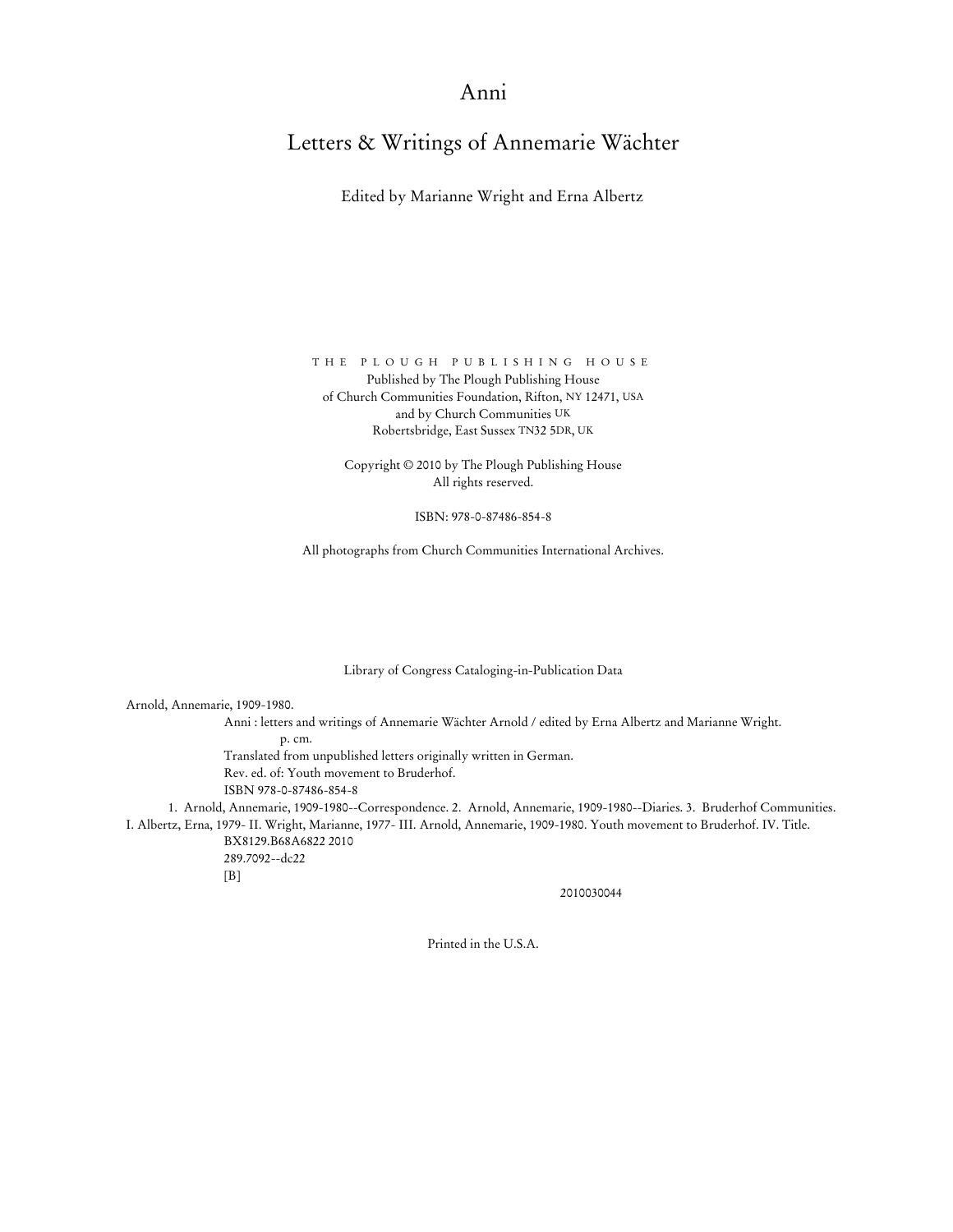This book is dedicated to Annemarie's children: Roswith, Johann Christoph, Maria, Edith, Lisa, Monika, Else

and in memory of Emmy Maria and Marianne

## Contents

|    | Foreword by Johann Christoph Arnold             |           | X1  |
|----|-------------------------------------------------|-----------|-----|
|    | Editors' Note                                   | $\dot{x}$ |     |
|    | 1. Childhood                                    | 1         |     |
|    | 2. Leaving Home                                 | 11        |     |
|    | 3. Thale College                                | 33        |     |
|    | 4. "Youth means being gripped by the infinite"  |           | 57  |
|    | 5. Last Months in Thale                         | 71        |     |
|    | 6. Crossroads                                   | 93        |     |
|    | 7. At the Sparhof                               | 124       |     |
|    | 8. A Fixed Point                                | 141       |     |
| 9. | Consequence                                     | 176       |     |
|    | 10. Radicalism of Surrender; Radicalism of Deed |           | 195 |
|    | Afterword                                       | 231       |     |
|    |                                                 |           |     |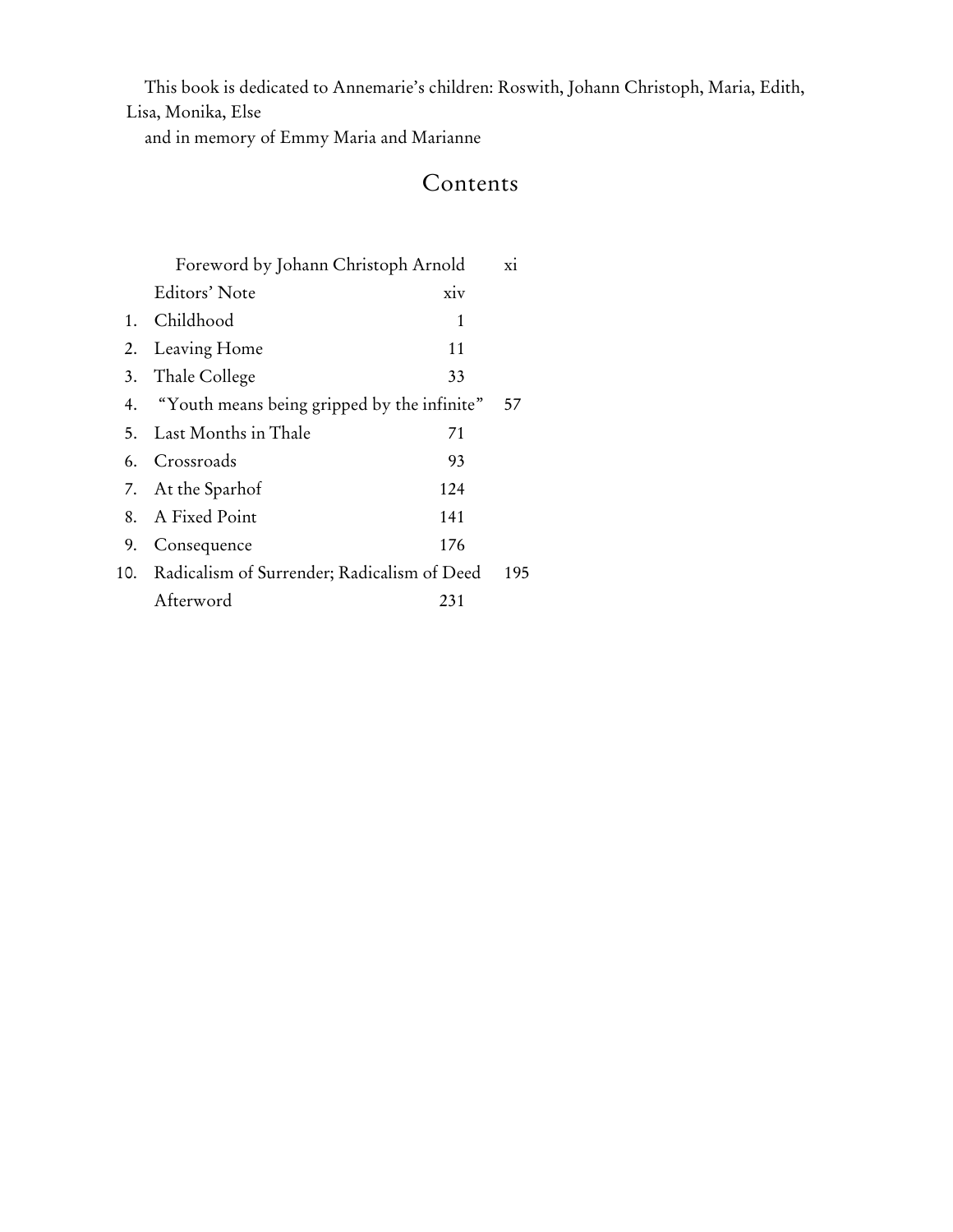## Foreword

Dear Reader,

The writings in this book were only discovered after my mother's death. Astonishingly enough, until then neither my father nor I as only son knew of their existence. Reading them for the first time, it was remarkable to be able to meet my mother as a young woman through her correspondence with her family and various friends, and even more personally through her diary, and we marveled at the depth and openness of her thinking.

Inspired by what we had found, we shared her correspondence within our family circle and with friends. In the ensuing years we began to hear more and more often from young people – and especially from young women – how much my mother's life spoke into their own turbulent youth years. And so I am very thankful that this book will now make my mother's exchange of thoughts and ideas accessible to an even greater audience. We remain grateful to my mother's brother, Reinhold Wächter, who preserved these letters for over half a century and then sent them to us after she died.

During the time period between the two world wars which these letters span, Germany stood at a critical point in its history. Although the First World War had created an entire generation of wounded, distressed, and disillusioned young people, a vision and hope for a new and better world awoke in many and came to expression in the German Youth Movement, in which my mother participated. Tragically, this idealism and optimism was exploited by the Nazis only a short time later, as they enlisted these same youth to serve their terrible purposes. Only very few living in Germany at the time found another way, and for those who did it meant renunciation and suffering. For my mother, making the decision to follow this other way cost her many struggles.

Our world today is certainly just as exciting and full of challenges. In my role as author and youth pastor, I meet thousands of students of all ages each year. They all yearn just as strongly for meaning and fulfillment in their lives. They, too, wish for true friends and honest relationships and for more than that – they want to make a positive difference in this world and change it for the better.

You may be asking yourself what the thoughts and impressions of a young student from the turn of the last century could possibly have to do with the questions and problems of today's youth. As you begin reading, you will realize that it is my mother's honesty about her searching that makes this book a signpost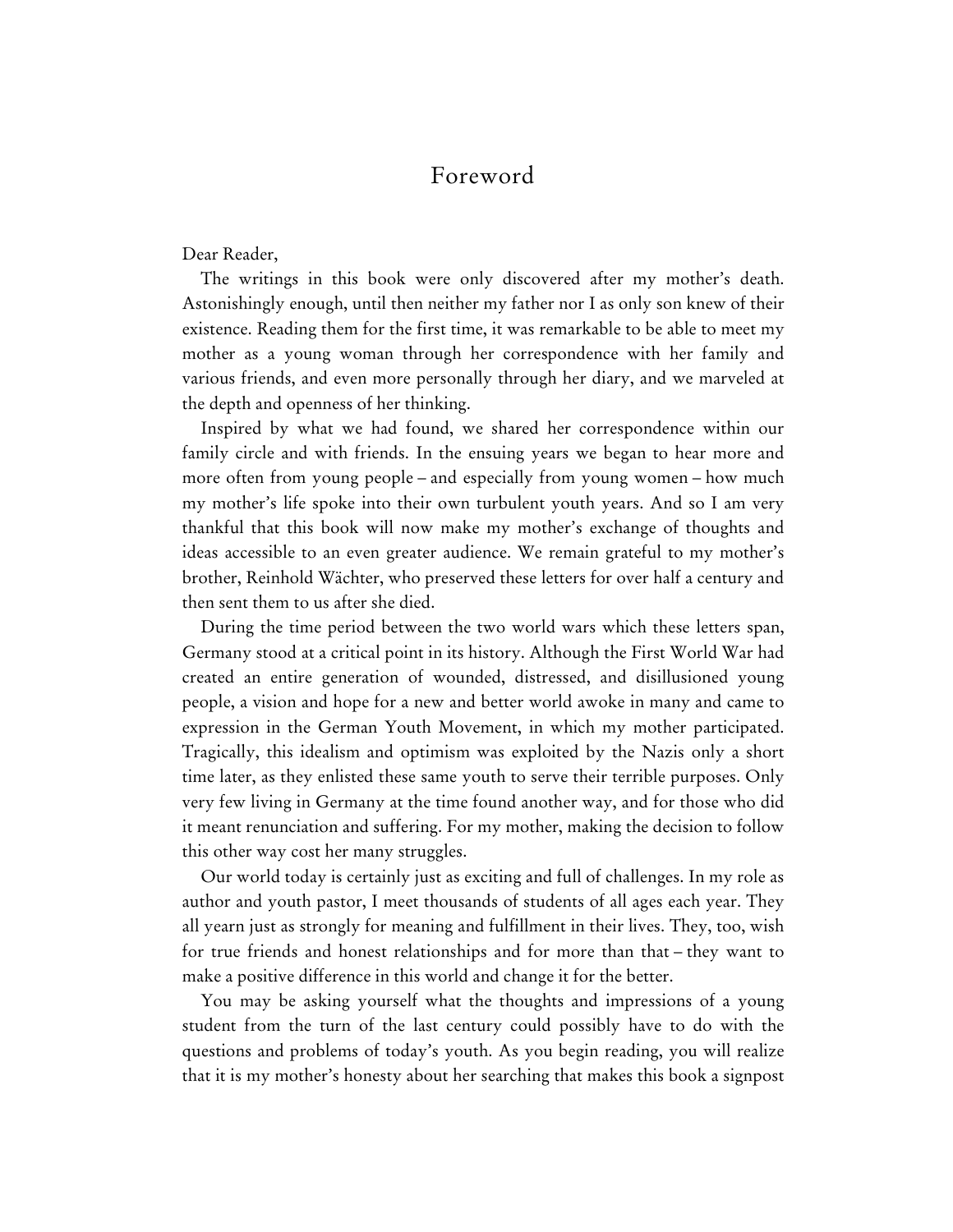for a disheartened generation. I hope that many will recognize themselves amongst its lines.

As a young woman, my mother longed to find meaning and a purpose for her life. The basis of faith, hope, and love my mother later carried with her and pointed me to in all situations was largely built in those early years of her life. She taught me much. May this book encourage you, as well, to never give up your search for a fulfilled and meaningful life.

> Johann Christoph Arnold Rifton, August 2010

## Editors' Note

Anni was a prolific writer. Her weekly letters to her mother and sister, which frequently exceeded a thousand words, are a valuable record of 1920s Germany with their descriptions of daily life, accounts of educational trips around Germany, and commentary on events of the day. We have included a representative sampling of these letters, leaving some out entirely and shortening many others. Complete manuscripts of all the letters are available in the Church Communities International Archives.

In translating Anni's writing from the original German, we have attempted to preserve the youthfulness, individuality, and candor of her voice. We have also preserved the ambiguities in some of the letters and diary entries.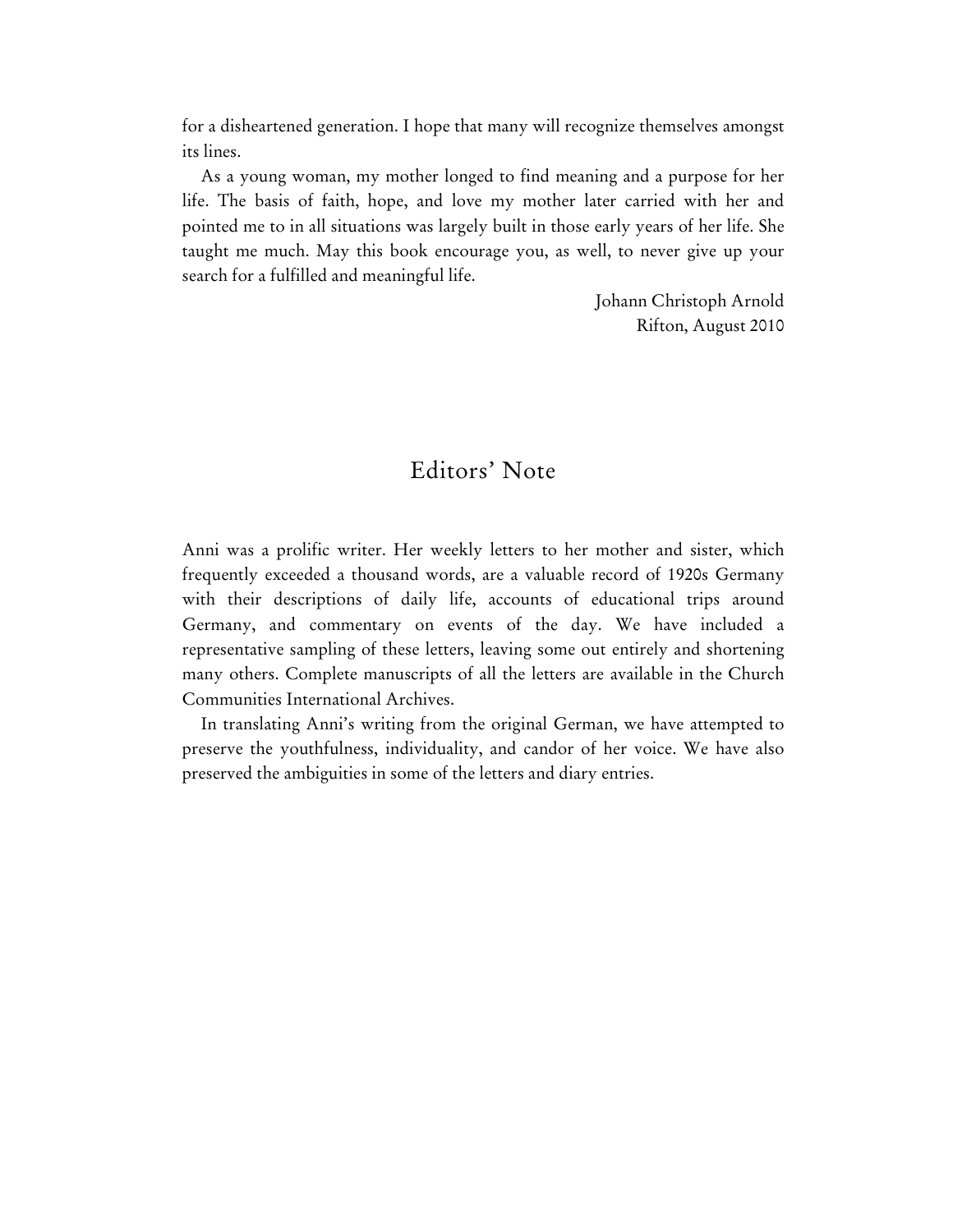## *Childhood*

*The baby was christened Anna Marie Lina Hedwig Wächter, but to her family she was just "Anni." Her arrival on Sunday, October 24, 1909 was a complete surprise to her older brothers and sister. They listened in amazement as their father and the midwife announced the happy news, and then all three – Reinhold (eight), Hilde (ten), and Otto (twelve) – tiptoed into their mother's room to see the baby sleeping in a lace-curtained bassinet.*

*Anni was now the youngest member of a large and happy household. In addition to their own children, Anni's parents had the care of over a hundred boys. These were students who came from all over Germany to attend the boys' boarding school of which Anni's father, Dr. Christian Otto Wächter, was the director. The students lived, studied, and played under one roof with the Wächter children. The house was seldom quiet.*

*Dr. Wächter had begun teaching in the Keilhau school in 1895, having come from a nearby town where his father, an amateur composer, had been mayor. The village of Keilhau, population ninety, is picturesque and remote – it is accessible by only one road, which ends at the end of the village – and Dr. Wächter was still considered something of a newcomer. Not so his wife. Hedwig Wächter was the daughter and granddaughter of the school's previous directors, and the great grandniece of its founder, the philosopher, philanthropist, and educational reformer Friedrich Fröbel.*

*Fröbel, best known for establishing the world's first kindergarten, had opened the Keilhau school in 1817 as a place where he could put his educational ideas into practice. "A child who plays thoroughly and with determination until he is too tired to continue will surely be a thorough, determined man, capable of self-sacrifice for the promotion of the welfare of himself and others," he proclaimed. Accordingly, unstructured play in natural surroundings formed an important part of the school's curriculum. Anni's older brother Reinhold, describing life as a student, later wrote, "It is strange, but school work was not important for us. At least, it was no more important than our life together, both among ourselves as pupils and with the teachers. Those were the things that mattered to us. That is part of the nature of a Fröbel school. Its aim is formative and educational rather than merely academic."*

*At the Keilhau school, academics were dealt with in the morning. To start the school day, Dr. Wächter led a brief worship service, which was followed by lessons in conventional subjects. This done, all students formed a line in front of a table where Frau Wächter was cutting bread. Each helped himself and then raced off for an hour of outdoor pursuits. The midday meal at one o'clock was preceded by an inspection, conducted by Dr. Wächter, of the cleanliness of each boy's hands, clothes, and hair. Afternoons were devoted to practical activities. In addition to sports and swimming, the boys were encouraged to spend long hours in the surrounding woods, where they built elaborate huts in which they could play. In Fröbel's philosophy, the educational value of these activities was immense:*

To climb a new tree means the discovery of a new world to a boy. The outlook from above shows everything so different from the ordinary cramped and distorted side view. Not less significant is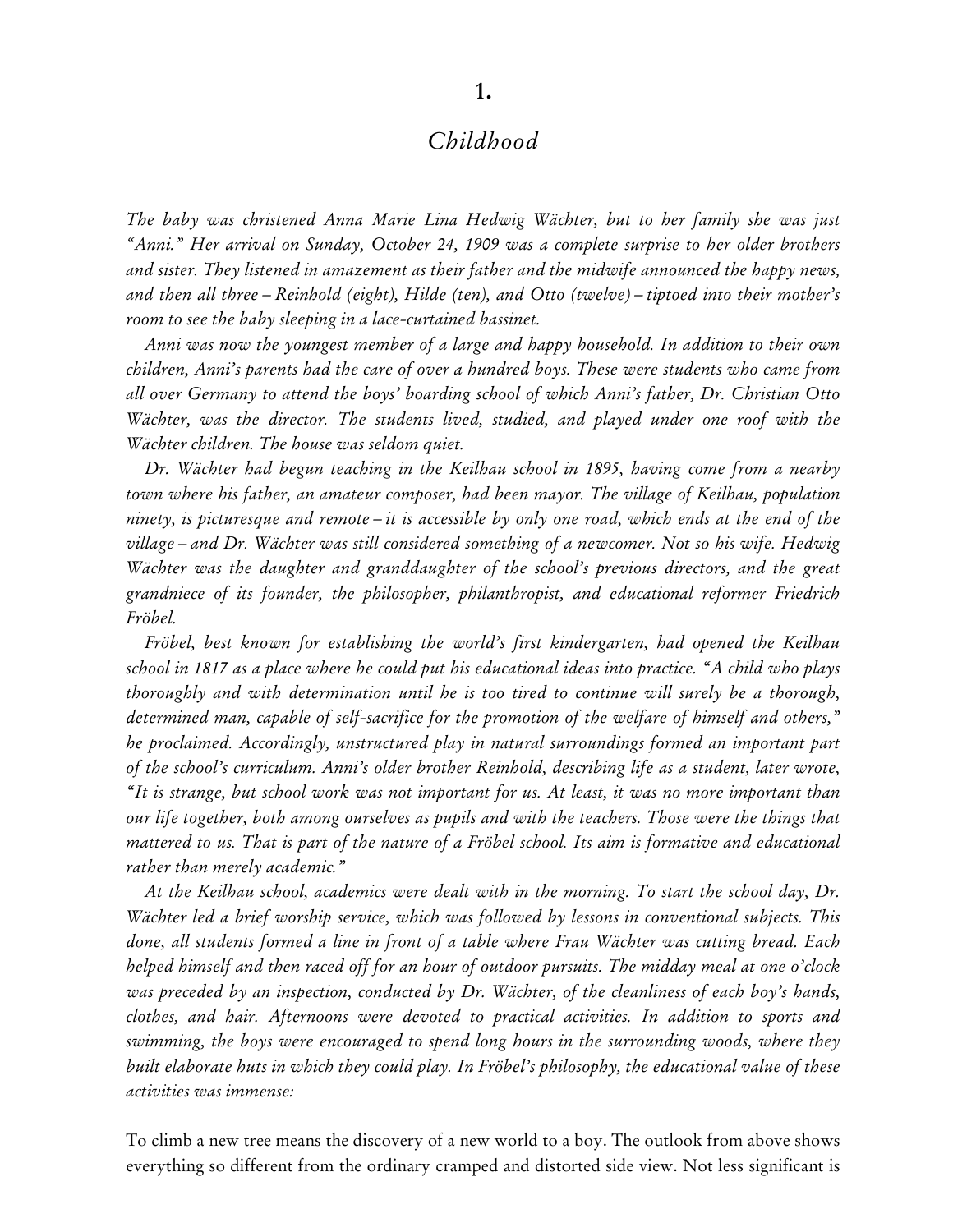the boy's inclination to explore caves and ravines and to ramble in dark forests. It is the urge to find the new, to see and discover the hidden. From these rambles the boy returns with rich treasures of unknown stones and plants, of creatures – worms, beetles, spiders, and lizards – that dwell in darkness and concealment. "What is this? What is its name?" are questions to be answered, and every new word enriches his world and throws light upon his surroundings.

*The Wächter children grew up happily in this setting, despite having to share their parents with dozens of boys. Dr. Wächter was a father figure for his students, many of whom called him "Papa" and addressed him with the familiar "Du," an unheard-of familiarity at that time. A reserved and quiet man, he loved music and delighted in arranging evening concerts for a family string quartet; Reinhold and Anni were somewhat reluctant performers at these events. Frau Wächter, responsible for the management of a busy household, had few free moments. In - Reinhold's memory, "I hardly ever saw my mother walking slowly. She was always on the go, from five or six in the morning until ten or eleven at night. She had to wake all the maids early. A large staff was needed to prepare the meals and keep the house clean. It was a big house with rooms on many floors. The whole day long she was going up and down the stairs. My mother was exact and conscientious, very strict about order and cleanliness." The school was largely self- sufficient. Its vegetable garden employed many of the Keilhau villagers, and a forester-hunter was engaged to manage its several hundred acres of woodland.*

*Anni's parents were committed to Fröbel's ideals and his vision of childhood. To them, working in the Keilhau school was a calling, a noble inheritance, and they considered it a matter of course that their own children would in turn dedicate their lives to cultivating Fröbel's "garden for children." Each of the Wächter children held a share in the family partnership that owned and operated the school; this partnership had been passed down in the family for over a hundred years.*

*Then war broke out in Europe. In 1915, Germany was on the offensive, and seventeen-year-old Otto Wächter volunteered to fight. After a brief training, he was dispatched to Priesterwald, a densely forested region sloping up from the Mosel Valley that would come to be known as the "Forest of Death." By the time Otto arrived in mid-July, most of the trees had been flattened in the vicious fighting. German and French soldiers traded artillery fire, the French repeatedly charging the German trenches, only to be driven back. The combat was desperate, brutal, and ultimately futile: neither side advanced significantly during a year of fighting. In the midst of war, Otto did not forget his home. Postcards and gifts, addressed "Fräulein Anni Wächter, The Children's Room," arrived in Keilhau. "Dearest little Anni-sister," he wrote to her, "on the picture on the card you can see our gallant crown prince, who is trouncing the wicked French. Goodbye, my dear Annichen. Play happily with Erika and your other little friends. From your soldierbrother, Otto."*

*A little over a week after his arrival at the front, Otto was killed in battle. To five-year-old Anni, this was an incomprehensible event. Otto had been her particular champion, lovingly protective of the sister he called "Pummel" because of her short stature. Now he was snatched from her world by forces she could not understand. Anni grieved for her older brother, naming her favorite doll "Ottchen" in his memory. In other ways, though, the war remained a remote disturbance from her child's perspective. Battles and soldiers were far off, and even the starvation that afflicted most civilians as the war went on was kept at bay by produce from the school's garden and Frau Wächter's determination in providing for her household. Of more immediate*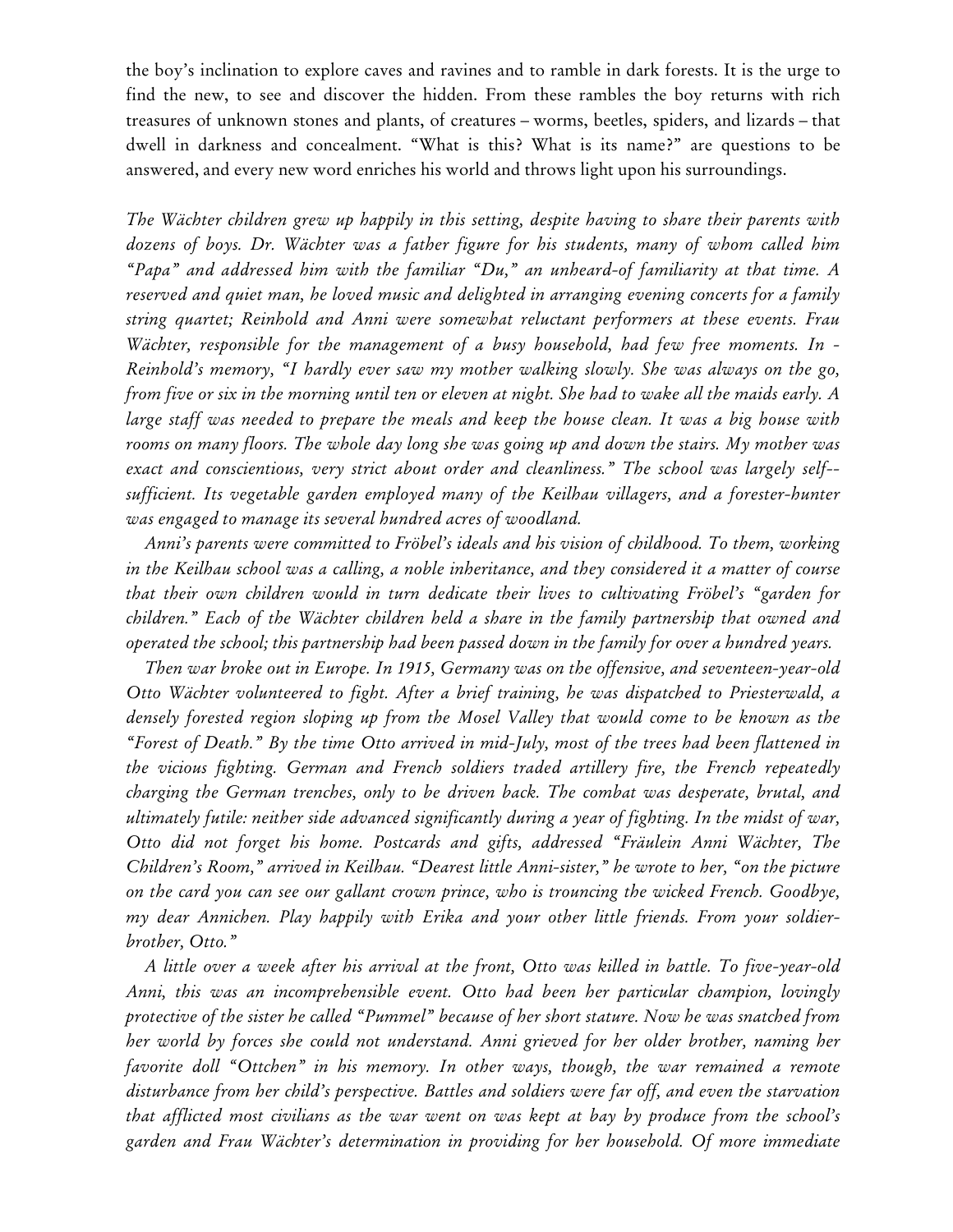*concern to Anni in 1916 was starting first grade, an event which she later described in an account of her childhood written for a school class:*

When I was six, I entered the village school. I felt very proud the first time I walked there with my slate, and I liked going to school very much. During the three years I attended the village school I became very connected to the village children. I wanted to be just like them in the way I dressed, the way I talked, and the expressions I used. For this reason I also spoke the local dialect by preference. In summer I was very sad that I wasn't allowed to go barefoot like the others, and I considered it a shocking disgrace that I had to wear shoes and stockings.

*Anni left the village school when she was nine and began attending the Keilhau boarding school, where she was the only girl in her class.*

At first there were only four in my grade and from the beginning we were like a band of comrades. So I gradually drifted away from the village children, probably in part because they left school earlier. Up until then, one of the village girls had still been my friend, but now I ended up playing only with boys. Until I was in seventh grade, I always wished I were a boy.

Because I had no other girls to play with in the years between fourth and seventh grades, I found great pleasure in reading. I devoured any book I could get hold of and read each of my own books at least twenty times. I did not especially care for sentimental girls' stories, preferring romantic tales of robber knights and, above all, stories about American Indians. Indian stories were the highest and best, and Karl May's *Winnetou* made a tremendous impression on me. I liked the stories about Indians so much because they depicted such outlandish things, foreign to my experience, and because no limits were set to such fantasies. I always had a lively imagination of what I would do if I lived among the Indians.

These stories absorbed and excited me to the extent that, especially in the evenings, I imagined an Indian, a robber, or a murderer waiting to fall upon me from behind every tree or in every dark corner. Of course these books influenced my play very much as well, and particularly during my vacations I lived, spoke, and wrote as if I were an Indian. One or two boys usually stayed at school during the vacation, and luckily they were the kind of boys who were just as full of fantasy as I and with whom I could dream up the most marvelous games.

My vacations were always divided between playing Indians and playing with dolls. Especially during the Christmas holidays I played doll family all day long. And the same boys who had played bloodthirsty Winnetou games with me during fall vacation now played peacefully at being the doll father. Even though I wanted to be quite warlike, I had a great love for my dolls and was very tender with them.

*For the children at the Keilhau school, life – and the life of the imagination – remained shielded from a war that left over two million Germans dead. A period of political agitation and uncertainty followed as the shattered country began to piece itself back together again. But by the time Anni's parents celebrated their twenty-fifth wedding anniversary on April 16, 1920, they could begin to think hopefully of the future. The school had flourished under their care: the number of students had increased, new buildings had been purchased and old ones restored, and a new school house had been built. Despite their grief at Otto's death and worry over Hilde's health – she was frail and often ill – the parents could rely on Reinhold and Anni, both promising scholars,*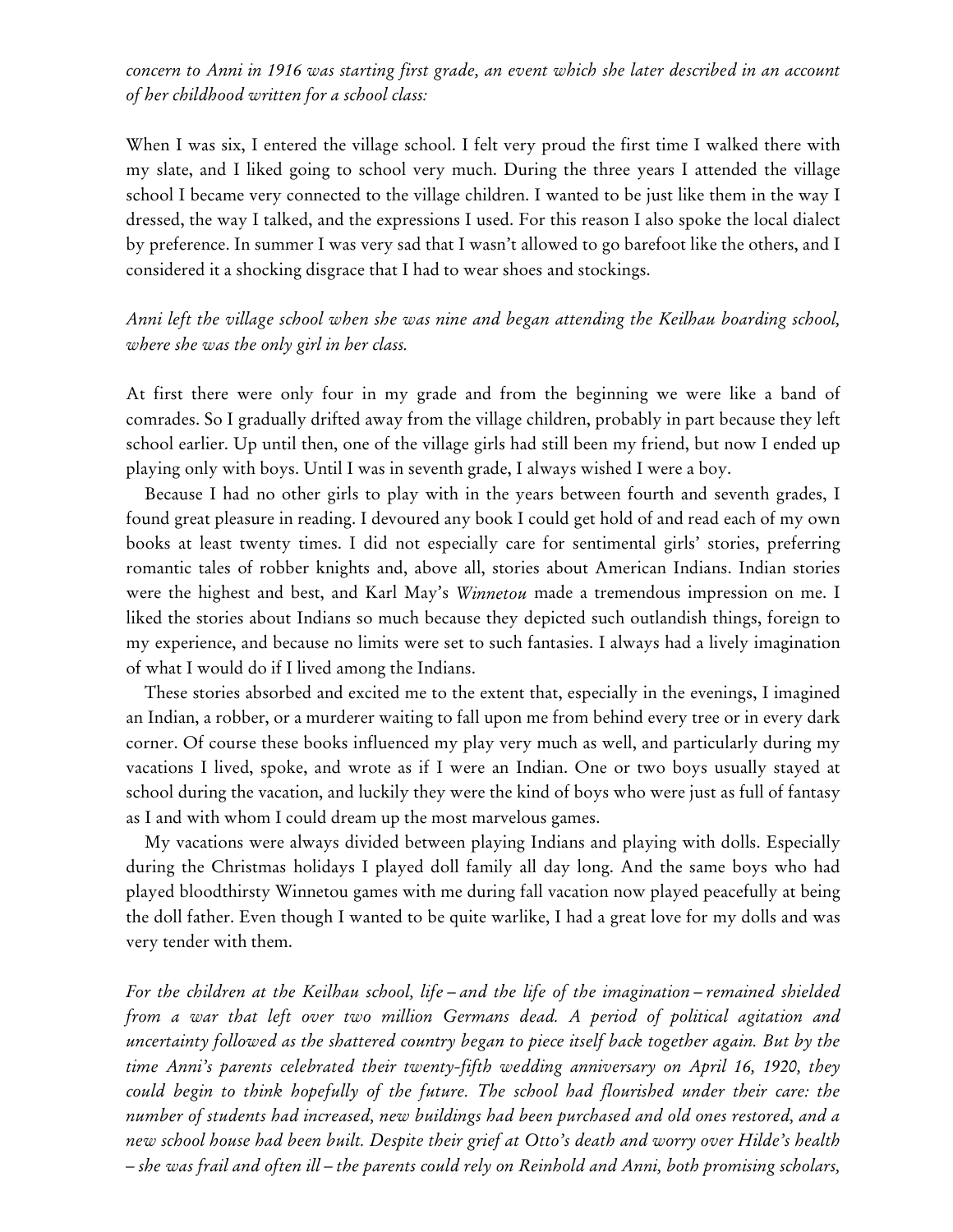*to take on the family position as head of the highly regarded school, which had celebrated its hundredth anniversary three years before with a visit from the Princess of Schwarzburg-Rudolstadt.*

*But tragedy struck again in 1922. Dr. Wächter died unexpectedly at the age of fifty-eight after a sickness that lasted only a few days. His death, like Otto's, was incomprehensible to Anni, the more so since death, and the nameless fear and sorrow filling her twelve-year-old heart, were not considered suitable topics for discussion. Dr. Wächter's love for his children had expressed itself in little gestures of affection – a poem written for a birthday, shared laughter at some private joke, a bedtime serenade on his cello – and his death left a painful absence in their lives.*

*Now in addition to overseeing the household, Frau Wächter was forced to arrange for the directorship of the school. All the more, she pinned her hopes for the future on her daughter. Anni excelled at her studies despite feeling that, "it certainly wasn't pleasant that I was always expected to be the top of the class and be held up as an example to the others. Up to the seventh grade it didn't matter at all that I was a girl in a class of boys; it was all the same to everyone – we were just comrades. But in the following two years things gradually changed: I was simply not a boy. Gradually a separation arose, partly because several in my class were new, some of them from the city, and they introduced a new tone. I didn't care for this and kept away from them. Only the four of us from the old clan of the fourth grade remained good friends till the end."*

*At that time, Keilhau and her childhood circle made up Anni's whole world. She describes her uncomplicated view of life:*

I had no opinion of my own – I just accepted everything and thought things had to be the way they were. I was not concerned with the problems of life; I simply existed and responded to whatever came my way. Added to this was the fact that at my home no one spoke about life's problems. People were very closed and reserved in that respect – they were hesitant to speak to each other about things that occupied them inwardly. I think this also explains my fear of All Soul's Day, especially after my father's death. On that day people were more inclined to come out of themselves; at other times they were very reserved and did not display emotion.

Since this was the only life I knew, I thought that things must be pretty much the same everywhere to how they were in Keilhau. I clearly remember that in ninth grade, around Easter, one of the boys said to me, "You'll be shocked when you get to the school in Naumburg – that's a whole different kettle of fish." "I don't believe it," I replied.

Because I didn't go on any trips, I had no contact at all with the outside world. Although many people visited us, they either didn't concern me or they appeared to fit very well into my little world of Keilhau. They didn't bring in anything new. Since I wasn't allowed to read any books other than books for young people until I was in ninth grade, I didn't find out anything from that side either.

#### *Through her studies, however, a wider world began to open up.*

My favorite subjects in school were drawing, singing, German, biology, chemistry, and math. In chemistry and biology I learned how things had come to be and about the underlying interdependence between everything. I thought this was very beautiful. In geography the same thing intrigued me as in the Indian stories, that is, I learned about things that until now I had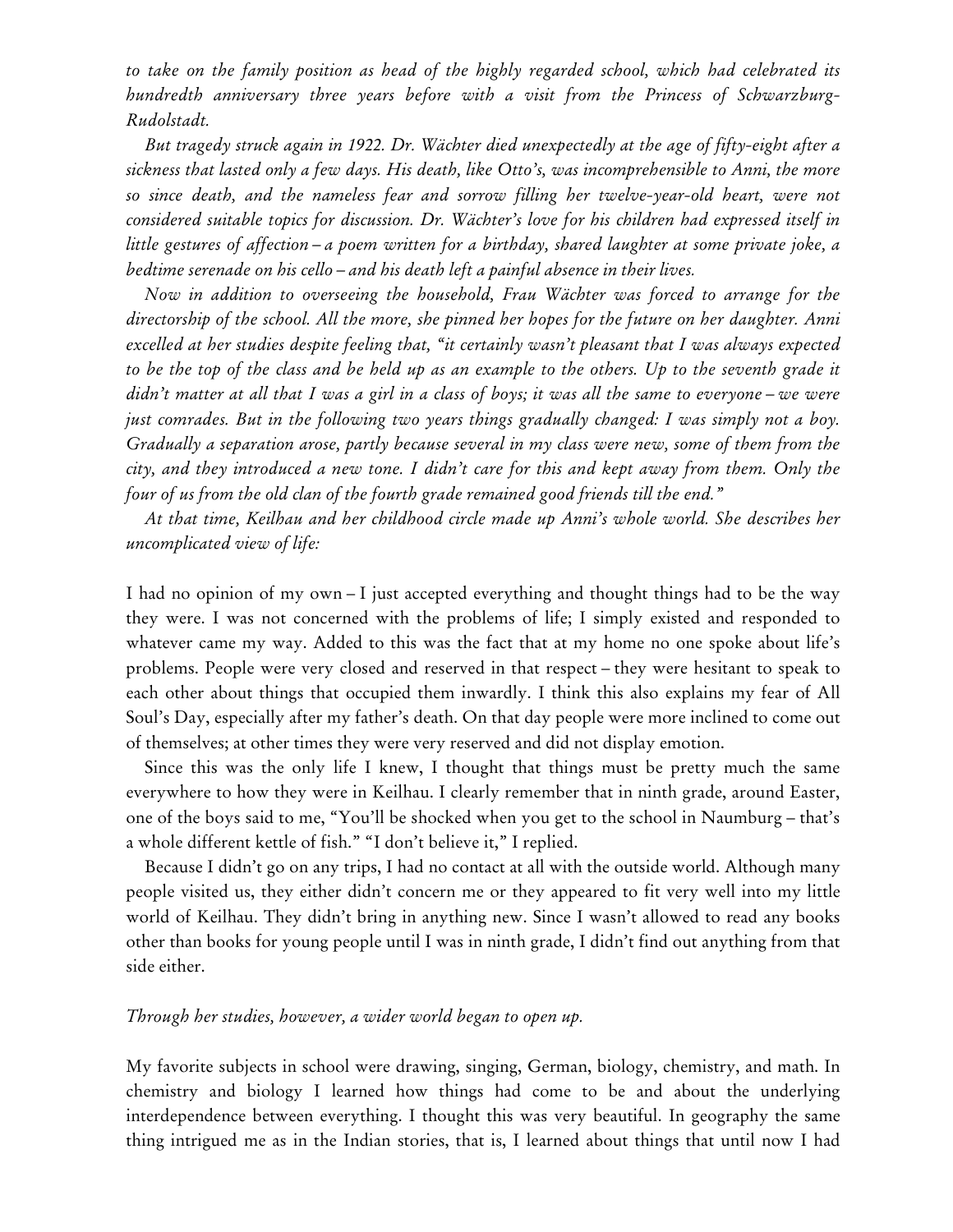never seen or experienced, things in which my imagination could be given free reign. I had great delight in daydreaming about such things.

My time in Keilhau came to an end with the exams at the end of ninth grade. I wanted to continue my studies, and so I left home to attend preparatory school.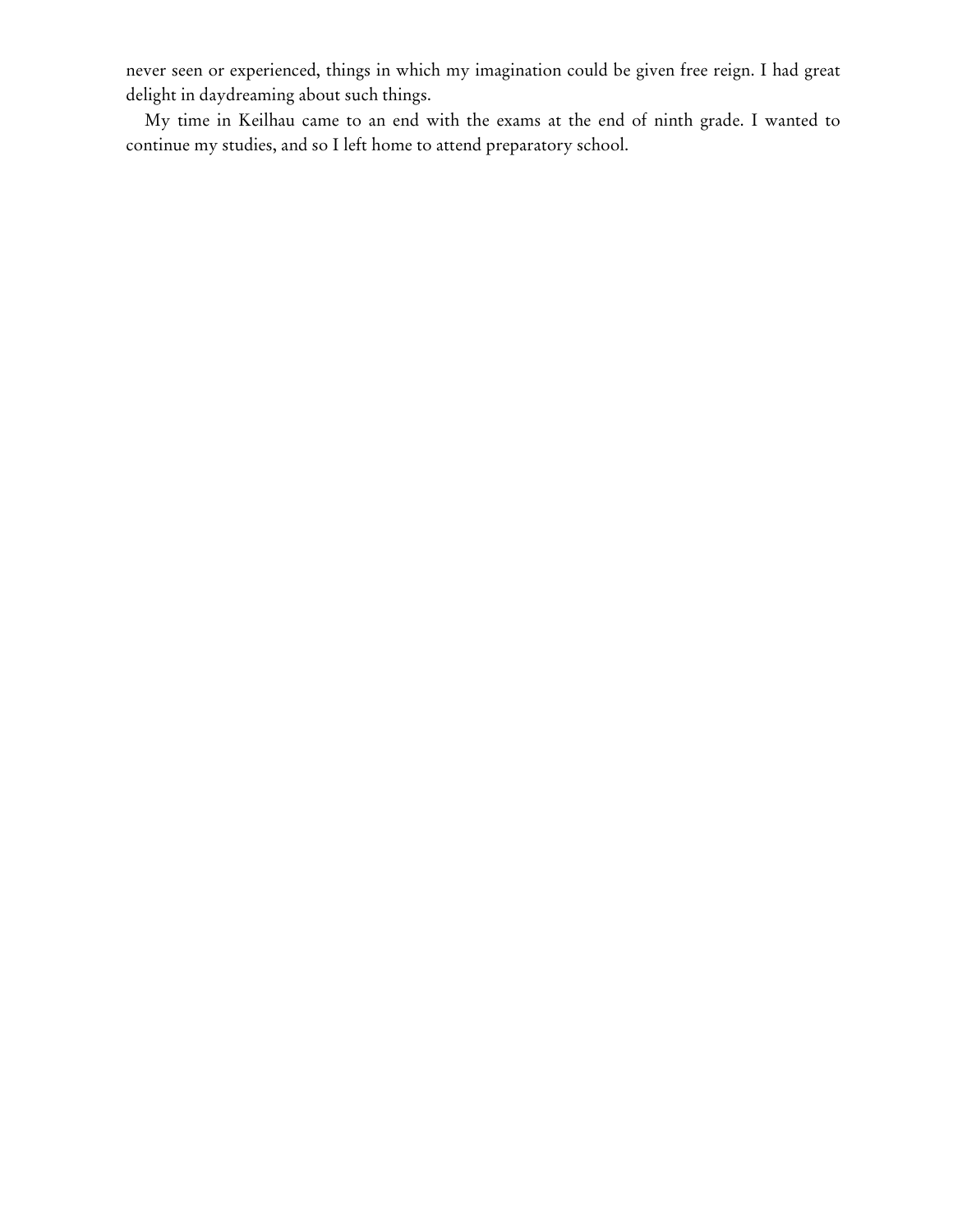## *Leaving Home*

*In fall of 1925, Anni left Keilhau and enrolled in the* Städtisches Luisen Oberlyceum, *a girls' academy in the city of Naumburg. Here she began the three-year course of studies that would make her eligible to take the* Abitur *exam, which she needed to pass before entering university. Anni's long-term plan was to earn a doctorate in education so that she would be able to take on responsibilities at Keilhau. To her family, these studies were an investment in the future of the Keilhau school. Payment of her tuition and living expenses was only possible through Frau Wächter's careful management of household finances.*

*The academic requirements for Abitur candidates at the Oberlyceum were substantial, including classes for all three years in history, natural science, earth science, mathematics, religion, German, French, English, and Latin, as well as drawing, music, gymnastics, and handwriting. The school was progressive in its methods and emphasized the importance of critical thinking. More significant for fifteen-year-old Anni than her school work, though, was the experience of living away from home for the first time. The years of the Weimar Republic were a time of social and intellectual upheaval in Germany's cities and universities, and Anni was soon confronted by a world of ideas that she had not known existed. Because Naumburg was two hours from Keilhau by train, she returned home only for vacations. She later described the effects of this new arrangement:*

A new world surrounded me in Naumburg. In the first place, I was now of course in a class of all girls. I had lately been wishing for that, since in the last months at Keilhau the boys had come to seem so coarse and crude. But I was sadly disappointed, because the girls were exactly like those city boys I hadn't liked. I tried to fit in with them and convince myself that all the things they thought were so marvelous really were marvelous. But I was disappointed and felt quite unhappy in that role. I also reacted against how in Keilhau I had always been forced to set a good example, and very much enjoyed getting into mischief and being very cheeky and absurd. Those were the years of adolescence. I wanted to "live" and, when I had worked myself up into all sorts of excesses, I thought it was real life.

Now I was listening to a lot of music and in the beginning I had an out-and-out hunger for it. It was all the same to me whether I listened to good or bad music; I only had a desire for masses of sound and noise. Above all I enjoyed listening to string music.

Because the world in which I now lived was so different from Keilhau, I began to criticize everything and then rejected my old world. It seemed too simple to me. During this time I became somewhat estranged from my mother and sister.

Then suddenly this newly built up world was smashed. I began to feel that it was of primary importance that I become more self-controlled. I was looking for something new for my life. At that time the book *Drude* by Gertrud Prellwitz influenced me a great deal. Her words about friendship made an enormous impression on me. I wanted to strive for the light, for purity, and for truth.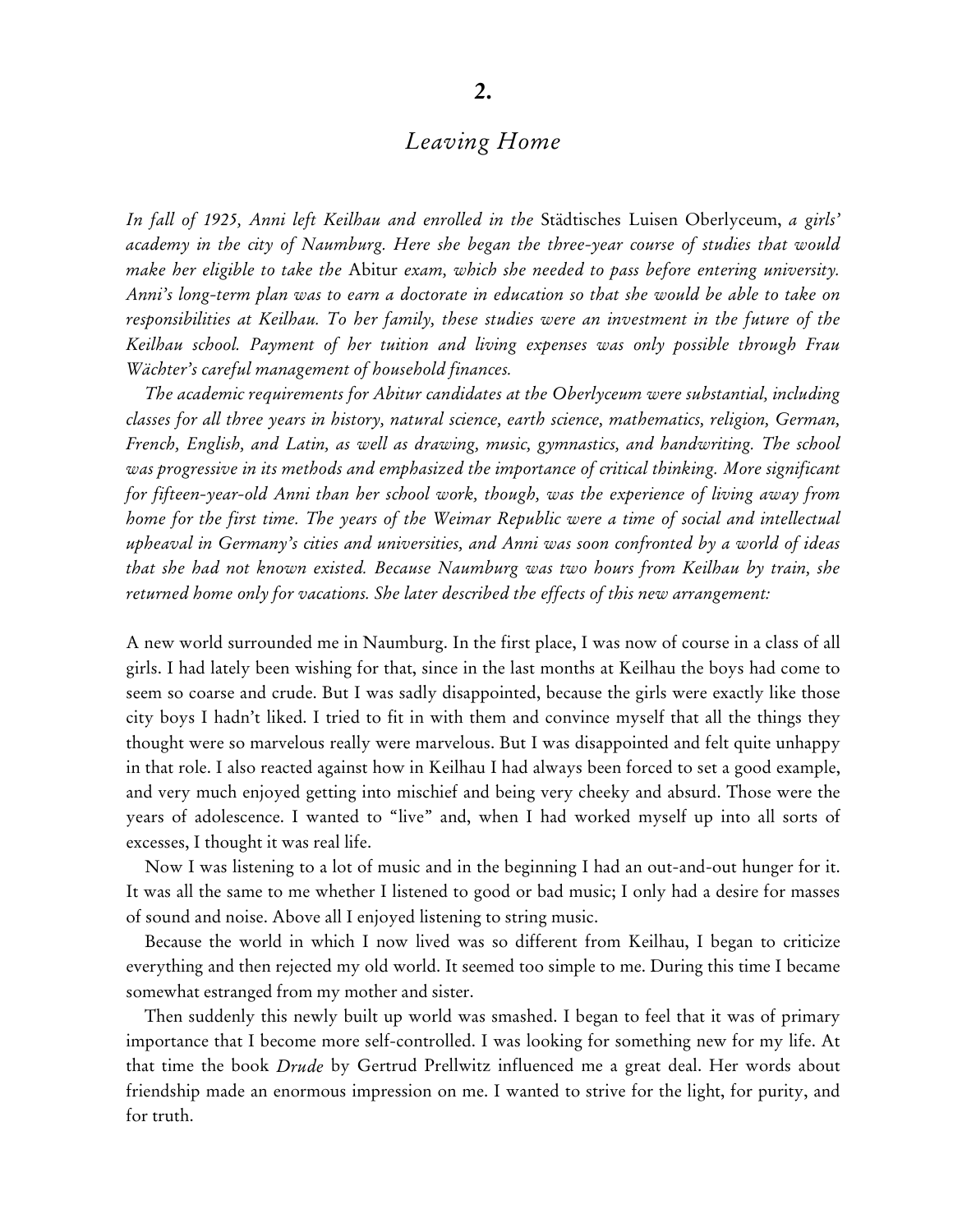Drude *is the story of a teenage girl at a boarding school who is encouraged by her teachers to seek nobility and truth within herself and to pass on her insights to other students who are less enlightened. By this means, they assure her, she will participate in the approaching springtime of humanity, when – freed from bourgeois inhibitions – mankind will attain its true greatness. Anni paraphrased several passages from* Drude *in her diary.*

#### *DIARY*

#### June 15, 1926

Friendship means a common search for the way of the good in which the one loves the other so much that he does not become cold if the other takes a false step. Always be full of light, always more light, always as full of light as you can. It is often so difficult to decide what is right and wrong, but still it is quite simple to find the way – you must always choose that which has more light. Exaggerated love leads to disorder. To go away from something that has become false doesn't help: you have to put it in order. Climb into the midst of it, then rise higher – that is the way. We must not be disappointed; we must act. All strength in us comes from God, and if it seems bad to us, the reason is that at that moment it is coming from a lower sphere and pulling us down and burdening us. Then we should struggle fervently until the strength is transformed and becomes light.

A person is not pure merely by being untouched. One must become untouchable. To be pure is a positive power that continuously renews itself. A person must always be completely truthful toward himself and others. One cannot be the type of person who treats his soul like a child that he stuffs with sweets but never washes. If a person keeps the goal in sight, he will of himself strike out in the right direction.

Art emerges when someone approaches a matter as if the salvation of the whole world depended on just this one thing being made good. Anything else is dilettantism, which must not be. Art that is not true is sin.

*To Anni, the concept of life as a quest for truth was exhilarating and inspiring. As she later explained, "It was through the ideas in this book that I encountered the strivings of the Youth Movement."*

*The German Youth Movement was a post-war movement of young people seeking a way of life that could be lived truly and wholeheartedly. This search took widely varying forms – the Youth Movement included anarchists, back-to-nature enthusiasts, artisans, religious aesthetes, pagans, vegetarians, and poets. Property, social hierarchies, industrialization – these, the Youth Movement believed, were the root causes of injustice. Turning their backs on the cities, groups of young people banded together in villages, fields, and woods, seeking to experience truth in nature. Conventional social forms were replaced by folk traditions and culture, and formal manners gave way to frank exchanges of thought.*

#### *DIARY*

#### July 25, 1926

Hah! They are dancing in the next room, and they want to make me dance with them, but I'm not going to let them force me. So that makes me an old maid, as if people's happiness depended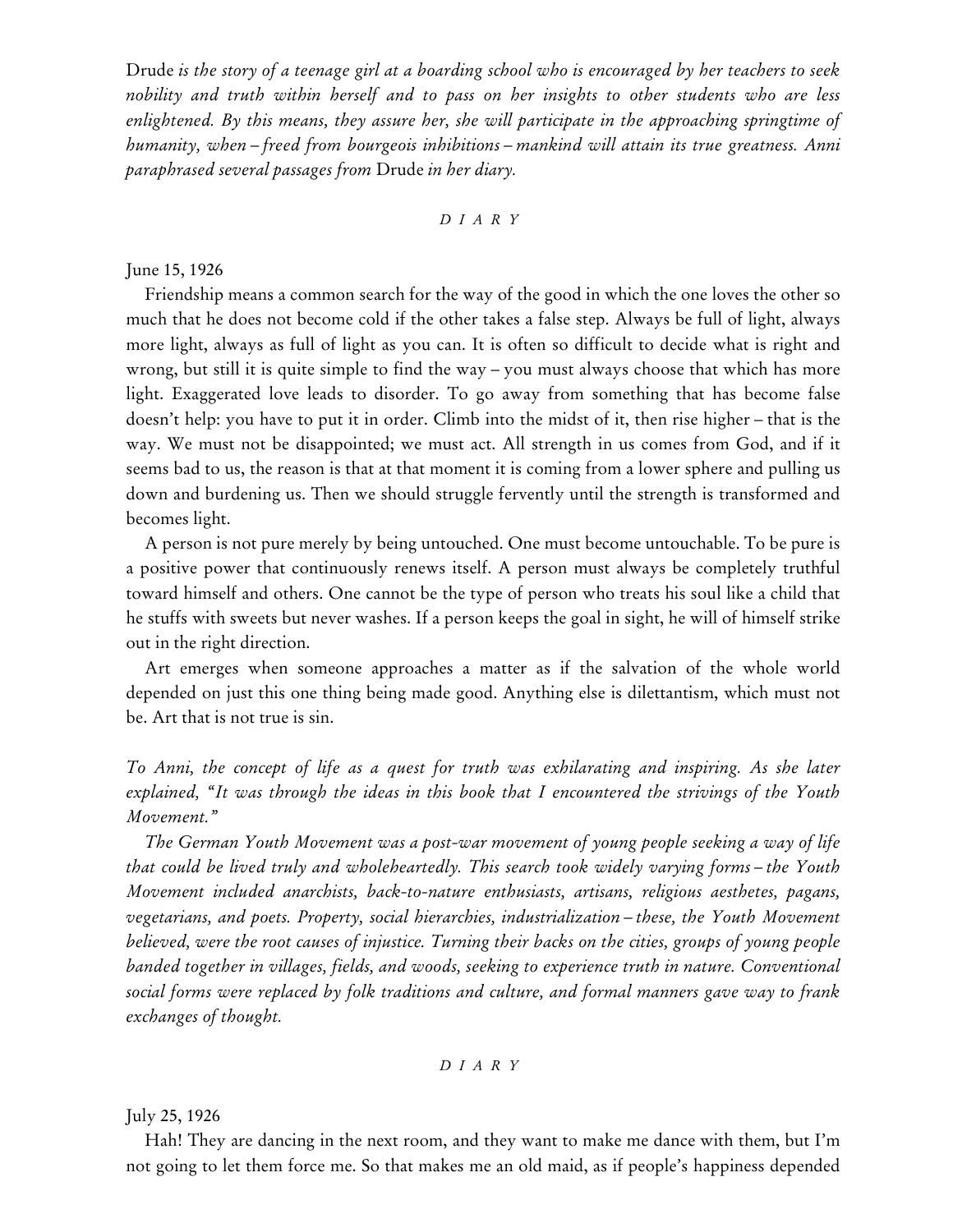on dancing. Real dancing would be one thing, but this stupid shoving around! If it were folk dancing – but this! Meantime I went for a walk with Hilde, and the woods were so beautiful – everywhere you see wonders incarnate, as if in a fairy tale. I love this land so much! Every flower is like a holy miracle, indescribably beautiful. I only keep wishing Lilo were here so that we could share all of this.

*Lilo (Liselotte Lühr) was a classmate who shared Anni's enthusiasms, and together they started attending meetings of a Youth Movement group in Naumburg, learning the folk songs and dances that the Youth Movement had revived, and taking lengthy hikes through the Saale Valley's hills, forests, and meadows. Anni later described these experiences:*

Many things were different in an outward way from conventional society. Dress and clothing were very simple. The girls wore full skirts with no decorations or lace, but mostly plain, bright colors like green, blue, red, or orange. The boys wore plain-colored shirts, a bit like a tunic. No one wore high heels, but ordinary flat shoes or sandals.

The young people could not stand the polite forms of the ordinary bourgeois world, so their way of speaking was plain and direct. In Germany, perhaps more than in other countries, you always had to say all the titles of a person – *Doktor* and *Ministerialrat* and *Professor,* three or four titles. You had to be sure to put them in the right order and not forget one of them. This kind of thing I found ridiculous and also boring. Young people revolted against this stiff, pretentious behavior.

My friend belonged to a small group of young people, boys and girls, who met once or twice a week. We used to sing together, and one of them would play guitar. We would also read together. Some circles in the Youth Movement were specifically Christian, but the circles I met with were not Christian. Yet they were all seeking something. They were not satisfied with life as it was – just having a job and making money. They often saw need in the city slums, like destitute children, and they asked the question: what can be done, what should be done, what is behind all this? Many longed to put their life to use, to serve somebody, children or the poor. We read the works of Weber and Ibsen and others who point to the need of the people and to the injustice in the world, and I felt a response in my heart.

They asked, "Is there a God?" I think most of them believed that there is a power in the universe that formed man's life, but people were in various stages of belief and disbelief.

*The search for a unifying life force was an essential element of the Youth Movement. Distrustful of conventional Christianity, many looked for this life force in nature, exalting the might of wind, water, and mountains. They saw the sun, with its properties of light, heat, and purifying fire, as an especially potent symbol of the spiritual reality lying behind nature. Such feelings led some back to paganism and Germany's ancient folk religions. But for others, reverence for nature became a confirmation of genuine faith in Christ, sweeping away stale religious customs.*

*The Youth Movement's chief festival was the summer solstice, the day of the year when the sun's power is at its zenith. This was a day to spend beyond the reach of civilization, and groups of youth would wander to hilltop meadows to dance, talk, sing, and, as evening came, stand around gigantic bonfires. Anni and Lilo attended such an event at the end of their first year of preparatory school, just days before Anni was to return to Keilhau for the summer vacation.*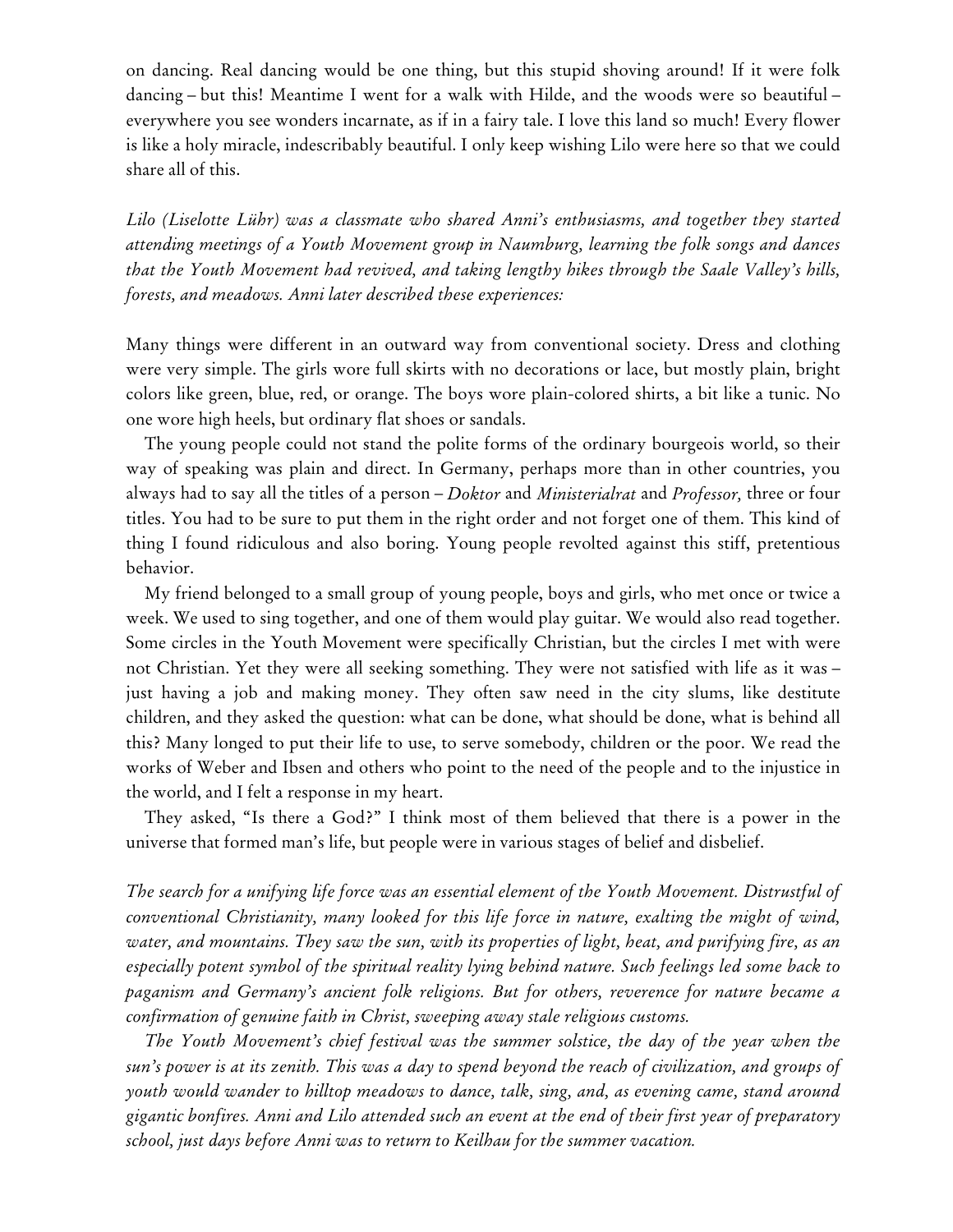#### June 23, 1926

Summer solstice celebration! At the Odin hut from five o'clock in the afternoon until two forty-five in the early morning. I have never experienced anything like it. It was one of the most beautiful days of my life.

We met at the appointed place (Lilo was along of course) and hiked to the Odin hut. There were about thirty people up there, all wonderful people. First we relaxed after the strenuous hike. Then we began folk dancing and danced almost without a break until ten o'clock. There was such joy present, completely natural and true. It was wonderful! The spirit of community was brought to expression through the dancing. Everyone had one and the same goal.

The funniest part was definitely the sack race and other races. We laughed until we cried. Holst fell headlong in his sack, which was naturally much too narrow for him, and could hardly get on his feet again. It was wildly funny. A puppet show had even been brought along and was performed brilliantly. The heads were carved out of rough pieces of wood and painted.

Then came the most beautiful part of the evening, the huge, huge fire. As it flared high, we joined hands in a chain and walked around the fire in the midst of the shower of sparks. Then Pasche said something that made you feel that we all had the same goal and were united in it:

Flame, free us from everything that is evil in us; make us free from it, O Flame. Let us not seek to rule and lord it over others. Flame, let your glow fill our souls and consume us. Flame, become ever greater in us. Thou, Flame, make us free, pure, and good!

Lilo and I clasped each other's hands because that is what we wish for – that the flame, the light, becomes stronger in us.

Then we stood and let the fire, the holy fire, soak into us. The glow made our faces burn, but I wanted to absorb as much as possible of the great flame so that I would be completely consumed by it. Everyone was silent and looked into the fire, and what Pasche had said was like a vow spoken for all of us. Later he read from *Faust* about the eternal light. I had a feeling that was so strong, so free and pure, that I believe that it was truly life.

Then we sat around the fire and sang, Lilo and I by the dear Holsts. The fire gradually burned lower, and then we jumped over the flames together. It was a wonderful feeling to fly over the fire, and we did it many times. The smoke stung our eyes, but that has to be part of it. The puppets Kasperle and Jumbo the elephant were brought out again, and then we sat around the fire and sang and sang. Holst sang to guitar accompaniment with his beautiful mellow voice. I like both the Holsts so much. At times a great sadness came over me, because this would be the last time for six weeks. But then I thought: live every moment and absorb all, all that is beautiful. This gave me such a blissful feeling that I thought my heart would burst. I clasped my hands together so that the bliss could find expression somehow.

Finally at 1:15 a.m. we got ready to hike back, after we had sung the beloved nightingale round. We took a wonderful path down to the Napoleon Stone. Torches lit our way, but in front of us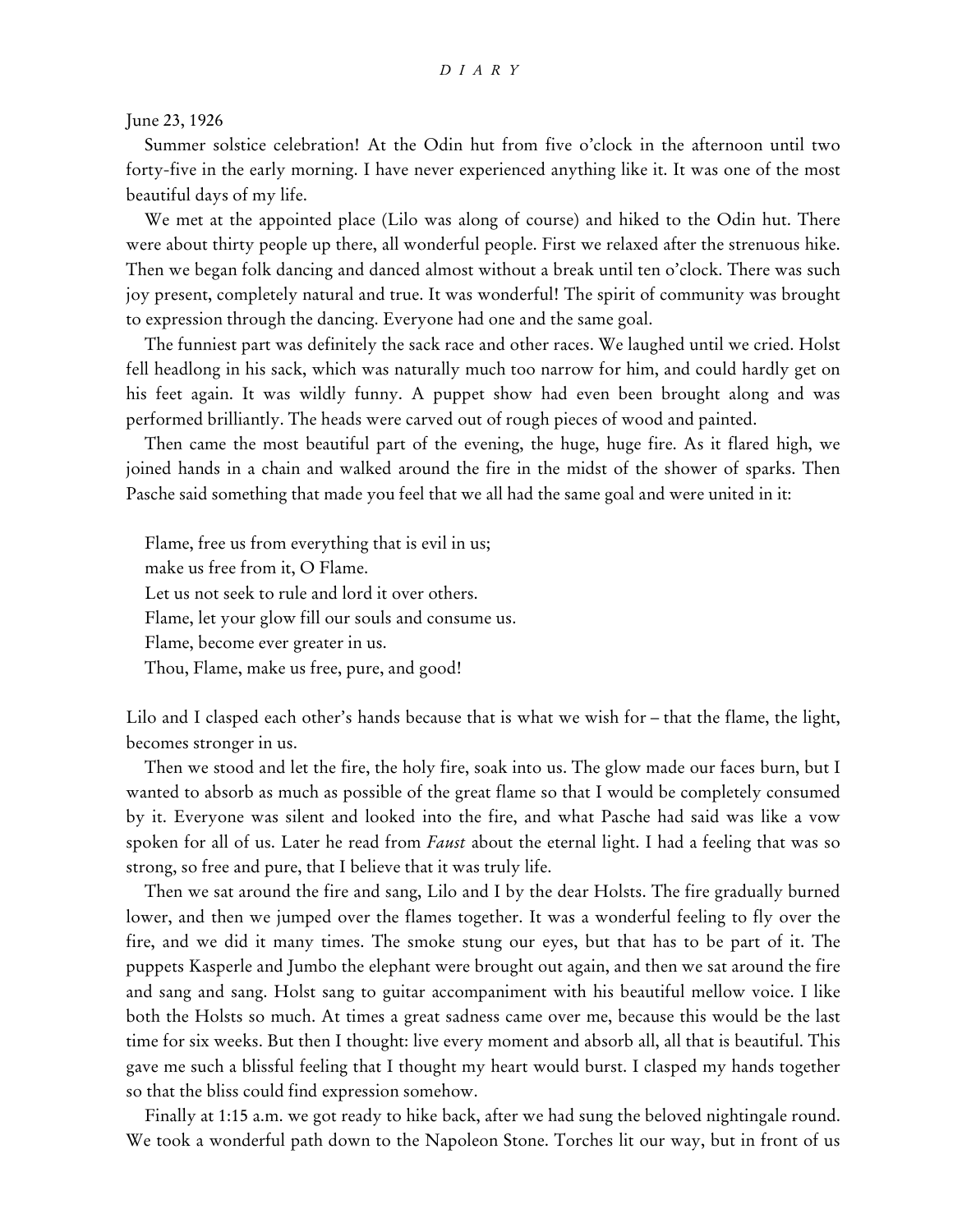the night was dark. It was as if we were walking on a quiet, soft path into infinity. No one knew where the path was leading us; we just walked and walked. It was so, so wonderful.

When we reached the highway, we again formed rows and sang lively hiking songs. That made me so happy. Now the moon went along beside us. The deeper we descended into the valley, the more mysteriously the mists from the Saale River swirled around us.

Again a great sense of bliss came over me. There was such a feeling of solidarity among us. What good, fine people were there. It was slowly growing light, and we parted at the same place we had met. I can't begin to say what this day meant to me. I will never, never forget it, because it was an experience! How unspeakably beautiful it is to live and to experience life!

I can understand very well how one can feel drawn to the Youth Movement, because that was its good spirit, which, I believe, has also gripped me now. Yes, it definitely has!

#### *A year later Anni wrote:*

The summer solstice celebration in June 1926 was decisive and made it clear to me where I belonged. I tried to strive for these ideals. I felt at peace now because nothing in me was exaggerated or inflated.

*In the fall of 1926, Anni moved to different lodgings in Naumburg. Her new roommate was Irmgard Blau, who had just come from Halle to attend the Oberlyceum. Irmgard was a lively thinker, always questioning conventional values and ideas. She and Anni soon became inseparable; their classmates took to calling them "Blau & Wächter, Inc." Debates about art, truth, integrity, the existence of God – these were the substance of Anni's friendship with Irmgard. Decades later, Irmgard recalled:*

The whole rest of my life, I never again experienced such a friendship, a friendship that simply grew between us. To have such a friendship is an extraordinary experience. I cannot remember that we ever had a serious quarrel.

In school we arranged that we were allowed to sit next to each other, and we did the school work in our own streamlined way: we made it simpler for ourselves. We did all our lessons as a team, taking turns so that only one of us did the written work, for example in translating or mathematics. This was tolerated in this very humanitarian school. We shared everything companionably and, while studying, refreshed ourselves with great quantities of apples and oranges bought cheaply. We also shopped for other things together – guitars with which to sing folk songs, and other objects we needed for our apartment.

My chief interest was the study of religion. I concerned myself with the theology of Friedrich Gogarten, a friend of Karl Barth. It fascinated us both. I had studied a book of his, *The Religious Decision.* Naturally, such a thing had to be discussed by the two of us into the early hours of the morning. We knew he lived nearby, so one Sunday we decided to visit him. He invited us to join him for coffee, and then asked us, "What do you want to become?" I answered "a professor" or some such elevated calling. "Ah," he said, "first learn to cook!" So our grand ideas were somewhat deflated.

Instead of the usual examination essay for the Abitur, we were given the option to work on a larger project of our own choice during the school year. I wrote about the history of the Youth Movement. Anni chose the theme, "My House." She described in great detail, with drawings,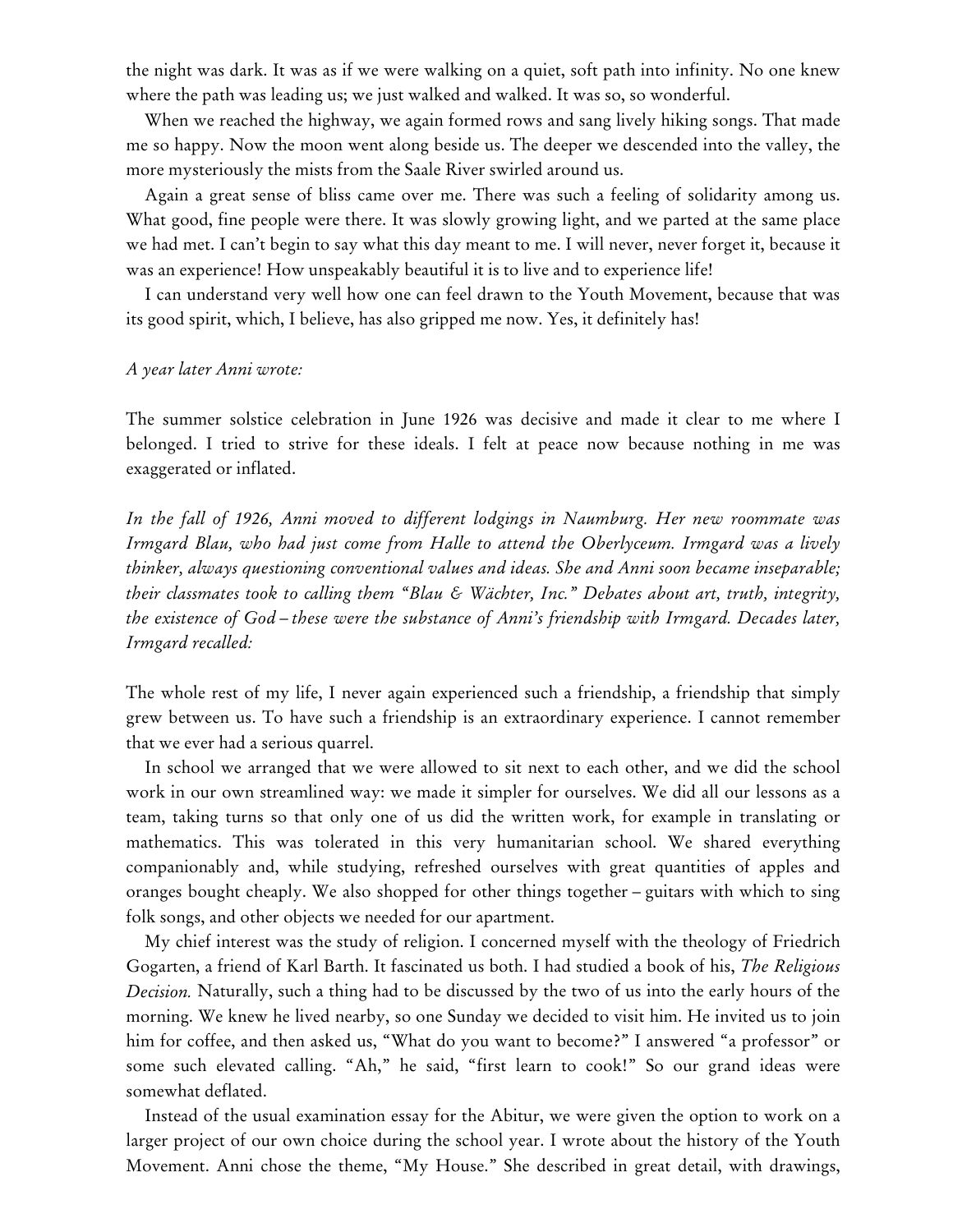how she would build her future house. We supported each other in these projects and had a lot of fun.

In the winter months we studied for the Abitur together – not under a boring electric light but by romantic candle light. We used candle sticks from the woodworking shop of Herr Lamberty. We were frequent visitors to his shop, where we purchased defective candlesticks, which were best suited to our finances.

*Irmgard's Abitur thesis gives an insight into the girls' understanding of the Youth Movement and its significance for both of them. Irmgard begins by discussing the noble nature of manual work and the special role played in society by the artisan. This theme was doubtless inspired by the above-mentioned Herr Lamberty, a flamboyant Youth Movement figure whose group, the* Neue Schar, *had five years before been evicted from the Thuringian castle in which they were squatting amid allegations of scandal. Now Lamberty had married and settled in Naumburg to operate a turnery and craft shop along Youth Movement principles. The central subject of Irmgard's thesis, however, is the mystical and spiritual aspect of the Youth Movement.*

That which is beyond the rational is something eternal, something of the other world. It awakens in people a longing for the infinite and the struggle to become free of what is earthly. This eternal quality is expressed in a strong affirmation of life, for it gives people the strength and desire for a purposeful fulfillment of their earthly lives. In the Youth Movement this twofold striving – the longing for a fulfilled life and liberation from the finite – finds its strongest expression in its image of the new man. Although things may look very different from one branch to another or from one individual to another, this is the common goal of the Youth Movement and is reflected everywhere in it. And if we are concerned with the Youth Movement's attitude to various areas of life, we need to return to the longing for a new humanity. But most of all it has to show in the attempt to create a new, personal mode of life.

Powers that are beyond reason are most closely connected to religion. The Youth Movement has an urge to attain the eternal, not to remain stuck in the temporal. It has a respect for the depths of life that it cannot grasp. This is what we all have in common: we take religion seriously, we grapple with it, and more than that, it truly fills our lives. But since the Youth Movement affirms life so strongly, it carries its religion into its joy in earthly life.

Only a few will come to a crass rejection of all religion, because for most young people it is not the intellect that is essential, especially not when it comes to the question of the deepest meaning of life. Our religion is borne of mysticism. We come to faith only by direct experience.

What is the attitude of the Youth Movement to Christianity? We need to consider Christianity because this is the religious form that is most closely connected to our lives. If we in the Youth Movement are truly religious, we must differentiate our religion from the Christian faith of the church in a way that is truly our own. The difference is that all of us, regardless of what we think of God and the beyond, see the goal of a new humanity in this world. Thus our mysticism is not from above but from within. It does not distance itself from the struggle but is the driving, suprarational force that stands behind our life purpose. If this were not the case, our new formation of human life would be merely a material, superficial improvement of the world.

There are others who cannot affirm Christianity because they have replaced Christian ethics with another code. I'm thinking primarily of the nationalistic direction which has the Germanic race and racial purity as its ideal. The emphasis on race is opposed to Christianity first of all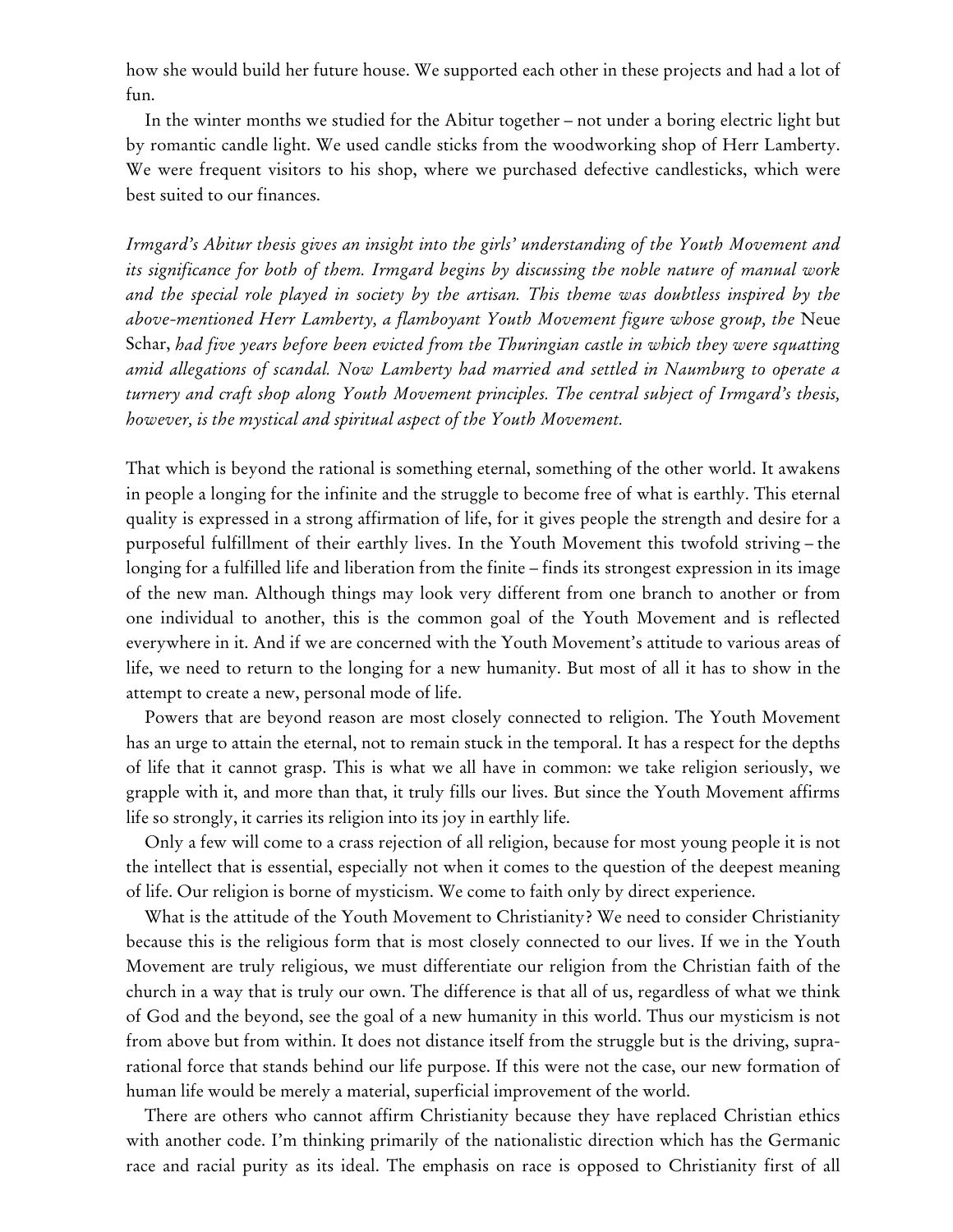because the Christian religion stems from Judaism and Jesus himself was a Jew. A deeper reason, however, is that the nationalistic view of different moral levels is incompatible with the Christian ethic which holds all people of equal worth.

Bit by bit, everything that pertains to our daily life has been renewed and permeated by our ideas. This took place unconsciously and as a matter of course. Thus our clothing is not a new fashion, created arbitrarily as many suppose; it developed from our whole lifestyle. It was soon noticed that it was absurd to hike with long hair and formal collars, and to the girls it was obvious that they couldn't dance and move freely in tight dresses. So the style of our clothing grew out of our feeling for naturalness and our desire for freedom. Precisely in the question of clothing the urge for community appears. That is why at our conferences and celebrations we like to wear bright, plain-colored clothing. The pure colors harmonize with each other, and through that means a bond is formed between people. However, a sense of community created by clothing would certainly be meaningless and ridiculous if it were not for this underlying truth: dress is a symbol of a person. Man should not confront the world as if he were an alien creature pitted against it. Rather, he must become one with it and must once again grasp the things around him as symbols. That is exactly what differentiates our clothing from fashion.

Art is decisive for the shaping of our life, because art means giving form to the living strength in or around us. To be an artist means the ability to bring what is within a person into contact with the outside world. This ability gives redemption from the inner, disorderly, chaotic powers, and the freedom to become more fully human. When we understand art in this way it follows that every person in the Youth Movement wants to be and should be an artist in some small way. We want to find these powers within us and bring them out, because only then will they have value. However, we don't want to seek these powers within ourselves alone (even if that is our first and foremost goal), but also to discover them in people of earlier times and in their works.

For this reason we have gone into the cities and stood before the Gothic cathedrals and sensed something of the spirit of the Middle Ages, the spirit of community. What attracted us in these symbols is the community of people who helped in the construction and together adored their God. In addition, we feel an affinity to their striving toward the eternal, their search for the transcendent. In the Gothic altarpieces we see the essence of art – not something to be copied but something that symbolically brings inner powers to expression. The characters on the gilded background contain something unearthly and holy; they are lifted above the world. So the Youth Movement must feel drawn to them, because it rose from the longing to flee the utilitarian, earthly life and discover again the powers in man that are beyond the rational.

But the Youth Movement cannot remain stuck in admiring works of art; it wants to create things itself and develop its own powers. For this reason it starts with the earliest, most primitive art form, the folksong. Song is the immediate expression of human experience – it lifts us out of everyday life. It is an art form that, to a certain extent, is possible for everyone. It is simple and natural. But more important is the power of song to bind people together in an expression of their common longing and their common experience. Music joins people more closely than any other art form or anything else can. In singing together, people sway in rhythm and barriers between them fall.

It is similar with the folk dance. In dancing, the rhythm is the most powerful force. Dance is worship; it is liberation and surrender to life. The circle is symbolic for the earliest folk dances, the closed ring of people of a single purpose. Village children and young peasants are often drawn into the circle, because anyone who wants should take part in this community.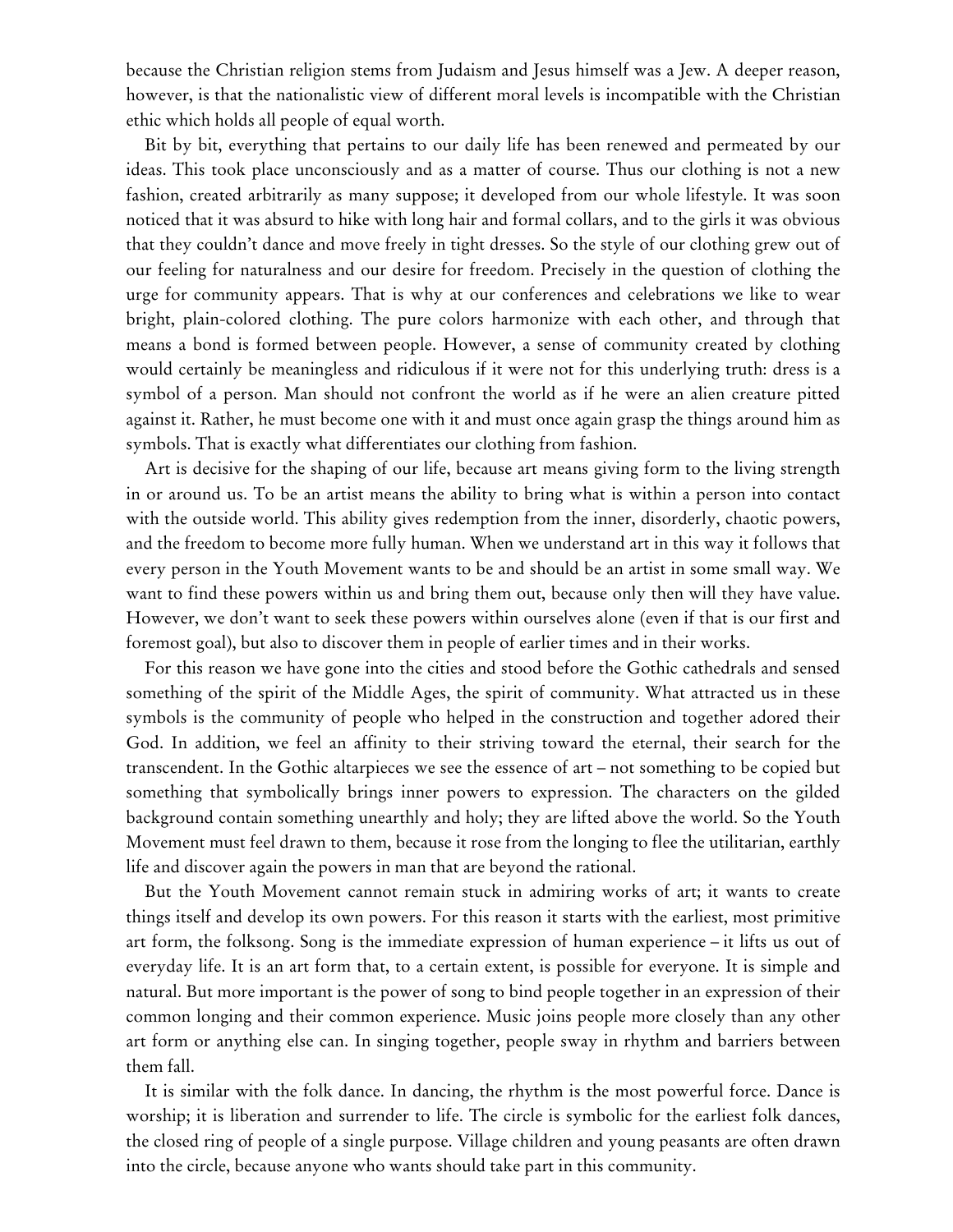Our celebrations, however, do not take place for outsiders – we celebrate them for ourselves because through them our community grows closer. One such feast that we celebrate for the sake of community is the summer solstice. The purifying, liberating power of the fire is a symbol to us of the will, of the inner powers through which we overcome the finite in order to attain deeper life. Fire frees people from the present and binds them in a higher spiritual community. In the circle around the fire we are no longer individuals. We become one whole, a unity. We want to become part of the flame itself and not simply observe it; therefore we jump through it.

*For Anni, these ideas were transformational; an account she wrote of a summer trip to northern Germany shows the extent to which she had adopted a Youth Movement outlook.*

*DIARY*

Our Study Trip from June 18 – 26, 1927

Counting Fräulein Sauerbrey there were sixteen of us when we set out at noon on Saturday. We were very eager, for a completely new world was to be opened up to us. The closer we came to northern Germany, the more birch and pine trees there were, also broom, and whole woods of oak trees. In Lüneberg, Pasche was waiting for us at the station, and we walked through the town to our youth hostel at the marketplace. Meanwhile it had grown dark, and we had a fine view of the St. John's Church tower, which stood silhouetted against the sky. It was not built symmetrically but slightly crooked, which gave it a melancholy aspect.

Next morning we ran out to the heath in the rain. That was wonderful. The dark brown, heavy, soft heath with the storm-bent pine and the hanging birches. I have a feeling that the heath could be my home. The pines and birches are the secret of the heath and of the North German people altogether; on the one hand hard, somewhat brusque and firm, and on the other hand melancholy, sometimes mischievous, and gentle. The rain seemed to suit the landscape. The heath is for men to brood and dream over.

The St. John's Church gives the impression of a festival hall. You can't possibly get warm in there. It has an old organ that was played by Bach and Brahms and has recently been restored. We heard it being played, the *Propheten Fantasy* by Liszt, a fugue by Bach, and a piece by a recent Italian composer. This music brought something like a communal experience to our class, the only time on this trip. We then traveled on to Lübeck.

On seeing Lübeck's seven pointed spires coming into view, you feel right away that you are going to be good friends with this city. On the first morning we visited the St. Mary Church. As you enter, the contradiction between the church's original form and its ornamentation is an immediate irritation. The brick is whitewashed, and the whole church is overloaded with baroque figures and altars. Still, if you look closely, you can find quite a bit of fine artwork. First there is the *Dance of Death,* in which death is seen in twenty-four different forms of expression and movement. Then there is the *Burial of Christ* by Overbeck, a Lübeck painter, in very pure, brilliant, unearthly colors. The Christ seems to me too effeminate. On the whole, though, Overbeck's figures have great clarity, purity, and gentleness. They know what life is about. This receives especially beautiful expression in his Mary. There is inner peace and harmony and a dedicated, childlike faith on his figures' faces; they are strangers to despair.

The stained-glass windows in St. Mary's have been preserved in their original colors. There too is the *Darsow Madonna,* a late Gothic stone figure. Her features are infinitely gentle, pure,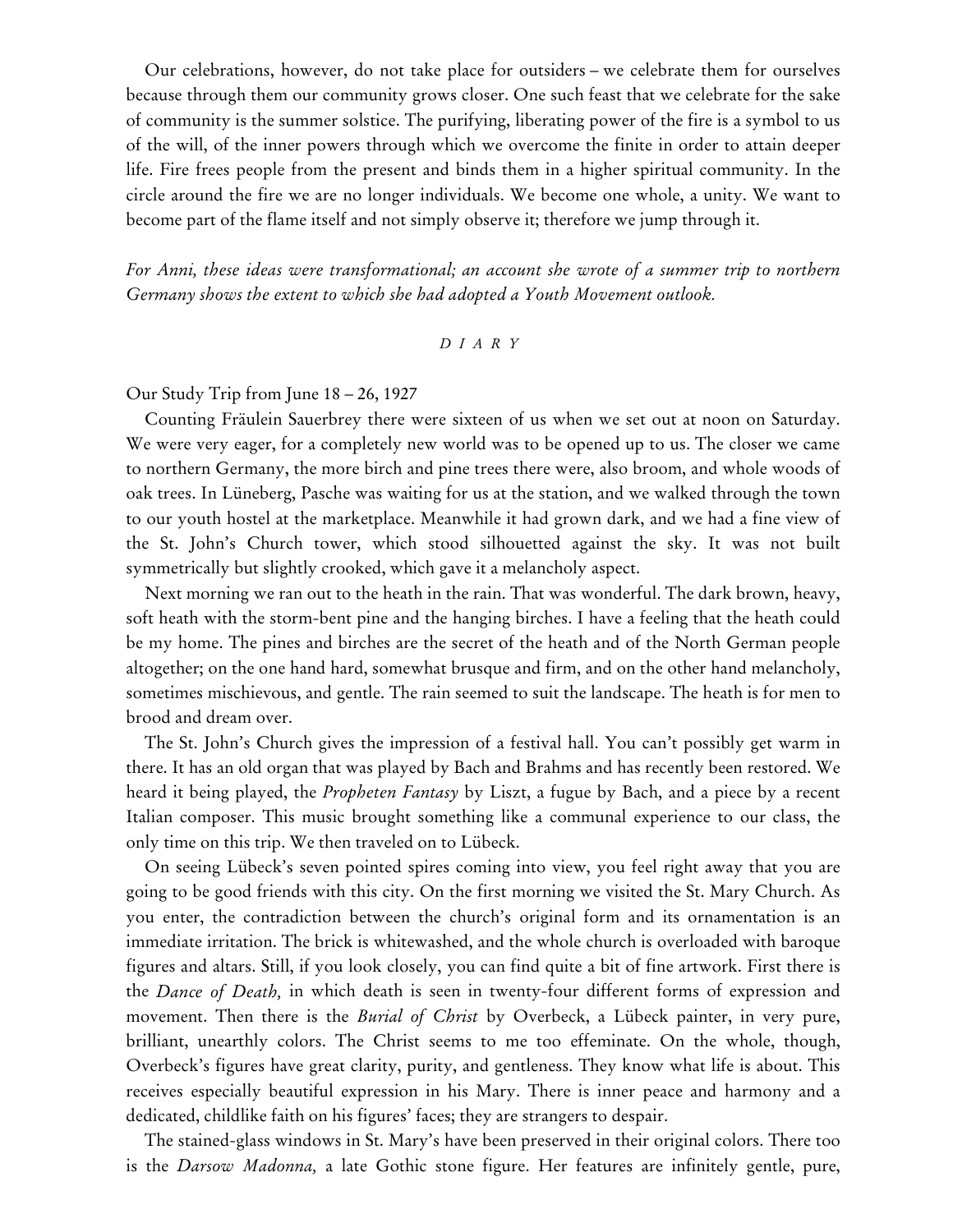moving, chaste. I have noticed when drawing how hard it is to express the gentleness of line. In the Lübeck Cathedral there is a counterpart to this Mary, but this one here is by far the more beautiful. In the sacristy there is an early Gothic carved wooden altar. The faces on these figures are not at all realistic, but they are so fine – naïve or childlike, devoted – just out of the master's singleness of heart. They are very uncomplicated.

Elsewhere in St. Mary's there are many wooden carvings, in part quite roguish and sometimes a bit crude. The Lübeck Cathedral is from early Gothic times. It has heavy, ponderous arches and also has whitewashed bricks. The fine thing about it is that the side naves in particular have no ornamentation, so they get their effect simply by the vaults and the weight of their form. It gave me the feeling of firm quietness, but that behind it all there is something that stands much higher and carries the whole. Here, too, there were late Gothic carved wooden figures, very expressive, and then a horrible Baroque altar.

After dinner Irmgard and I went to the St. Peter's Church lookout tower. We had a fine view over this entire Hanseatic city. It still gives a complete impression of a Hanseatic city with its many pointed red roofs and high towers. There is something so dignified about it, intimate, yet serious and businesslike, without anything hasty or nervous, but striving consciously toward a goal.

We then slept one more night in Lübeck and went on to Hamburg the next morning. There we took a tour all around the harbor. This was interesting at first, since quite a number of big ships were lying at anchor. But basically the ships all look very much alike, and the individual harbors are not different from one another either. I would not take a harbor tour like that so very often.

We then went on a steamboat on the Elbe to Blankenese. The Elbe kept getting broader and broader at the end, so that the shore was barely visible. The big sailboats looked fine with their brown sails standing black against the sky. Lilo and I went down to the beach and lay on the sand. In front of us the water was quite silvery, and toward the other side it was completely dark.

With Lilo I believe it is like this: we go along side by side, but between us there is a deep pit, and only at times there is a bridge across the pit where we find a resting point. Then each one continues on her own way. That evening was a resting point like that. I do not know how this will go on. I can't help it, but sometimes I just can't figure her out.

That was our last night in Hamburg. I felt very uncomfortable there. I had the feeling, what are you actually doing here? You don't belong here. It seemed to me as if the business at the Stock Exchange was what constituted the nature of Hamburg. I was very glad when we left next morning. I could not live there. I wouldn't even like to be there for a month.

The sea had a freeing effect after this constricted feeling. The ocean altogether is something so magnificent and powerful that it makes you forget everything petty and technical. There is such power in this element that you wonder that it does not simply crush such a wretched little human ship to pieces and throw it out. I did not have the impression that the ocean consisted of water, but that it was a being with countless forms that enjoys changing itself every moment and showing its power in doing so.

We spent the evening philosophizing together in the reading room at the hostel, then left at three o'clock the next day and drove home, arriving at 8:00 in the morning.

*As she was about to graduate from the Naumburg academy, Anni wrote:*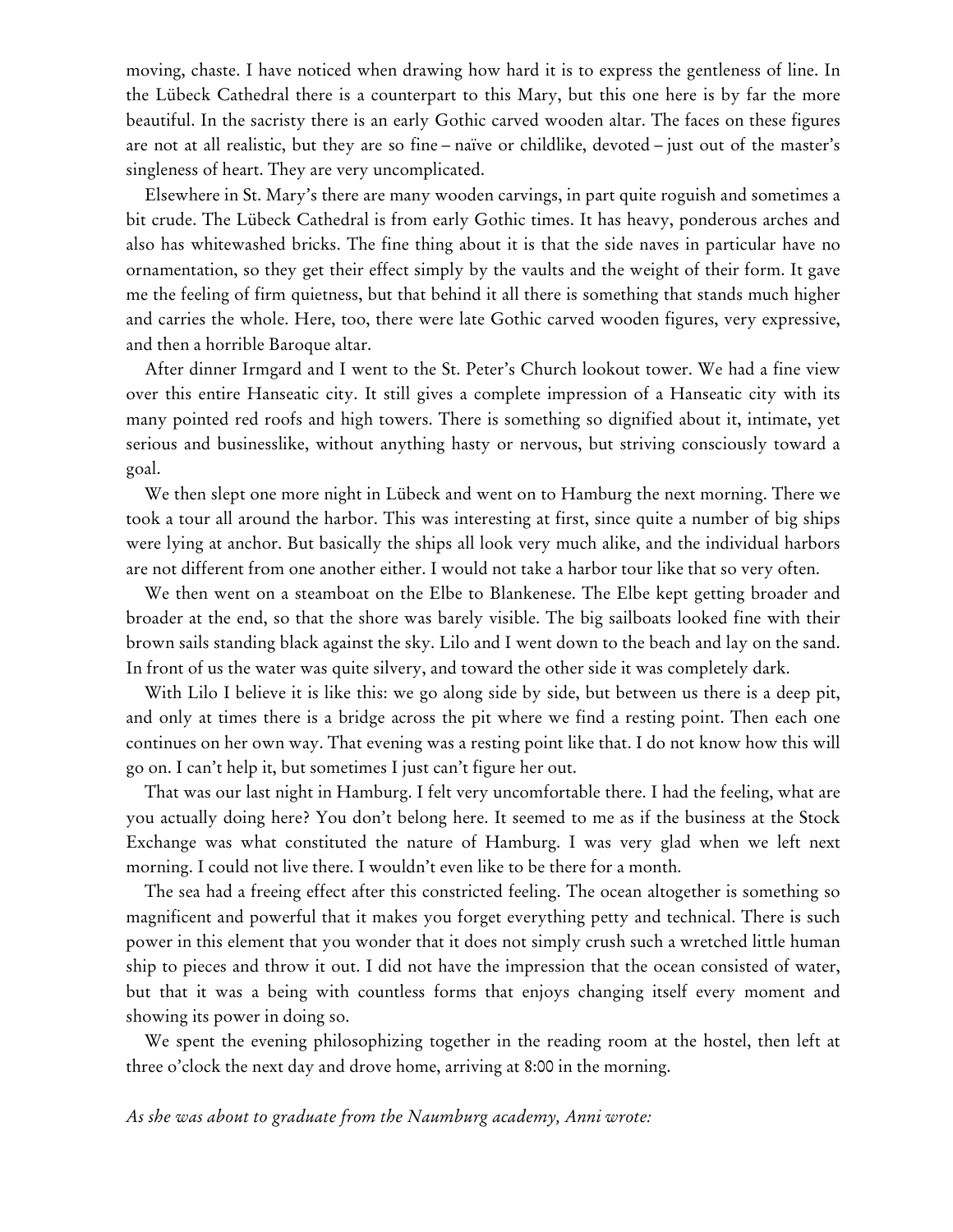Through my literature classes I learned about many things of which I had been previously ignorant. I have always been very dependent on the world around me. I made efforts to become freer. But I was often thrown back and forth, and through this I went from one extreme to the other. Now my longing is for inner freedom and truth.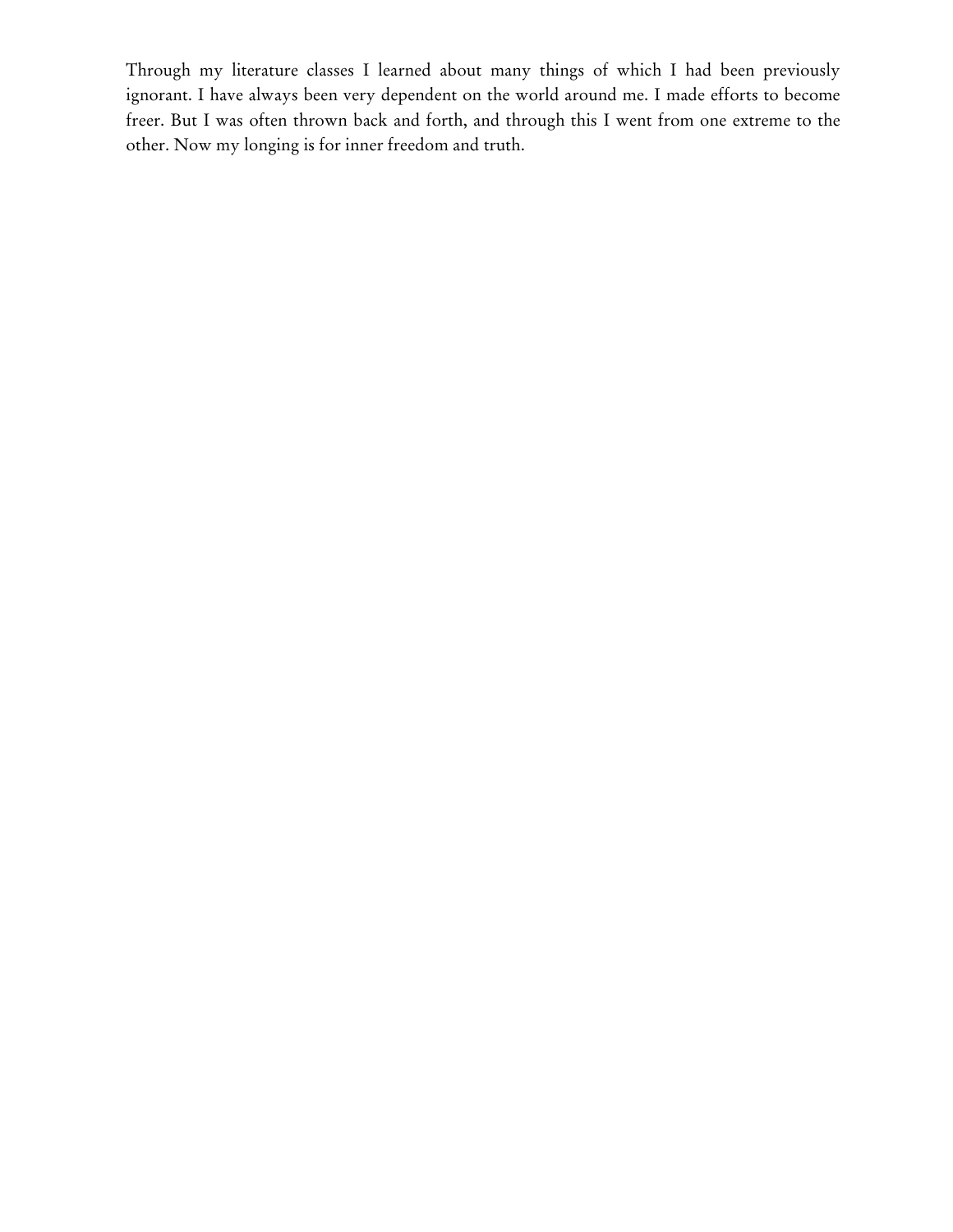## *Thale College*

*Anni had entered the preparatory school with the intention of continuing her studies at university. By the end of her third year, however, she had abandoned this plan and decided instead to pursue an earlier wish for a career caring for young children. As she later explained:*

When I was thirteen I knew for the first time what I wanted to become. That summer my married cousin came for a visit with her baby and stayed the whole summer. The little girl was less than a year old and still very uncoordinated, but it was my greatest delight to take care of her. As soon as I had even a moment of free time, I spent it with her and cared for her, played with her, and took her for walks or did anything else I could for her. I neglected everything else for this: school work, practicing violin, playmates, visitors of my own age who came to us – all so I could be with this little girl. And that summer it became quite clear to me that I had to become a kindergarten teacher or something that had to do with children. The following year too, when the little girl was older, and later, when a little brother came along, my wish remained the same. I drifted a little from this idea in the ninth and tenth grades, but by the time I finished preparatory school I knew clearly that I wanted to become a Youth Director in a school or kindergarten.

*To prepare herself for this, Anni enrolled in the* Soziale Frauenschule, *a women's college in Thale. Founded in the years following World War I by Maria Keller, who remained the school's guiding spirit and its beloved* Frau Direktorin, *the college offered trainings that would enable young women to provide for themselves and contribute to society. A generation of men had died in the war, and many women would never be able to marry. In order to equip her students with the confidence they would need as single women, Frau Direktorin set a high tone at the college, selecting her staff only from upper class families. Students were required to curtsy whenever they saw a teacher, even if only at a distance.*

*By the time Anni began classes in 1929, the school had around a hundred students and offered courses of study in social work, kindergarten teaching, home economics, and the administrative skills needed to manage a children's home or school (the so-called* Jugendleiterinnen, *or "Youth Directors"). Although hands-on skills were emphasized (Anni received lessons in cleaning a bath tub and packing a suitcase), Frau Direktorin's main goal was to help each girl become a*  Vollmensch *– a complete individual with the practical and inner resources for a fulfilled life. She took great personal interest in the spiritual and intellectual development of her students. To start the day she would read a passage from Fichte or another thinker to the whole student body; in the evenings the students took it in turn to select an enlightening quote to share and discuss. In an effort to awaken her students' social conscience, she regularly organized lectures by social workers from deprived areas. At other times the assembled student body would be given instruction in history, philosophy, and appreciation for the fine arts. "What artist might have drawn this picture?" "Which philosopher would have said that?" she would quiz the future kindergarten teachers and orphanage directors.*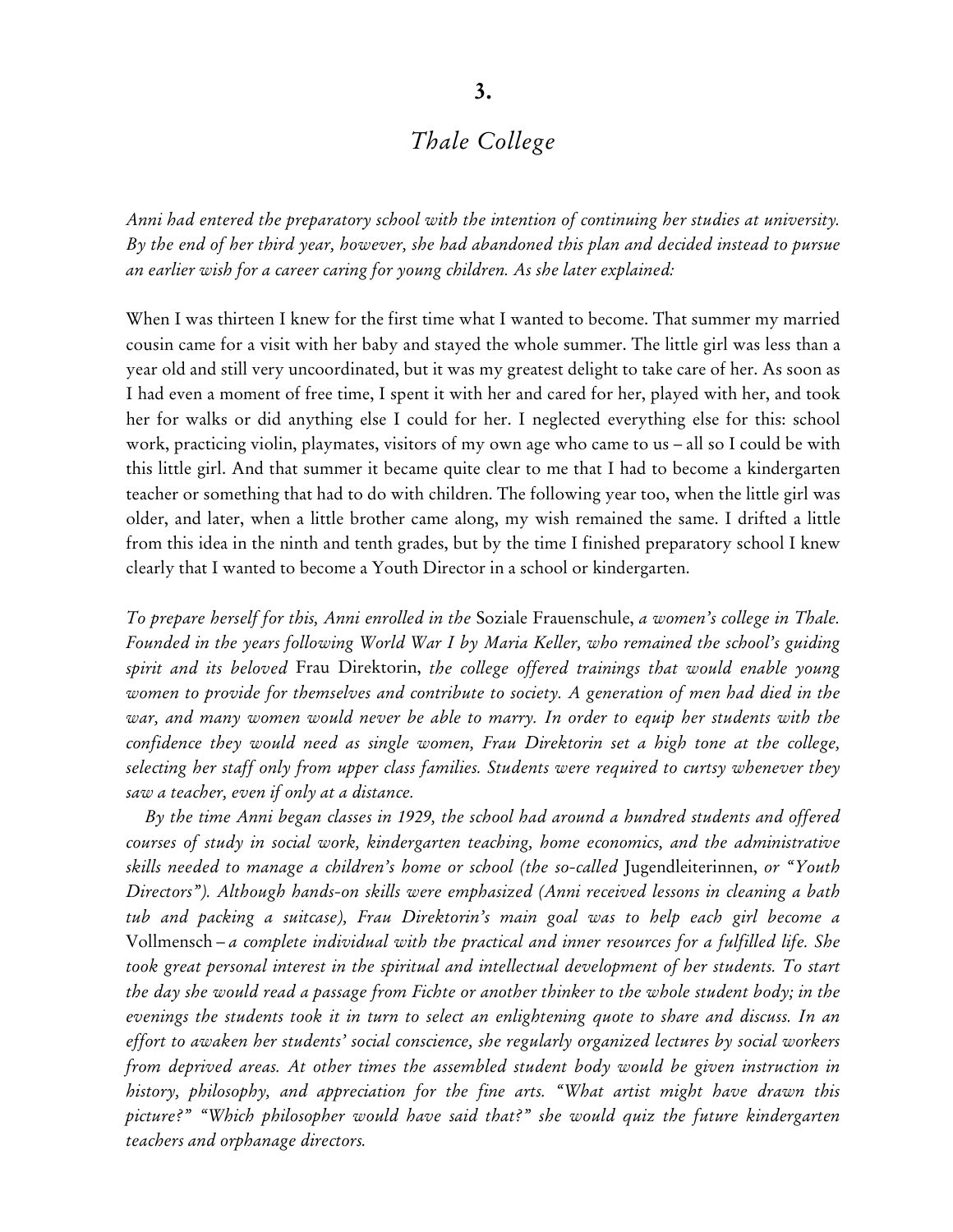*Anni, who preferred being with children to administrating them, enrolled in a course of studies called Kindergarten-Hort, which qualified teachers to work with children ages two to fourteen.*  Hort, *which literally means "a safe retreat" or "hidden place," refers to after-school programs for children of working mothers which were intended to provide an alternative to playing on the streets. Hort institutions, both private and public, had been common in Germany for several decades. The teachers in these institutions provided help with homework, supervised outdoor activities, and organized arts and crafts projects. Since the Thale college operated a kindergarten and Hort center, as well as a daycare facility for children of women who worked in a nearby ironworks factory, practical experience was plentifully provided. Anni enjoyed learning how to occupy, teach, and feed a group of small children, but her favorite class was child psychology and educational theory. The young professor, Fräulein Dr. Kühn, urged her students to think about essential questions of human nature and the place of the individual in the world, themes that had also occupied Anni's Youth Movement friends. Anni confided her thoughts on these questions to her diary:*

#### *DIARY*

#### Thale, March 3, 1929

When does life really begin? This, of course, is not a worn-out question, it has to be asked again and again. Why can't one grasp it? And where is it, who lives it? Not us here. I believe that all that is left for us is self-forgetfulness, sleep. We have been waiting for it all the time. We try to deaden ourselves again and again through our intellect and consciousness. And it does not help. Earlier, I always imagined life meant joining hands and working together. But I can't do that. Because the consciousness that is instilled in us by school has killed everything with its intellectualism. It has done more harm than anyone can imagine. I only want to be able to be radical once, radical to the point of unconsciousness. People are never given time for this, they always have to be "mature" already. I only want for once not to be "I," to be quite far from myself and everything physical, to be able to rest. I want no fellowship, I want nothing, I want no obligations and no demands. I only want to rest and soar, or be a flower on a bright summer day.

And what then is God? I don't know whether I believe in him or don't believe in him. I cannot pray. I have only read about him. I would rather be an atheist than be like this. Once there has to be something that tears something in my heart, that takes a firm hold of me. I wish something would come that would tear me completely, so that I had physical pain and torment, so that it would make me forget everything about myself, so nothing would be left but the pain. But there are always onlookers there, who watch one with psychological sympathy.

*Although Anni was uncertain about what she believed or even if she believed, she remained fascinated by religion. During her first year at the Thale college she studied the German mystics, writing detailed summaries of the works of Meister Eckhart, Tauler, and Suso. In a study of Martin Luther she posed the question, "What does mankind truly want from religion?"*

*Anni's search also led her to other writings. A reading journal which she kept for the year 1929 lists over sixty titles by authors including Dostoevsky, Oscar Wilde, Herman Hesse, Leo Tolstoy, Martin Buber, Jack London, Thomas Mann, and Upton Sinclair, as well as dozens of books of social and educational commentary. Important passages and ideas were copied into the journal,*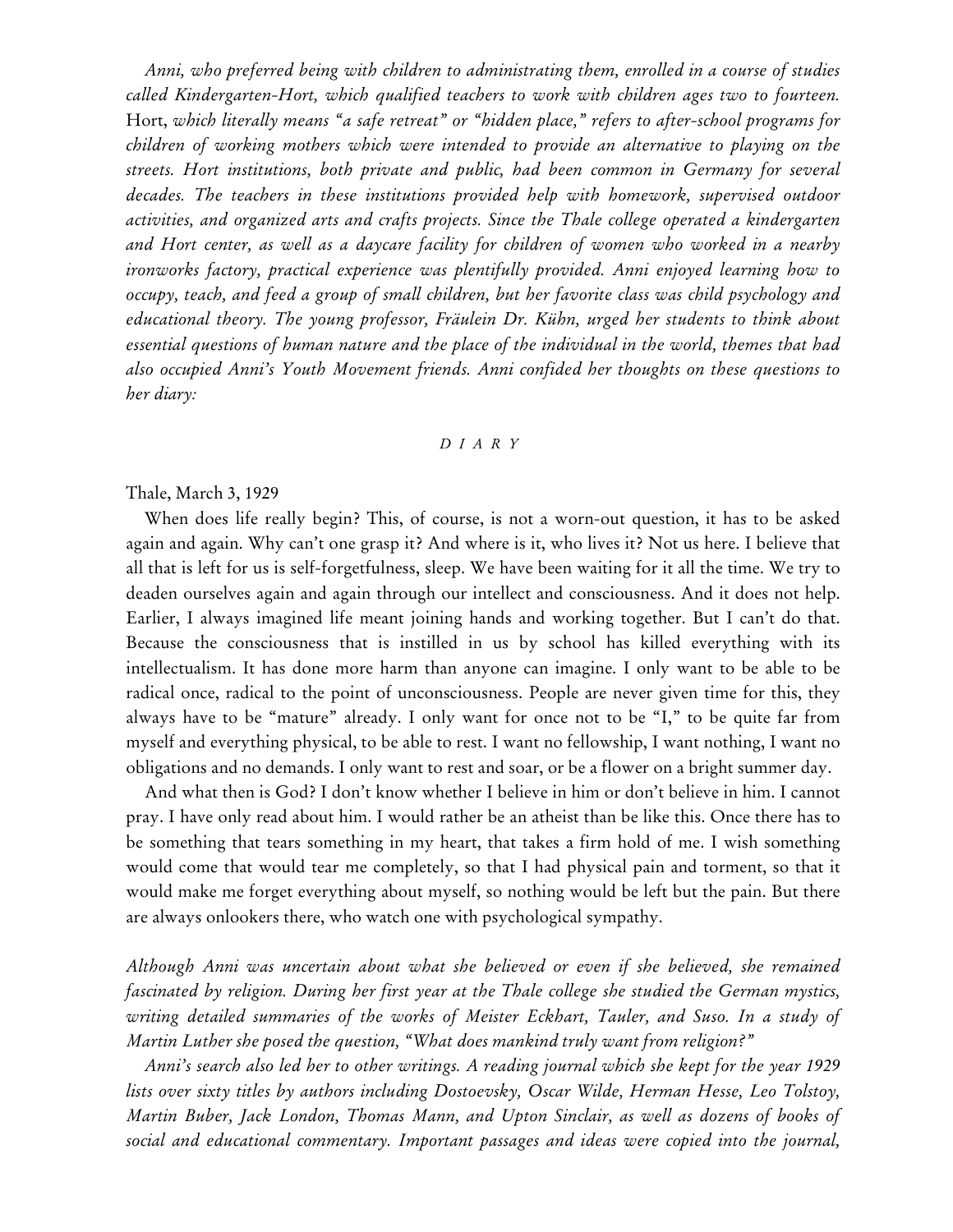*along with brief observations. Not all the books furthered the quest for truth. "Latrine atmosphere!" she wrote disgustedly next to one title.*

*In spring of 1929, the students in the Kindergarten-Hort class were required to write an extended essay on the theme, "Do children and fairy tales belong together?" Anni worked on this assignment for several months; the essay she turned in is more than four times as long as the summary printed here.*

Children and fairy tales are inseparable – one cannot be imagined without the other. Children and fairy tales belong together in the deepest sense because the basic element of a fairy tale is living deeds. There is nothing abstract or intellectual in them; the focus is completely on the action of the story, and there is nothing senseless or unrelated in the plot.

Unburdened by rational thought and classifying, criticizing consciousness, primitive peoples could create and develop such themes. Therefore there is a naturalness, unconcern, and freshness to fairy tale characters that seems impossible to the modern, self-conscious person.

It is no longer possible for modern man to create stories in this way; the talent of an artist is necessary nowadays. But that does not mean modern man can no longer relate to fairy tales. These stories touch on something that is hidden deep within him, beneath all the strata of rational thought and mechanical knowledge.

The search for an absolute is never finished; it stirs people's hearts again and again and troubles the people of today just as much as it did the primitive people of long ago. A fairy tale, therefore, is not subject to the course of time: it springs from the eternal question of the spiritual existence of mankind, which modern man must also face above and beyond all the fantastic, strange, comical, and tragic elements of life.

Now we come to the question: Is there a particular spiritual connection between children and fairy tales? This question can be answered with a simple "yes," and this "yes" must be spiritually, inwardly founded in some way, since it would be completely contrary to the nature of a child to take a merely superficial liking to something. It only remains for us to discover how and why the strong relationship between children and fairy tales exists.

The whole being of a child is life-affirming, since the child itself is life, deeds. The child is in a constant process of making himself one with all things. He takes everything into himself: the natural world, humankind, the supernatural. This inward connection with all things means that a child can only believe in the fundamental good of it all. "The world is good," or "Everything categorically has to be led to a good end, to a good resolution." And that is, of course, exactly what we find again and again in every fairy tale. That's why it says, "and they lived happily ever after."

For the child and for the fairy tale there is always a resolution, a result. The child can't do otherwise than believe again and again in the power that arises from becoming one with all things. It is curious that the perceptions of an adult follow an exactly converse path. The adult seeks and struggles for fulfillment in life, but when it comes down to it knows that he is better off not reaching the goal because then it would all be over. The struggle and suspense, for the sake of which he believes his life to be livable at all, would then cease. Child and fairy tale both want – and find – fulfillment. They live in happiness that knows no end or disappointment, but they truly live.

In a fairy tale something is always happening. Every moment a new element, happening, or character appears. One need not speak of individual fairy tales here: they all share this attribute.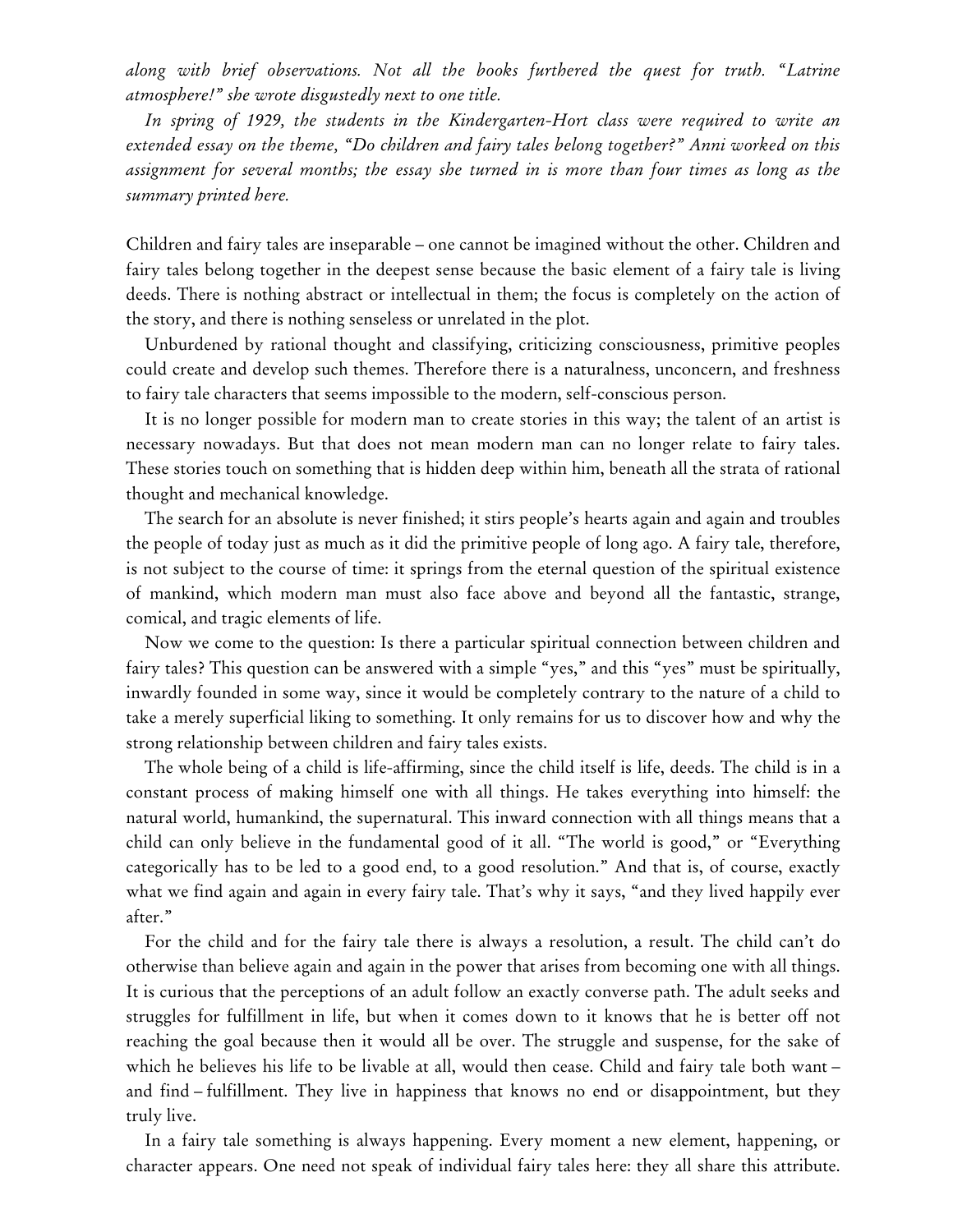This constant flow of movement, the unstoppable progression of the plot, again reflects the relationship to the child, whose life is activity and movement. It is really so: children and fairy tales are inseparable. To speak of one is to mean the other at the same time. Fairy tales can often be brutal and cruel – people and animals die – and yet, despite everything, the positive powers always win. There can be no other ending. Child and primitive man must always find such a resolution.

The only character in a fairy tale to suffer relentless punishment is the one that is the embodiment of evil. But that does not in and of itself mean anything distressing or oppressive – the deed is served its just reward. A sense of justice is extremely clearly developed. The fairy tale knows no compromise; it remains consistent. A child also possesses a very keen and unbending feeling for justice. The more uncomplicated and unstructured the fairy tale is, the more strongly are the two extremes displayed.

*Anni's essay acknowledges the absolutes of good and evil found in fairy tales and the world of childhood. But the idea that enlightenment and excellence should come from within still pursued her.*

#### *DIARY*

March 8, 1929

Frau Direktorin told me that I am phlegmatic and falling asleep, that I need more intensity and eagerness. That something is demanded of us when we are here, especially those of us who have passed their Abitur. I am not sure how she means that, but I don't know where I am supposed to get intensity and eagerness from. For that, you need something to draw on. Still, she has been quite open about everything, and now at least I can't deceive myself anymore. For worst of all is the fact that she possibly still has some hope that there may be something alive in me. (At least that is what she says, but I almost think she says that only out of sympathy, and that is much worse.)

But now I do know that it is a complete illusion that I in myself am anything. Already in Naumburg I knew that all the time, but I kept suppressing it, and Irmgard also knew this about me, and also suppressed it. I thought that after I left Naumburg this feeling would never come back, but now it is like that again. If only I did not know it! It would be better to live like an animal than always to see and know that there is something deeper and yet to realize that you can't attain it, that you are only deceiving yourself all the time. I am supposed to master everything in a living way, including my studies, but I am simply unable to. There is simply nothing in me, I am nothing, I have no opinion, no conviction, no direction, no nothing. Either everything I say is what I have learned, or I say what the others say and then go on thinking I found it within myself.

*Weekly letters to her mother and sister, written at the same time as the diary, give no hint of this unhappiness. Lengthy and cheerful, they describe a lively and varied student life interspersed with short stays at the college's country retreat in nearby Treseburg and class trips to educational and welfare institutions throughout Germany. Anni devoted many hours to her correspondence with her family – the excerpts printed in this chapter are only half of what she wrote during the months of May and June, 1929.*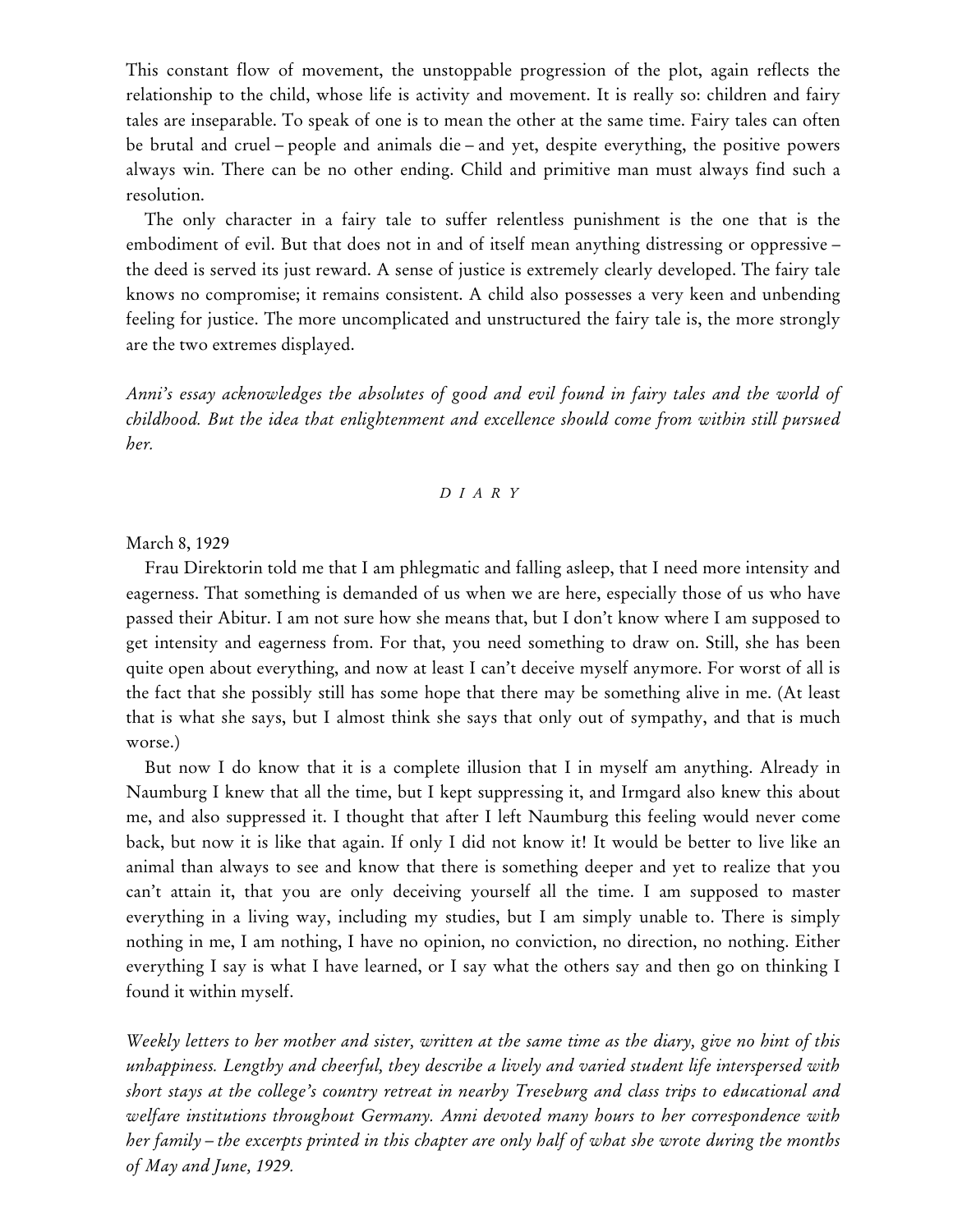Dear Mama and Hilde,

Thank you very much for your dear Sunday letter. For me this week has gone at a run. On Thursday we have to hand in our composition on fairy tales, and I will have to work industriously on that, but right now there's a little pause.

Yesterday evening our class met with Frau Direktorin and we discussed our summer plans. It is all figured out to the last day. It's certainly very nice to have a proper vacation in summer, although it's sad that it doesn't coincide exactly with ours at home. When we start in the afterschool care department in September, we'll still learn all about summer activities and that will of course be very nice. During the time before our study trip we still want to go to Trautenstein near Hasselfelde once again. There is a children's home there and we want to spend a day observing how it is run.

By the way could you please send my bike right away or as soon as possible by freight. Please send the pump, bell, and if possible the carrying rack along in a parcel, but otherwise you can send it unpacked – that won't hurt it. But please oil it again beforehand. I could make very good use of it on trips, like to Trautenstein, Stiege, and so on. Frau Direktorin advised this to us very strongly. Yesterday we could also tell our wishes regarding practical work. I think that I will go to Gettenbach near Frankfurt am Main. Unfortunately it is quite a long trip and we have to pay it ourselves and won't get reduced tickets. But it is supposed to be very beautiful down there and I will definitely take a look at Frankfurt. Isn't that a good summer plan? We were delighted with it in any case.

Our May Day singing last Wednesday was very successful, we were very happy about it. Already early in the morning we were awakened by singing. We celebrated two birthdays this week. One was on the proper date, the other a late celebration, but both were very nice. When I look out of our window I look right down on a pair of light green birches – they look very festive. At the moment we are always looking out for flowers, wood anemones, figwort, and sometimes a few primulas already. I'm never sure where you can find them here because there aren't any meadows in this area. We've also worked a couple times in the garden, planting and setting things to rights. Now it looks very orderly.

Now a very affectionate Sunday kiss from your

Anni

What is Reinhold doing? The belt will be woven this week.

Thale, May 10, 1929

#### My dear Mama and Hilde,

Isn't it wonderful how suddenly spring has come, almost overnight? On Tuesday all the fruit trees suddenly began to bloom; I hadn't even noticed it and suddenly they all looked white. Now it's fun to look out of the window. The Bode Valley with the Witches' Dancing Ground and the Horse's Hoofprint doesn't look dead and gray anymore. On one of the days it turned as warm as summer and we ate dinner outside under the linden trees in front of the house. Everything had been carried out beforehand, and afterwards each of us took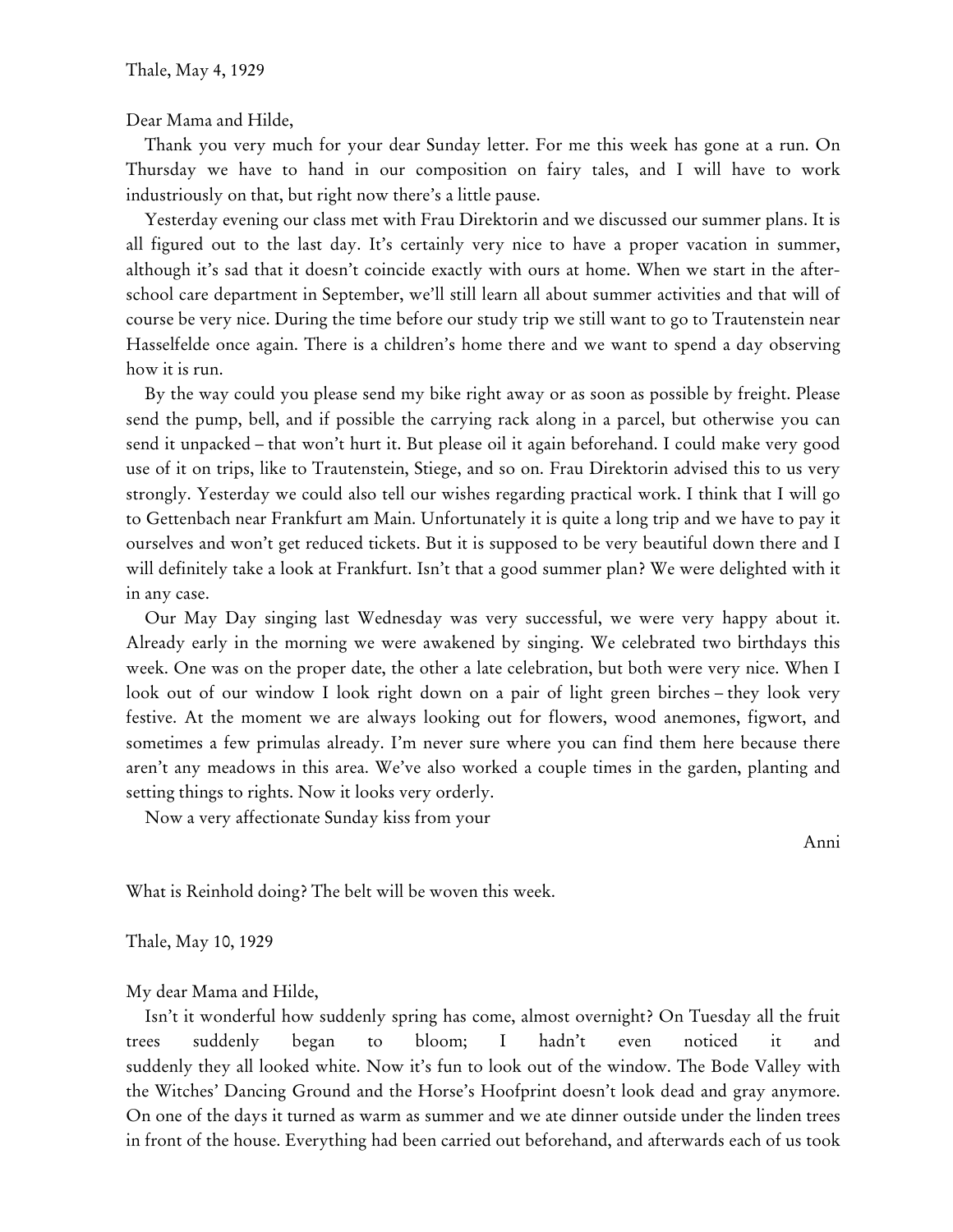our plate and chair in with us so that it was all cleaned up faster than usual. Apparently we will eat out there often in summer.

Last Sunday we went out in the afternoon, lay down in the woods near a glorious view, and read and slept. Lots of flowers are being picked these days – there are bouquets everywhere. The people coming from the retreat home at Treseburg always bring with them big bouquets of the pale yellow primroses that grow there along the Bode River. One hardly finds any here; you have to go looking quite far. It's also terribly fun to look for flowers with the kindergarten children. Now we've planted pansies and daisies with them in little beds, and sown carrots and Japanese lanterns. Each group has their little bed which they water with great delight.

I am currently still a substitute teacher in the kindergarten and don't have my own class. I have to take care of all the external details – bringing the groups their materials, washing the plates after meals, and helping out when something is happening in one of the groups. At the beginning I'm always pretty busy but later on I have more time to observe the different groups, and that of course is also very interesting and I learn a lot that way. Sometimes there are also children who are supposed to play by themselves and who I then have to look after. I enjoy it every time that happens.

From next week on I will have my own group again, hopefully a lively one. That is to say, we will not go to Treseburg next week but instead are supposed to stay in the kindergarten till Whitsun. And also then things will somehow still be organized differently. A few are supposed to get all the toys, etc. ready for the new Hort students, and only one or two of us will have the children. But it's all still very unclear. Frau Direktorin often comes down now to listen in, which is mostly very nerve-wracking. We hardly have any theory at all anymore, only one lesson per afternoon at the most.

On Thursday for Ascension Day most of the girls went to Treseburg and already spent a night there. They have also hiked further from there. Our class stayed here. There was a wonderful quiet in the house. Four of us (including me) had Sunday duties completely without teachers. We had to cook and prepare everything. It was enormous fun and the meal was delicious – we thought so at least.

In the morning of Ascension Day there was a real proper thunderstorm and then it poured like anything, a beautiful spring rain. It was so relaxing lying in bed and watching it. I don't know yet what will happen at Whitsun. Hopefully it will also be nice and quiet for you. I am happy that the grounds are so nicely back to rights again.

Now a very, very affectionate greeting for Sunday and a little kiss from your

Anni

Hopefully Sunday will be really beautiful for the two of you, with warm spring sunshine. I will have time all Sunday long to think of you.

*With Irmgard Blau attending college in Halle, she and Anni saw each other only every few months. Fortunately, Anni discovered that many of her interests – from educating children to reading Dostoevsky – were shared by one of her classmates in the Kindergarten-Hort class, Emi-Margret Arnold. The two became close friends, sharing a room in the second year at college. They enjoyed taking lengthy walks together, often going for hours without feeling the need to speak. When they did talk, Anni soon realized that Emi-Margret could identify with her desire for a life that was lived truly and freely. But for Emi-Margret, these were not just vague ideas, and in their*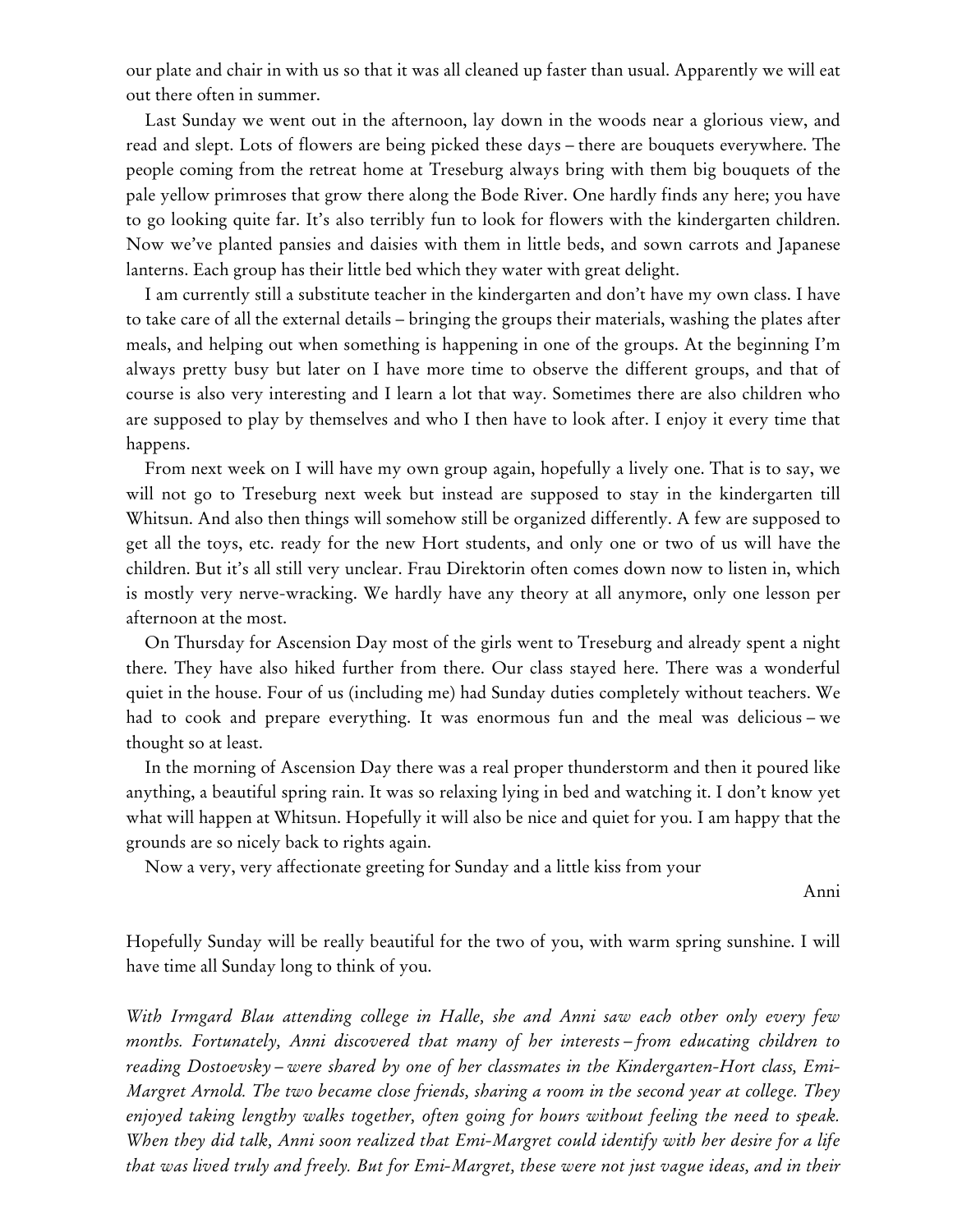*many long discussions she told Anni about her family and the community she belonged to. This was a group of families and singles who were trying to live like the earliest Christians. In 1920 Emi-Margret's parents and aunt Else had started this venture by moving from Berlin to a farmstead in rural Germany. Already there were over fifty members at the community, which was known as the Sparhof. The basis for this radical lifestyle, said Emi-Margret, was belief in Jesus. While the life in community sounded like a Youth Movement dream come true, Anni found the religious basis less attractive. As she later recounted,*

Emi-Margret told me some of the inner background of the community she came from, but I could not understand it. I sensed that Emi-Margret had a real belief in God, a firm basis, and that is what we discussed mostly, but I was afraid of it. I wanted to be very sure that this really was the truth and not that I would find out after a year or two that it was giving the appearance of being real when it actually was not. So I was somewhat critical, even though in another way I was attracted. I did not want to bind myself to any firm belief or to commit myself.

#### *From her side, Emi-Margret wrote to her parents on May 1, 1929:*

I talked for a long time with Anni about faithfulness, which for her is only a concept. For people who know nothing except the soul and its emotions, there is no such thing as faithfulness. It would take too long to write about it all. We have long and heated debates. But actually such a debate can only be described verbally. In a certain way she reproached me because I have a fixed center point in life from which I take my bearings. But at least she knows that I never, never want to lose this fixed point; I told her so.

*For Emi-Margret, this "fixed point" was self-evident; the community she grew up in was founded to be an expression of faith. From her father, she had learned to admire the Youth Movement's vitality and joyful non-conformity while clearly seeing its shortcomings. In fact, Eberhard Arnold had written an article discussing the novels by Gertrud Prellwitz that had so impressed Anni, in which he concluded: "Emotion without Christ's spirit leads to the abyss."*

*Anni's correspondence with her family continued to describe only the activities of college life.*

Thale, May 18, 1929

My dear Mama and Hilde, dear Reinhold,

I am sending you many warm greetings and wishes for Whitsun. Hopefully it will be a beautiful day for you. It just has to get a little warmer again – today it's really cool. Did many of the boys leave? Here quite a few who don't have to travel far have gone home for the Whitsun weekend. There won't be any activities here. From our class four have stayed, including Emi-Margret. But quite a few former students and teachers are coming to visit. I'm quite excited to see how it will all be.

On Saturday we had a splendid experience. Our house had a fire drill. A fire was simulated in the attic. Ladders were set up, the streets were barricaded, and the whole house was doused. Two of the girls were carried downstairs and saved. They were laid on the grass, and someone pretended to give one artificial resuscitation while the other had her arms and legs bandaged.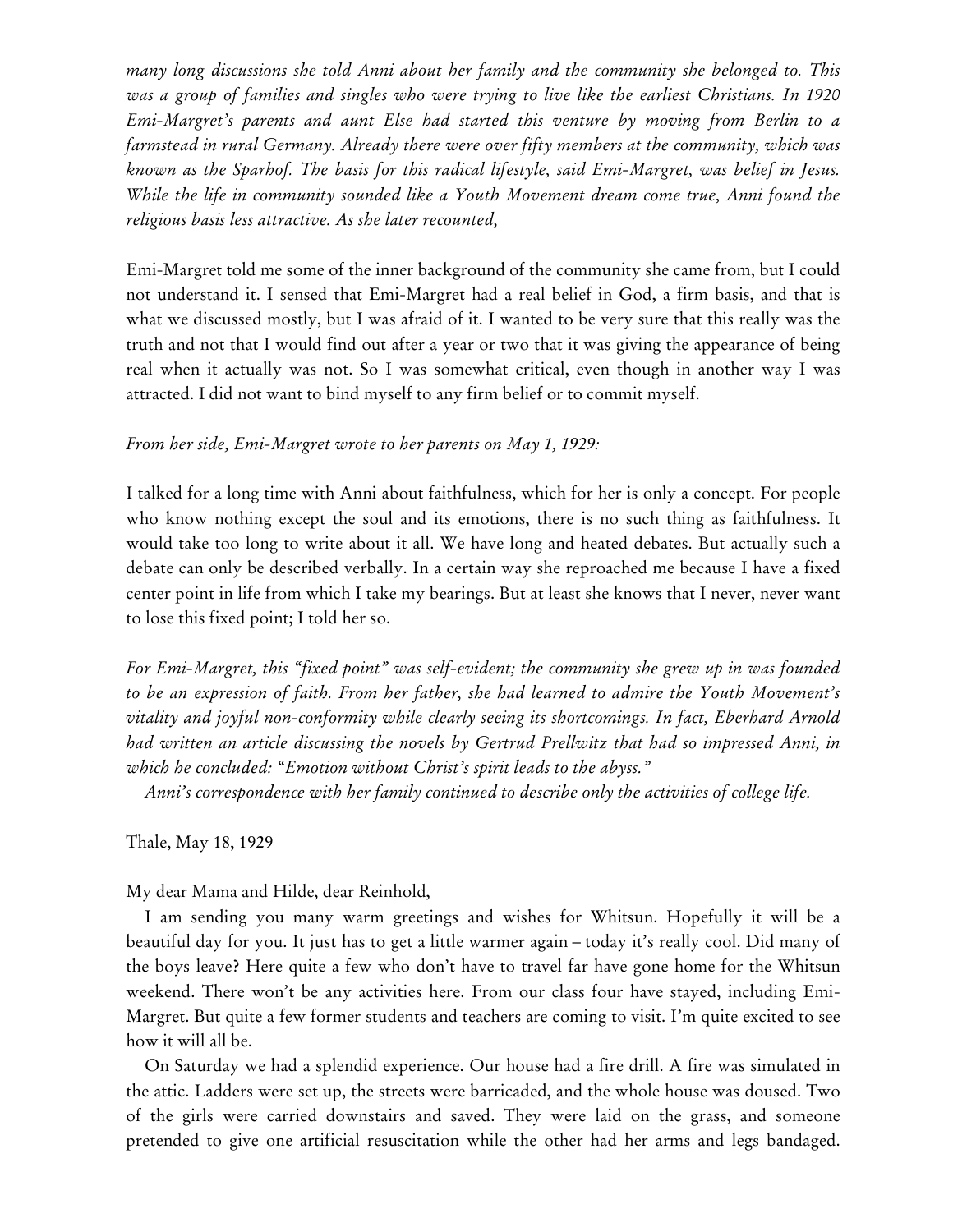There was a great commotion when the two appeared upstairs again. It was a terrifically funny business, with the whole house standing and watching from the windows.

By the way, my bicycle arrived here hale and hearty on Monday and I already put it to use on Wednesday. There were five of us: the gym teacher, the arts and crafts teacher, the cooking teacher, Elli Stehr (a girl from our class), and I. We started off at 2:00 and went first to Friedrichsbrunn. At first we had to walk our bikes for quite some distance, but then we had a lovely ride. At the children's home in Friedrichsbrunn we visited a former Thale student. The nurse who runs the home was extremely nice and served us coffee as soon as we arrived. From there we planned to go on to Treseburg to visit our people at the convalescent home. Just beyond Friedrichsbrunn, I suddenly hear "pffff…" and a loud bang, I get a huge shock, and what's happened? My rear tire has a huge hole and all the air has gone out. What to do? We had no tire cement, so at first I just kept cycling with a flat tire. Luckily we soon met a car that was carrying a bicycle with a side-bag of tools, and we asked the man whether he had any tire cement. He was terribly nice and immediately mended my tire properly. It was a delightful feeling to sit on an intact bike again.

This time I've managed to unpack all my news. Many warm greetings and a cheery little Whitsun kiss,

your Anni

Are you going to decorate the house with birch branches again? The chestnut tree here is blooming and blooming. I've also seen lilacs blooming already. Just imagine, the Youth Director class will take a field trip to Vienna. They will take the steamboat from Passau and return via Salzburg and Munich.

Treseburg, May 23, 1929

#### Dear Mama and Hilde,

First of all thank you very, very much for the loving Whitsun greeting, such a fine little package! Here is a little thank-you kiss for everything.

On Whitsunday early at 7:30 in the morning we went through the whole house singing. I spent most of the rest of the day reading and doing nothing in particular. Whitmonday was such a lovely day starting early in the morning. It was also quite warm. Emi-Margret and I took a beautiful morning walk. Later on there was an incessant stream of people out – once again, there was a total mass migration to the Bode Valley. Shortly before 3:00 one of the teachers came to tell us that we would be going to Treseburg on Tuesday and asked whether Emi-Margret, I, and another girl would like to go up already that evening. Naturally, we were thrilled and immediately agreed to go. So we packed our knapsacks and soon started off with beaming faces.

When we arrived we had to open up the house and wake it up. Then we immediately prepared a lovely supper and ate in great leisure. Next morning the weather was again beautiful. We got up shortly before 7:00, made a fire, and went into the garden to take our early exercise. After we had tidied up the house, we armed ourselves with deck chairs, blankets, pillows, straw hats, and books and stretched out in the sun. We lay thus for about two hours and were about to prepare our lunch when the others appeared. We had been quietly hoping that they wouldn't come at all since it was so pleasant to be just three. But now they had arrived and it turned out to be a lot of fun.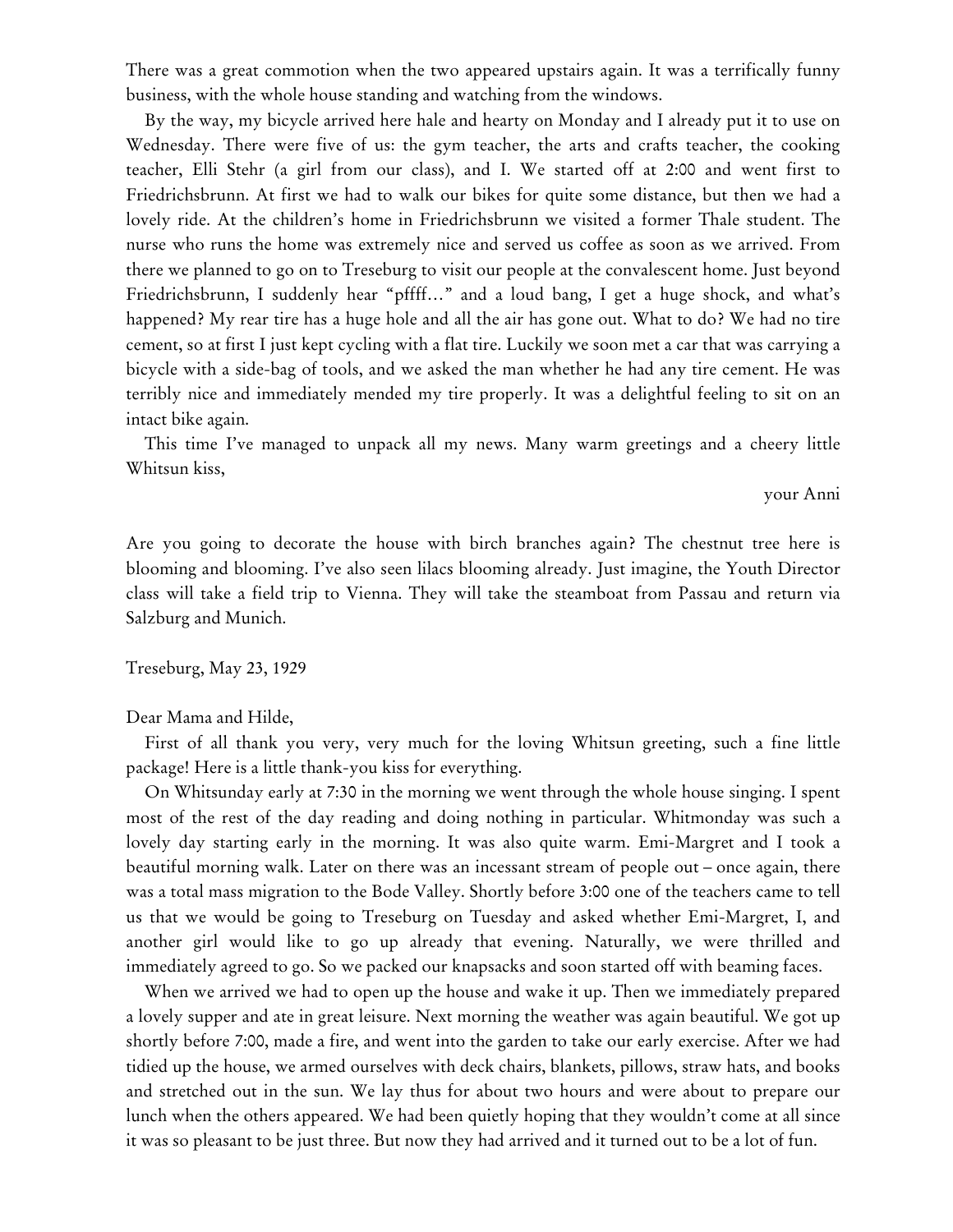Our midday repast on the first day consisted of blueberry pancakes. The next day we had red cabbage with potato salad followed by sandwiches of pancakes and jam. Today we are having semolina pudding with melted, browned butter, cinnamon sugar, and gooseberries. Don't those sound like wonderful things? And they tasted accordingly delicious.

This morning started off with a lesson in educational theory and then we set off again from Treseburg with well-provisioned knapsacks. We spent the afternoon on the meadows by the Bode River again. If the weather is nice tomorrow, Frau Direktorin is planning to come up and we will visit a children's home in Stiege.

Is the pond open for swimming again? Did you have nice Whitsun days? I'm so glad the cabin has been fixed up again so nicely.

And now a very affectionate little kiss on the summer breezes from your

Anni

Thale, May 31, 1929

Dear Mama and Hilde,

Now we are back in Thale again. This morning early we set off with bag and baggage from Treseburg. Mama's last Sunday letter was brought out to me by somebody from Thale on Monday; it made me very happy. There were so many things to be glad about in it. It's wonderful that Reinhold got the position in Jena.

We continued to use the days in Treseburg to the full. On Saturday the art teacher was there. We had a drawing class early Saturday sitting in a meadow and drawing flowers. The day before we had scrubbed the house from top to bottom until it sparkled. On Sunday we took walks morning, afternoon, and evening. The weather was outstandingly beautiful. This was especially to be felt on the main road, which was packed with cars. They were even parked on the meadows by the Bode River and people were picnicking there. A fat policeman was also there; he gave them all tickets with great delight.

Monday morning early was a grand laundering. The big boiler was heated, the washtub rolled outside into the sun, and then we were out on our knees washing. I can assure you that it absolutely radiated whiteness (the laundry, I mean). By midday everything was hanging on the line, which was good, because just then Emi-Margret appeared with visitors from her home. They were on a trip with the older school children from the Sparhof and came to visit her, ten of them in all. We served them semolina pudding and then they rested for quite a while in the garden before hiking on.

*Years later, Anni had a different perspective on this meal: "We were supposed to cook them lunch, and our best idea was to cook a big pot of semolina. We thought it was an enormous quantity. But they were hungry, and it seemed to disappear too quickly for them. Many years later I heard how the boys – including Emi-Margret's brother Heinrich – had all but starved on the amounts we thought would fill them up. But they were very polite and did not give any hint at all."*

Now all of us in Thale are preparing for Frau Direktorin's birthday, which will be celebrated next Wednesday. It will be a sort of Treseburg folk festival, with every class preparing something. We are brooding ceaselessly over the plans. This afternoon we practiced songs and rounds which we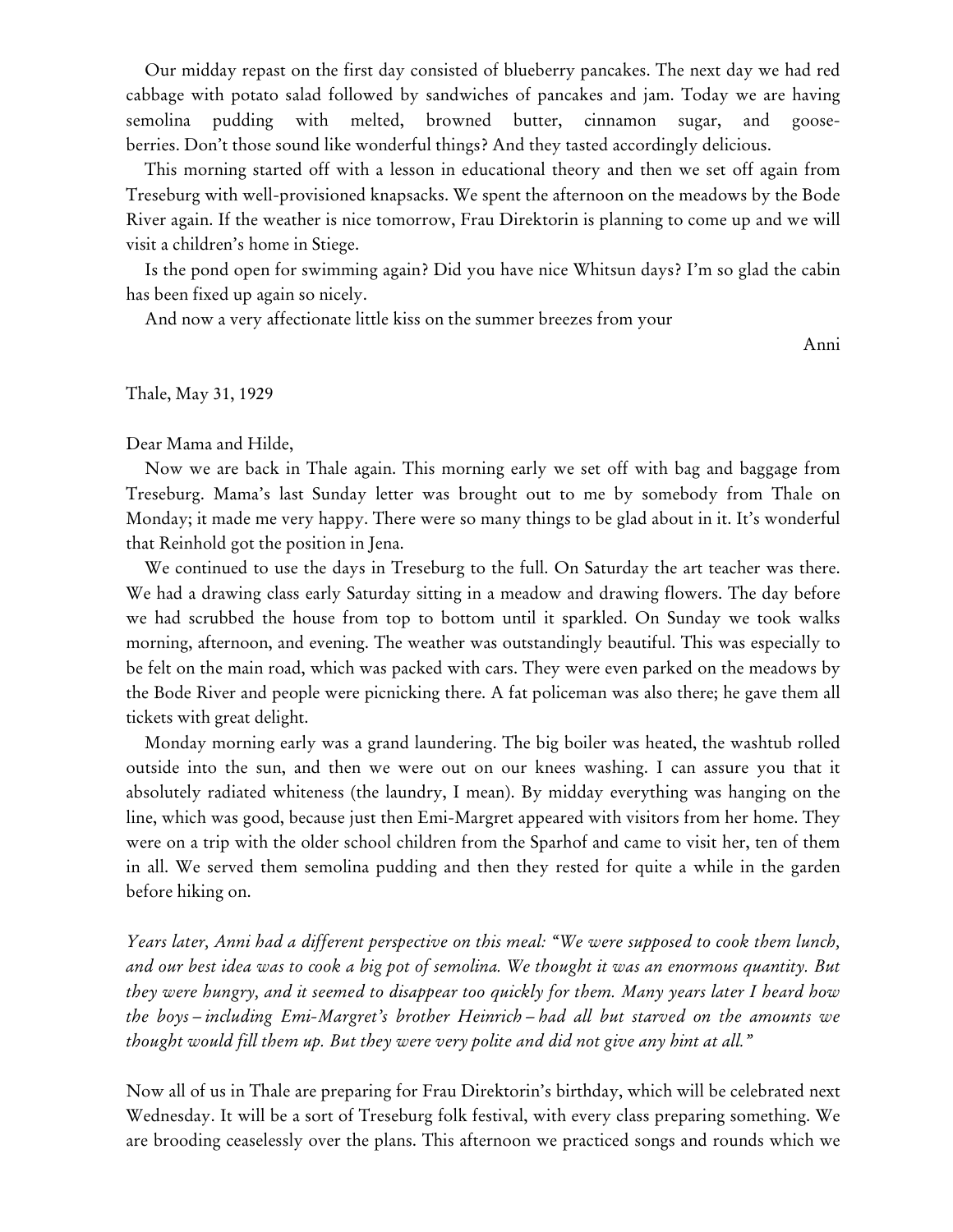will sing to Frau Direktorin early in the morning. We will be presenting her with a gift from all of us as well.

So now goodbye – I am sending you a lovely fat Sunday kiss,

your Anni

#### Thale, June 7, 1929

#### Dear Mama and Hilde,

Here is a little kiss for your loving Sunday letter. This week seems endless, probably on account of Frau Direktorin's birthday. Last Sunday we did nothing but compose, rehearse, and plan, but in the end we accomplished it and had a great success with our play. It was called *Therese's Legacy* and took place in the villa at Treseburg. We based it on a Treseburg legend and added all sorts of incidents that happened during our stay there. Parts of it were quite spooky. Ghosts appeared! Emi-Margret fainted and I almost succumbed. I was Emi-Margret's nurse and chambermaid and looked very old and worthy.

This is how the day went: At 7:00 in the morning we sang "Lift thine eyes" in three-part harmony outside Frau Direktorin's bedroom door. The evening before we had made everything beautiful in the red room and veranda, and had set the table and decorated it with flowers and greenery. It looked very cheerful. At eight o'clock she was fetched from her room while we all stood in formation along the hall up to the veranda, each holding a colorful balloon or flag. We also sang a funny round. Then she was presented with her gifts downstairs and afterwards we all had a very nice breakfast together. Nothing particular happened during the morning, except that everything had to be prepared for the afternoon and evening. At 3:30 p.m. the birthday events continued. First came the Hort children to wish Frau Direktorin a happy birthday. Then everybody had coffee together in the white hall. There was a huge array of pastries set up in a horseshoe shape. Then came the daycare children, ages two to six. They were all wearing garlands and looked terribly sweet. Altogether there were about two hundred people there.

Then came the presentations. First was the circus. The Hort children participated in this and did terribly well. All kinds of other amusements followed, including fair games such as target practice and a wheel of fortune where you could win marvellous prizes. We had an early supper at 6:30; the children had already gone home before that. Our play was at eight o'clock, followed by a presentation by the charity school and then another play, *Peter Squenz,* which was performed by the senior girls.

The presentations were all over around 10:00. Then we still did some dances and even had the ice-cream wagon come with the two attendant ice-cream men. Then there was a closing dance and we sang an evening round together, and thus ended the day. Of course we had to clean up afterwards but it didn't take all that long. In any case it was a very nice day.

Next Sunday we are going to Berlin. I have enough money for that – we need around 35 Marks, which I have. Do you think I could ask the Wächter relations if I could stay with them, or should I rather go to a youth hostel? Please let me know as soon as possible. I couldn't write you earlier about this because we ourselves weren't sure if the trip would happen. It may be that we'll go straight from Berlin to our practical work assignments. At the end of next week we'll still have a three day singing course, similar to the one in winter, but this time one of Jöde's colleagues is coming. I'm looking forward to it very much.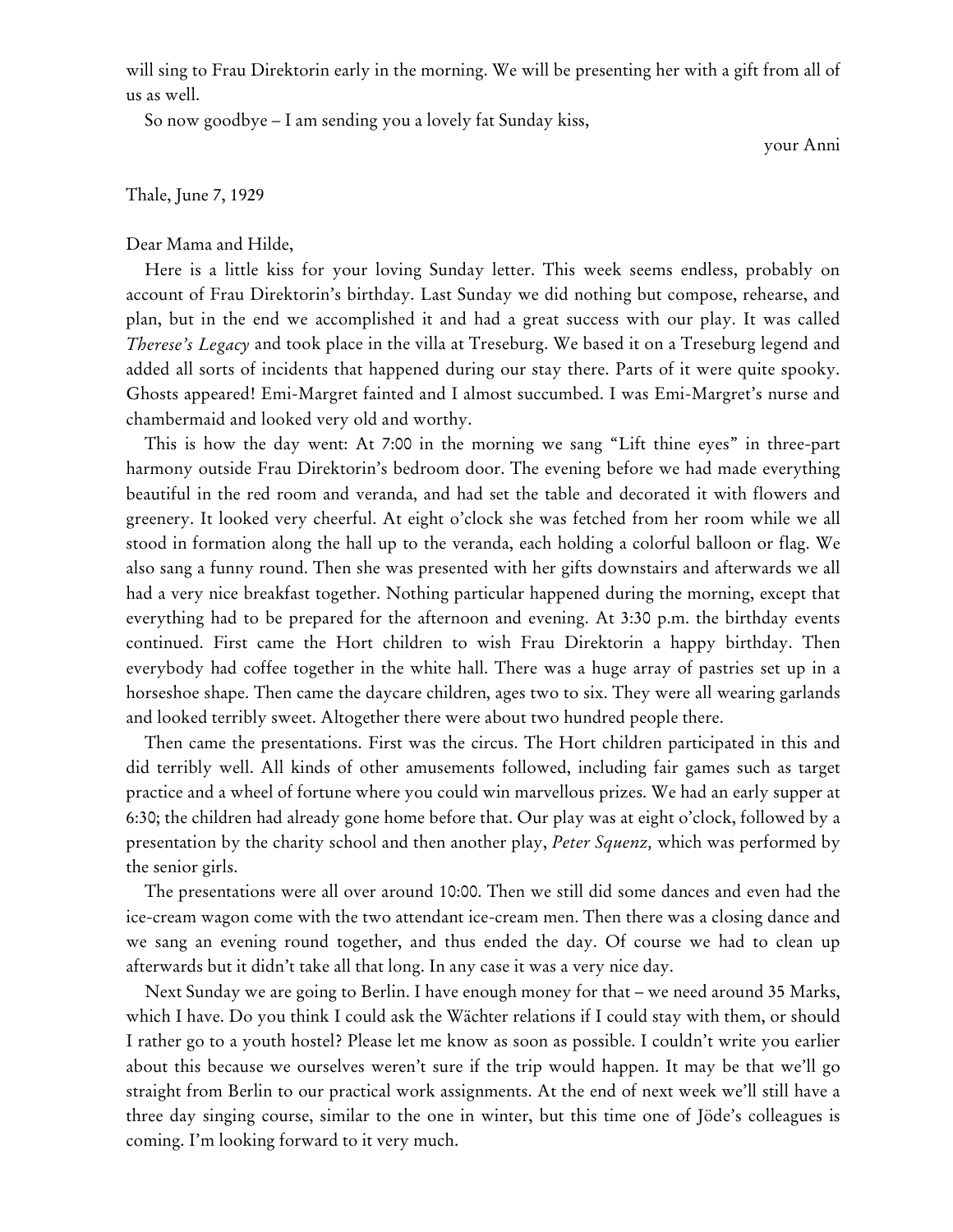Is Reinhold working already? The tulip is blooming unwithered on my dresser. Please answer soon! And now, here is an affectionate little kiss for Sunday from

your Anni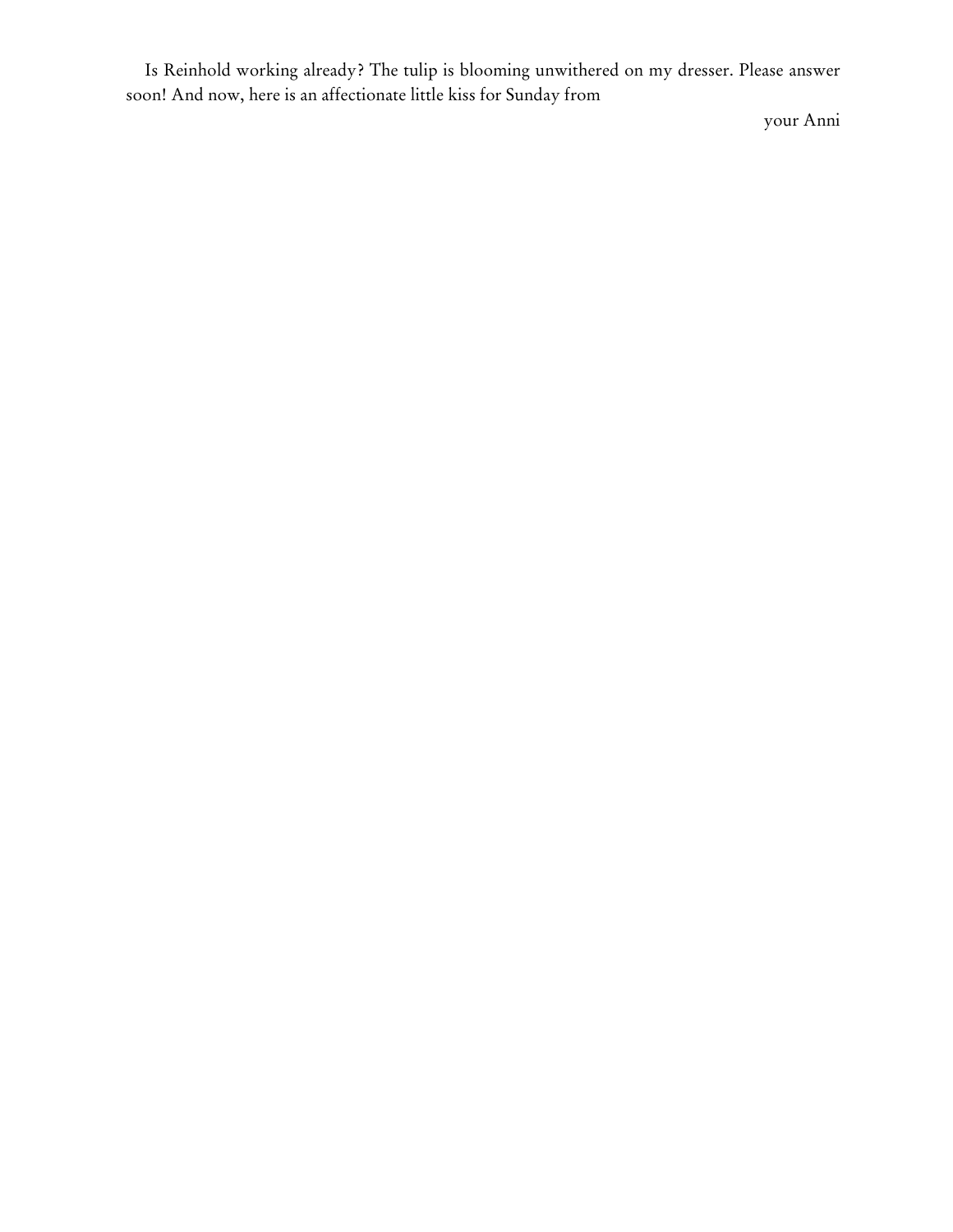# *"Youth means being gripped by the infinite"*

*Anni left Thale as soon as the academic year ended. After participating in a Youth Movement "singing course" she traveled to Berlin to attend an international women's convention on social issues. Her next destination was the little village of Gettenbach, where she had been assigned to student-teach at a children's convalescent home. Germany's cities were still struggling to recover from the First World War, and many children who suffered from poor nutrition and other diseases of poverty were prescribed cure treatments in country institutions. The one in Gettenbach was picturesquely situated in a large manor house. Anni's weekly letters home continued throughout the weeks she spent there.*

Gettenbach, July 5, 1929

Dearest Mama and Hilde,

Your loving parcel arrived most punctually, thank you many times for the long letter and the money. Now I have been here for a whole week and feel very much at home. I am not with the boys anymore but with the little ones, that is thirteen children from one-and-a-half years through seven years, so it's infants and older children. The two littlest, two and one-and-a-half years, can't walk yet but they crawl around the whole room quite rapidly and get into all kinds of mischief.

Living together in the house here is very enjoyable. There are seven "aunties," the matron, one nurse, and then the cook and various kitchen-maids and housemaids, a chauffeur (a la Rosenberger), and an elderly handyman. The matron left on Tuesday and probably won't return while I am still here. She went to attend a Fröbel conference and will take her vacation right after that. She is extremely energetic and everything always has to be spic and span, but she is very nice.

There are three of us in our section – a kindergarten teacher, a so-called "house girl" (that is, a girl from the local elementary school), and I. Of course it's a lot of work because of the children's circumstances, but they are such enchanting little people that it's really a lot of fun. Every day there is something new to be experienced, often the funniest little things. Especially the two littlest ones are terrifically sweet. These children will stay until July 18, and then a new group will come for a course of convalescence. I'm very happy that I will experience another group, since there are so many things you can learn. At the same time it will be sad when all these dear children leave us to return to their old and often bleak circumstances.

Hopefully everything is still going well in Keilhau. I'm sending you an affectionate little Sunday kiss,

your Anni

Are you also canning now? Here a lot is being canned – cherries, gooseberries, and strawberries.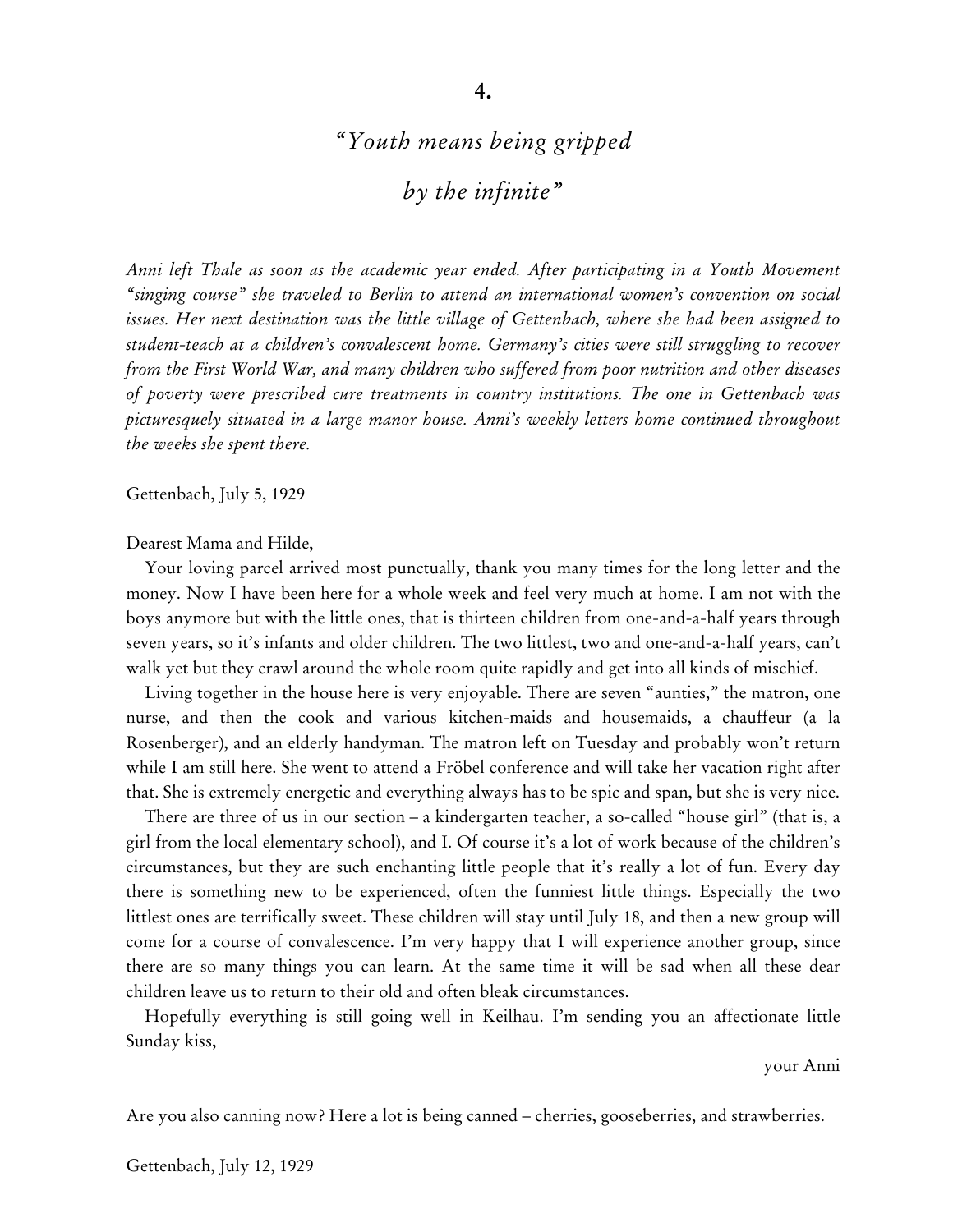Dear Mameli and Hilde,

When the mail was fetched last Saturday I could hardly believe at first that the enormous package was for me. Now I am abundantly provided for with everything. And you always tuck such lovely things in between. You are so extravagant with me! Thank you so much for everything.

Last Sunday was very nice. In the morning we played happily with the children and I had the afternoon off. I really enjoyed that. The car was just driving to the station to drop someone off who was going to Gelnhausen, so I went along. That was fun and on the way I saw something of the area. Gelnhausen is a market town with a very lovely old church and several different pretty corners. The area is really very varied: fields and villages alternating with woods and mountains.

When we were back home I first wrote some letters, read, and took a nice walk. The afternoon had just turned nice, earlier the weather was quite unfriendly and rainy, but in the afternoon it brightened up although it remained cool. Since yesterday and the day before we've had proper summer heat.

The children are outdoors the whole day, also eating and sleeping outside at midday. The days go by very quickly. Next week on Wednesday the children are already leaving again. That is the end of their convalescence. In between there will be five days' gap during which there will be a great housecleaning. And then the new children will come. A couple of the current children will stay, especially the ones that are in special need of recovery and have gotten an additional prescription.

I've just gotten a definite answer from Thale. My practical work will last until August 8 and I have vacation until September 15. On September 16, I start again at Thale.

The matron, Marianne, has a birthday on August 9. I may stay for that. She was in Munich at a Fröbel conference and just came back on Wednesday and told us lots of interesting things about it, particularly about the kindergartens and convalescence homes in Bavaria which in general are a little behind the times.

I'm not surprised that you can't find Gettenbach on the map. It is a tiny village, no bigger than Keilhau. It is a little to the north-east of Gelnhausen which is near Hanau.

Have you been swimming in the pond yet, Mama? I'm looking forward to that like crazy when I get home. Hopefully the weather will be cooperative then. Are you busy with canning? Here in some places the wheat fields are being mowed, which already looks a bit like fall.

Many greetings to Reinhold from me. And for you a most affectionate Sunday kiss from your

#### Anni

#### What did Reinhold tell?

*The summer ended, and Anni, after spending a few weeks in Keilhau, returned to college in Thale. Outwardly, her life as a student continued in its accustomed course, and she continued to write home with lively descriptions of college events.*

#### Thale, October 5, 1929

#### You dear good Mama and Hilde,

Tuesday we had a very nice day in the daycare. Two students are leaving for good, so we celebrated with the children from both the daycare and Hort groups. The Hort children had made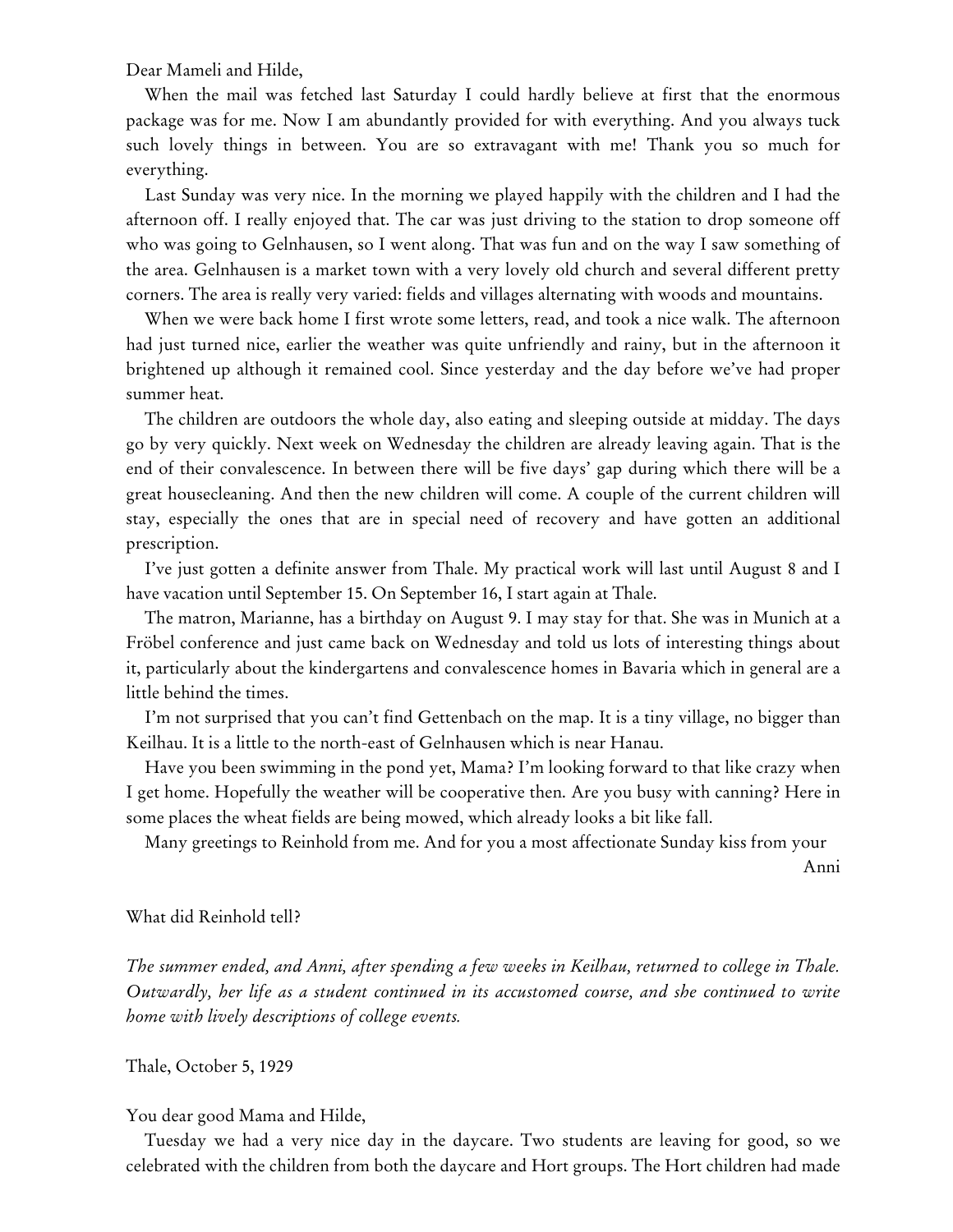apple cake and set everything up beautifully, so that the whole thing was very festive. After we had eaten, the older children did a couple little performances and then we played circle games with everyone until the end. That was the last afternoon in the daycare for now. Since then we've mainly had theory and technique. Actually a new student teacher has arrived for the daycare, one of the Hort teachers who has just passed her exam. Now she first needs time alone to work herself into things.

For the moment Hort is closed, because the school children have fall vacation and only a very few were coming. As soon as more come we will start working in Hort again. I'm very happy that we are having some theory now. By the way, yesterday we got our notorious fairy tale papers back (we had handed them in on May 1). I got an A, Emi-Margret also got a good mark. But our two papers are very different. We are now being stuffed with civilization and natural history, three times a week, a two-hour class each time. We have a different teacher now, and I think the classes are better. The exam for this subject is very demanding. We are now thinking frequently about the exams. Now we get to be the "senior Hort students" for a whole year.

Now that we don't have practical work anymore, we have a lot more time to read and in general to pursue our own interests.

In the last few days there were a couple of huge storms with strong rain, but now it's beautiful and warm again. The fall colors are magnificent, but it's going terrifically fast. Tomorrow, on Sunday, we will definitely go on a nice walk. You too? I wish you a wonderful Sunday and send a most affectionate little Sunday kiss,

your Anni

#### *DIARY*

November 10, 1929

It is so strange as a young person to find out about yourself from books. But that knowledge recedes in the face of reality, because then you behave the way you are expected to. I would just like to know whether it's really different for mature people than for us – I mean those people who really stand for something and who don't simply exist. It must be strange to have a world-view. I don't think that we would even want one – we only trundle along in our doubts and muddle through.

And that is how so many are; we also have no ideals. The will to make something of oneself is also much less strong than it was before. Maybe the only benefit is that one doesn't deceive oneself so much anymore. The only things that remain sure are the people to whom you believe you have found even somewhat of an inner relationship. That's why it is so upsetting when you can't reach people, when no connecting points develop. There are only a very few such people, maybe two or three, and the rest basically don't concern you.

A book remains a book and there are so many of them, each saying something different; none can become sacred to me. That is why it causes me almost physical pain not to dare to approach the person who means something to me. I don't want to discuss any profound problems, I don't want to make myself interesting, I simply want to be near that person and talk quietly about ordinary things or nice things, or be completely silent; only to know that next to me is a person who means something to me. But of course it is presumptuous to require even that much of another, for only I need that person; the other (Kühn) does not need me. If one only knows that such a person exists, life becomes exciting, alluring, spurred on, and productive. A book, however,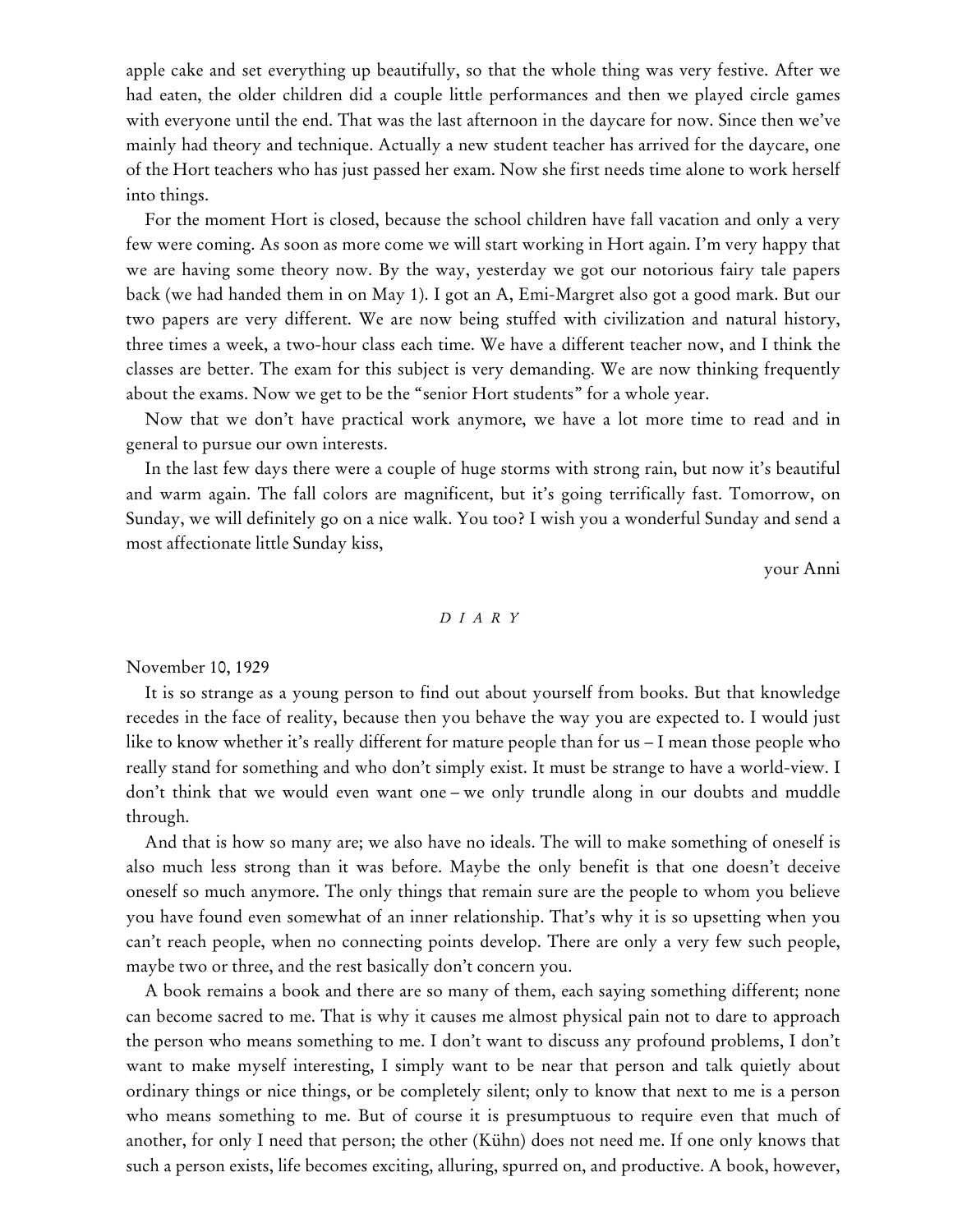is not a person, it is something removed and distant. It can't summon up such heightened feelings, as only certain people can. For the sake of a person you can believe something, otherwise not. What does believing and not believing mean anyway? What is religion, and who has it? Where do great people get their beliefs from, their conviction? Have they had an experience of God? Something like that must doubtless have happened to Gogarten, but how can he speak like this, and why? Tillich says, "Youth means being gripped by the infinite, and therefore youth is religion." Who is it that is gripped? We can't believe anything anymore, because we know too much. Everything has its name and is classified and arranged neatly into its place.

Of course people say that to be eternally seeking and not finding means an incomplete development, but to me it still seems the best option. Who can dare commit himself to a certain course for the whole length of life and declare a certain conduct of life to be self-determining and binding? Or does having a certain view of life mean the same as having a profession: sacrifice and constraint? I would think it should mean fulfillment.

At times these questions are so distressing and pressing, and later you could say that the crisis has passed, but the conflict is not resolved, it is just repressed and numbed, and the worst of it is that then there is a great emptiness since neither the fulfillment nor the question is present. And these times are almost worse than the time of fear – yes, it is empty and dull and meaningless. Then I try to learn and read and to master new systems until it all breaks down again.

For some time I thought I shouldn't write anything about myself, since I can't formulate it and it would only annoy me later. But now I am writing this here, because I will want to know how it was. Why should one always swallow everything, why do I make myself into a secret chamber from myself? What I have written here is of course not for others – it has no form or central theme. It is disconnected and disorganized, just as it was inside me and how it came out. I could also copy my paper on fairy tales here; it accidentally turned out as it did and says more than I wanted to.

*As their friendship continued, Emi-Margret lent Anni several books published by her community's publishing house, including some written by her father. Eberhard Arnold had earned a doctorate in philosophy before leaving academia to found a life of practical brotherhood, and he wrote forcefully about the importance of putting one's ideals into daily expression. Anni returned the books without comment; they posed the same questions that she was not yet willing to answer. Later she had occasion to meet Dr. Arnold when he visited his daughter at the Thale college. A well-known public speaker, he was asked to address the student body, and spoke to them about the aims of the community at the Sparhof in a manner that affirmed the goals of the college. At the end of his talk, he reminded the students that the Sparhof community had taken in numerous abandoned children and requested any of them to "come to us for a year and share with us in giving these children a home." Anni did not seriously consider taking him up on his request. Her overriding reaction to Dr. Arnold was one of awestruck respect, and his purposeful manner made her feel "very, very young." Emi-Margret's aunt Else von Hollander, a single woman who was a co-founder of the community, also visited the college. Anni was attracted to her serious, yet kind and natural demeanor, and they spent a long evening talking in the girls' room. But Anni shied away from too close a connection to Emi-Margret's community.*

*Anni said nothing about her inner struggle to her mother, who she knew was working hard just to keep the Keilhau school running. With Hilde's health continuing to decline and both Anni and Reinhold occupied with their studies, Frau Wächter had too much to do and looked forward to the*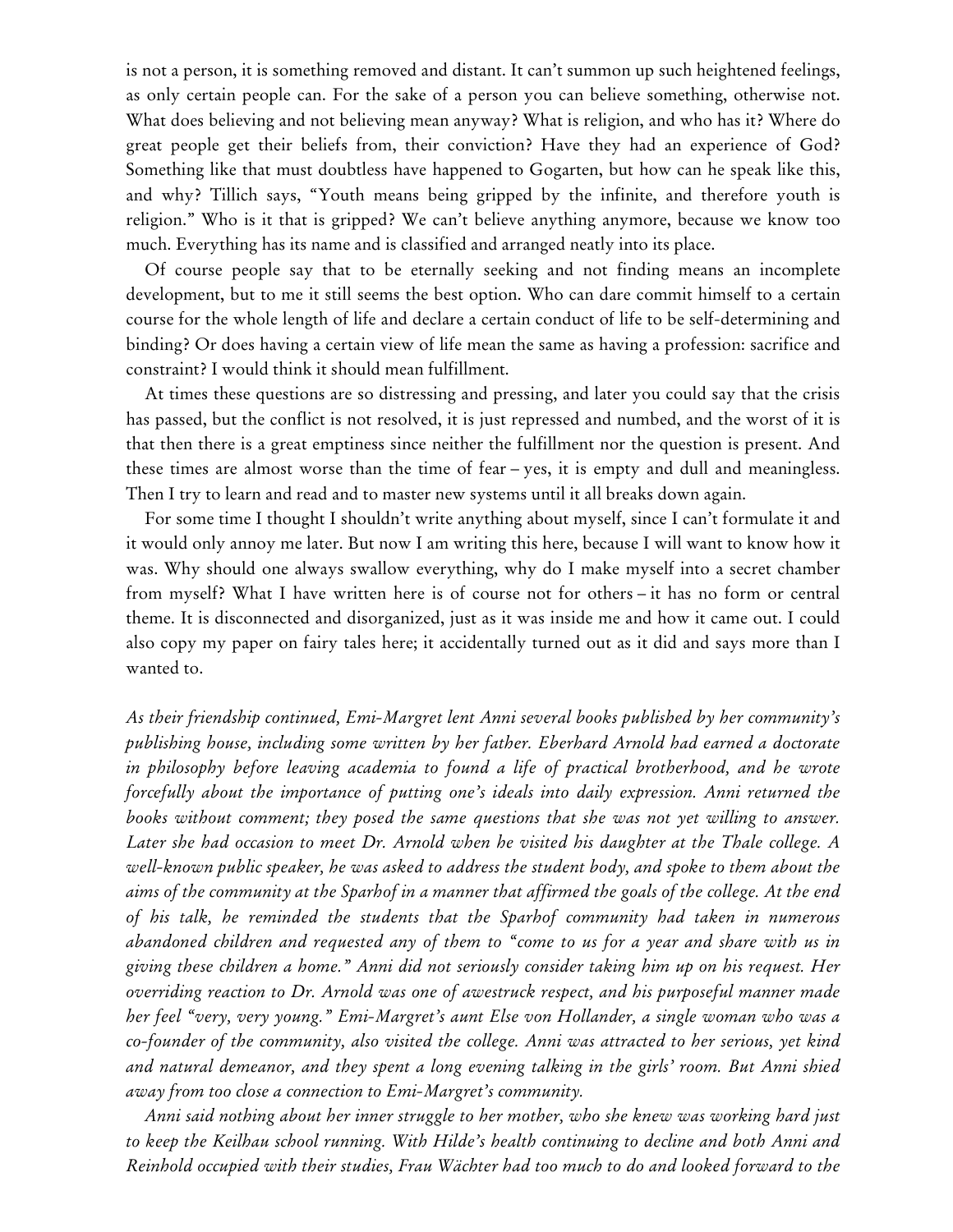*day when her son and daughter would return home to help her with the administration of the school whose identity was so closely tied to that of the Wächter family.*

Thale, November 15, 1929

#### My dear good Mama,

For Sunday I am sending you a specially affectionate greeting. Last Sunday I had lots of mail. The letter you and Hilde sent from Keilhau came, as well as a separate one from Hilde.

Last Sunday nothing particular happened. We had a tranquil day at home. This Sunday evening there is a Walter-von-der-Vogelweide celebration, namely, a remembrance day for the seven hundredth anniversary of his death. In the small choir we are singing a very beautiful pilgrim's song. Someone will make a speech about him, his poems will be read, and the voice teacher will also sing one of his songs. It should be quite nice. In addition we are currently practicing a very old Christmas cantata for two vocal parts, two violins, and piano in the small choir. It sounds wonderful. We will sing it early in the morning of the first Sunday of Advent.

We are all looking forward terrifically to the first of Advent, of course particularly the older ones since the younger girls have no idea yet about how it is celebrated here. Yesterday we fetched lots of fir branches for Advent wreaths and decorating, before it starts to get freezing cold.

*Frau Direktorin Maria Keller believed that her students should learn not only to teach practical and academic skills, but also to help awaken a child's sense of awe for special and holy events. Because of this, the college celebrated the first of Advent in such a way that new students would themselves experience the start of the Christmas season as a time of mystery and joy. Emi-Margret later described how at midnight "three teachers went through the rooms of the college singing an old German song, 'From heaven high, bright angels, come!' In front of each door they left a small fir tree with lighted candles, apples, and cookies. New students knew nothing about this experience beforehand."*

Now on Monday evenings we always have choir practice with the big choir and everybody comes. It is highly necessary, since we only manage to sing a very few morning and evening songs, and those badly. In the coming days we'll definitely sing a lot of Christmas songs. Mondays we are usually kept well occupied. Early in the day we have active games for an hour and then get ready for Hort until noon. From 2:00 until 6:30 is Hort. At 6:30 there is a news report and then a lecture on local history and geography, that is, one of the students tells about her home town and shows slides of it. Then there is a stand-up supper, which is a new invention for days like this. We all go into the big hall, where a table is set with platters of sandwiches and pots of tea. Everyone helps themselves, then strolls here and there with their supper until they have had enough and nothing more is left. Of course this goes a lot faster than in the dining room. At 8:00 we have choir until 9:30. Of course not all days are packed this full, but sometimes it's fun to go from one thing to another.

Yesterday evening we had to go to Stecklenberg, a tiny village a good hour from Thale. There is an administrative center for youth homes, and they were having a conference for youth directors and other members of youth organizations. It was the last evening and we from the college were supposed to present a play that we had given there three weeks earlier. It was a comedy called *The Bear Knight.* But the people were so stupid that they didn't laugh once. In any case we did not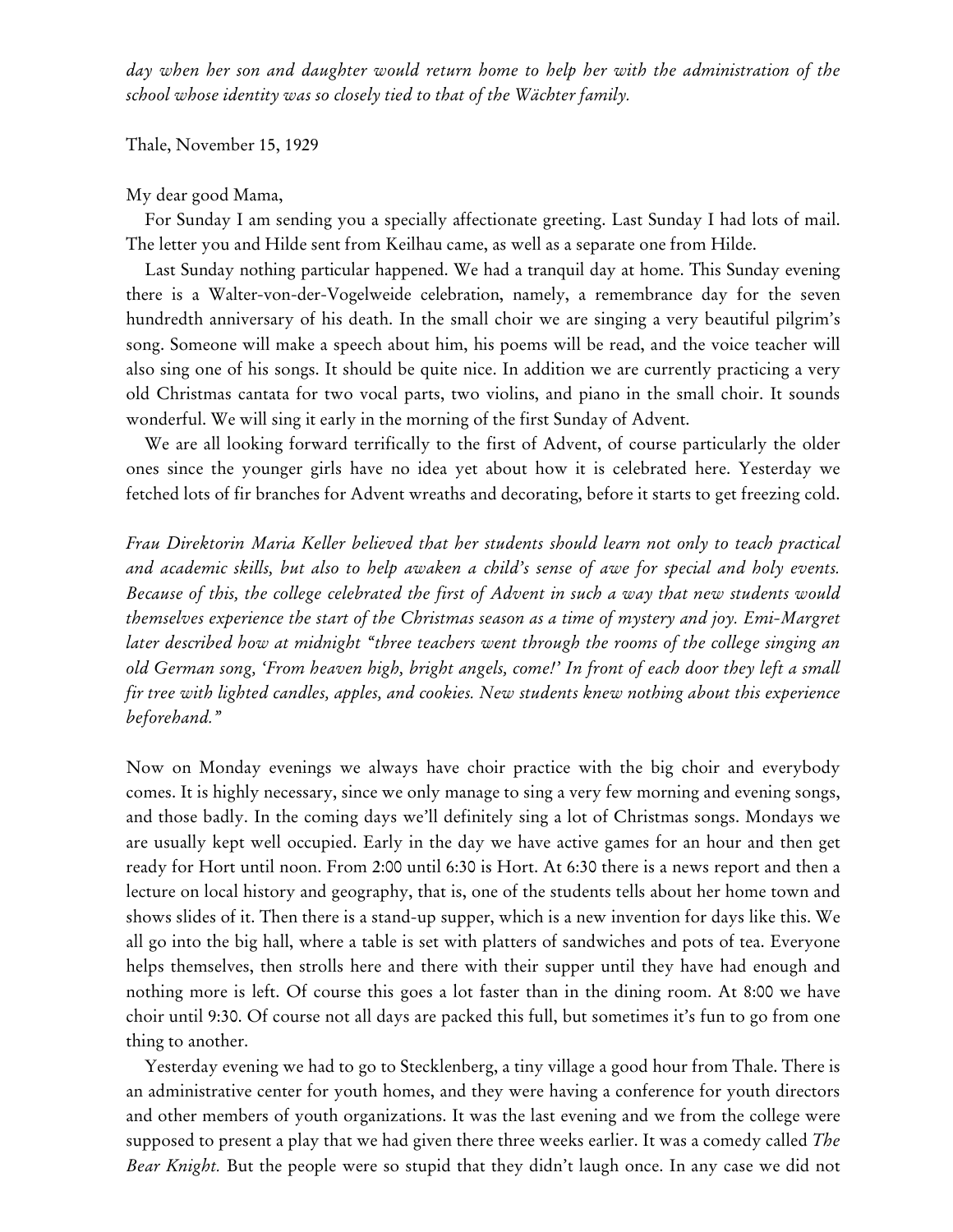perform too gloriously, although it was dutifully applauded afterwards. We however weren't at all put out but went home in high spirits. It was a beautiful moonlit walk and everything outside was quite bright.

Please Mama, you shouldn't wear yourself out and don't have any worries about Christmas. I'm sure everything will turn out beautifully. We will make it really relaxing and festive. I think our holidays will start on December 21 at noon. Now a very fat, affectionate Sunday kiss for you and Reinhold from your

Thale, November 28, 1929

My dear, dear Mama, and dear Reinhold,

I am sending you many greetings for the first of Advent, a whole package full and some Christmas spirit to go with it. You should light the candles, and Reinhold should play Christmas songs, and you shouldn't think only about housekeepers and lawyers. Watch out: I am thinking about you very much as you will soon notice.

Here in the house everything is very mysterious already. Three big wagons of greenery arrived and yesterday evening much was done in secret, until late. Some of the new girls noticed something and were very astonished that so late in the evening there was still a commotion in the house. Tomorrow, on Saturday, everything will be thoroughly cleaned and then we'll continue working for the bazaar, as is the usual custom.

There will be another parents' evening in two weeks at which we will celebrate Advent. In the Hort class the children are busily working on Christmas gifts for their parents. At times there is great sorrow when stitches have to be taken out and done over.

Now I want to put some serious thought into the question of how we can make Christmas really special. Unfortunately at the moment there isn't a lot of extra time for that.

I wish both of you a very beautiful, happy Advent Sunday – you should really make it like Christmas. If only you could be here, Mama, to see how beautiful everything is at Advent.

And now an affectionate kiss from your

Anni

You should put the little wreath on the table; the candles are meant to be stuck into the wreath (they are on pins that were heated and stuck into the candles). The peanuts and cookie hearts and oranges are for you to enjoy. *Guten Appetit!* 

Hopefully everything arrives in good shape.

*Anni celebrated Christmas in the Keilhau family home, surrounded by the traditions and values that were the constants in her life. Yet with the 1920s ending and her final months at college beginning, it seemed to her that the most fundamental parts of life were awash with questions. The following decade would change Germany beyond recognition and lead Anni to places more remote than even her imaginary childhood world of heroic knights and Indians.*

Anni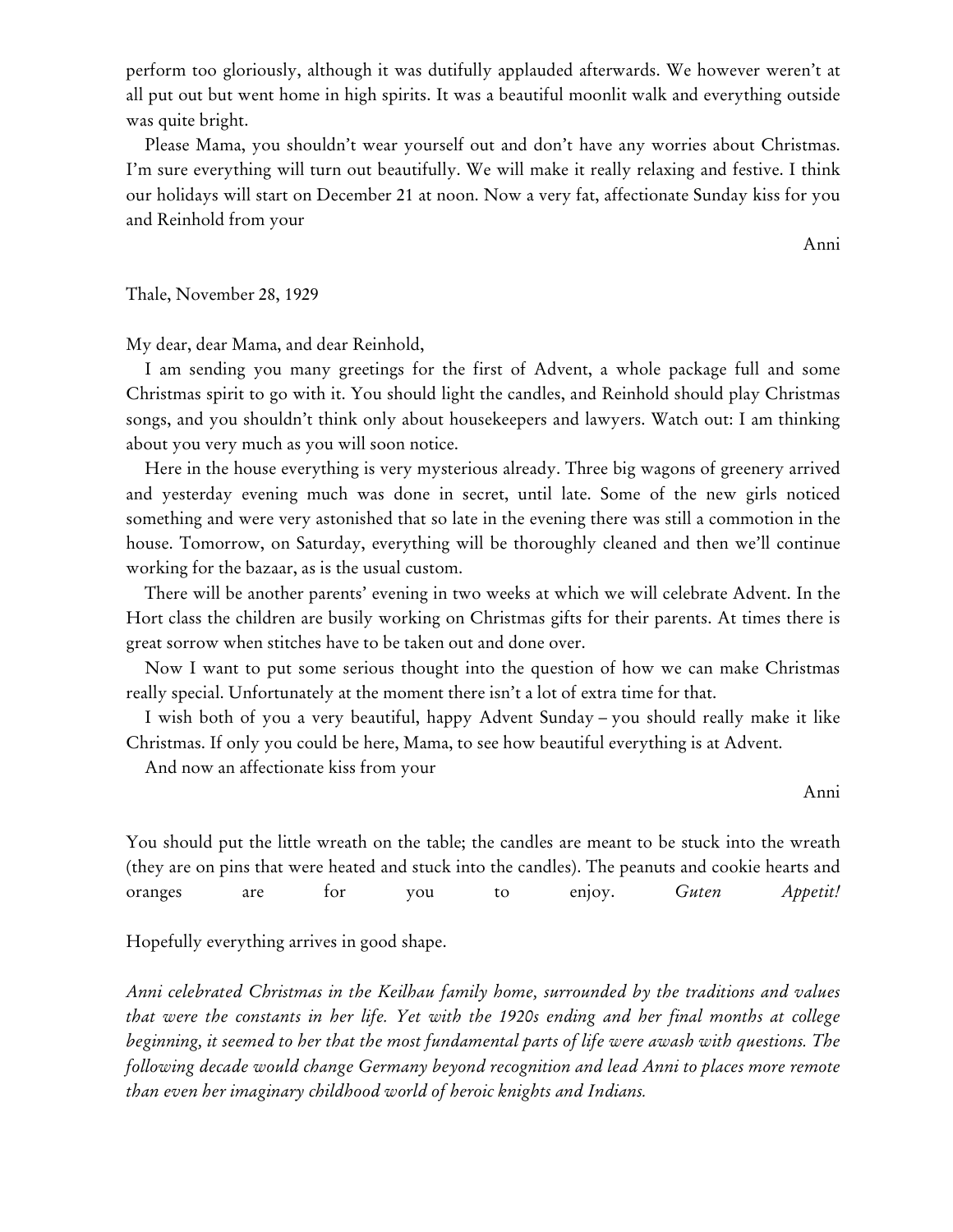## *Last Months in Thale*

## *DIARY*

Thale, January 19, 1930

It is oppressive to have to be spiritually dependent on people who actually mean nothing to you. One is and remains the teacher still in training, incompetent, ignorant, immature, "stuck in adolescence." To take your place as a human among humankind seems to me the hardest challenge. People are and remain in these official relationships to each other: teacher and student or this course and that course. Only for God's sake, don't bring up universal human questions such as art, literature, or philosophy. That is not at all the thing. Some people actually do it, but then they also always feel obliged to bare their whole heart, which is so embarrasing. Isn't it possible to ever converse in a purely objective, human way about such things? I feel here as if I am even more distant from the world and from life than during the deadening years in Naumburg. It's as if one is artificially preserved; there is nothing to be felt of the rhythm of time. The worst is the dependence, being deliberately kept within the kindergarten teacher milieu. Little doses of educational theory are administered to each according to what is felt best for this or that person. Things are now so dead, so lifeless – will it continue like this throughout the whole of life? Will there ever be a time when I can give all of myself away without consideration, even if afterward I recognize it to have been a mistake? At least it is good to have the unknown ahead, which leaves more possibilities open than if you have a world-view. How do you even begin to experience something of life? You have to search through everything, try everything, only have no fixed point, no position with retirement privileges. Are there any people left at all who fulfill a calling? It's certainly always the best if one can forget oneself.

## *DIARY*

Thale, January 26, 1930

It's always good when someone occasionally arrives who isn't in the grip of the social conventions here. Jürgensen, the voice teacher, makes everything so absolutely original and lively. The longer I'm here the more the school seems to be a proper little women's republic whose atmosphere is almost stifling. All relationships are arranged in great objectivity, but then, repeatedly, disturbing personal conflicts arise. There is no clarity. "Only always beware that no one comes too close to another." In matters of religion, politics, or purely questions of viewpoint the rule is to be as indifferent as possible, the principle being, "Don't disturb things." On the other hand a certain relationship has somehow to be made, according to form, convention, etc. And then suddenly some type of common feeling is supposed to arise. That is why things so often go awry. I was closer to the people at the school in Naumburg than with those here in the college.

And although modern pedagogy, etc. is so thoroughly discussed, inner authority is missing and nothing is changed. To be sure the form and outward arrangements have been changed, but these have not been filled with new content. People do ask for opinions and allow one to do some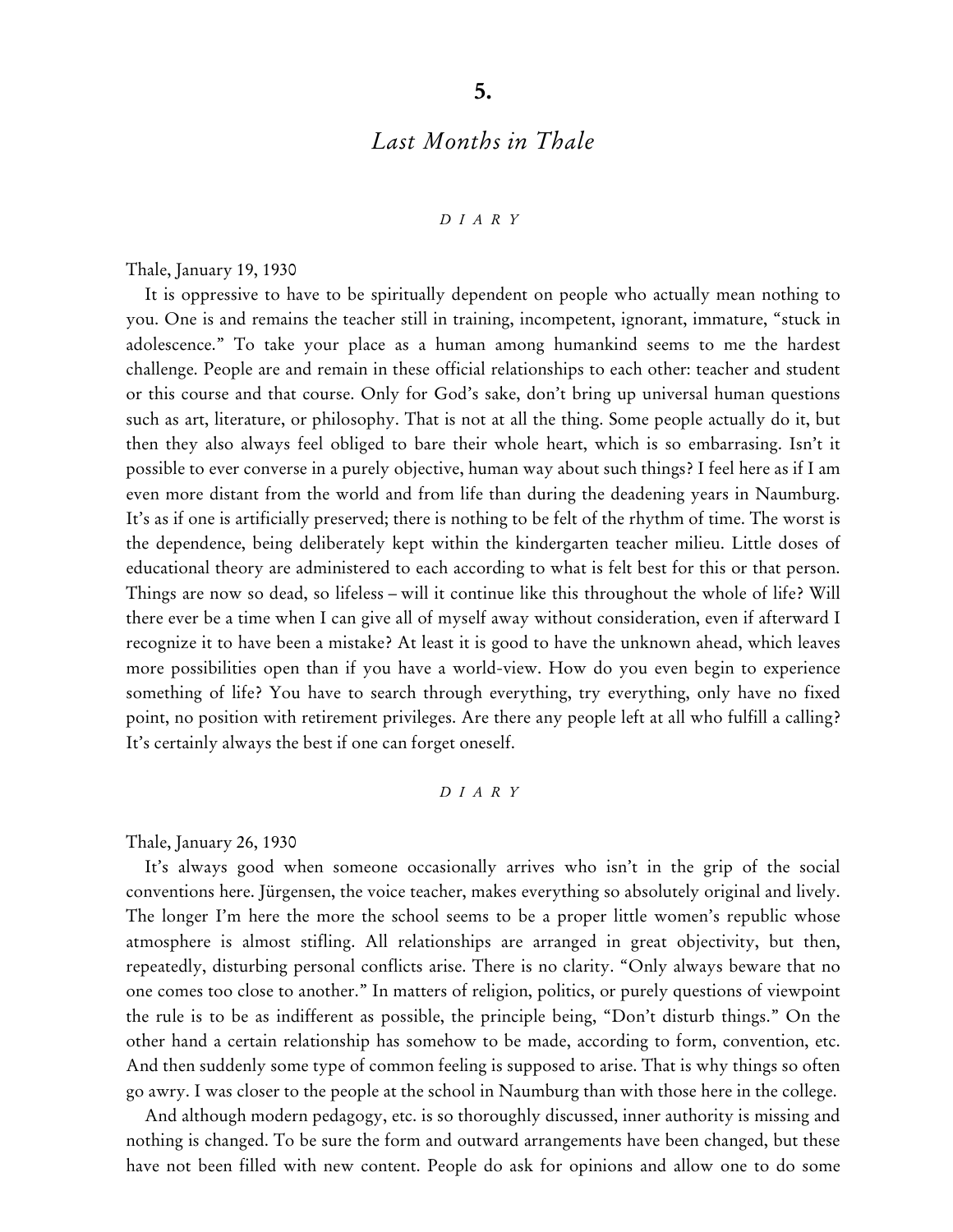things on one's own responsibility, but the final, highest authority is always withheld. And especially among women it would seem so very upsetting and in complete opposition to general principles if someone twenty years of age were to try to offer an opinion contrary to that of an experienced Youth Director or student social worker, for example. In this respect men are really more objective and evaluate an opinion based on its merits. At all events we here are viewed as still "grasping at development."

A person can only continue to develop if more is expected and demanded of him than he is able to do. Otherwise he comes to a standstill or even regresses or develops a feeling of inferiorty because nothing is entrusted to him. On the other hand you also can't demand that a person renounce himself or become something else, with other gifts and abilities, just as authority wishes. On the one hand too little is demanded and on the other, the humanly impossible.

*The news that Fräulein Dr. Kühn intended to leave the Thale college for a teaching position elsewhere was a source of distress for Anni, who considered her one of the few adults with whom she could be completely candid. Dr. Kühn's classes on child psychology, with their Fröbel-inspired emphasis on respect for each child as an individual, were a highlight of the academic offerings at the college for both Anni and Emi-Margret. Dr. Kühn, who had also befriended the girls outside the classroom, was aware both of their friendship and of the differences between them. A Christian herself, she observed the contrast between Emi-Margret's childlike faith and Anni's agonized seeking. She also saw how Anni's outlook was affected by her friendship with Irmgard Blau, who continued to advocate a permanently questioning mental attitude. Dr. Kühn once remarked to Emi-Margret, "I wonder who will win in Anni's heart, Irmgard Blau or you?" "Not me, I'm too stupid," replied Emi-Margret, a year younger and less sophisticated than the others. "No," said Dr. Kühn. "It's deeper than that."*

*Anni's world was changing in other ways. As the years passed, the Youth Movement had become better organized, more given to ideological disputes than to disorganized celebrations in woods and meadows. The emphasis on the glory of youth was gradually replaced by an emphasis on the glory of Aryan youth as the National Socialists harnessed the energy of the Youth Movement for its own ends. On a personal level, a new note had entered Anni's friendship with Irmgard, who resented Emi-Margret's growing influence on Anni.*

*Meanwhile, with their final semester at college approaching, exams loomed for the Thale students.*

Thale, January 31, 1930

## Dear Mama,

My thanks for your last loving Sunday letter come in the form of a big Sunday kiss. Last Sunday was an excellent day, as you will have gathered from my birthday letter to Hilde. We had a wonderful musical evening, playing and singing together. Monday was a most eventful day in the Hort class, as I had to make cookies for the parents' evening with ten children. They enjoyed the process terrifically. First they looked on with great interest as I mixed the dough. The excitement rose to new heights when we reached the rolling and cutting-out stage. Now it was too thick, now too thin, now the dough was too sticky, now it crumbled, and from all sides arose cries for help. At the end it turned out well, some of the cookies were a little thick, but they were all tasty nonetheless.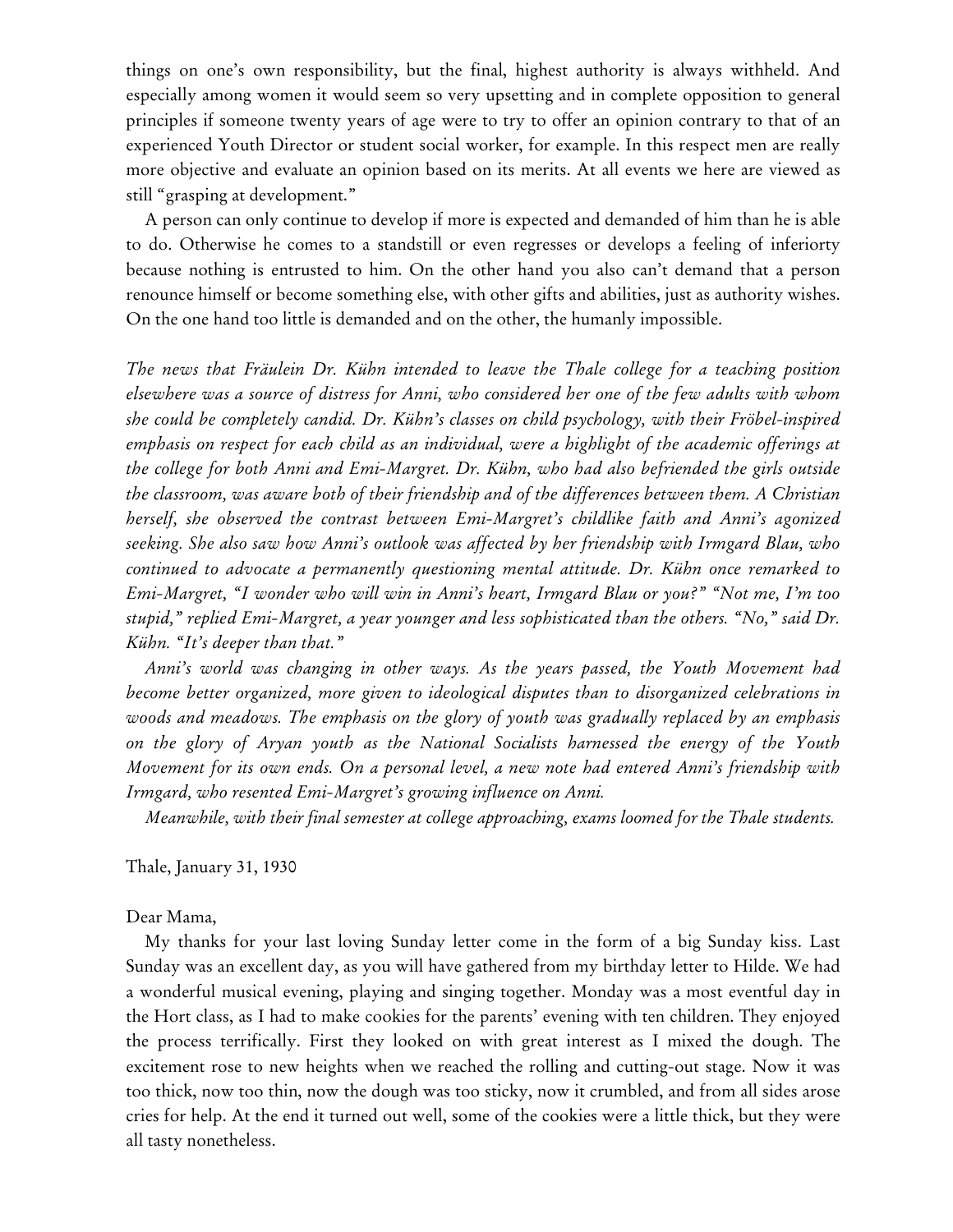We poor sufferers are plagued with work at the moment. For the Hygiene class we had to write a paper about all the glands in the human body. We wished that no one had ever been born with such a thing as a gland. It's a frightfully boring assignment, you just have to scrabble facts together from various books and then assemble them as deftly as you can. Hopefully this particular menace will be over tomorrow. And today in Educational Theory we had another paper sprung on us. In three quarters of an hour we had to describe the benefits and drawbacks of a country boarding school. It's a good topic, but sadly we couldn't do justice to it in the time allotted. Naturally we had just gotten into stride when we had to stop. The main point of the exercise was to be able to state clearly what we wanted to say and organize our ideas.

Now I have to stop, as it's already late and the others want to sleep. Warm greetings for Sunday to you and Reinhold.

Your Anni

## Thale, February 28, 1930

## Dear Mama,

Thank you for your loving Sunday letter. The newspaper clipping about the Friedrich Fröbel Center conference interested me very much.

Just think, tomorrow evening Irmgard Blau is coming from Halle for a visit until Sunday or possibly early Monday. Because one of the classes has gone to do practical work there is an empty room where we can live together. Won't that be nice? I'm looking forward to it very much.

The members of the small choir are planning something very beautiful for the middle of March. It will be an evening devoted to Mary. Our drawing teacher will show slides of Mary from the earliest pictures up through modern ones. During the slides we will sing songs about Mary, both old and contemporary. One especially beautiful song is Brahms' "Ave Maria." We sang it once at the Naumburg academy. There are also plans for an evening's entertainment to be open to the public. The big choir will sing various songs, some funny and some more solemn, mostly old folk songs in several parts. Interspersed between the songs will be rounds and instrumental music, possibly a comic musical play as well. Of course the hope is that many people will come and we will earn a lot of money.

And now many, many Sunday greetings and a fat Sunday kiss for Mama from your

Anni

Thale, June 20, 1930

Dear Mama and Hilde,

This time the Sunday letter will be short, as we are in the midst of affliction: it is to be noticed that the time of final exams is approaching. On Tuesday we had to write a paper for Health regarding the benefits of ocean and mountain climates. On Wednesday in Educational Theory we were unexpectedly assigned a paper about education in the Middle Ages. Today in Vocational Science we sat for two hours writing on, "How I would set up a daycare center for twenty children." Tomorrow we have a paper in Political Science, and on Monday in Introduction to Social Work. Then we'll have to do a paper on education and possibly another on Vocational Science. At the moment there are continual meetings and the provisional grades are being prepared. Wednesday afternoon and evening were most enjoyable. A flower competition was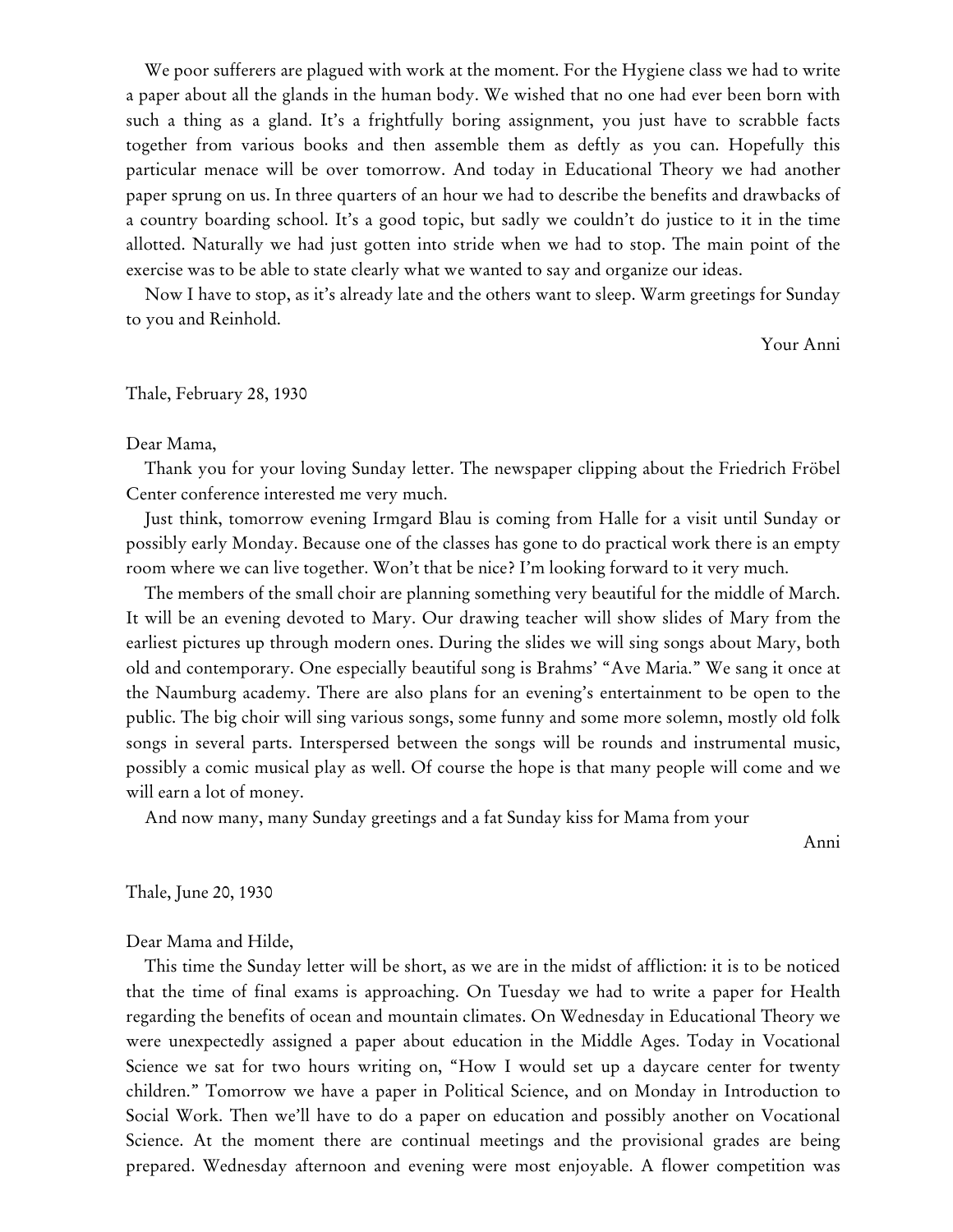announced, the winner being whichever class could decorate a room the best. Three prizes were offered. And imagine, our class won first prize – isn't that nice? – consisting of a dinner with Frau Direktorin in the Forester's Lodge in Eckerode. In the evening the teachers organized a fête for us: we were invited to a "Fashion Tea." First we were regaled with tea and magnificent cakes, and then the teachers presented the latest fashions, including some really hilarious outfits. It was a priceless show and we laughed a terrific amount.

Thank you so very much for the dear Sunday letter and the very nice laundry package. The sweet little package of early fruits is delicious. The carnations arrived unharmed and we are all enjoying them. We are looking forward to Sunday, and with that an affectionate kiss from

your Anni

On Tuesday evening we had to exhibit our craft items, sewing, and art work. They were also graded. The stupid thing is that we won't be told anything about the grades.

$$
D\ I\ A\ R\ Y
$$

June 28, 1930

I never thought that things would be so bad with Kühn gone. I don't have an inner connection to anyone else. There is no inspiration, nothing is stirred up. The overarching connectedness with everything is increasingly lost.

I will always fight against the outlook that limits itself to asking how various things we learn will be of practical use to us down the road. It doesn't amount to anything that you know how to bathe a child. Those are just starting points; things which you simply learn. More to the point is, what would I do if I were suddenly a teacher at the Social Academy, that is, how would I grasp the whole connectedness of things? Do I know how our work fits into the whole of modern life? How it belongs into public life, to politics, the economy, and social conditions? What do I know of the condition and inner make-up of the people whose children are in my hands? How can I want to educate children when I have no idea of the essential nature or even existence of cultural values, when I am not attuned to the spirit of the time? People are educated with blinders on. Isn't it unbelievable that economics and social work are not official exam subjects but are lumped together under "business administration" and graded by a Youth Director with a purely practical background? By this one would be able to measure whether someone is prepared for the work; practical skills can always be acquired if someone has the will for it. This word "practical" reduces our whole education to nothing. The goals cannot be set high enough. The idealism so highly esteemed by the German Youth Movement has nothing to do with it; that is nothing but sentimentality; intangible, subjective feelings which no one even knows what to do with.

It is the same with this everlasting objectivity; there is nothing you can get hold of, it is cowardice. I don't want anything of objectivity or neutrality, I want opinion and counteropinion. Which would give excitement to life. It's no wonder that people go to sleep, no wonder stagnations creeps in. This whole idea of neutrality is an illusion. The main thing is that a person does not become a high-handed egomaniac, but that they acknowledge the opposite opinion to their own personal outlook as in some way worthwhile. That is true objectivity: to be able to conquer your own self enough that you can acknowledge what is right, and then to fight for that with your whole inner arsenal. No one grows through neutrality; the only result is insipidity and nonsensical philosophizing. It just makes you stupid. This is also not what Kerchensteiner means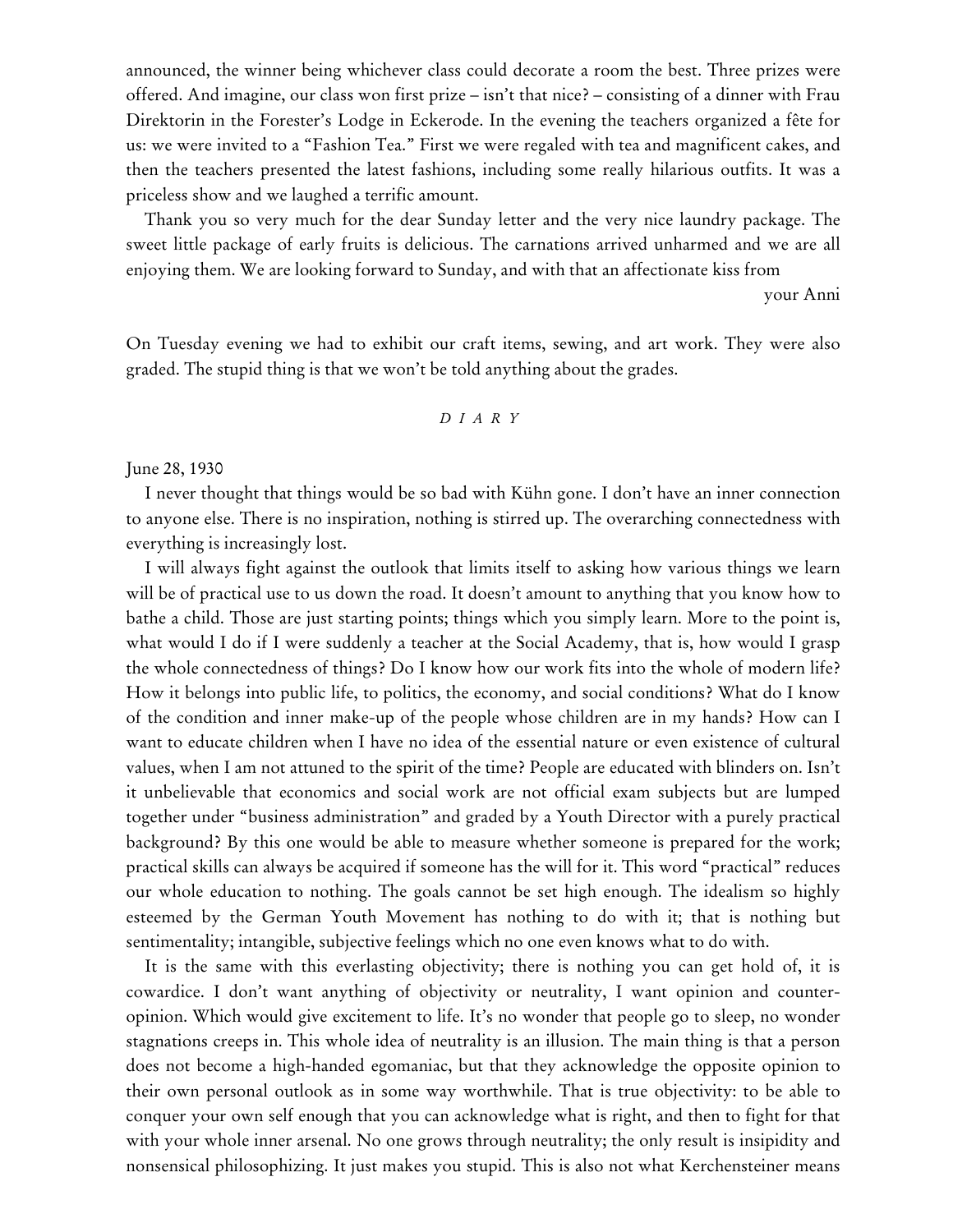by objectivity – he is for passionate personal involvement. If someone dares something, he can gain something. I am intentionally putting it crassly so that people will not think I am in favor of this kind of half-and-half neutrality.

It is also very hard knowing that there isn't anybody with whom you can discuss difficulties, someone who would simply listen and understand properly. A person you could look up to. It is so difficult to find such a one and then to build a relationship to them. I don't know if it's the same for others. To have such a person is definitely a necessity. This type of inner loneliness is the worst thing there is. Sometimes it could kill you. Conflicts and difficult situations can never be resolved, you just drag them around with you. But it could only be people with whom you feel an inner kinship. It cannot be just anybody. If only there could be something like that! It is also very difficult to find such a connection with another person. This can be very hard. The more complex a person is, the more difficult it is likely to be.

Why can't one simply get close to people – Horner, or even Kühn? But that is something quite different. It is unbearable that Kühn isn't here anymore, that we are taught by such a boring person as Schröder. Kühn is the person who up till now has meant the most for my life. This is not just an emotional enthusiam or anything like that. It is just how it is, and it is often bitterly hard.

I can see that my whole life is already botched, that it hasn't meant anything, that it was simply the life of a creature who was tormenting herself. All seeming success or recognition is only deception. At the bottom of my heart I never believed in it and I also dare not. It is self-deception when I believe, in happy moments, that I have been called to something. In reality it certainly is not so, I will never be able to do anything proper, neither practical nor theoretical. The worst is that I and others keep glossing it over, never wanting to speak the truth to anyone's face. And then everything falls apart and is very painful, but once it has, at least you no longer have any right to such presumptuousness. Sometimes self-contempt and repulsion with yourself take hold, and still the farce continues to be acted out.

This probably sounds very childish and unpolished but I can't help myself – it hasn't become any different in all the past years. And it's hardly likely it will ever change.

Thale, July 4, 1930

Dear Mama and Hilde,

This time I have truly excellent news to write. So first of all the best: another girl from my class and I were asked whether we would like to accept positions in fall in Gettenbach as assistant teachers. This is the same children's home near Frankfurt where I spent six weeks last year. Naturally we agreed immediately and already mailed our applications today. It was quite rushed and we will probably have to start there on September 15. That still leaves four weeks that I can spend with you. I am very happy that I will be going there, and particularly that there will be two of us. Of course I can't say how long I'll end up staying there. But isn't that good news? It came as a great surprise to me.

Last week we got our Economics papers back. Mine was the best, which pleased me very much. I'm going to take it as my optional subject for the exam; Emi-Margret is doing the same.

To wish you all a wonderful Sunday, here comes a little kiss,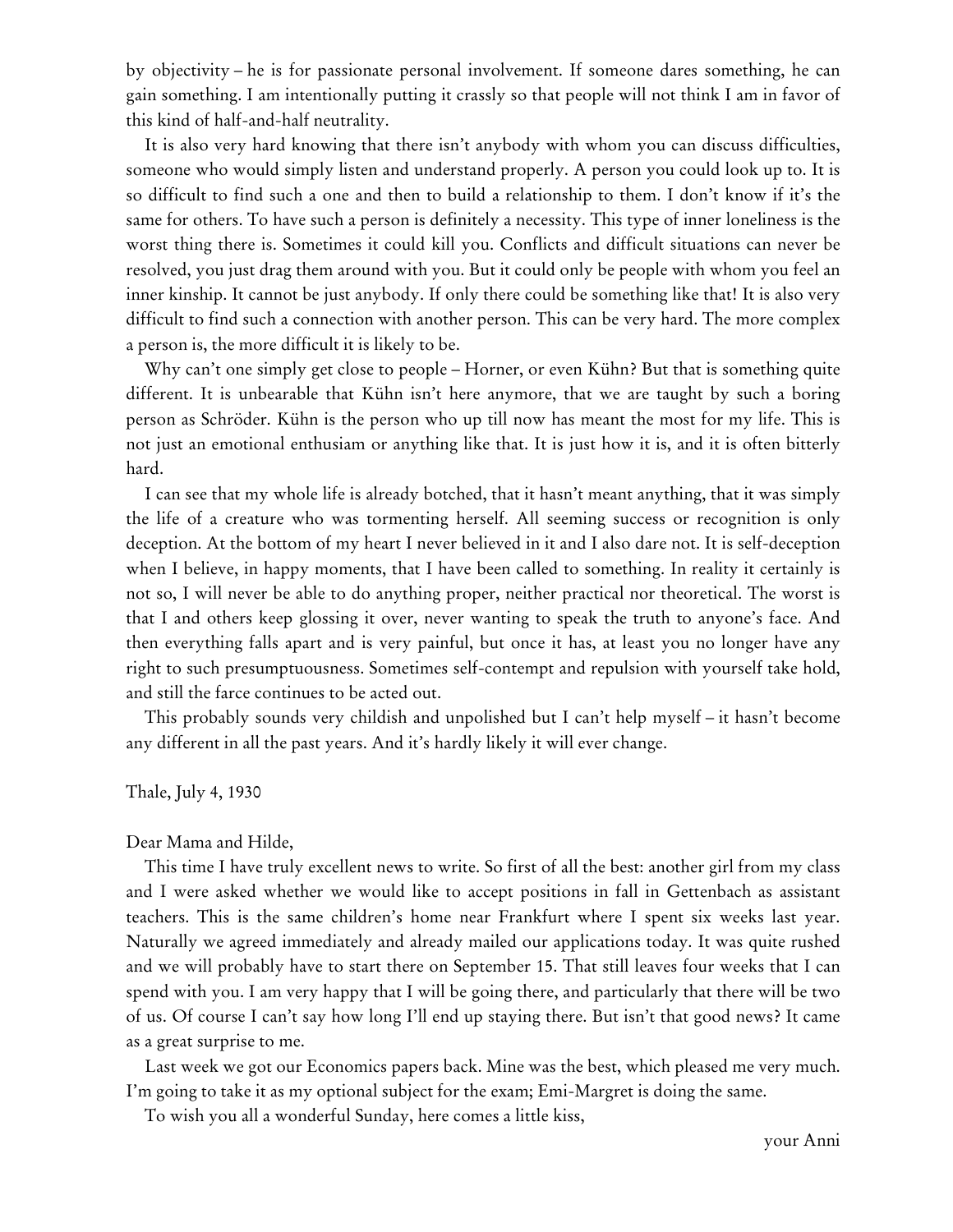You naughty Mama, of course you sent much too much money. So just wait until I earn my own salary!

You shouldn't think I've run out of ink. It's just that at the moment I can't find my fountain pen.

*Irmgard Blau visited Anni again toward the end of June. While they were together, Anni herself realized that the question Dr. Kühn had put to Emi-Margret – "Who will win in Anni's heart?" – would have to be answered. She attempted to wrestle her way through to an answer by outlining her thoughts in a letter.*

Thale, July 4, 1930

Dear Irmgard,

You know, I actually wanted to write you a letter the other day before you left. Nothing came of it though. That is to say, I also soon realized that it suddenly didn't work any longer, that we two didn't know what to do with each other, and I was a bit afraid of Sunday. Can you imagine, I also wasn't able to clearly explain the dynamic here to you. It simply didn't work, and then you were there with the others. I couldn't reconcile the two things. Also, you are much better established there than I am here – you know the people in your group and there is immediacy in your relationship to them. Here the group is very different. I personally can't approve of the spirit or the way they do things, and yet I have to acknowledge that there is value in the whole thing, in its own way, and that I am dependent on it. But it is true, I really don't belong to this group and have no connection to the people themelves; they really don't concern me, with the exception of a very few. Yet I also don't have a proper relationship to your group, except perhaps through you, and that remains one-sided. Sometimes one doesn't rightly know what to do and feels completely at sea.

And then there's you and Emi-Margret – one certainly can't bring you together either. I have been eternally turning over in my mind how it is, when someone is part of a certain circle from the beginning (even if this circle continues to be open to others), by being born into it. Or if they first allow themselves to enter it a little, what happens, if they prefer saying yes rather than no to every new thing they encounter in the hope of finding a piece of wisdom in everything. For all its freedom of approach, this does have somewhat of a method and a purpose. If someone grows up in such a circle from childhood on, an unimaginable number of things are awakened and developed. Because of this some things are simply absorbed which others only discover much, much later with great difficulties and effort. And the resulting superiority, which neither can avoid, is continually to be felt. But then again, this life in an established circle sometimes makes things too easy, one is established there too easily, with too little trouble. The lifestyle is more grown into than struggled for.

There is a second way, which one could perhaps have more contol over, be more capable of changing, and possibly be less prejudiced in. One can easily become satisfied with something, only to throw it out again because of unwillingness to be committed, to find a center. Perhaps one wants to extend this searching around too long, spending too much time in opposition and seeking for something new and positive. It is possible that one is too dependent on the spirit of the times, and makes compromises and concessions more easily. What should one do with these two ways? I certainly don't know, and it's not all that easy to have to say yes to both and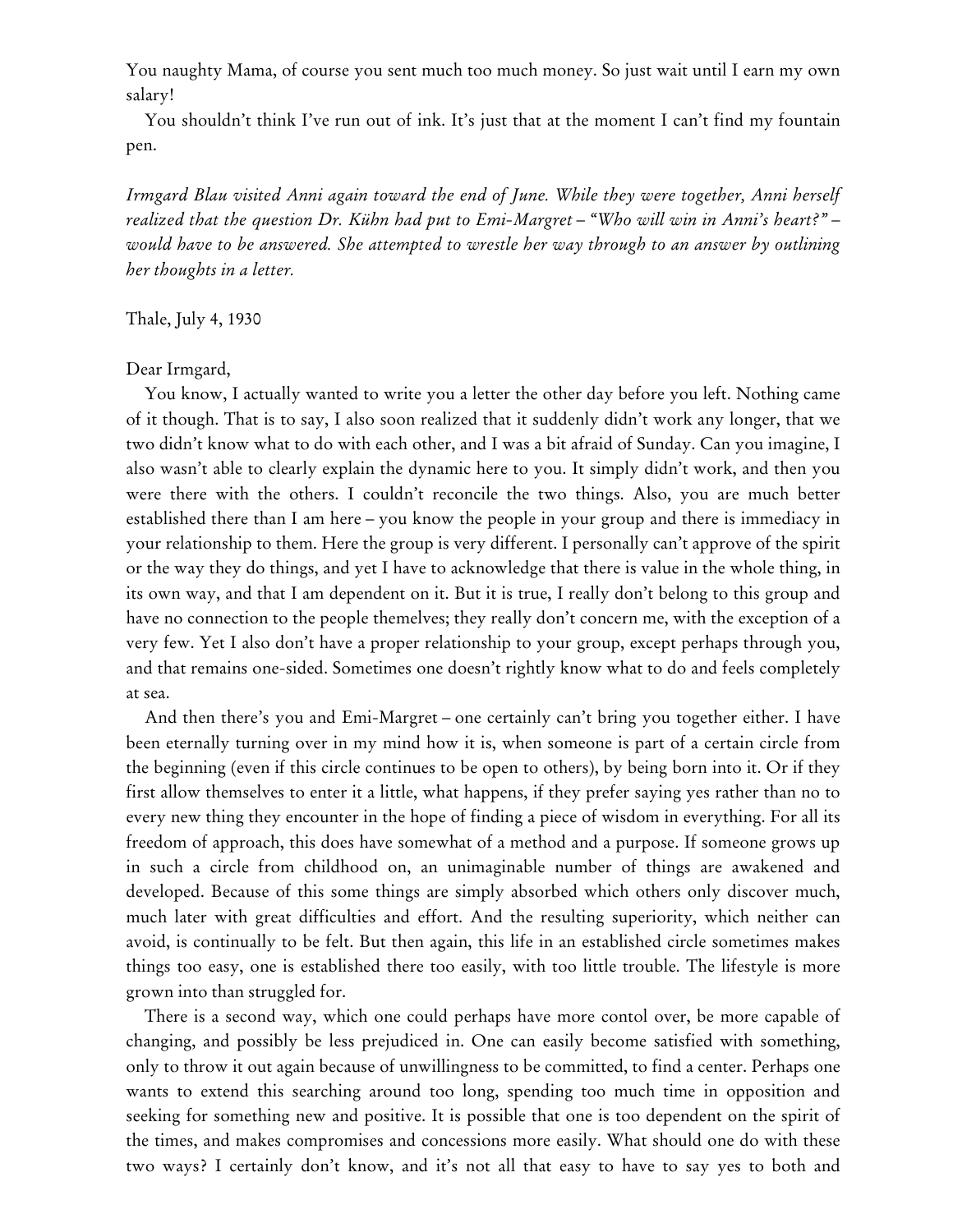acknowledge both as equal and at the same time not to know myself what I should actually do in regards to it all.

I don't know if you can envision this completely. I believe that ever since the first time you were in Halle you've belonged to a group of people who acted in this second way. As time passed this crystalized even further and – despite the constant questioning – having such a connection to others must give you a certain sense of security. That's how it was for me. For quite a while I, through you, belonged firmly to it as well. Now I have encountered another circle. Although it cannot supplant the first, the spirit of your group is no longer so strong that it can prevail in me. I don't know what to do. I have explained this all somewhat schematically because I don't know a better way to explain it to you. I am not so much concerned with the question of how things are at the moment as with how it will be when I am finished with the exams. And to say it honestly, I don't know whether we two will be able to work together in the future.

I just want to write you frankly what has already been going through my head for a long time. At times this kind of thing comes pressing in, and at other times it is replaced by other things.The fact that we two lived together for so long in Naumburg had a great influence on me, probably more on me than on you. I was stepping for the first time into something in which you had long been active, the Youth Movement, or whatever you want to call it. You were really actively involved, in it with heart and soul. I was more of an observer; I sympathized with it and could sympathize with it because I regarded it as right. But I never really stood on my own in the midst of it. You were the active part; I went along with you. (All this doesn't have anything at all to do with the fact that it was a wonderful time. It is also not meant as an accusation against you; it is simply the situation as it appears from my perhaps quite one-sided point of view.)

I then presumed too much and came to think that I had actually arrived at all these things on my own, that I myself had had the initiative, had thought and acted independently, etc. And often, especially when I was on my own here in Thale, I imagined that you might also have thought that way and credited me with being more than I actually was. That's how it always seemed and that's how I also viewed it. But actually I always knew that the whole thing was a fraud, that I had been dishonest, that it was a presumption and an impudence, in which there was continually a false note. What's bad is that I, especially here, encouraged others as well as myself in thinking this, and you encouraged me in this. But I actually always knew (especially of you) that you actually didn't believe it, even when you said I would be able to stand on my own. I'd love to know whether you really did think like that, and why you did.

I myself actually don't know how I stand now, what is happening, and above all, what will happen. I know exactly how dependent I have been on you and it is so embarrassing to have to realize that again and again. Which is exactly why I preferred not to have to realize it. You obviously want to bring me back into the old group again. Why you care about it I don't know. But I also don't know whether I have the right to return. I believe in it less and less. But it is also very difficult to completely abandon it and that is perhaps the worst thing –not to ever really know, and yet despite all wishes to the contrary to have to come to the clear decision that it no longer comes into question for me personally.

You can imagine that this shillyshallying is not very heartening, and that it especially makes it difficult to meet new people and build a relationship to them. It is so difficult to decide, that is, to be honest with oneself. And when I think that we were intending to work together in fall, it may be that I was wishing to see things differently than they are because they seem so much more tempting and attractive that way. I don't think I can resist this. I don't know whether I should say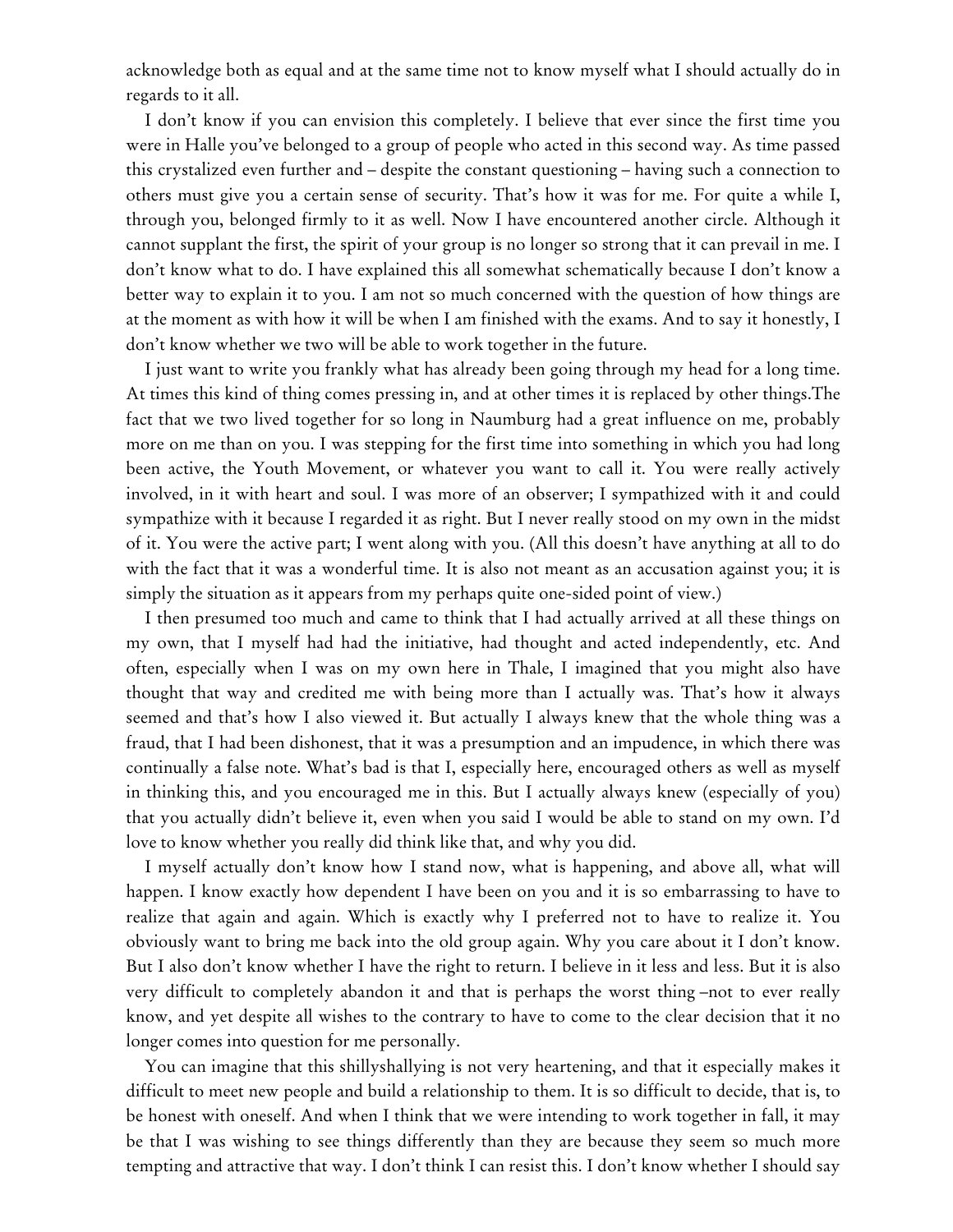yes or no. I think you will be able to find your way through this disorder. Please be completely frank. It wouldn't make sense to try to build on something that is meaningless. It took a long time for me to write this to you, but for once it finally has to be resolved. It is so difficult to clearly state something like this and I thought about many things that belong to it and which I thought I had written about, only to find now that I actually haven't.

Anni

*The day after writing this letter, Anni left Thale for a class trip to Dresden which provided both a change of scene and a reminder that her Fröbel ancestry and the Keilhau school were a worthy heritage.*

Dresden, July 7, 1930

Dear Mama and Hilde,

This is our third day in Dresden and already we've experienced a lot. The trip was just appallingly hot, I think the hottest day yet. Most of us (including me) are living at the charity school in Hellerau. Hellerau is a suburb of Dresden; it is a forty-five minute ride by streetcar. On this ride we promptly had our first adventure. The sky had already been completely black and dark brown, and suddenly a fearful storm broke loose. Dust was whipped up, so that you literally couldn't see a step in front of you and wave after wave of thick dust covered you. The trees were bent deeply over and we were worried that the little bus shelter would be torn away. It was a raging storm such as I've never experienced before. Later it started to rain very hard, and late that night there was a heavy thunderstorm. The streetcars couldn't run because trees had fallen on the tracks. Trees were uprooted all over and huge branches were broken off. At Vogelschiess Square many buildings collapsed and two people were killed. The whole thing is supposed to have been a tornado that originated in Spain and went all across Germany. You've probably heard about it too.

When we arrived here we longed for a thorough wash, and then we discovered something marvellous: a wonderful private shower arrangement. So every morning and evening we take full advantage of it. We're sleeping on straw mattresses in a high-ceilinged room that is used for gymnastics. It's tons of fun. The building is very big and beautiful, arranged very spaciously. Earlier it belonged to the Dalcroze Dance Academy. Architecturally it is very beautiful. The colors are very bright and harmonious, predominantly white and red. Only, some parts aren't very practically built so that many rooms can't be used at all, many big halls that used to be for gymnastics practice. In one wing there's a school for kindergarten and Hort teachers, a school for childcare workers, and a kindergarten. The kindergarten is set up terribly nicely. It is supervised by one of the senior girls that I know from Thale. Hellerau is way out in the woods, a kind of settlement with very pretty little houses.

On Sunday we had the day to ourselves. We could look around the city and anything else we felt like. First we visited all the notable places: the Zwinger Palace and courtyard, and the Brühlsche Terrace, and so on – all inspiring to see. Dresden is really beautiful. At eleven o'clock we went to the Catholic royal cathedral right next to the castle for high mass. Considering that it is in the baroque style, it is very simple inside, but that makes it all the more impressive. We went mostly on account of the choir, which is very famous for its motets, and the music really was extremely lovely. The church was crowded since it is famous for that.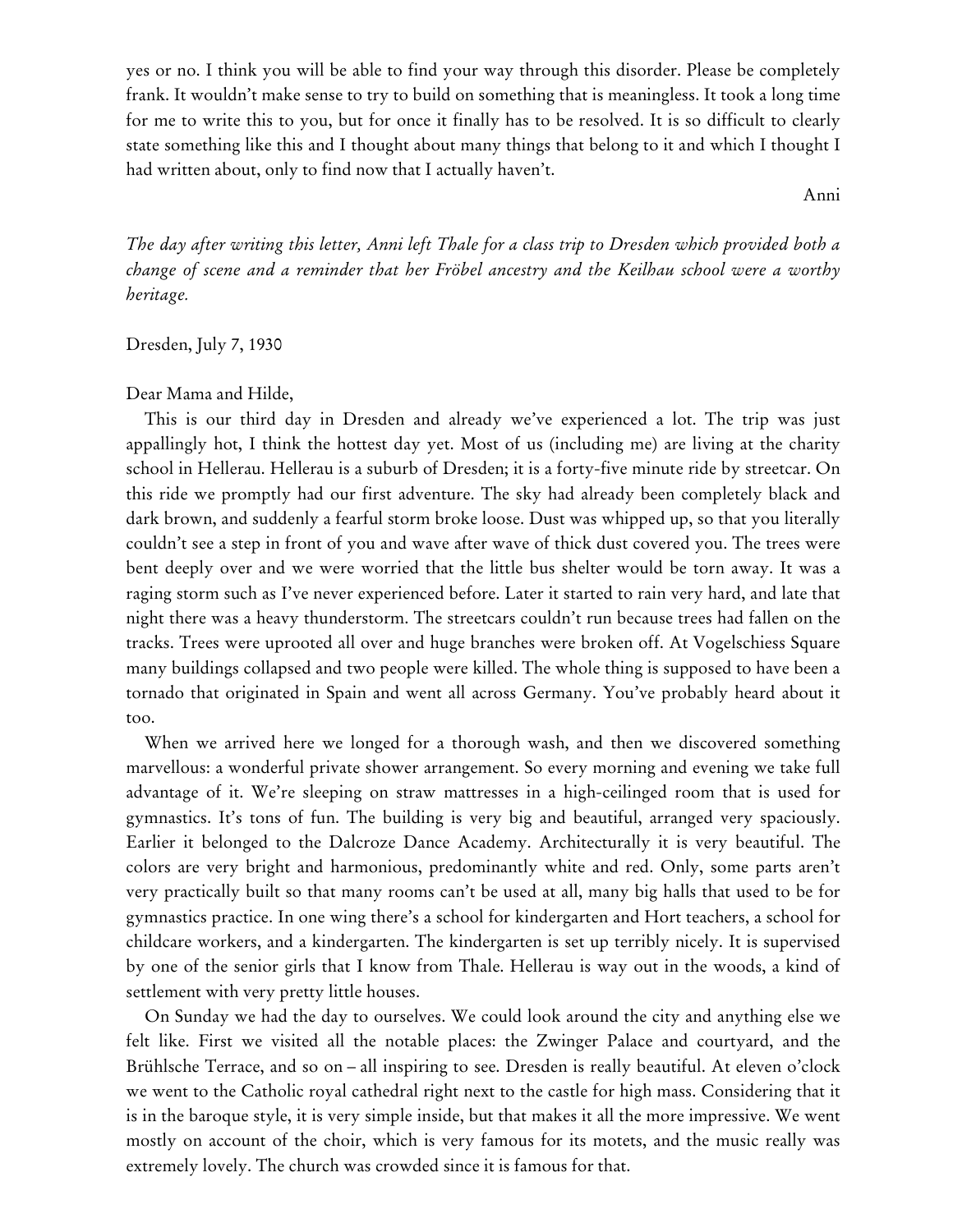Afterwards we visited the art gallery. Unfortunately there were a lot of people there and we were rather tired. I mostly looked at the *Sistine Madonna.* Altogether there are very many beautiful pictures there. We couldn't get around to all of them but we want to go again. Then we want to go to a special exhibition of Dresden artists. I would also like to visit the Albertinum where there are fine sculptures. We also went to see the Church of the Holy Cross.

On Sunday afternoon we took the steamboat to the king's country estate at Pillnitz. It took us about an hour and forty-five minutes to get there and it was a glorious trip past the White Stag. It was fairly lively and an unbelieveable number of people were swimming in the Elbe, then in addition paddle and rowing and sailboats in great numbers. It was very lively and colorful. Pillnitz was a pleasure estate of August the Strong. A huge flight of stairs goes right down into the Elbe, where he used to arrive with his gondola. The buildings are simple but beautifully arranged with lovely courtyards in between. On the return journey in the evening the lights on the river were wonderful. There are four bridges over the Elbe and through the various arches you could see the lights reflected in the water.

The day made us quite tired but satisfied. On Monday we spent the whole day at the Health Exhibition. It is an enormous building complex on both sides of a street near the Dresden royal park. The buildings are all in modern style, and mostly completely white on the outside. Architecturally everything is extraordinarily beautiful. The famous Kugelhaus is there also, but I liked that less. A real little railway train with a steam engine runs through the whole exhibition. As you go through the various buildings there is a colossal amount to see, and it's impossible to look closely at everything. We took the whole day just to get around once. The exhibition is divided into sections: food, personal hygiene, dress, public health services in various countries, physical education, women and children, an international building where the foreign nations have their exhibits, settlements, farming, and much else. The Museum of Hygiene is also part of it, but that is permanent. There's something truly wonderful there – a human figure that is completely transparent so that you can see all the veins and arteries, the skeleton, organs, the brain etc. The various parts are clearly labeled and are illuminated in turn. One can really learn a lot from it.

Now I have to tell you something else: there is a section where quotations of Fröbel are on the wall. And there are pictures of Thuringia and one of Keilhau, of the school, the famous photo of the entrance gate with Uncle Gottlieb, Papa, and several boys. I think I'm also on it. It is displayed very much enlarged. That made me really happy. And then there are many pictures of Blankenburg and objects from the kindergarten in the Fröbel House. I liked this section the best.

Today we visited several convalescent homes, also very nice. I will write to you about that next time. In the morning we are going to the area known as "Switzerland in Saxony," to Ottendorf, where there is a convalescent home for youth.

Now an affectionate kiss from your

Anni

The envelope looks somewhat shabby, it has certainly been through a lot. Warm regards to all!

*Anni returned to Thale at the end of summer to complete her exams.*

Thale, August 18, 1930

Dear Mama,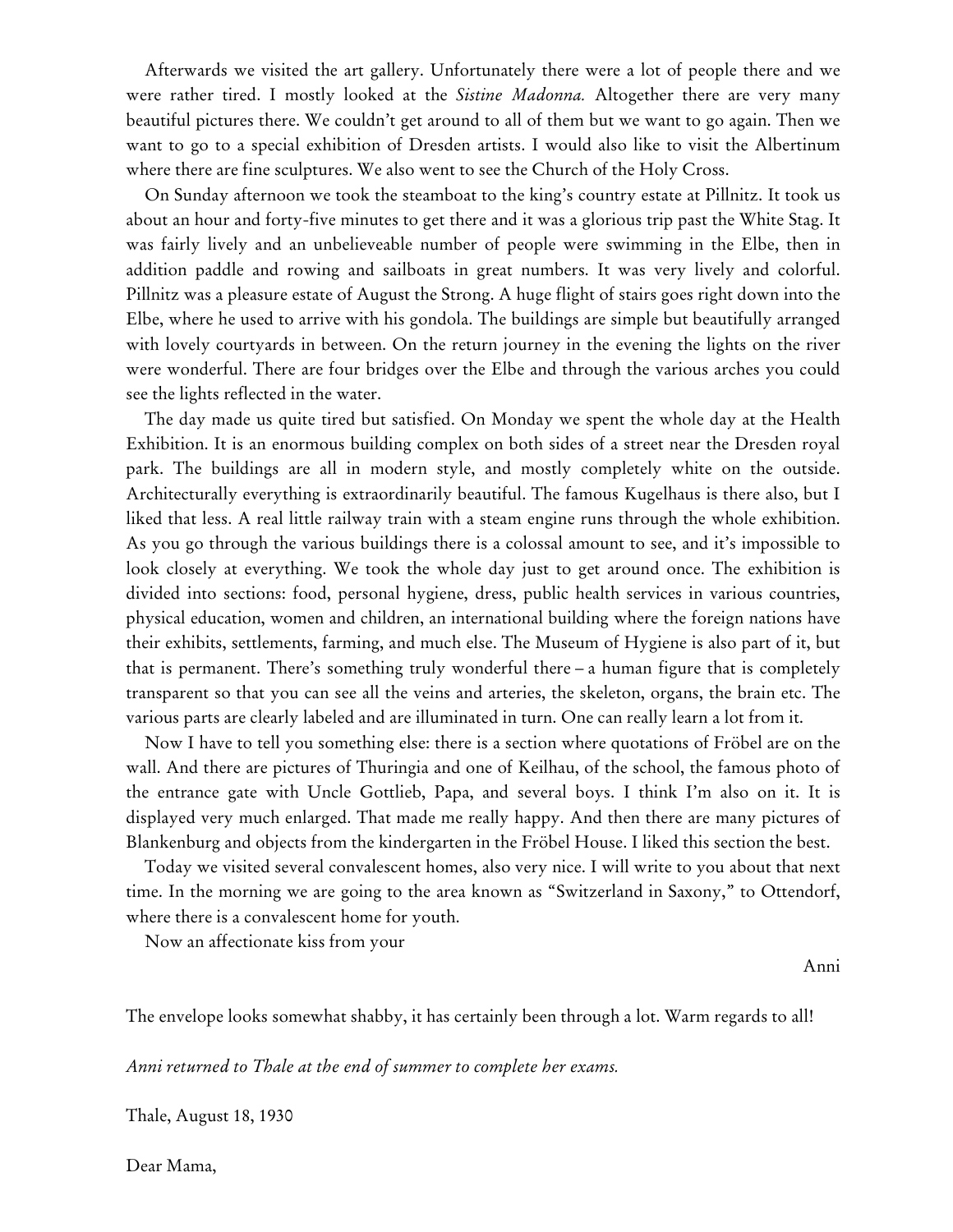I passed! It was splendid! We all passed, and everyone is beaming. I think everything went well.

We are happy and everyone is terribly nice to us. I will probably get home late Wednesday evening. Hurrah!

Until then, your Anni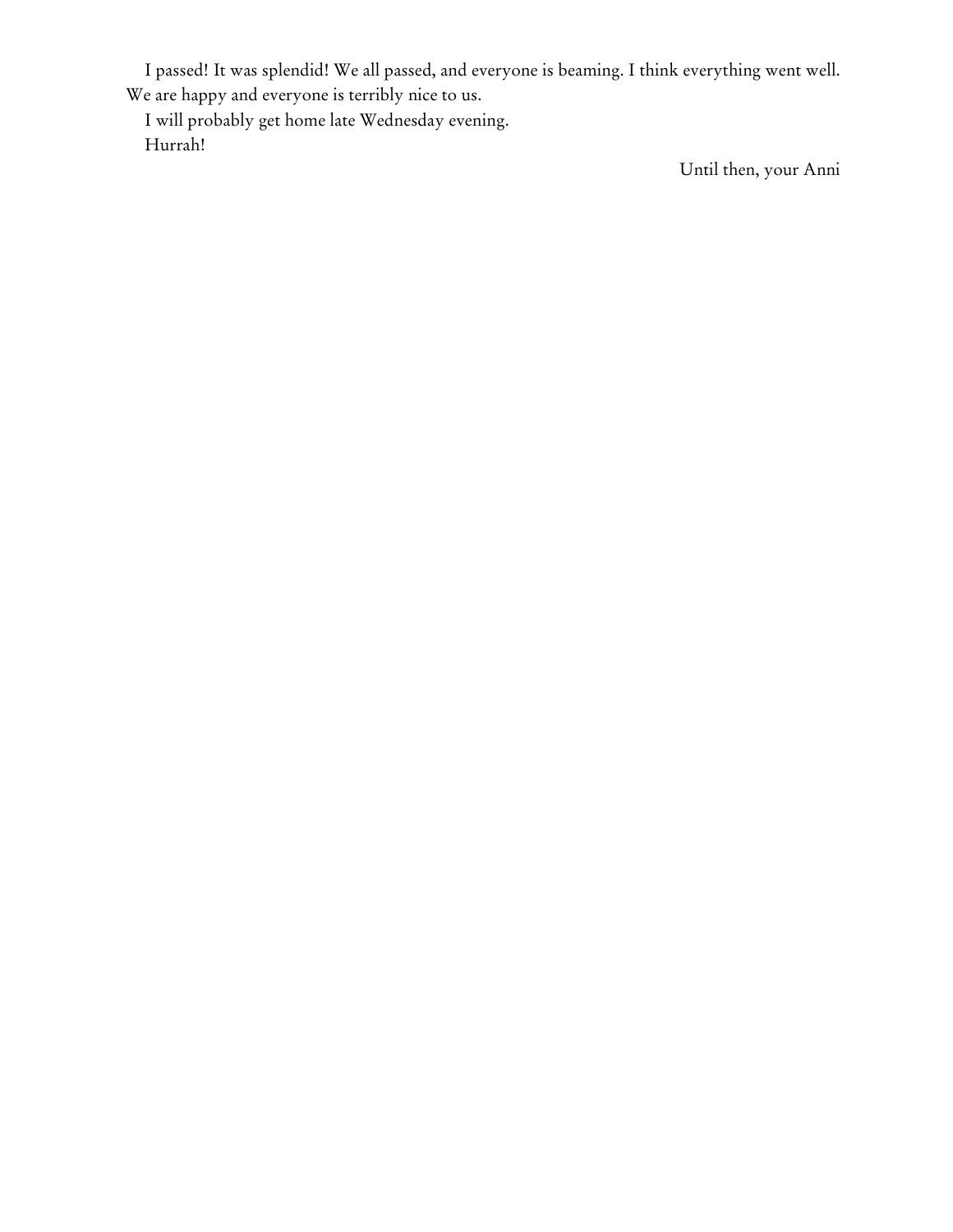# *Crossroads*

*After a summer vacation at Keilhau, Anni returned to the children's convalescent home in Gettenbach where she had enjoyed working the previous summer. Her letters to her family from this period were not kept. However, she had an extensive correspondence with Emi-Margret Arnold and other friends, and she kept drafts of these letters in her diary. From the letters, Emi-Margret was surprised to discover that Anni, who had thrived socially at college and excelled in both academic and practical work, was finding life at Gettenbach difficult. Anni later recounted:*

It was a very disappointing experience. I was not able to develop a relationship to the director, and I was often reprimanded. All the staff lived at the school, so we were together day and night for weeks on end. But there was no common feeling between us. It was just miserable.

*The uncongenial atmosphere of the Gettenbach home was due in part to the political opinions of its director, Fräulein Schulze. National Socialist thinking and attitudes were beginning to take hold across Germany, and she had subscribed to these ideas in the time since Anni had worked there the previous summer. Anni felt out of place and lost.*

## *DIARY*

April 3, 1931

It is almost a year since I wrote in here. And what has happened since then? Much and nothing. It seems as if the world has come to a standstill for me, or rather I have come to a standstill and am one of those who have grown old while the new generation has already developed completely different ways of thinking. Why is that? It is because of the weakening relationships with those of my own age and with other people in general.

If I stop to consider what has been gained in this first year of my working life, it is desperately little. With how much enthusiasm and faith in the future did I finish my big paper last August! In spite of everything, I stand by it fully even now, but I no longer have any faith in it. All theory seems to me senseless in the face of this reality. This year at Gettenbach will always be a black spot. It is no service either to the children or to the home. It is more or less just earning money. How well I can understand it that young people are disgusted with the career system to the point of simply running away. Often enough I have felt like that too.

*During the spring of that year, Anni was invited by Emi-Margret to come and visit the Sparhof community, a mere thirty miles away. As she later recounted:*

Because I was having a hard time as a student teacher in Gettenbach, I was happy to be able to go visit one weekend. Everything impressed me terrifically – the simplicity, straightforwardness, and joy in life were similar to what I had experienced in the Youth Movement.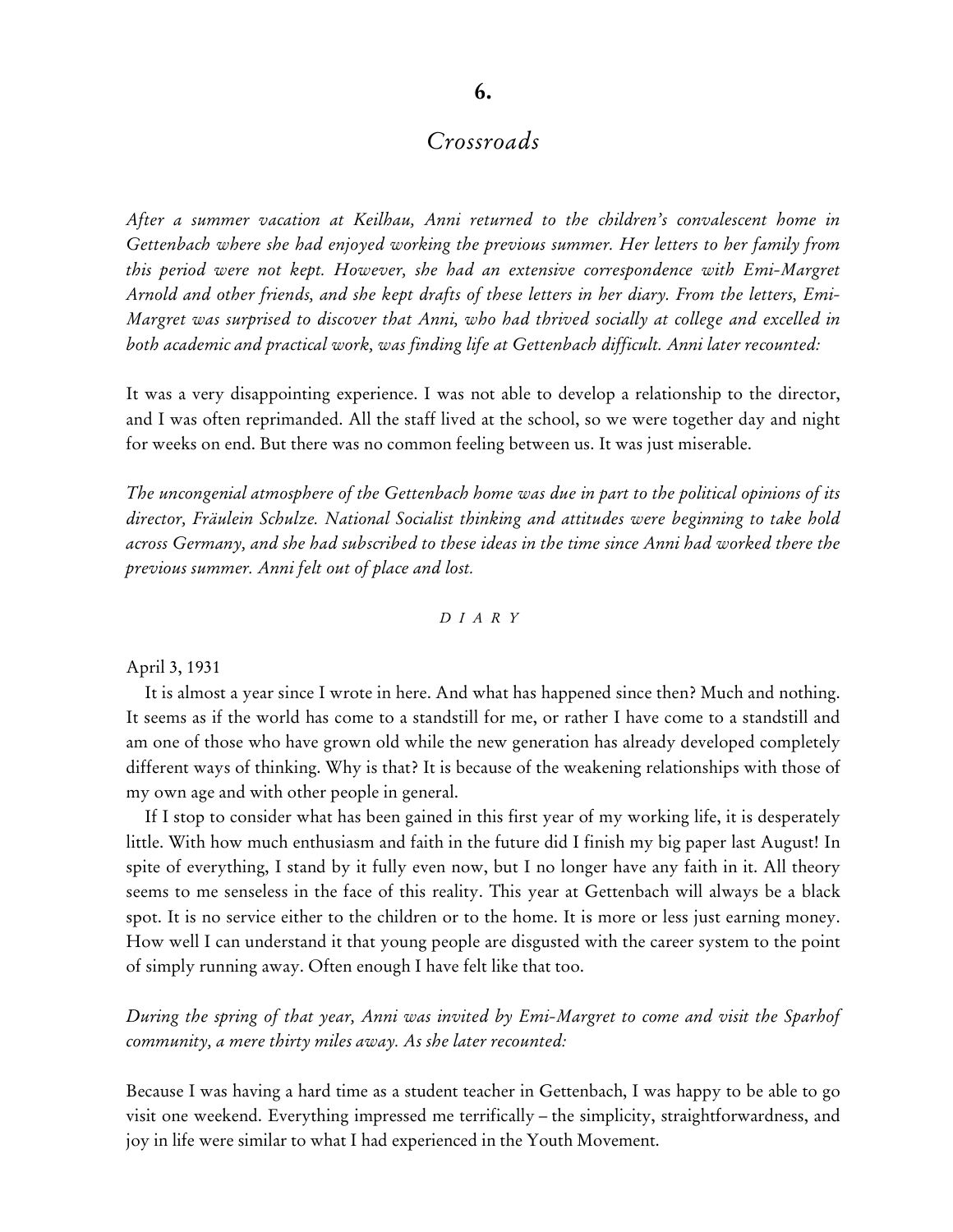I spent most of my time with the children. There was a warmth and joy and naturalness about them that impressed me – they were so different from the children at the Gettenbach home. The community was very poor at the time. The children did not have a sandbox, and Emi-Margret told me how much they would like to have one. So when I returned to Gettenbach I sent them some money for a sandbox and sand.

I was impressed by the Sparhof community, there is no doubt about it, but I was not impressed to the extent that I especially wanted to go and stay there. I did feel that there was something genuine in the atmosphere of the community, and that continued working in me.

## *After the visit, she wrote to Emi-Margret:*

April 14, 1931

#### Dear Emi-Margret,

I had already resolved to write this letter while I was still with you. Hopefully you will find your way through it somewhat. It is horribly hard to put things into words, and especially deeply-held thoughts. And even so you will have to read most of it between the lines. I have a great horror of all emotional outpourings and public displays of the depths of the soul. So to be able to say something like this that is personal and yet objective is not so simple.

You may have wondered why I was completely quiet while I was with you all. But you can't say a lot when something overwhelms you completely. Hopefully you did notice that the community, and especially Sunday evening, made a great impression on me. I will just write straight out how it is. Hopefully I won't scare you too much.

Since the time in the Youth Movement when I had a sense of fulfillment from true fellowship between people, I had never again experienced anything like that. That is now quite a number of years ago. There was always a lot of talking and reading and chattering about it, especially at school, but no one believed in it. No one actually wanted it anymore. On the contrary, the more it was talked about, the more repugnant it became and the more it revolved around the individual. And in spite of all you told me about your community, I really didn't believe in it either. Unless you experience something in and amongst people, even the best books are of no avail.

By the way, it is the same in other respects, for instance with religious faith. You could ask me, what do you believe in, do you believe in God, in Christ, or in the good, or in anything else? To that I can only say, I don't know. There could hardly be a more cowardly answer. But it is factually so. I have always wondered how people who really have something to say – like Buber or Tillich or Gogarten – how they came to their experience of God. They must have once been overwhelmed by it, in order to be able to believe persistently and unconditionally.

And when you say so simply, "We believe in the message Christ brings of the community of all people in one spirit," and then you act accordingly. And it is actual and living – there is no discussion or babbling, no senseless philosophizing. This made me very happy. I had really not believed anymore that there were people who really believed in something and consequently felt compelled to do it. It's all the same in the end whether you believe in the divine in man or above man. It only matters whether the belief is real, that it grips the whole person and gives meaning to all of life. Of course you remember how much I used to resist the idea of my beloved "fixed point," as I liked to call it. (Think of Kühn's classes.)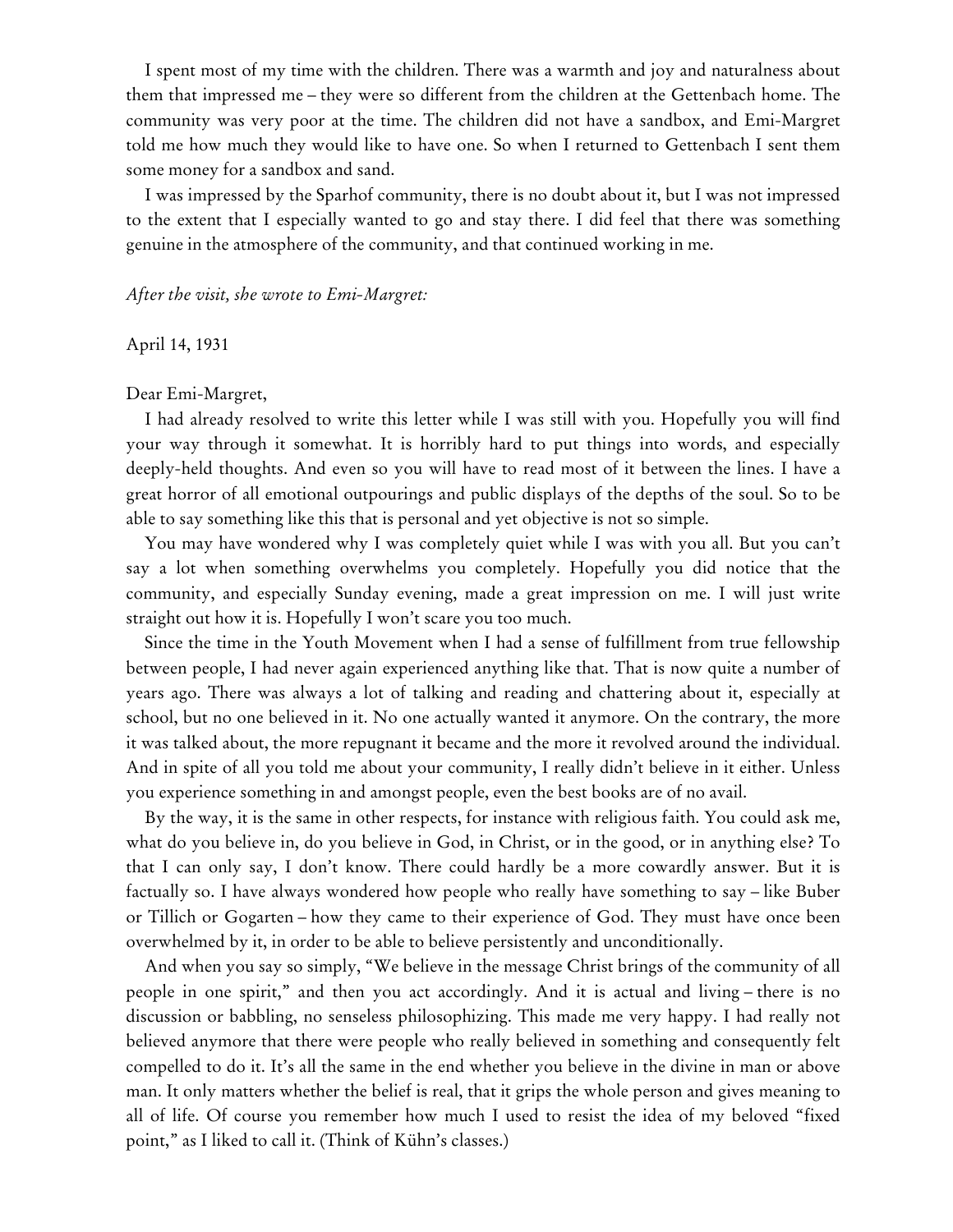Do you understand what I mean? If you don't believe in anything, it would be terrible to commit yourself to something. Life still wouldn't have any real significance.

You probably thought it was strange that I don't have any plans for the near future and that I am stepping out into the world in such an indifferent way. If you don't know the whys and wherefores of things, nothing seems to be of any consequence. Studying education and economics is a vague mist. What's the use of it? I would enjoy getting carried away with pedagogical ideals, but that is no life's calling. And who would it benefit if I wrote a couple of treatises or researched something? Certainly not the child; at best the result would be a couple more little categories into which children could be conveniently divided. An educator? No again. Anyone who is not a born teacher can never learn to be one from books. I have a holy terror of anything abstract, as much as I also unfortunately have a weakness for it, as you well know. Well, up to now my whole theory has been a complete washout. And what besides? I truly don't know. But please don't think that I am about to raise my voice in lamentation and pity myself a little. It is only a somewhat unpleasant fact.

The last part of the time here won't be so difficult to bear now. I am already endlessly looking forward to the fall. I also won't let things affect me so much anymore. You really can't imagine how much good it did me to be with you all yesterday. Refreshment was definitely needed. Never in my life have I been so asleep as in the last six months – I had just about fallen into becoming bourgeois, which is not exactly a happy thought.

Anni

#### May 4, 1931

## Dear Emi-Margret,

Now for the first time I can properly understand how strange the atmosphere in Thale must have been for you, with its insincerity and cowardly neutrality. It disappointed me too, but only because I had hoped for other things from Thale, not because I had already experienced something different. What I had seen until then in Naumburg, etc. was not one bit different and therefore it seemed best to us – I know that many others felt the same – of course you know Irmgard Blau – not to bind ourselves to anything, not to hope or believe in anything, and to put a question mark after everything.

All human endeavors to give life new meaning appeared dubious to us as well, all the more dubious the more we experienced a mere senseless day-to-day living and squandering of existence everywhere. In every new attempt we had the secret fear that in the end this idea would also prove to be a delusive hope, a wrong path, something that in its final goal was unclear and indefinite.

You can probably imagine that this way of thinking about things isn't shed so quickly once it has become second nature. So you will have to have patience if I misunderstand or miss the point of many things that seem obvious to you. The inner critic which until now has been in the background of everything has only ever reached the intellect and hasn't wanted to have anything to do with the rest of the person. So it will take a while until the whole person can be overwhelmed by something without this intellectual criticism being mounted as a defense. And a person can easily be deluded into thinking that he is completely gripped by something when actually only the intellect grasps it. Then the danger is that a person's intellect may accept new insights and discard the old ones as unusable, only later to realize that the whole thing was a mistake because he was not in it heart and soul. But if it should happen that the whole person is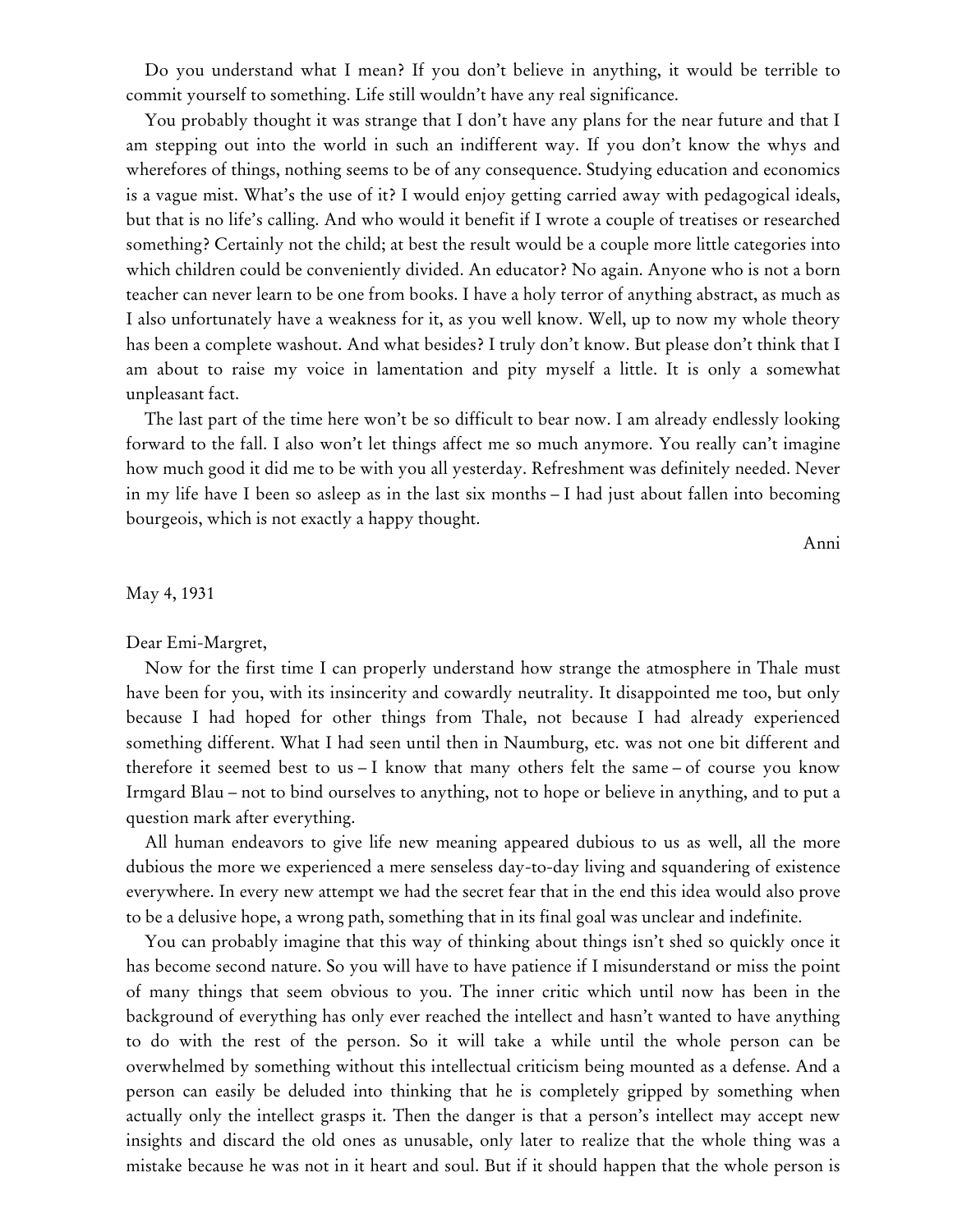fully involved, there couldn't be any breaking off of the old, but only a continued building. There can also be no regret or disappointment over something that has been done, only hope for the future. I wonder if you understand what I mean by being patient. It is easier to recognize something than to let your whole self be overwhelmed by something, because that requires that you are very ready and very humble and make yourself very open.

Anni

## *After several months, Anni visited the Sparhof community again. She later told:*

I had no understanding of the Christian basis of the community. I was a Protestant by birth, but inwardly the Christian faith had no meaning for me. On the contrary, I felt there was so much hypocrisy that I had turned against it. But while I was at the Sparhof there was a meeting which impressed me. I do not know what the meeting was about, but I can only say that something of the Holy Spirit was moving there. It gripped me, and I felt: I have to come back here! I have to stay here! There was something true and real that I had not found anywhere else, not even in the Youth Movement.

At one of the next meetings, the circle of members felt that they all needed to begin anew together, to pledge themselves again to their commitment. After the evening meeting a fire was built in the middle of the community, and we all stood around it in a circle. Emi-Margret's father spoke with great fervor and conviction, saying, "We want to give our lives to Jesus and burn away like these logs. We want to commit ourselves anew for this fire, for this light, and for the truth, and as a sign reaffirming that, let each one throw his log into the fire." Somebody went around and gave a log or piece of wood to each one who stood in the circle. Everybody who wanted to renew their pledge to Jesus was to put his log on the fire. While this was happening we were also going to sing. Now I was really in a pinch. From all I had experienced in the one day I had been there, I felt very drawn. I actually felt that this was what I wanted, but I was not completely sure, and I thought, if I put my log into the fire now and commit myself, and then feel differently later, what shall I do? I did not know how to get out of this situation. So I quietly let the log slide down on the ground behind my back. I thought no one would see, but apparently some people had noticed; they probably looked to see what I was doing. But it all impressed me immensely. I felt such an atmosphere of fire and dedication and surrender that I was actually convinced that this was the right way for me, but I wasn't sure whether I could keep such a promise.

## *DIARY*

June 26, 1931

What shall I write to Emi-Margret now? It has never been so difficult for me as now. I have also never felt such a distance between us as now, although I don't know anyone to whom I feel a stronger bond. It is anyways true that, although the people from the community receive you very warmly and naturally, they are in fact very distant and unattainable. This is probably because one is not so indifferent to them as to most others. When will I go to the Sparhof to stay? Nothing else seems important to me anymore. But I know that it will then be a matter of an either-or. I think they expect more of me than I can offer. Since spring I haven't moved one step forward.

Can I go this way? Again and again come the question and the doubt. "We have often experienced it, that someone is spoken to so directly by the Spirit that they act immediately and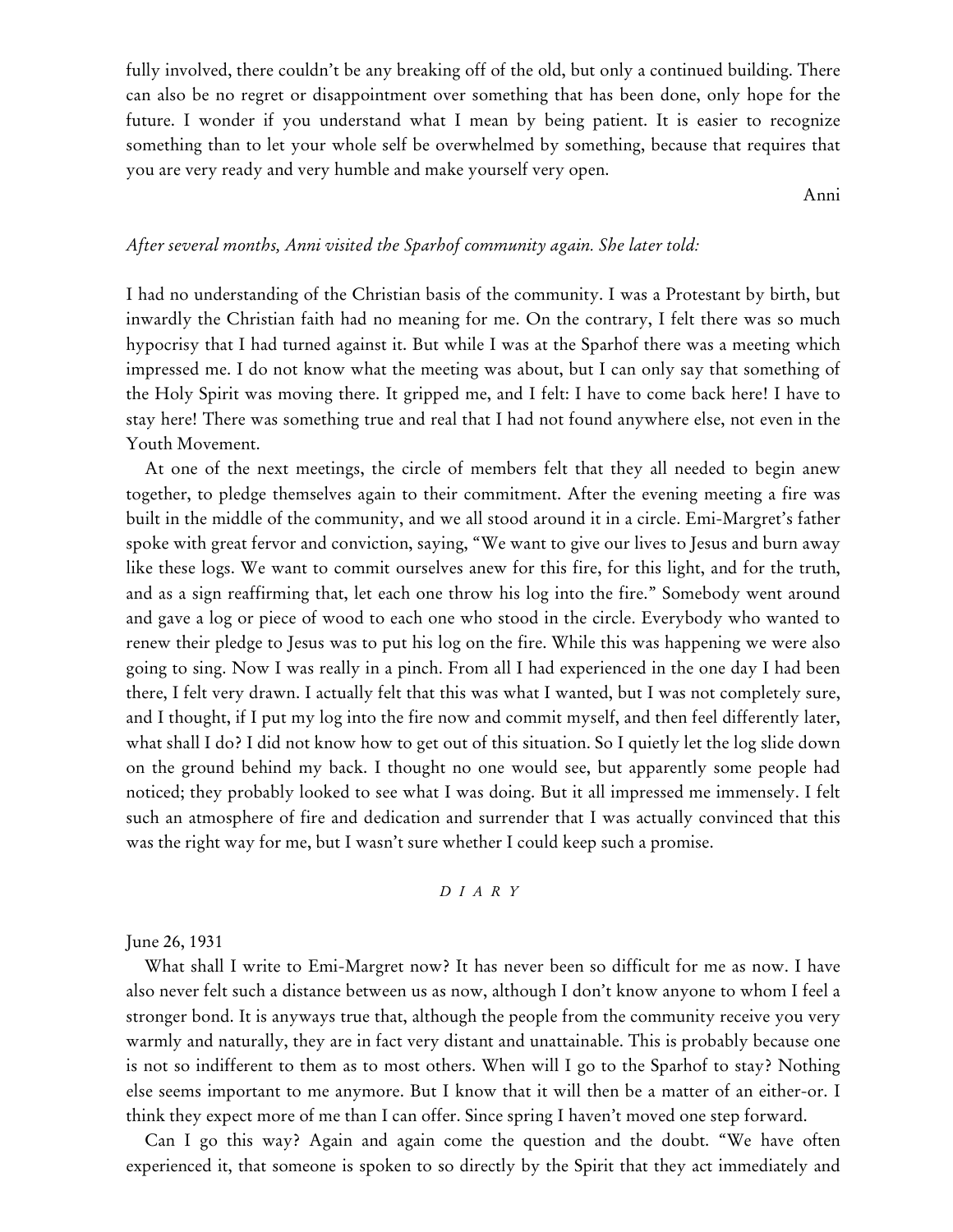turn with all their strength to the new way that has been shown to them." I believe that I have in some way felt the Spirit, and yet I haven't found the courage to come to a decision. I feel embarrassed when people speak about the coming of and hope for God's Kingdom. I am ashamed of reading the Bible. I don't understand any of it – I mean, I am not able to believe in it.

The worst of it is publicly vindicating and justifying myself.

*As the months went on, Anni found the working conditions at Gettenbach increasingly difficult. She gave notice and returned to Keilhau where she spent several months nursing her mother, who had fallen ill. Anni did not intend to stay at Keilhau. She had promised Emi-Margret that she would return to the Sparhof to work for a year in the community school and kindergarten. Anni hoped to be able to travel to the Sparhof by the end of July; Emi-Margret, who was engaged to be married, had invited her to come to her wedding which was planned for July 26.*

## Keilhau, July 2, 1931

## Dear Emi-Margret,

Since I left you I have thought of the Sparhof a lot. During the evening by the fire I felt very clearly how strong your community is. But since then I have been depressed by the thought that I didn't participate fully in it all. Yet it was a great experience for me. I am repeatedly thankful that I could visit you from Gettenbach that time. While I was at Gettenbach (but not yet with you) I had always kept secretly wondering whether what I wished for might be found among you. But I never would have thought that what I did find among you – true life and reality – could exist. Through this experience, words like community, service, loyalty, and faith have changed for me from abstract concepts to undeniable living facts. When I came back here, I was strongly aware of the contrast between you and this completely bourgeois atmosphere.

I don't know if you can properly imagine the narrowness and restrictiveness that dominate here because of the whole point of view of utility and expedience. To what end do people tear around and wear themselves out? Not out of joy in their work or at least interest in it (that is only a secondary consideration), also not so they can possibly help others. That takes third place at best. Rather, it is so that after several decades have passed they have the biggest possible savings account which can then be enjoyed in peace and personal comfort. Of course, this goal is seldom attained nowadays, but then life is also basically over once all the business and economizing cease.

Why do people take up a profession? So that they can later settle down in a safe, secure nest with a good income and comfortable pension. People get upset and become sick and old all because they have lost money and want it back. There simply is nothing else here. Incidentally, some emotions can also really be quite nice and pleasant. For instance if someone is interested in their work. Or if someone does something for one charity or another or occasionally makes someone else happy. Then you have a soothing feeling that you have done all that is humanly possible. But that is all. Of course I never noticed this as much as I do now.

It's certainly not so upsetting when you stand by as a spectator and merely observe it. It is only bad when you are drawn into it yourself by people who are dearest to you. Here at home, no one would understand how someone could prefer an occupation that entails long hours, brings in no money, and is seemingly thankless. This lack of understanding comes to a large extent from love. Oddly enough, parents usually want their children to have it much better than they – in plain English, to have a successful career. My mother has now planned that I should become a professor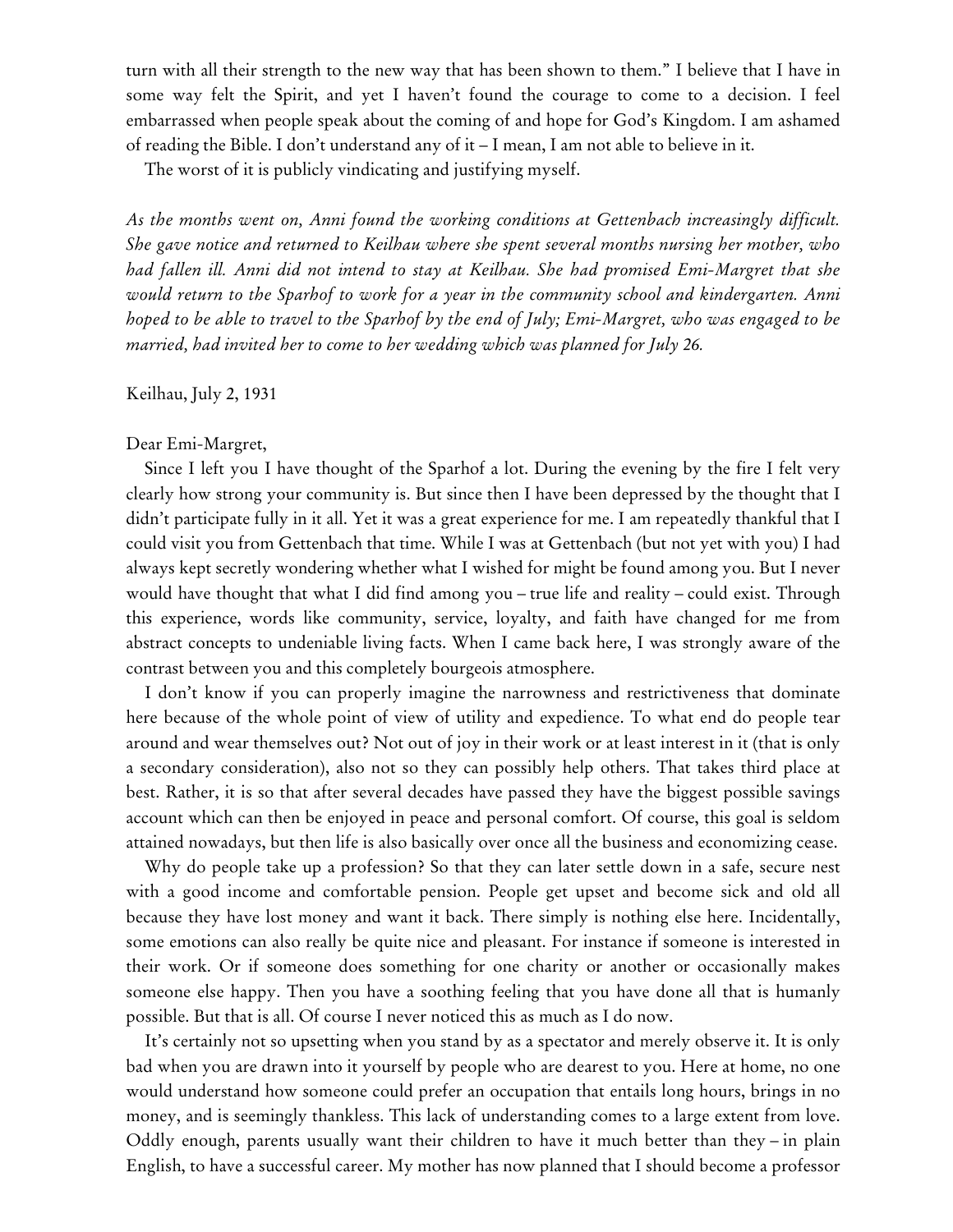of education. This is an irreproachable, refined, respected, and probably well-paid profession. She cannot comprehend why I categorically reject it. Of course it's also very hard for me to say anything. Until now I have hardly told them anything about the community. It's also something that would be quite incomprehensible here. My mother hopes that I will now help her by earning and saving as much as possible until she, my siblings, and I are well provided for. And that is the terrible thing – that I will have to let her down in this. Since it can only be either the one or the other.

I have sometimes thought of the meaning of the words, "He who leaves father, mother, brother, sister, goods, and possessions for his name's sake will inherit eternal life." And I've also thought of what your father has said repeatedly, that you must not delay in following because you still have to settle this or that. This has become a difficult question for me. Should someone make himself free for discipleship by breaking off from everything that obstructs him (the loss which he himself feels is part of the cost) if through this he injures the love of others? Doesn't he then take a great guilt upon himself? Basically, everything parents do is motivated by love for their children. And now, when it has come time to return this love, all their hope is turned to disappointment. And they will see that they have been left alone. (Until now there has always been the possibility of returning to my parents' house. But I know that then it wouldn't be possible in the same way anymore.) I think that you can roughly imagine this, Emi-Margret. In spite of this, there's actually no longer any doubt in my mind that sooner or later I will go the one way. Only the question comes again and again – how can I make it less difficult and loveless for the others?

Unfortunately I am not yet courageous enough to make a full decision. As things are now, it's a betrayal of both the one and the other.

I love to think of how it is with your children. In Gettenbach I always felt it was terrible that so many people could have an influence on the children. There was also a contest among the adults (even if unacknowledged) with each trying to prove that her own method was best. Amongst you though, just because many people have an influence on them, true freedom and security exist. On the one hand, I think their childhood lasts longer and is more intense, and on the other hand they are able and ready to comprehend abstract thoughts much earlier than other children.

In regard to politics everything is very strange here. Everyone who considers themselves to be someone lives and breathes National Socialism. There is an excitement and ardor as hardly ever before, sometimes even more among the women than the men. It's as if it were the final salvation, like a secret religion. To me it is all quite incomprehensible.

Anni

*Frau Wächter had been looking forward to having Anni home after six years of schooling. She was distressed by the idea that her daughter would now spend a year working (without pay) at a distant and unknown commune and wrote to Emi-Margret's father in an attempt to learn more about this new venture.*

Keilhau, near Rudolstadt, July 15, 1931

Dear Dr. Arnold,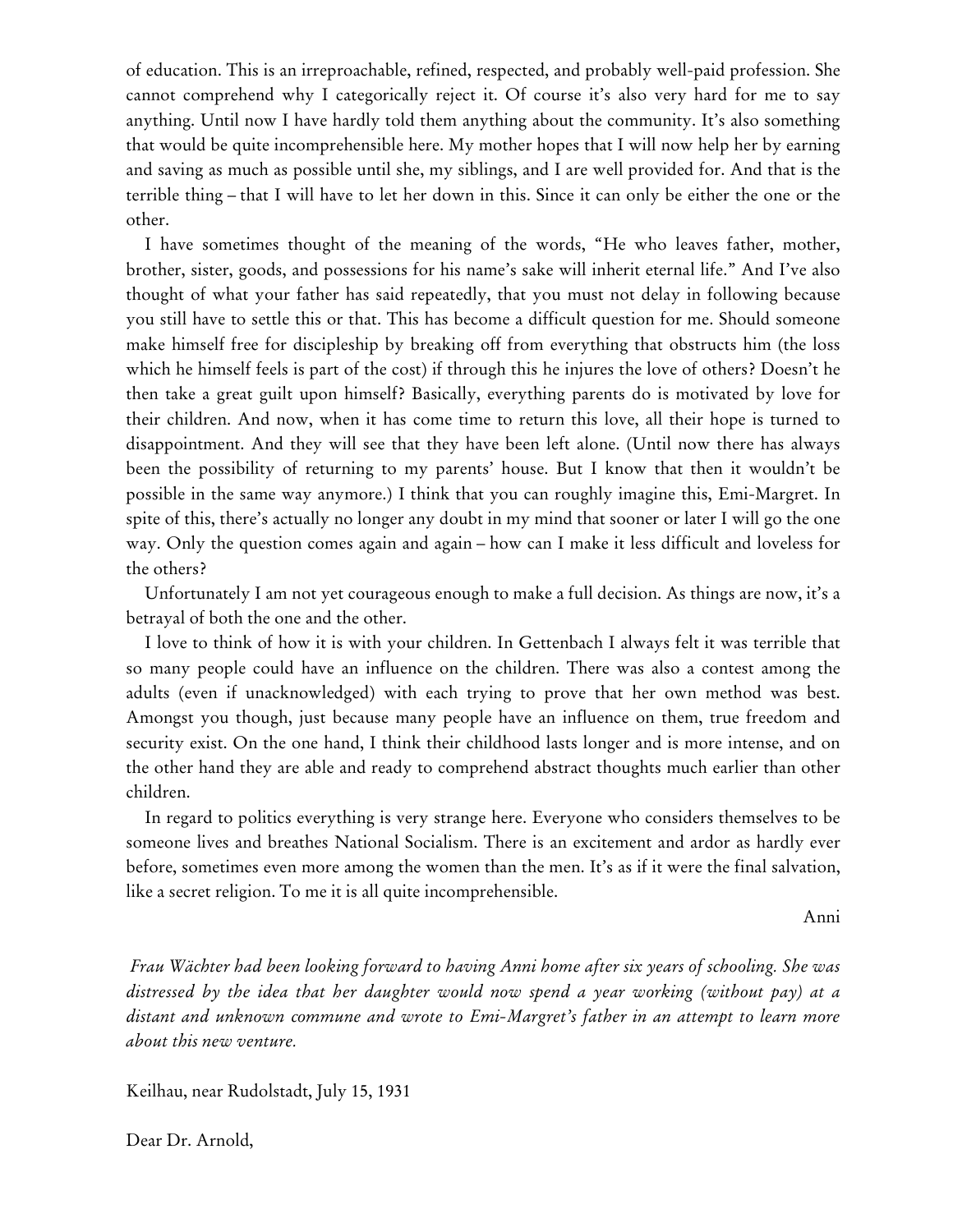My daughter Annemarie would like to work with you in your community. Her visit there made a strong impression on her. I appreciate your kindness in wanting to take my daughter into your circle. As you may know, her time in Gettenbach did not do her any good and did not give her proper fulfillment, which she now hopes to find amongst you. It will be very difficult for me once again to let my child go so far away and I could only do this with much anxiety. So you will understand that I have several questions for you. How had you imagined Annemarie's work? Will you and your esteemed wife guide her work so that her strengths can be developed? Annemarie needs to be supported and simultaneously encouraged, since she tends to be somewhat phlegmatic. Unfortunately she is quite closed and sensitive and it is difficult for her to come out of herself. She does not lack joy in her work, because she loves her profession. Would Annemarie receive a little spending money for her work? I am not in a position to be able to support her financially. Will Annemarie have to commit herself for a longer time? How do you arrange these matters?

My daughter was too shy to inquire about these things during her visit there. Annemarie feels very drawn to your daughter and has become very fond of her. My daughter was very happy about the invitation to their wedding, but unfortunately she cannot participate in it because I can't bear to let her go just yet. When would you think that Annemarie could come to you? I would very much like to have her here with me until the end of August.

Thanking you most sincerely for your trouble,

Most respectfully, Frau Hedwig Wächter

*Emi-Margret's mother, Emmy, replied to this letter the following day, enclosing a note to Anni.*

Sparhof, July 16, 1931

Most respected, honored Madam,

We thank you from our whole hearts for your kind letter of July 15. We are very happy that your dear daughter Annemarie would now like to join our circle in order to work with us, after already having spent two years with our daughter Emi-Margret in Thale. We are very much looking forward to welcoming Annemarie, and we are sorry that she will not be present for the wedding on July 26. Because Emi-Margret will then be spending several weeks on her honeymoon, the end of August would be a very convenient time for Annemarie to arrive. Emi-Margret is very much looking forward to having her friend here then. We are now suggesting that Annemarie should first spend a year becoming acquainted with our life here to see whether life in community appeals to her. We all feel very fortunate and would not want to live in any other way. We are now thinking that Annemarie would work half the day with children, either in Hort or in the kindergarten, and the other half day in the kitchen, sewing, or something similar, so that she could acquaint herself with the wider communal work and understand the connections between the different departments. You have asked about spending money or other such. No one here receives spending money, rather everything is taken from the communal account – all essentials such as clothing, stamps, writing paper, sewing supplies, or supplies for any journeys that may be necessary. Here it is like being in a family setting, and Annemarie will be treated just like everyone else, which will make her feel at home. Please allow me to enclose a few lines to Annemarie herself.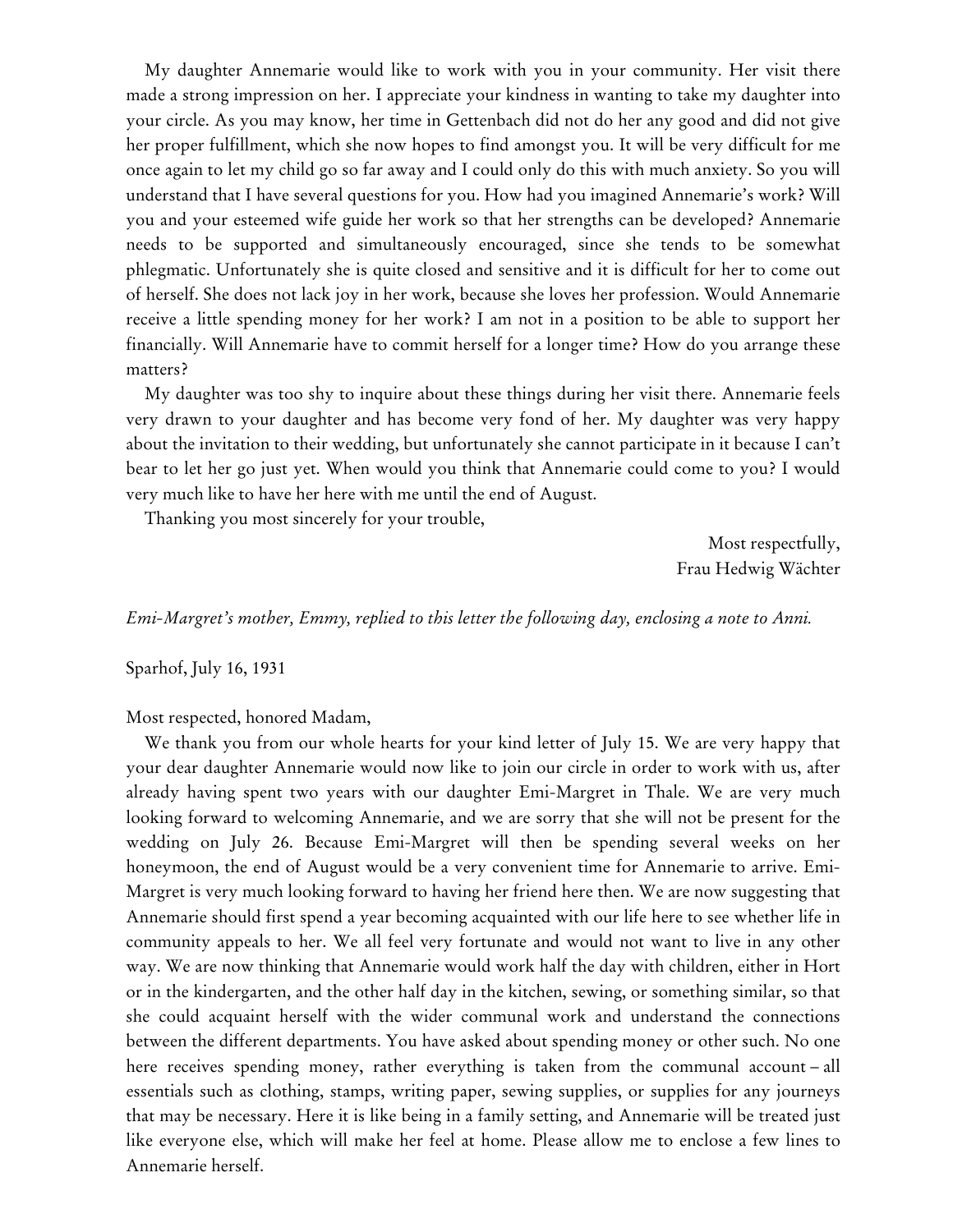With respectful greetings, also from my husband and our whole community,

Your Emmy Arnold

## *Enclosed letter:*

July 16, 1931

Dear Annemarie,

Your mother's letter made us very happy today. We had always wondered whether we wouldn't hear from you soon. You can imagine how much we are looking forward to your coming and working here together with us. We think it would be good if you would have the chance to work in all areas of the community, but that will all fall into place once you are here. I understand you would most of all like to work with the children. It is too bad that you can't be here for Emi-Margret's wedding. We are already energetically preparing for it. Emi-Margret is still in Switzerland. We're expecting her back here by the beginning of next week. If you come as planned, she will be back from her honeymoon and will be able to acquaint you with everything herself. We are already looking forward to spending this winter together. It is so wonderful that everything we do here truly serves a cause that one can serve with all one's strength.

So please let us know as soon as possible when we may expect you.

Looking forward to working together this winter, both inwardly and outwardly,

Emmy Arnold for the community

*A few days later, Anni wrote to Emi-Margret.*

Keilhau, July 21, 1931

Dear Emi-Margret,

You've most likely already heard that I am not coming for the 26th. I kept thinking it could be decided differently, which is why I waited so long to write. I am very sorry that it won't come off. I had looked forward so much to being able to be there then. Things aren't going well – it was difficult in the first place to reach an agreement and took quite a long time. And if I traveled now, there would be new difficulties and my mother would have more unnecessary worries, which I would like to try to avoid. This way she will have time to get used to it gradually. Until now I had always thought it could be arranged. But now I think it will be better if I stay here. I thought that I could then come around August 27 or 28, if that is all right with you. Will you be back home by then?

I am already looking forward to it so much. I hadn't known at all that my mother had written to you already. I knew she intended to but I thought she meant later. I thought that then she might be more reassured, since naturally she can't comprehend or imagine how things are amongst you. She worries about so many things which just don't bother me. But she did find your mother's letter very reassuring.

Your loving letter made me so happy. You sure know how to help me, dear Emi-Margret. The wedding invitations were so tastefully planned and beautifully written.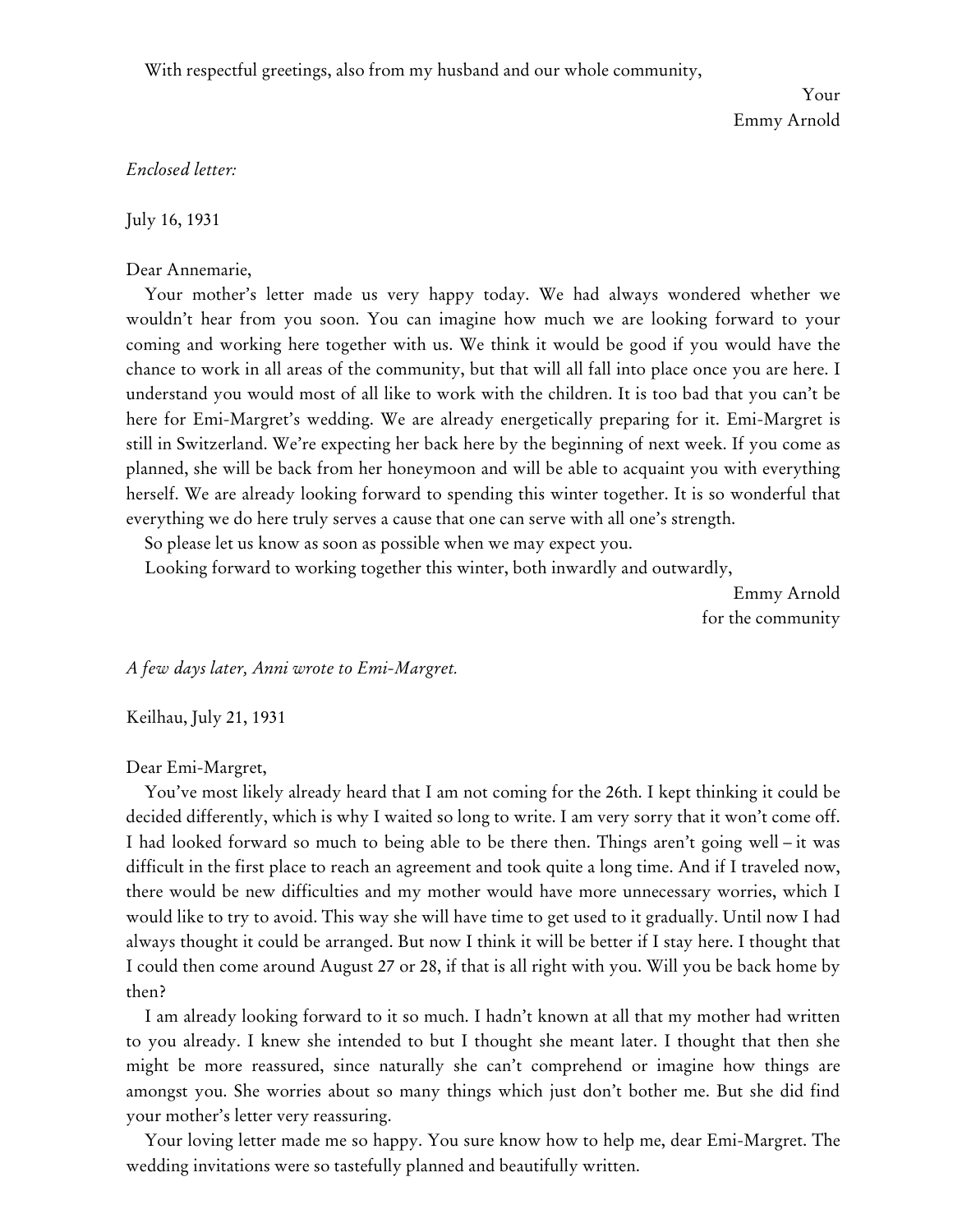You are right when you say that it's likely a rift can't be avoided. I think the same. Otherwise it would be overly easy to slide from one thing into another. Perhaps then one also wouldn't be serious enough about it.

Concerning becoming a professor of education – that actually didn't cost me any deliberation. For one thing, as you said, after such an education I would be even more duty-bound to my mother. Besides which I would be completely incapable of teaching anything, which I hadn't properly considered until now. Please imagine me giving a lesson in pedagogy – it would be in all ways ridiculous. But the main reason is that nothing matters so much to me now as being able to come to you. (I know that even without that there are plenty of other things I could do.) There isn't any reason to be unhappy over it.

You were lucky to have just been in Switzerland. I recently read that you now have to pay an extra 100 DM to travel abroad. I'm glad you met so many nice people there. In that respect Keilhau leaves something to be desired. It's a bit boring. Books can't replace people, at least not as far as I'm concerned.

However, I am very happy with Fröbel's writings. You would also enjoy reading him. For him everything was life and action. He tried to live what he recognized. At any rate his life had meaning. Life in Keilhau in those days must have been very fine. I often had to think of you when I read. It was a life with a strong sense of community, which went along with inspiration and fulfillment. It was really a life that was dedicated to the future. I have already read various letters, diary entries, and essays, all closely connected with and based in the daily life in Keilhau. And I kept finding how things that are described in abstract terms in his *The Education of Man* – the meaning and basis of life described there – are actually confirmed in their everyday communal life. For example, I read reports about some of the students of that time, written in the form of a description of their character and development. There is such a serious exposition of the developing person, with all his potential and mistakes and good characteristics, that I can really believe everything he says in his book about character formation and education in its highest sense. And it always amazes me how new his ideas seem in relation to our time. You could easily imagine you were reading about the goals of the new boarding schools, for instance. Actually in the depths of my heart I had always thought that what he writes is all well and good, but it's just a theory among theories, and even if it is very illuminating, it probably couldn't become a practical reality. Now I've been completely proven wrong in that idea. What a shame that it's not like that here anymore. Maybe I'll write to Kühn about it once. She might be interested in it.

Please thank your mother for her kind letter to me. And please do write again once you're back home.

Anni

August 11, 1931

Dear Lilo,

I have given notice in Gettenbach. As time went on the work there became increasingly unbearable for me. Apart from the fact that it was physically strenuous, we were under such mental and emotional pressure that I simply couldn't stand it there any longer. This was due mainly to the manager, a Youth Director who was an exceptionally gifted person, both intellectually and as an educator. But she was conceited and self-confident to a degree bordering on sickness. She therefore couldn't tolerate any authority other than her own and kept everyone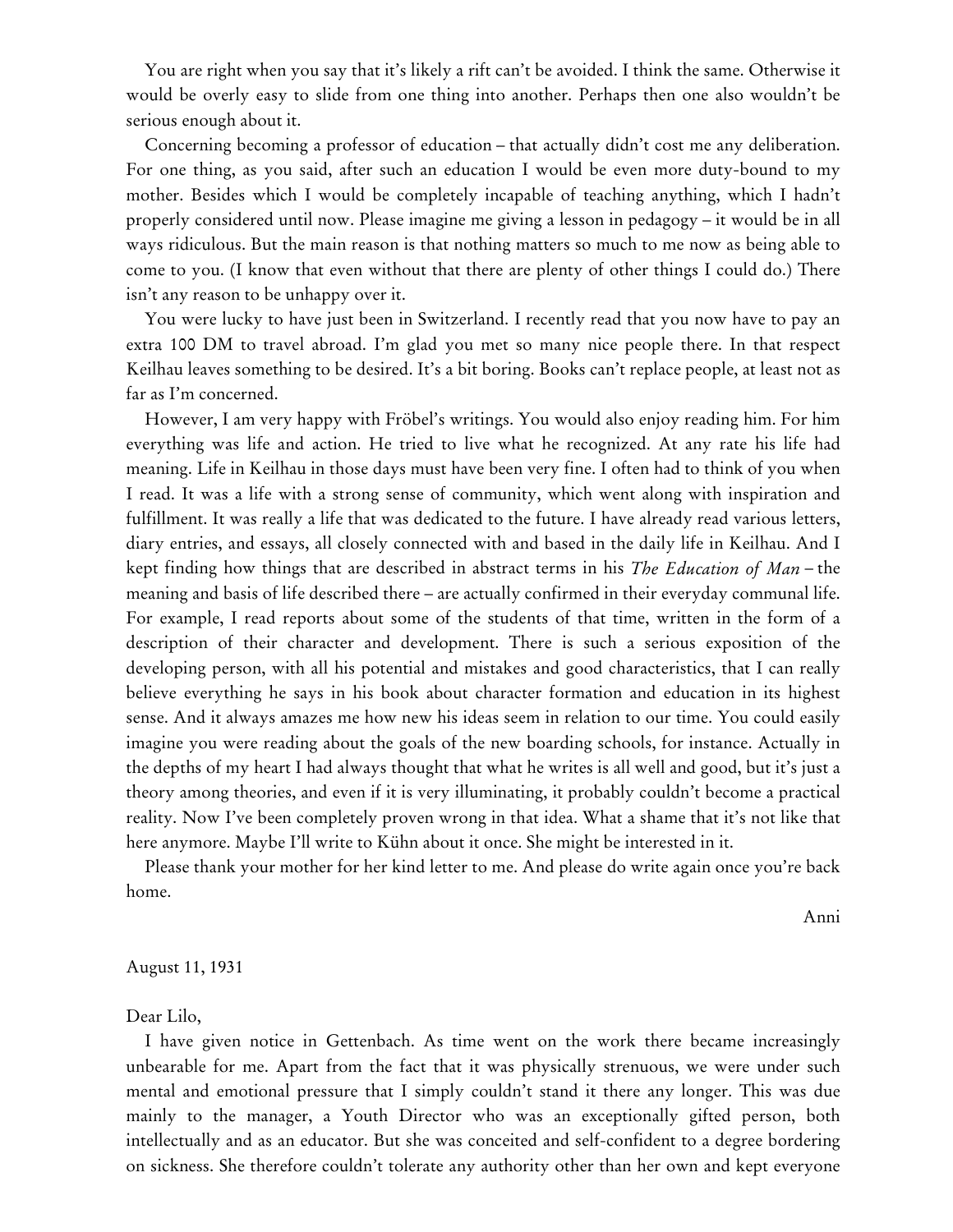at an unapproachable distance from herself. As student teachers we anyways counted for nothing. She talked a great deal about herself and her achievements, and expected everyone to curry favor with her. When I first came, there was a sort of cult around her. She was considered to be practically infallible. This lessened later. I of course had no intention of participating in this, and was too stupid to do so anyway. But that was taken to mean that I was disloyal to the Home (which in a certain way was true although not what I had intended). In addition she had the habit of tyrannizing newcomers, especially student teachers; ultimately she had unlimited control over us and our time. Of course the work with the children was also disturbed because she claimed the sole management over them and no one else had a speck of authority.

Have you ever heard anymore from the Naumburg people? It's really sad that so many people vanish so quickly out of one's circle and you never hear from them again. If you don't say yes to something and invest yourself in it with everything you have, you will most probably always stand alone and grow away from other circles. Of course it isn't easy to find a circle of people that you can simply say yes to. But I believe that the community at the Sparhof could be one for me. The life there has made such a great impression on me. You know, I had never thought there could be something like that and therefore it surprised me and filled me to the depths. I can definitely say that since the year when we experienced the summer solstice celebration (June 23, 1926) I haven't come across anything else like it. You know, at that time we were really completely filled with it, despite the fact that outwardly in school and so on we acted quite mulishly. Life seemed to be so terrifically rich and worth living.

I believe, too, that those were the best days of our youth. For me at least it was the awakening and first awareness of myself and consciousness of the value of fully lived life. Do you remember? – We were overflowing with happiness. I still remember the summer evenings when we would sing in the Hosfeld's garden. Probably no one else could properly understand what that time meant for us. It belongs solely to the two of us. Because, if you think back on it objectively, it was a summer solstice celebration like many others, perhaps not even fully in the spirit of the Youth Movement, although we believed at the time that we had found the alpha and omega of the Youth Movement. But I don't think that harmed our youthful spirits at all. And I believe that since then a certain striving and seeking and feeling in us is no longer to be extinguished, even if it is sometimes expressed only in skepticism, hopelessness, weariness, and lack of faith. It would only take one spark to bring it all back to life. So I'm sure you will understand what the experience of the Sparhof community has meant to me.

Some time ago I read through our letters from the time of our great enthusiasms and even greater follies. However childish some things seem now, I wouldn't want it not to have happened. I think that at that time our development (and by that I mean, life) moved within us with giant strides. And so I have to write one more thing to you: though it often seems that life is pushing us apart and we don't really seem to know about each other anymore, there will always be one thing that will remain undestroyed between us, and that is the awareness of the deeply shared experience of that rich time in our lives. And I believe that this will help us in every difficulty.

Anni

*Back in the familiarity of home, the experiences at the Sparhof grew distant, and Anni's promise to Emi-Margret to work in the community kindergarten did not seem like a pressing commitment. But teachers were needed at the growing Sparhof school, and after some months Emi-Margret wrote again urging Anni to come.*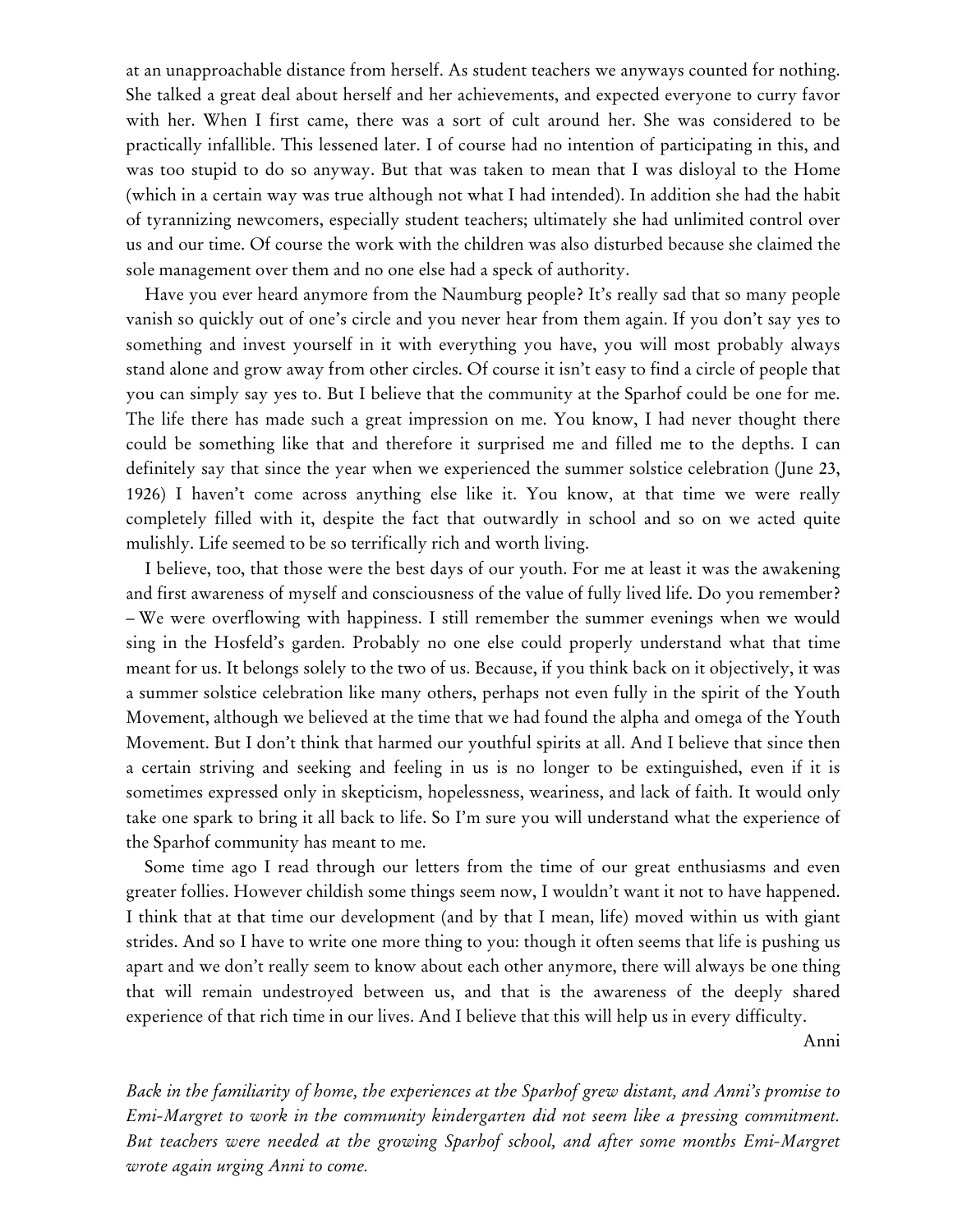## Dear Emi-Margret,

It was such a relief to get your letter. When I think of the letter that I wrote you and of the range of ideas I had at that time, I also have to say that the way you understood it was more or less correct. Although I would much rather be able to say that it wasn't so. Emi-Margret, you can't imagine how good it is that you wrote as you did. Now I hope that everything will come right.

In one sense I have to admit that the community had become far removed from me, not in its essence or the experience I had there, but more in space, as a personal reality, as if you and the people who know something of you were so much farther away. I have to say again, unreachably far away, as though I and others had become distracted with so many other things that the connection to you became weaker.

If only you can understand what I mean, if only it were possible to say it quite clearly. If only you don't have to think that the experiences I had there with you had been dulled or that the values that were shown to me while I was with you had become any less strong or less worth living for. If only you don't have to think that the things I wrote about in various letters were nothing but initial enthusiastic outbreaks, swiftly burning straw fires that expressed themselves in many fine words until they died out and made room for so-called common sense, and that therefore everything which was once wished for and spoken of was given up in favor of a creeping bourgeois mentality, that is, for the ease and indolence of a familiar lifestyle: it is my greatest worry that you might have had to think that. And I also have to say to myself that it must appear that way. I certainly can't deny that I do not singlemindedly and positively reject the middle-class spirit, however much I would like to leave it behind. One lives so much in the midst of it that it becomes almost instinctive. But quite apart from the straightforward path and the ease which are a natural part of such a life (and which often confine a person without their wanting or noticing it), I feel held back especially firmly just now on account of the events in my family. At that time you all seemed so far away from me that the worldview that was supposed to become self-evident to me here did indeed seem to be somewhat self-evident, and my steadfastness and will were not firm enough.

Dear Emi-Margret, please don't regard this and what I am still going to write as an attempt to excuse myself. Excuses often do nothing but raise one's opinion of oneself. I only want to describe how it was as best I can.

Oh, and that idea about my studies has become a bit of a problem. As you know, I had actually given it up completely. Then my brother came, and an uncle as well, and it was discussed all over again. And they talked and talked until I finally gave in and said that I would inquire with Kühn and so on. They wanted me to start right away on November 1. And although I'm very ashamed to admit it, I might almost have said yes to the idea. It's good that now it's completely out of the question.

But if I had started on November 1, I wouldn't have enjoyed it at all. When I wrote to you that I wanted more than anything else to come to you this winter, I wrote in the hope that once I was there things would turn out as they ought to, as you also wrote, and that everything else would somehow be solved. And that is also now my great hope, that once I'm with you, everything will be the way it should be. And it's not so important whether I'll perhaps study more at a later date; it's only important to me how it will turn out when I am finally there with you.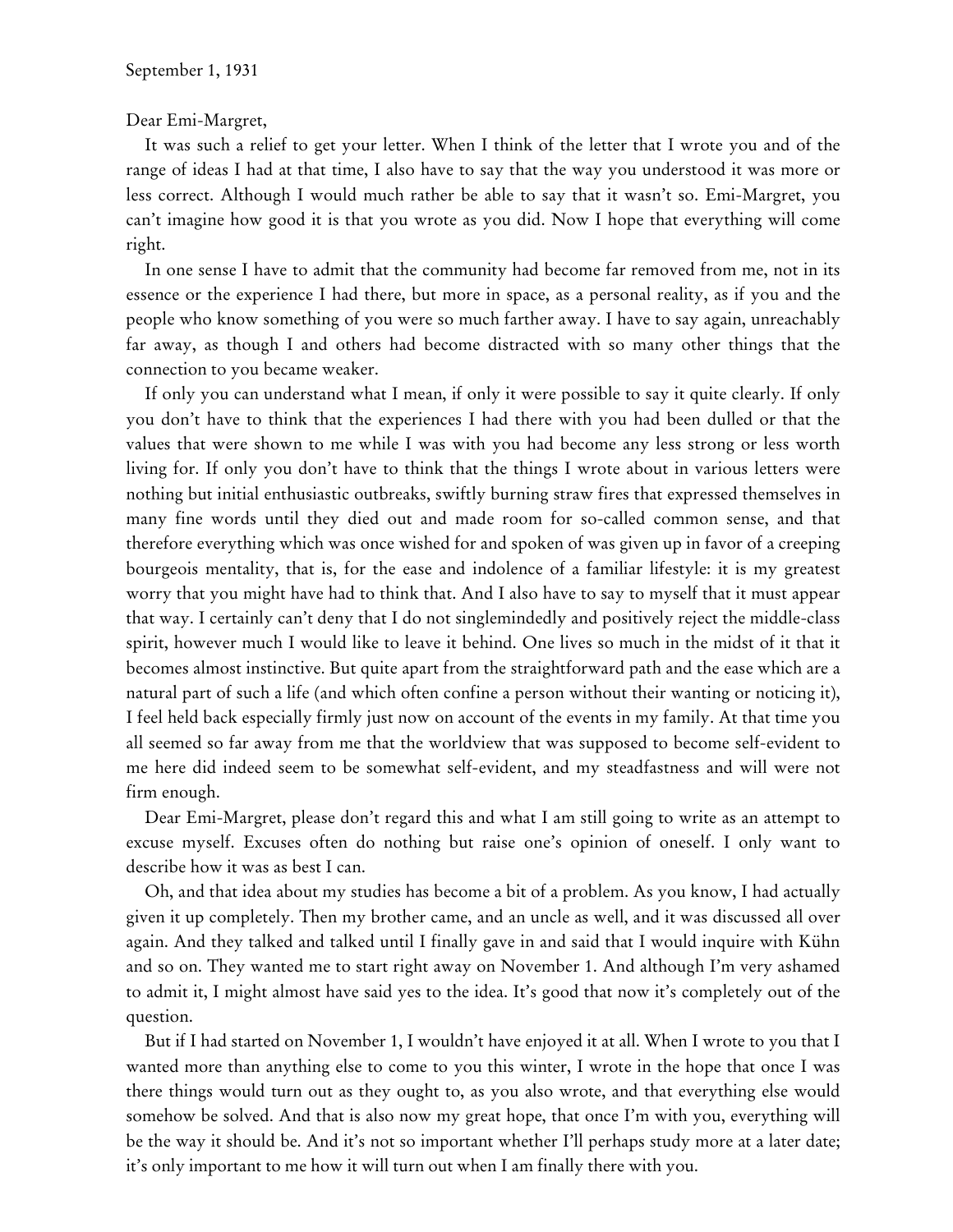And again I'm afraid that you might think, because the question of my studies was raised and I had a certain joy in the thought of it, that I had on that account forgotten about all of you. My joy was not really that great (as I am just noticing now) – it was more my objective personal interest in it that caused me to respond with some enthusiasm. Please, don't think this whole business of studying is so important; it really is not. It is certainly not the goal of my life. My family set their hopes on it much more than I do myself. The only reason I wrote so much about it is to show you how it is all connected.

Your letter has brought the community very close and real to me again, which makes me very happy. I would really like to be able to write it – but I hardly dare to anymore and so will only keep thinking and hoping – that I will certainly come as soon as I'm not needed here anymore. It will still be quite a while until then, and it won't be possible before the end of October since my mother's recovery is so slow. It's very terrible for me to think that you are having trouble with the work because I didn't come in time. So I hope that things will be arranged here more quickly than seems possible now. For a while we were very worried about my mother but now we think the worst is over.

If I had had any idea of how it would all turn out here, I would certainly have come to your wedding for a few days. At the time I didn't want to come for just a few days because I dreaded the idea of having to leave you again. Now I can't come on account of the work here. And as much as I would love it if you could visit me here sometime and we could talk, the trip is too long and your work would have to be neglected. So I will just continue to really hope that it won't be too much longer until I can come. And if you can, dear Emi-Margret, write to me once in a while. I wish I could tell you how much I look forward to the time when my coming to you will be a reality. But I don't know if you will be able to believe that since I have only written about it so far.

Now once again I have written many words. And I would give so much if only a part of what I have written would become deed. It's very humiliating just to have to keep on writing.

Anni

Keilhau, November 22, 1931

## Very respected, dear Frau Direktorin,

I have not written for so long that you probably had to wonder whether I had completely forgotten Thale. I have thought of Thale and of what it meant to me very often, and ask you to excuse my long silence and not to take it as ungratefulness. One always likes to write happy news, and because sometimes there's not that much happy news to write, it's a little hard to write anything.

At the moment I am still at home, but I don't know yet for how long; definitely I will stay here until Christmas. I actually wanted to start something else but it hasn't worked out until now because my mother fell ill in August and still has more recovering to do. There is a lot of work which is too much for my sister by herself. I had already made several different plans. First I wanted to visited Emi-Margret at the Sparhof and later possibly study pedagogy. But actually it's not the right time for me to start a course of studies. If and when anything will ever come of this plan I can't say at all. I just have to wait and see what will happen.

I was already very much looking forward to working with the Sparhof children. I visited the Sparhof two times from Gettenbach and I have to say that the life there left a deep impression on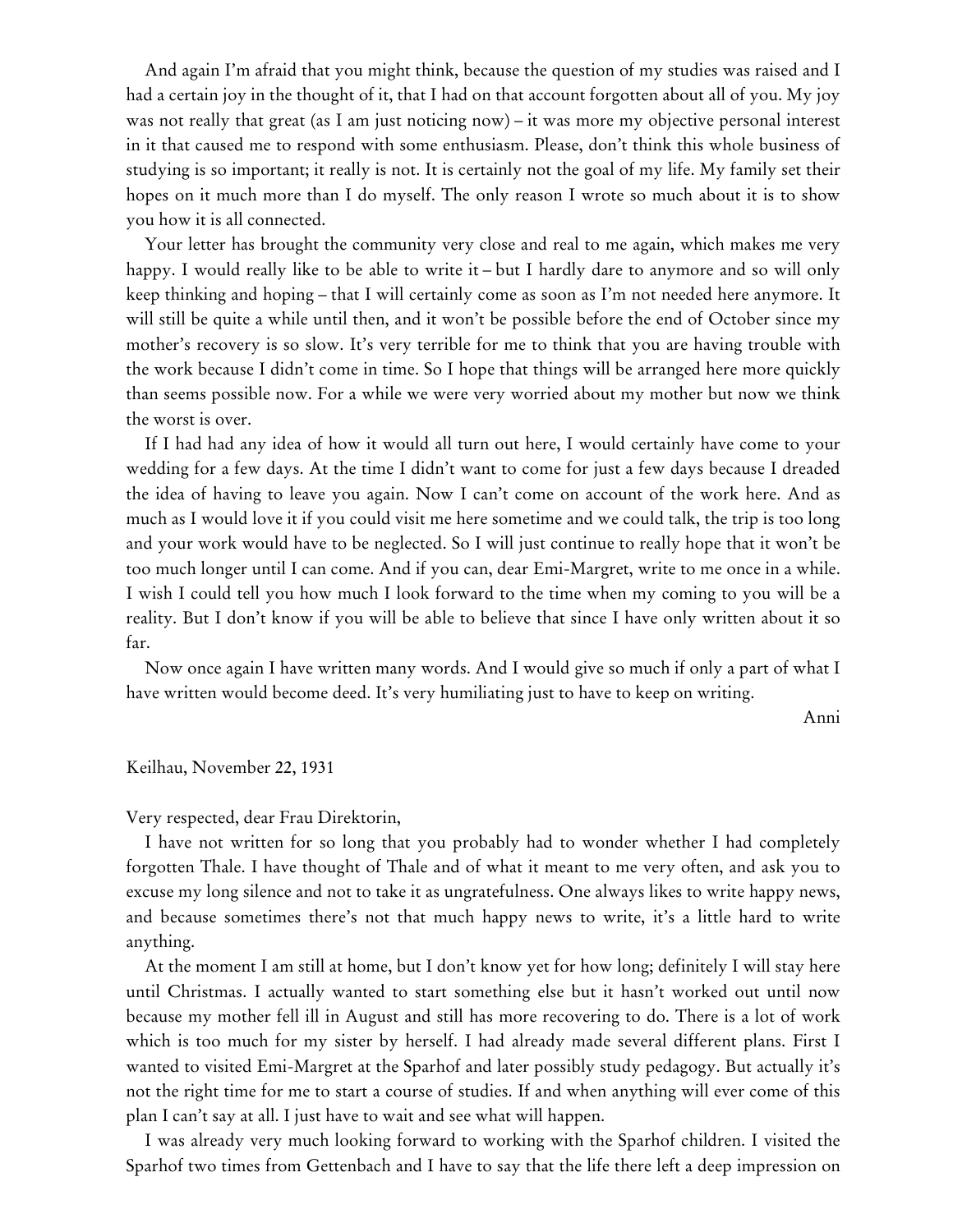me. There is nothing of the wishy-washy unclarity of some of these reform endeavors and intentional communities, of which of course there are many. The people in the Sparhof have before their eyes a clearly defined, mighty idea for which they strive in firm conviction and for which they truly dedicate their whole lives. At the same time they do not overlook reality and world happenings. In every aspect of life they try, based on faith, to live out this idea. It's actually not surprising that such an attempt appears very strange. I left Gettenbach earlier than I actually should have because I originally intended to spend the summer at the Sparhof. And it was probably also good that I left Gettenbach. You have certainly heard nothing good about me from there. And rightly so. I am not trying to absolve myself or accuse anyone in Gettenbach in any way. Far from it. But I did want to tell you something about it. Sometimes people just don't get along with one another as one had originally imagined, and then that simply cannot be forced. You will certainly understand that difficulties will arise if someone is in that type of residential home, with its strongly influenced and confined atmosphere, and actually does not belong there, but still must live there and can't escape it. Then no fruitful work can occur. I didn't notice it so much the first time I went there, and that time was very happy with the children. The last few months, though, were really not easy, especially because I knew that nothing I could do would satisfy Fräulein Schulze. But I can only say that there was such tension in my life and work because of the discord, that it was impossible for me to accomplish anything and actually the only option for me was to leave. Despite everything, I have much to be grateful to Gettenbach for, as I learned a lot there and have to respect it. I hope to have been able to clarify this situation enough to you through these words so that you can understand a little why I have disappointed you so much. I don't know to what extent this is due to a lack of educational and social talent – often enough I have doubted that they even exist in me.

Everyone in Thale will certainly be looking forward to the first of Advent now, and I'm sure there are many secrets everywhere. I am sending you and all in Thale many warm greetings for the first of Advent. It will surely be a very beautiful day once again.

And now many heartfelt greetings from your

Annemarie Wächter

## *Anni later told:*

I still stayed home for Christmas, as I could not bring myself to leave my mother before Christmas. But very soon after, I wrote to Emi-Margret that I would be coming, and I packed to go. My mother didn't know how strongly I felt about the community, but she sensed it and found my departure extremely hard. Humanly seen, I can well understand it: she was very much alone with no husband, Reinhold studying away from home, and my sister was quite sick.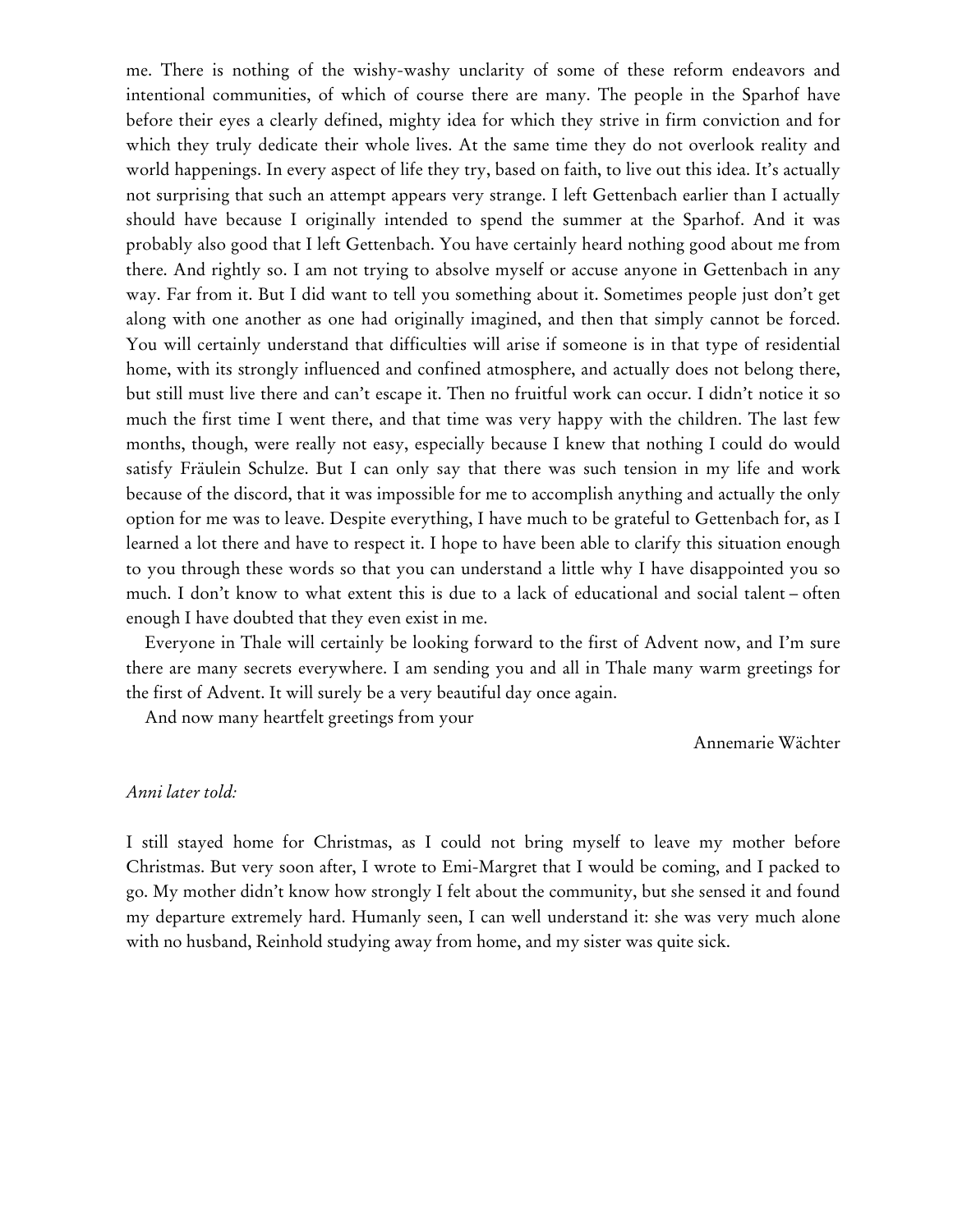# *At the Sparhof*

Sparhof, January 11, 1932

Dear Mama and Hilde,

Now I've already been here at the Sparhof for a few hours. I had good connections the whole way and good seats. Everything went smoothly and according to schedule. In Fulda I had almost two hours to wait so I went to see the cathedral and another church. The weather was really beautiful.

From Neuhof I came up by wagon and arrived at about half past four. There is still a little snow up here. Today was a very moving day. The sister of Emi-Margret's mother died this morning. She died from tuberculosis of the lungs. She had a very difficult but beautiful death.

I share my room with a little boy and four more little children sleep next door. Everything is already unpacked and put away. So you don't need to worry at all!

Many greetings to you from your

Anni

## *In actual fact, Anni's arrival affected her more profoundly than her letter home indicates. She later told:*

When my train arrived in Neuhof, I didn't know how to get to the Sparhof, but at the station was a sleigh with horses. Arno and Trudi, who were there waiting for me, told me that only a few hours before, Emi-Margret's aunt Else von Hollander had passed away. Trudi was on her way to Fulda to get some necessary things, and I drove up to the community with Arno.

Everything was white and in deep winter, and snow covered the hills. On the way I was quite apprehensive about how it would be on the community after such a thing had happened. I imagined there would be a very heavy and sad atmosphere. But when I arrived, Emi-Margret's father greeted me with great warmth, and I immediately felt that there was no reason for my fear.

It is hard to describe the atmosphere that was in the community when I arrived. One felt something from eternity – even to me as a person who didn't especially believe in these things or look for them. There was joy in spite of the great pain of the loss.

*Else von Hollander had contracted tuberculosis as a result of the poor living conditions at the Sparhof, and had been sent to Switzerland the previous year to recuperate in the mountain air, returning home in time for Emi-Margret's wedding in July. By then, it was clear that the cure had not worked. She continued her work in the community's publishing house for as long as she was able, and then, bedridden in a little hut that had been built for her, endured the ravages of her illness – a Leviathan, she called it, eating her from the inside. In dying, she experienced visions of the next world, which she recounted to those around her. "It is so wonderful that I am allowed to go into another world – the most wonderful place there is." Because of her faith and joyful*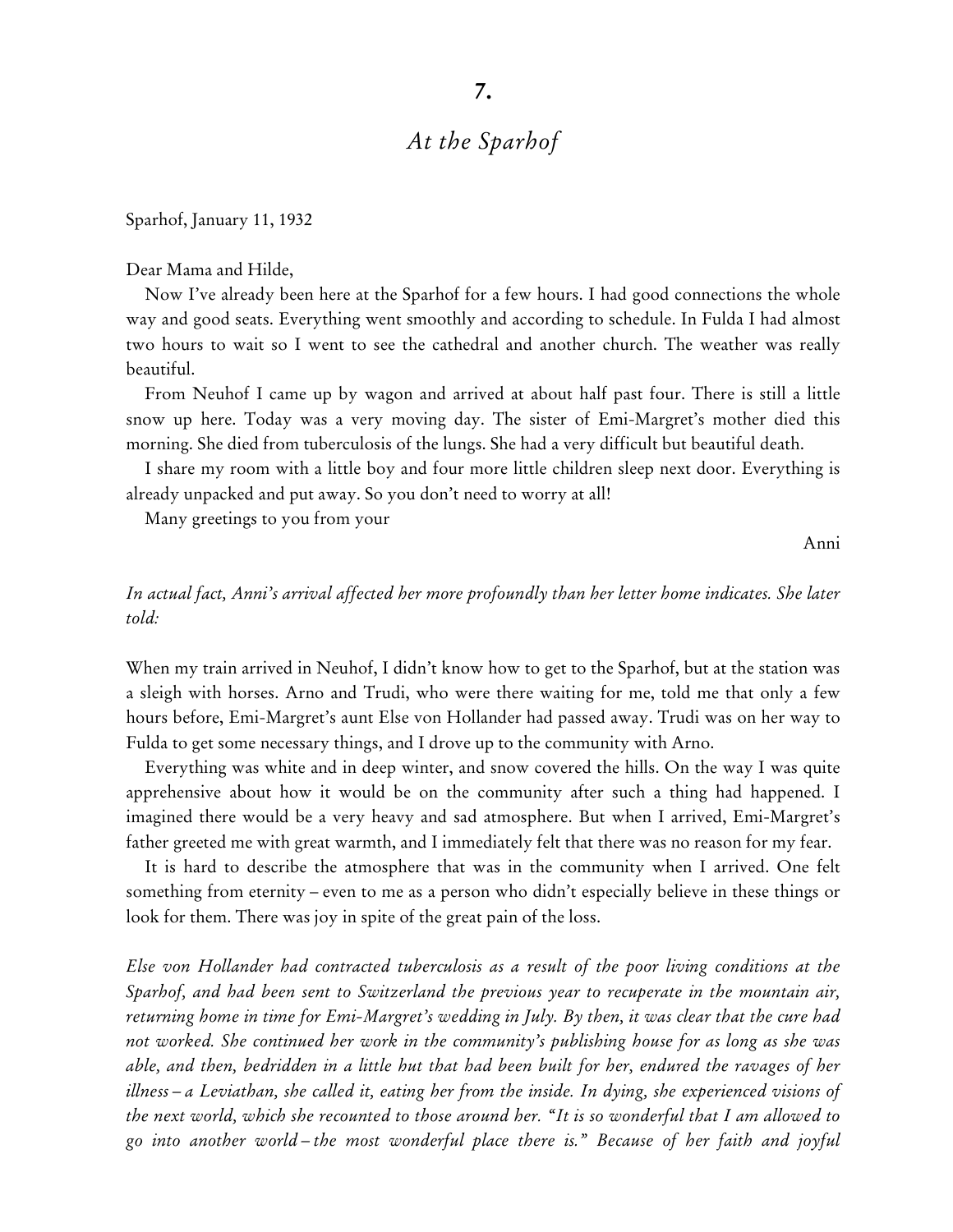*anticipation of the journey she was about to begin, her death was not a morose event. Rather, it confirmed for the community members the deepest beliefs upon which their way of life was based.*

*In the days following Anni's arrival at the Sparhof, she heard Emi-Margret and her family describe Else's last days and her expectant certainty of the life to come. For Anni, whose Christian belief was all but extinct, these accounts had a decisive effect.*

*Daily life at the Sparhof was busy for Anni, who was assigned to live with and care for five of the foster children that the community had taken in.*

Sparhof, January 17, 1932

My dear, good Mama and Hilde,

Now I have already been here a week. The week flew by because everything was so new to me. But I'm finding my way pretty well now. A lot has changed since I was here last. Three new houses have been built and alterations have been made in the kitchen and on the farm. Emi-Margret showed me everything yesterday.

In one house is a bakery with a big new oven where the baking is done every week. However, this is done by the men. There are around ninety people here now, and new people keep coming. Because of the death, everything was a bit different than usual and now it's gradually falling back into the usual pattern. Else von Hollander is the first one who has died here at the community. She must have been an extraordinary person. People often speak about her. The burial was also extremely solemn and festive.

I already wrote to you that I am living in the so-called children's house. It's a very nice group of children. I share a room with the five youngest, all boys. They get up at seven in the morning, and I help them dress and have breakfast with them downstairs. Then somebody else comes to look after them, and I tidy and clean the children's house. After lunch I settle them for a rest time.

We adults eat around 12:15. The noon meal often lasts a long time because something is read aloud, spoken, or we sing. After the meal I take care of the school children, about fourteen in all. When it's possible we play outside. That is very enjoyable. Afterwards I also have coffee with them.

After that I either mend or wash clothes or whatever else is needed. At about 5:45 p.m. the little ones come home to be washed. The grown-ups have supper at about 6:30. This again lasts until 7:30 or 8:00.

Everyone here received me very kindly and everyone is very friendly to me. I see Emi-Margret often, especially because we work together. She has a very nice apartment in the upper floor of the children's house.

The weather here has not been particularly inviting. For the first few days it wasn't at all bright, only a thick fog. Yesterday evening there was a wonderful sunset. The elevation here is about 1500 feet and we have a wonderful view.

I just received Mama's loving Sunday letter – thank you very much. Next time I will tell you more. For today, loving greetings from your

Anni

Sparhof, January 1932

Dear Mama and Hilde,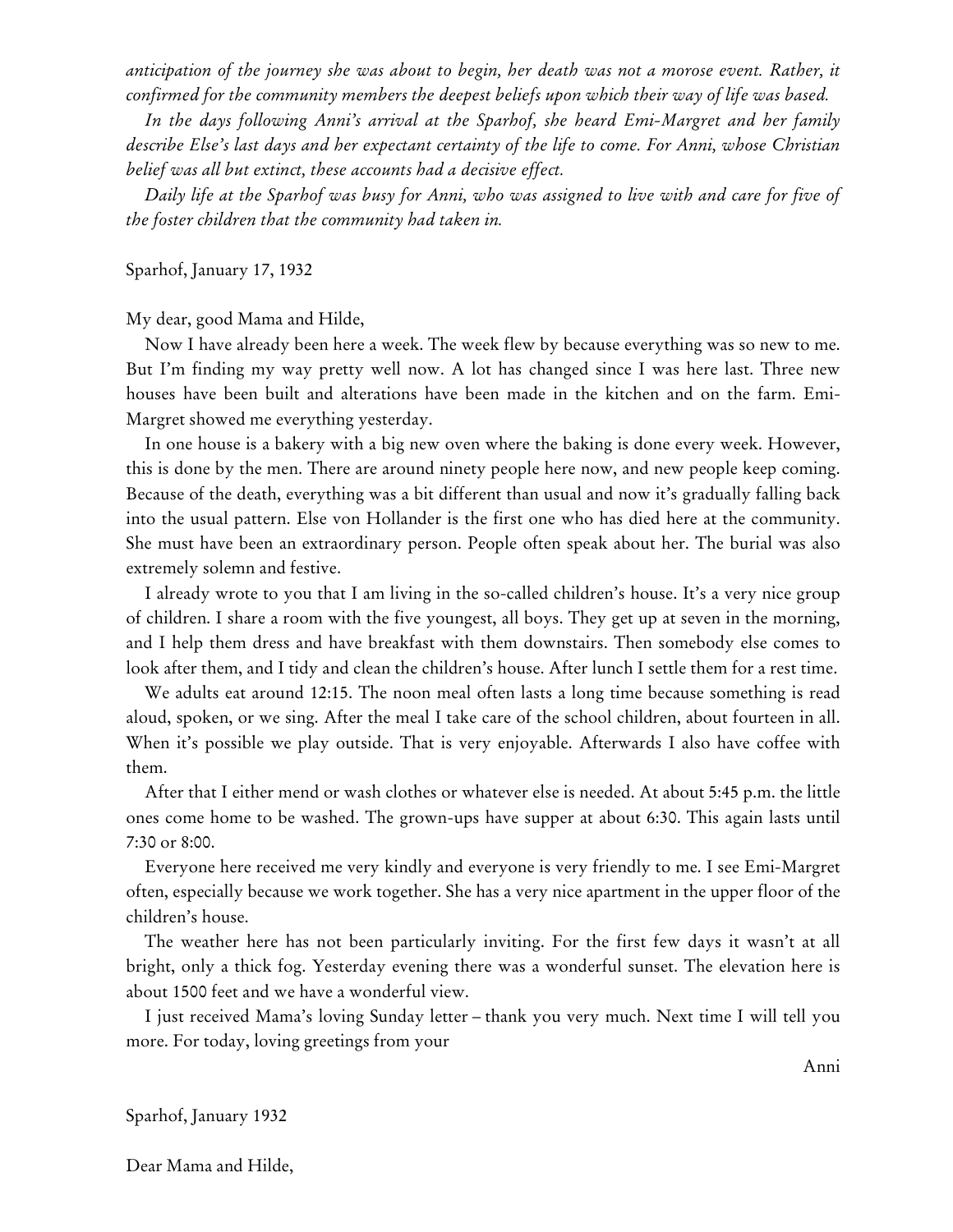Time certainly flies! Already it's almost Sunday again. On Sunday January 24 there will be a double wedding. On account of the recent death, the wedding will be celebrated in a very serious way. Because of this it will be especially impressive.

Life here is rich in variety and almost every day something new happens. There are continually guests from varying backgrounds who are interested to learn about the cause we are living for.

Living together with the children is wonderful. They are very lively and very independent. If you do something special with them they are so excited and participate so enthusiastically. There are about fourteen school children, and a few older ones. There are eight kindergarten children. When the weather is somewhat nice at noon we go out. Behind the buildings is a little hill, the socalled Küppel. It is completely overgrown with juniper, heather, and other bushes. Scattered between are several beautiful big beech trees. The Küppel is a wonderful place to play. We build little huts and play hiding games. Unfortunately the last few days it has been foggy again, but the hoarfrost made everything outside look very beautiful (what we could see of it).

For us the weather is pleasant as long as everything is frozen. Otherwise everything gets terrifically dirty from the mud and slush since the yard isn't paved yet.

Everyone here is very friendly to me, especially Emi-Margret's mother, but really everyone else as well. Emi-Margret and I get along very well, so I am very happy and feel quite at home already. Three of us are working in the children's house: in addition to Emi-Margret there is also another nursery-school teacher, who is also very nice, and we work well together.

Before I forget it: please send me my official notice of departure from the mayor. I hadn't thought of this at all.

How are you all? Are you all well?

Now many loving greetings for Sunday and also a fat Sunday kiss from your

This is the fat kiss.

Sparhof, January 25, 1932

My dear sweet Hilde-sister,

Here are many loving birthday wishes and most importantly a big fat birthday kiss. Hopefully you can have a bit of real birthday celebration together and a pleasant birthday tea. I will think of you a lot tomorrow.

Today we had a birthday celebration here with the children. One of my five boys had his seventh birthday. We celebrated with cake and cocoa. The little boy beamed all over and was very happy.

The double wedding is also over now. Both couples are on their honeymoon for a few days. A number of relatives came as guests for the occasion. On Saturday afternoon the couples went in a wagon to the registrar, and when they returned we had a festive meal. The older children were there and during the meal recited some really fine poems by Rückert. There was also a lot of singing. Responding to something that was said by the father of one of the brides, Emi-Margret's father spoke at length about the purpose of the life here, very clearly and convincingly. The celebration ended with a song sung all together. It made a deep impression on everyone. When we went outside there was a clear moonlit night with hoarfrost, so beautiful that no one wanted to go to bed, so we took a little walk on the Küppel.

Anni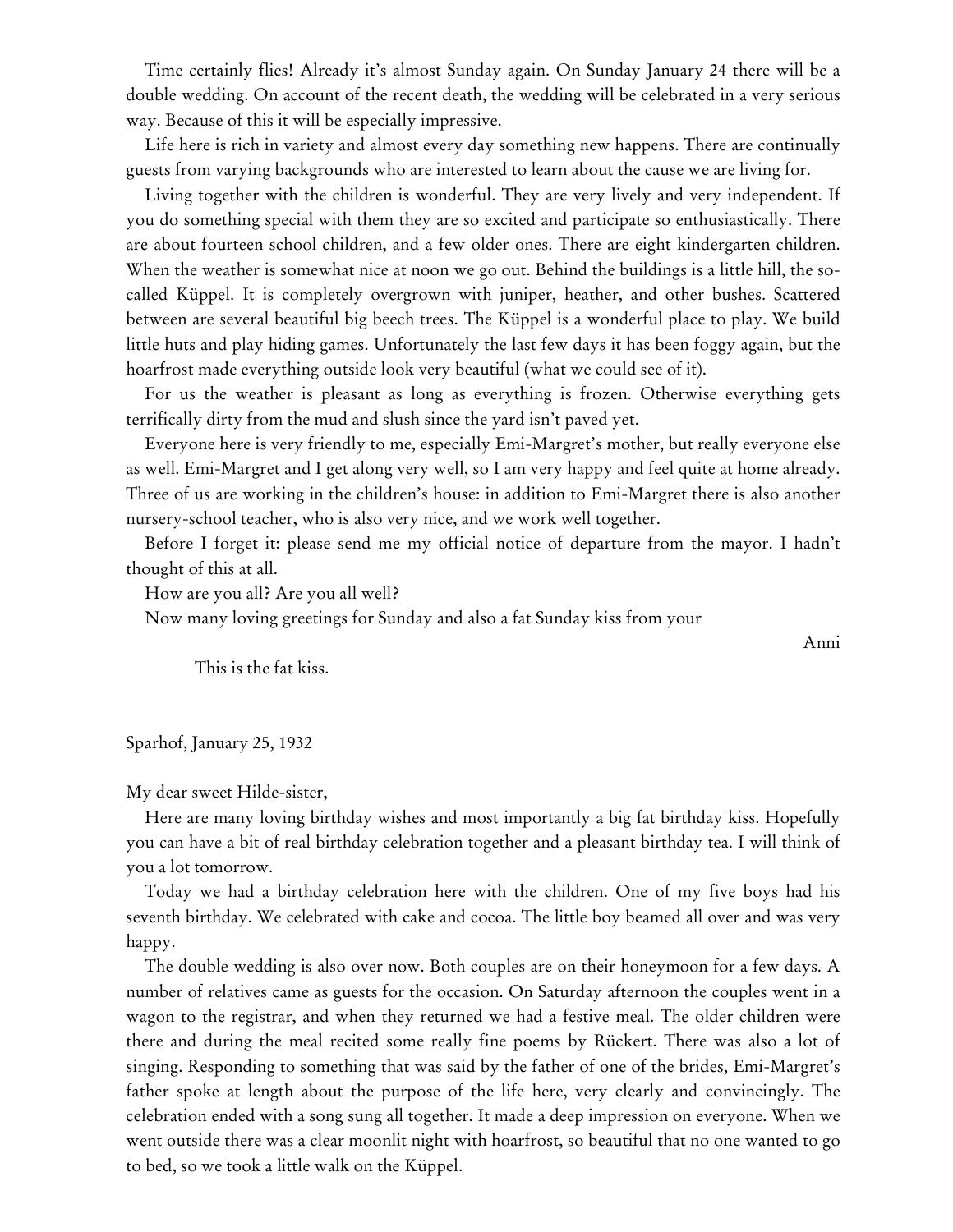The next day, Sunday, I took care of the kindergarten until noon. First there was a meeting of the inner circle of the community with the couples. At twelve o'clock was the public celebration in which all the guests took part. Emi-Margret's father led this part of the meeting, which included the actual exchange of vows. It was very solemn and festive. The couples were asked some very solemn and important questions to which they had to answer yes. For instance they were asked whether they were prepared, if one of the two would become unfaithful to the cause we live for, the other would rather give up the marriage than also become unfaithful.

Then at 3:00 there was a meal that lasted very long. Much was read and sung. Immediately after the meal the two couples departed, and we all had coffee. The weather was beautiful, real spring weather, and the tables were nicely decorated with catkins.

Just think, this was the sixth wedding at the Sparhof since last summer. Another couple is hoping to get married, but that will be later. They are actually guests that are here now and have decided to stay. They came as an engaged couple and will be married in the foreseeable future. He is an engineer from Sweden. His college gave him a scholarship to do practical work abroad for a year. When he got to know the community he decided to stay here and break off his educational trip. The school in Sweden was very generous and did not cause any difficulties, not even concerning the money.

I have to stop telling now or it will get late. Many, many greetings to both of you and to you, dear Hilde, a very big birthday kiss.

Your Anni

Say hello to the staff from me. Also many thanks for your loving Sunday letter, which made me very happy.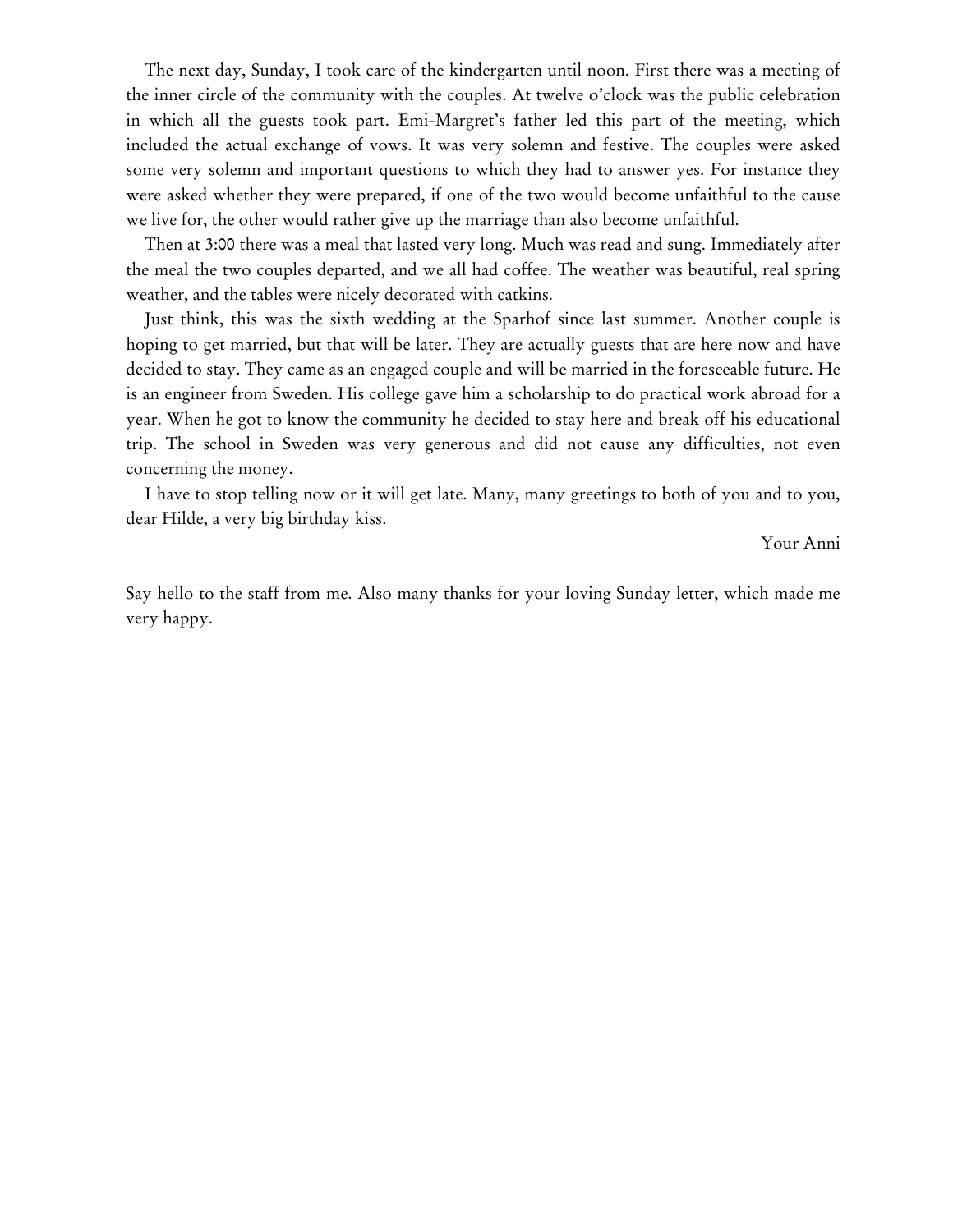# *A Fixed Point*

*Anni's letter was received in Keilhau with considerable shock. It was hardly a month since she had gone to the Sparhof, and now she was writing to inform her family that she had made a lifetime vow of loyalty to a group of whose aims and beliefs they were ignorant.*

*The effects of Anni's decision were profound. As a novice member, she had committed herself to a life of voluntary poverty and renounced her career and personal plans. Living conditions at the Sparhof were poor, and the work was demanding. Anni had also assumed the community's religious dress – long skirts and a head kerchief. Frau Wächter wrote to her daughter begging for further explanation of this step and enumerating the many objections that arose in her mind.*

Sparhof, February 28, 1932

Dear Mama, Hilde, and Reinhold,

Thank you very much for Mama's loving answer and the lovely little spring package. Where did those two snowdrops come from? Everyone who sees them is amazed. I got them both last Saturday/Sunday. But now I first want to answer you about Mama's letter.

I would gladly have told you something of the nature of life here earlier, but at that time I realized things more in isolated parts and not in the all-encompassing greatness of the cause. And the cause always continues to grow the more it is revealed to an individual – even if only tiny parts are disclosed at a time.

I don't think the attitude of the people here towards the task they have been given came through clearly enough in my last letter.

The community has heard from many sides the accusation that it is easy to pull back from the world with its social, political, cultural, and class-based structure, to denounce these and live like hermits, sheltered, undisturbed, and apart. And the individual is told that it is easier to accomplish something under the protection and security of the community than to blaze his or her path alone. I think that neither the one nor the other is actually as simple and easy as such words might make it seem.

Don't you think that a cause that prompts people to make a completely radical and uncompromising break with all the unscrupulousness, untruthfulness, and injustice which they, as so many others, had previously made such comfortable use of in social, business, and personal life – don't you think that such a cause must really have something to it if people are ready to dedicate themselves to it so unreservedly?

Because, by disassociating themselves from their former ways of life, people also break with the comforts and conveniences associated with that life and take upon themselves everything that such a different way of living brings with it, such as misunderstandings, ridicule, mockery, hostilities, and malicious gossip. They take all difficulties of the new way of life upon themselves.

Very often when people are moved by some spiritual power to a radical renunciation of previously existing conditions – as it happened in the revolution or the Youth Movement, for example – they return again to the world of concessions and double standards after only once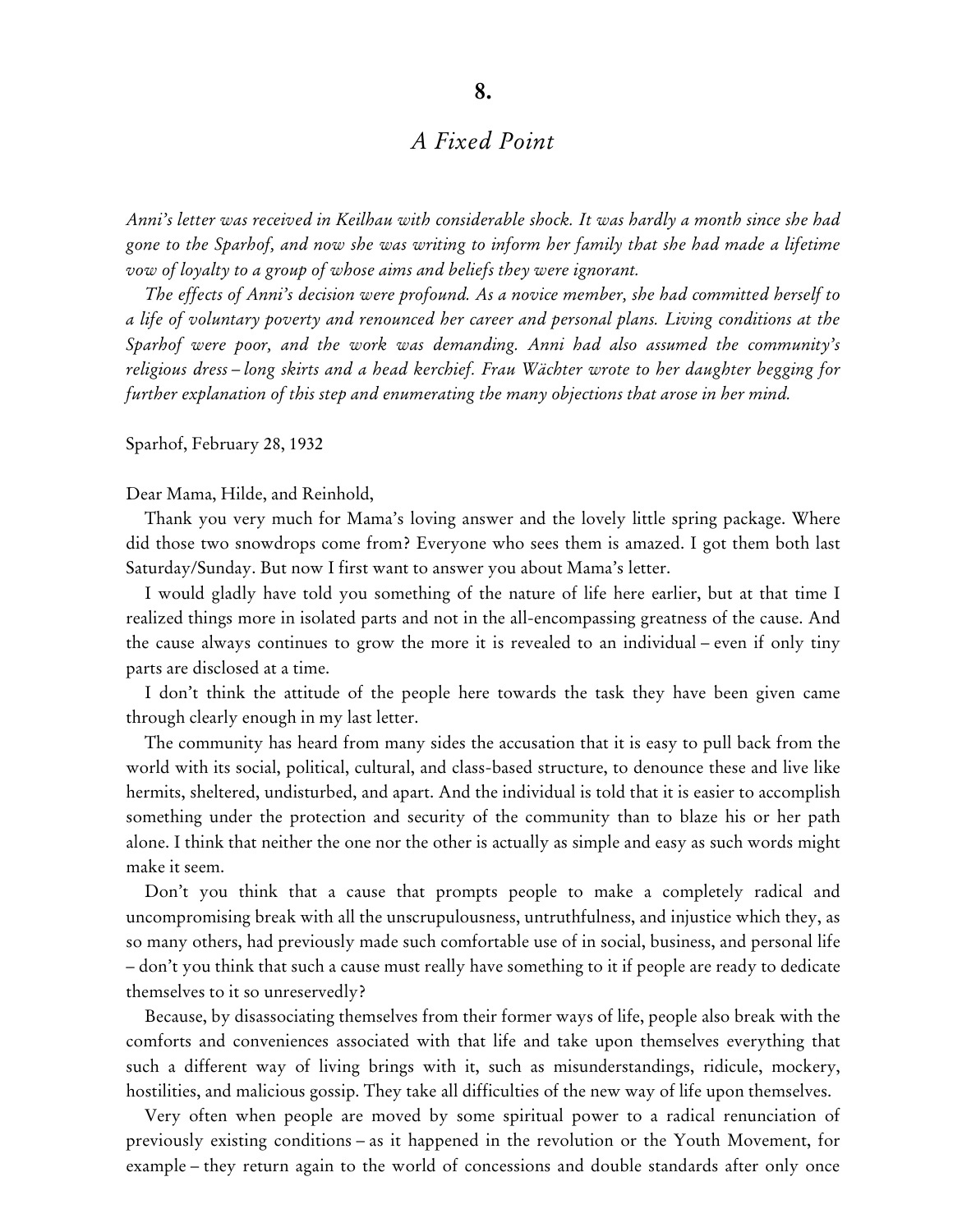taking a principled position or action. So then perhaps it is not quite as easy to dismiss a community that has sought to preserve its radical – that is, clear, distinct, and unadulterated – position for twelve years so far; a community that, instead of blurring the lines of its convictions, continually sought and seeks to clarify and purify them yet more.

And as it happens, the isolation from the world and its happenings is only external. Inwardly, a very strong interest in and solidarity towards world events prevails. This of course provokes a very definite response to various incidents. This life in community is not to be compared to an order of monks who eliminate all worldly pleasures in their striving towards personal blessedness and union with God. Rather, it means seeking with all people who look for a meaning in life, and finding unity and community in the belief in the kingdom of God and the power of his Spirit. This is what it is, not each small person's plea and demand for their own salvation. No, it is the certainty that all who are ready will be equally blessed by the Spirit – there is no stairway to salvation on which a person can climb to a certain height of blessedness according to their own merit and worthiness.

The gift of God and the gift of the Holy Spirit is a gift that is available for all who are open to it. And therefore the isolation of the community here is actually an illusion. We cannot know to what extent others who don't live in outward community with those here have opened their hearts to all this, and how much has been revealed to them unbeknownst to us. It is not true that this community is trying to gain a monopoly on a deeper interpretation of life through some sort of proud collective egoism that completely rejects all other types of people and lifestyles. Rather, they wish to reach out from their attempt at a clear and uncompromising way of life to find all those who feel the same longing but who have their tasks to fulfill in other places. In all humility and disregard for their own personal deeds and decisions, they wish to advocate for the fulfillment of a common goal. The message that the people here have received should therefore be carried more actively than ever to all other people, so that all who feel the same longing may become completely aware of this calling. Nobody here thinks that this community is the only possible community or that it portrays the only possible way of acting and doing. And the coming of that for which we all hope – namely the kingdom of God and his justice – is not dependent on the work and life of the Sparhof community in the form in which it exists here, but rather, it depends on the willingness and dedication of all those who know themselves to be a part of this direction and purpose.

I don't know if I already told you that there are communities in America whose whole direction and purpose is completely aligned with ours. They have already existed for over 400 years and are called the Hutterite Brothers. They currently have about 3000 members. The community here has joined them. The inner life of their communities is still as pure, living, and original as it was at the time of their formation. By the mere fact of their long history, these Hutterite communities are evidence of the truth and reality of what the community here also seeks and wishes for.

Now I'll come to your other point, namely the objection that it must be much easier to achieve things within a community than to do them on one's own. I don't think at all that it is so much easier. In the first place, I don't believe that it's so easy and simple for people to attune themselves completely to the purpose and direction of the community: to give up all ambitions that lead to personal possessions and advantage, not only outwardly but from within; to act neither mentally nor physically out of private interest; to live not in self-will but with the communal good in mind. Do you really believe that a community of around eighty people can live in peace and joy with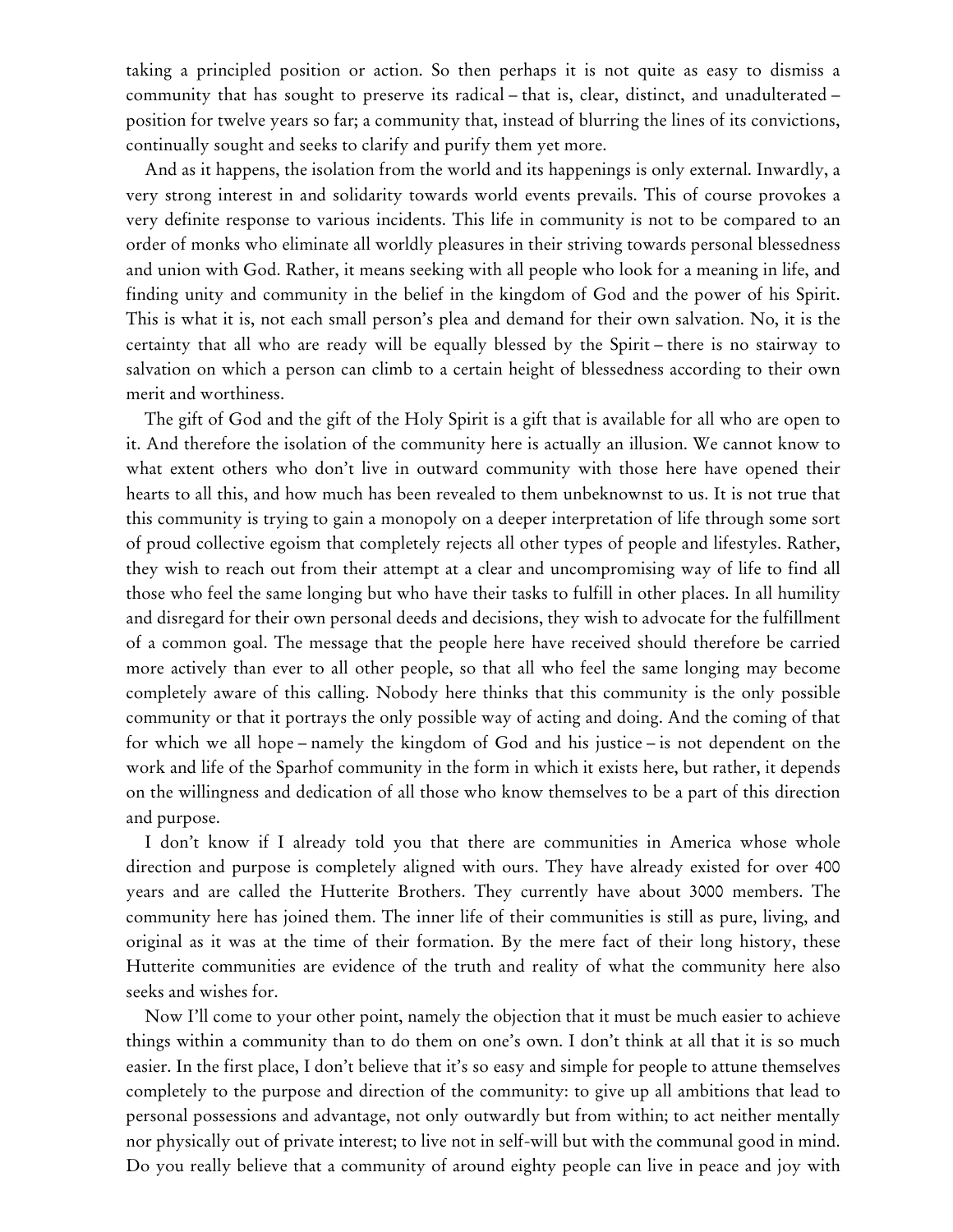one another in complete community of goods, without unpeace or spitefulness – just like that, without any further ado?

And then of course, in the deepest sense, to put oneself at the disposal of the communal life does not mean – as I already wrote at one point – finding a security and safety that relieves an individual of any personal responsibility. Living in community doesn't mean escaping from the struggle for existence that is directly based on a person's income and expenses. From the economic perspective, the community also depends on each member's efforts to secure its continuance. And so the need to provide for oneself is only seemingly lifted from each individual.

But living in community also does not mean release from the responsibility of personal decisions where questions of the inner path are concerned. By giving up self-will and independence, one is not categorically giving up personal responsibility towards any wish, any action, or any decision – in other words towards any deed of any kind – because the community will take care of it in one's stead; no, all of these are merely given a new direction. One person, as an individual, can only represent his or her perception of life, of work, of the government, etc. and his or her accomplishments toward that end – provided the individual is guided by the urgings of an inner voice to which he or she listens – are on an equally small scale. But now the individual steps out of the boundaries of his own circle of influence and becomes part of the wide, sweeping circle of the community.

In the community, however, the individual cannot go his own way for himself, rather, all are gripped by one spirit and each represents the whole. And it becomes each one's personal responsibility to be conscious of the measure to which they seek to serve the whole, to what extent they belong to it, and that they continue to feel ever more strongly drawn to and committed to it.

The individual in the community is responsible to see that no idol of personal ideals arises in him to cloud the clarity of the cause. He carries this responsibility on the one hand as an individual towards his community and on the other as a representative of his community towards the rest of the world. A weakening of clarity in thought or belief must not be allowed on any side, unless the essence of the whole is to be risked. I think that that is a very great responsibility, and I think it must be at least as great as that which is taken on by someone who (insofar as they accept any responsibility at all) lives in the middle of public life, swaying back and forth between the constantly changing influences of every prevailing wind, never able to completely embrace either one way or the other, and trying to find – at best – an acceptable middle ground.

I truly hope that I've been able to explain to you, at least in some measure, that life in the community here is not to be compared to a monastic hermit life in which one happily lets the world and its inhabitants go for the sake of following one's most personal inner longings in inviolate isolation. The events of current public life must be followed and considered with lively interest and should serve to lead the community to a clear stance and course of action. This view of things may be somewhat foreign to you since it is taken from a different watchtower than the one from which you look out upon the world. But it's important to stress that there is no desire to hide our life and seeking here behind convent walls, to live in peace and seclusion. No, we wish to be bold in speaking clearly, openly, and publicly about this innermost conviction – that means, to lay our beliefs out to anyone who wishes to hear them and to substantiate them through deeds.

Now you will certainly ask me why I of all people want to live in community; why don't I want to live as an individual as I have up to now, or find new tasks and goals – and why does it necessarily have to be this community?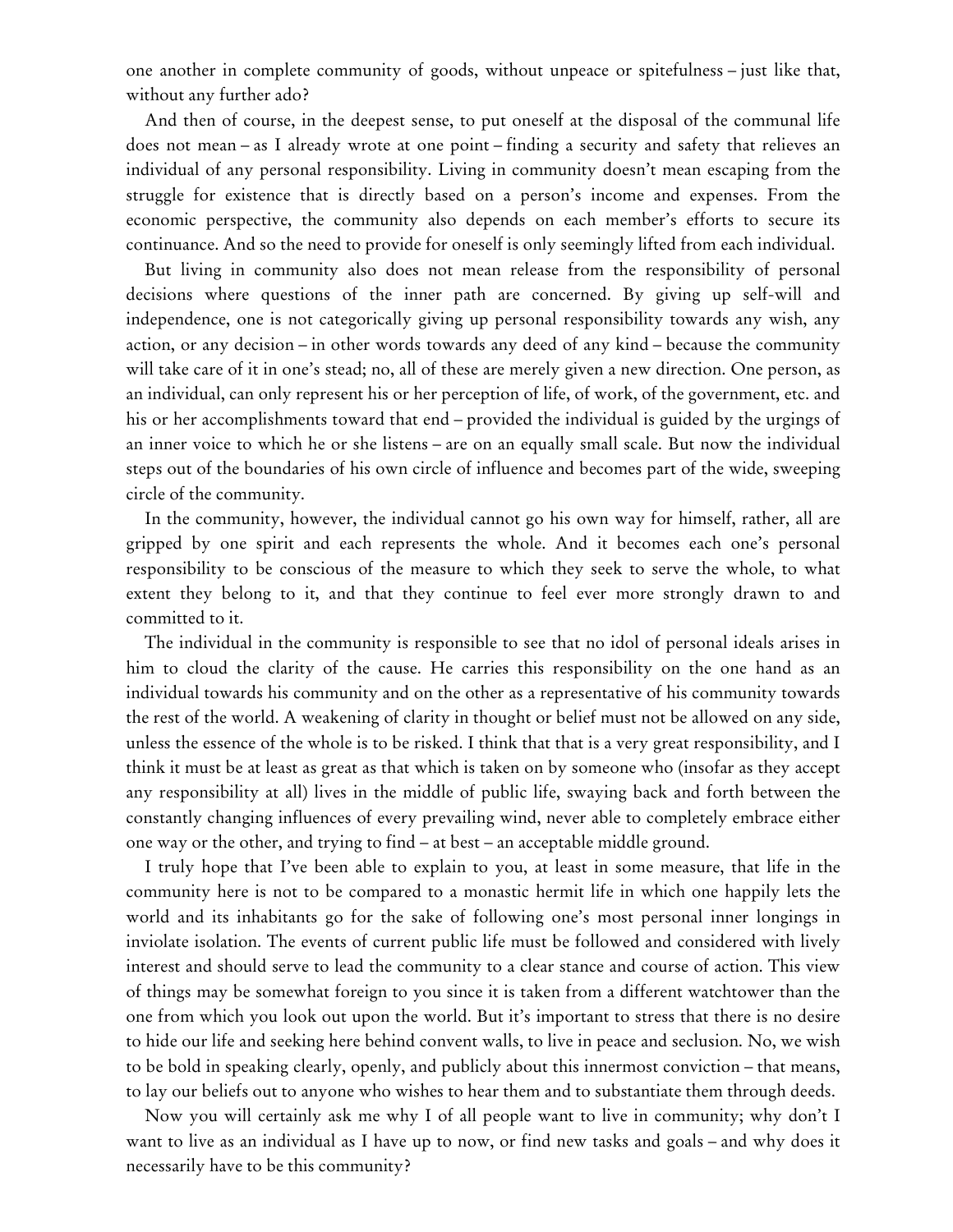There's not really that much more I can say in answer. There simply can be no other goal for me after what I was allowed to experience here, as much as you may want to consider me an impulsive convert, someone who has suddenly gone pious, eccentric, or maybe completely insane. There is no lack of possible work and tasks in this world, but I've already tried throughout this whole letter to demonstrate to you just why it has to be community in exactly the form in which it's understood here. An isolated individual can never achieve his goal. Once he completely recognizes the demands and scope of his goal, he will find that he must step out of isolation and reach toward others in brotherly gesture – and then community is formed. If he believes, however, that he is able to persist in his isolation, the deepest truth and purpose behind everything have not yet been revealed to him.

I think that you will now realize that there can be no other way for me, despite your objections. And that I stand firmly by everything I wrote you in my previous letter. You can believe me when I say that. I don't wish to hurt you with this, but it must be as it is. It would only be sad for me to think you might imagine that through this step I am breaking off my relationship to you. That is not even possible. We belong to each other in spite of everything, even if many miles separate us, because we are still bound to each other by bonds deeper than our worldviews or political or vocational connections. And it's not possible for the picture that I carry within me of you, of our life together, and of our home to be disturbed or destroyed by this new step. If you could only please understand that. But I have to refuse your offer to come home for Easter. Nonetheless, I am very sorry to have to leave the whole Fröbel work to Reinhold. But there really wouldn't be any point in it because we would just torture ourselves and maybe still be too much at cross-purposes. Because you have to believe me that you will not be able to dissuade me from this way. But please do write your objections to me so that I can try to answer you as best as I'm able. I would be glad if Reinhold could write once. Maybe I can visit you at a later date. It would also be nice if one of you could visit me here sometime, so that you can form your own impressions of this life. (Of course, it doesn't have to be immediately.)

Many thanks for all of your news – I am interested in it all. I was especially glad that Reinhold was able to submit his doctoral thesis. I'll write you soon about what all is happening here.

But for now many greetings.

Love from your Anni

I am very happy and doing very well.

Sparhof, March 6, 1932

Dear Mama, Hilde, and Reinhold,

This last week has been quite spring-like, so that we were able to be outside with the children quite often. Earlier it was bitterly cold with a very strong east wind blowing and the temperature sinking to –32°C at night. Hopefully now it won't get so cold anymore. We're hoping there will soon be some snowdrops – there are a lot growing wild in the woods around here. You don't need to be worried that I might have suffered from the cold. On account of the children, our two rooms are heated every evening, and every morning too during the worst of the cold. And of course we hardly use those rooms during the day. Lighting the stove was difficult for me at first, but now I'm quite adept at it.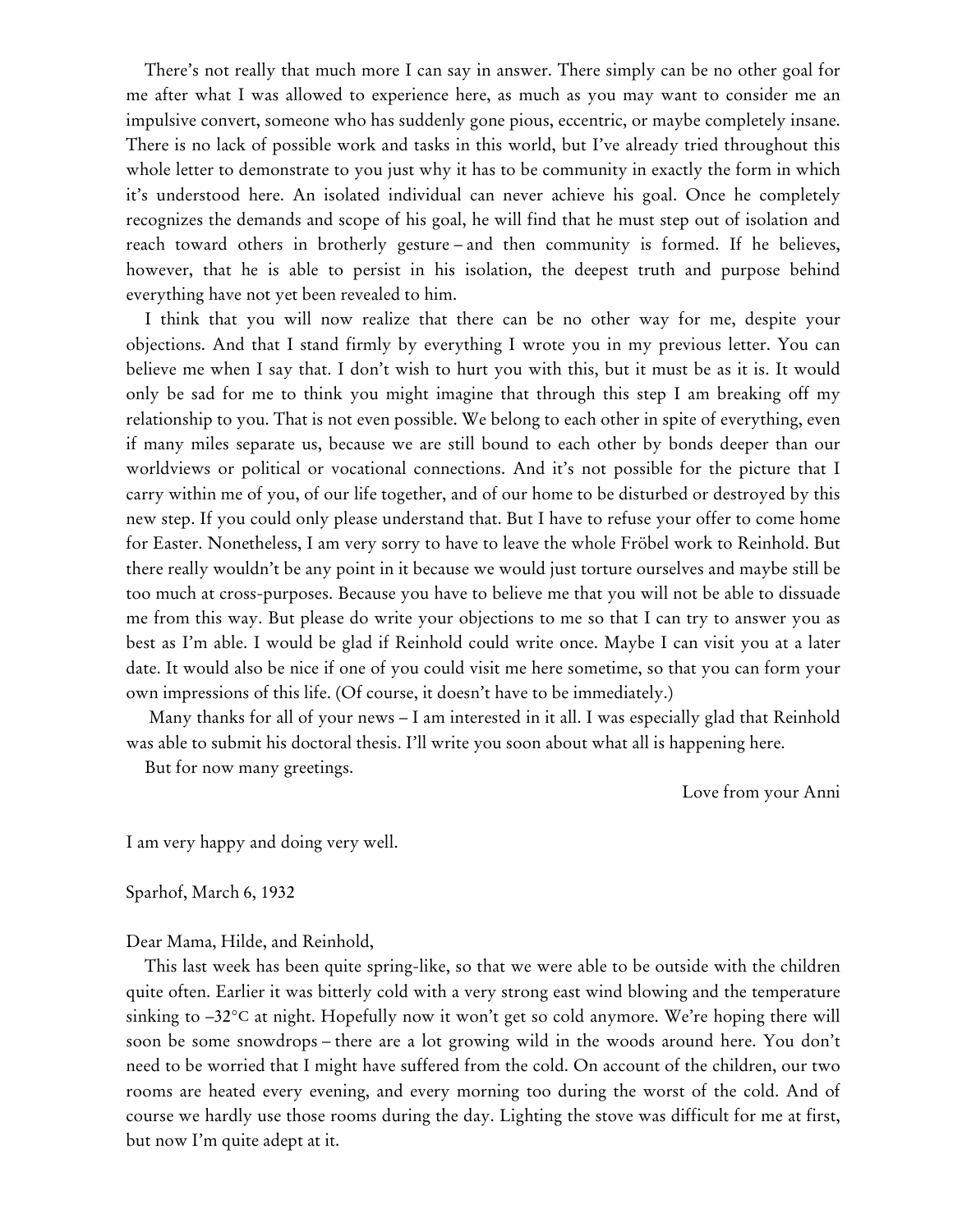Emi-Margret's father is traveling – he's doing preliminary work in various cities for talks that some from here will give about what the community stands for and our way of life. They used to do this often in earlier years but had stepped back from it somewhat lately because the inner building up of the community demanded all their strength and time. Emi-Margret's mother has now started to write down the story of the beginning of the community in Sannerz near Schlüchtern, and the initial stages of communal life. It is then read aloud after dinner and makes the growth of the community so alive for us. It sprang from such an amazing life and movement and had to weather so many storms and difficulties of both an inner and outer nature that it's really a miracle that the cause prevailed and can be built up today. There are also plenty of humorous incidents and we often have to laugh out loud.

My work and life with the children is wonderful. From next week on I won't be directly with the children anymore because then Emi-Margret will start working with the babies and I will take over her work. Then I will either have the kindergarten in the mornings or the youngest school children from 10:00 o'clock on for arts and crafts. I will be with the school children in the midday, until 3:00 o'clock, and then in the afternoons I'll supervise the elementary school children's play and keep them occupied, or I'll have the kindergarten. And in the evenings I'll put the kindergarten children to bed.

Middays with the children have always been especially fun. I often went with the children to the so-called "black brook" which edges on a little copse. The children love to build very sweet little huts there. Then they are always enthusiastic and completely absorbed. I sometimes bring a book with me and sit in the sun. One can let the children play quite freely. They only occasionally come running up to me to ask something.

I have agreed with Emi-Margret that I'll take the school children, especially the five fourthgraders, on longer hikes as soon as it gets warmer. First we'll go for one day and then also for several days into the Rhön hills, to Dammersfeld, the Kreuzberg, etc. We are all looking forward to that very much. Hopefully we can begin soon.

I think of you all very often. And greet you very, very much and send you all a little kiss.

Your Anni

If Mama hasn't started my sweater yet please send me the yarn – the long mealtimes and also often the meetings present a good opportunity to work on something like that; the others also do. We do a lot of knitting here and I could knit or crochet the sweater.

Sparhof, March 13, 1932

My dear Mama, Hilde, and Reinhold,

Thank you very much for all of your letters; I especially enjoyed the little bunch of violets from Hilde. It arrived totally fresh, and now it's still standing on my table. It won't be easy for me to answer your letters, but I have to tell you as strongly as I can that I think of you all with great love.

But I must tell you right from the beginning that I have to answer no to all your requests and entreaties. I find it very difficult, and it seems almost impossible to me to make you understand this no. And yet I want to explain to you, as strongly as I possibly can, that there really can be nothing else for me, no other decision, but that this is the decision. If this decision would not stand now, all that I wrote you in my previous letters, far from representing a decision, would be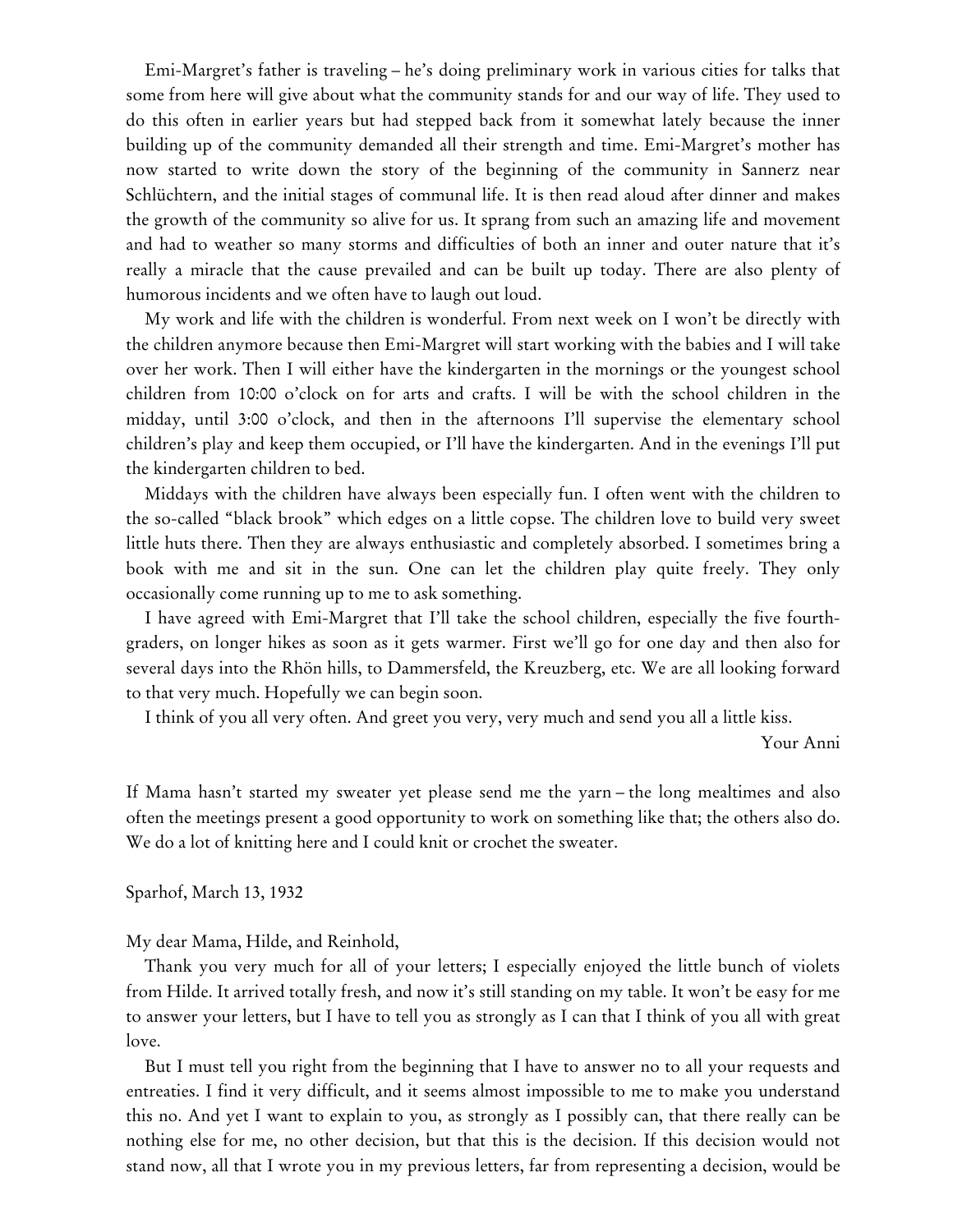meaningless prattle, artificial sympathies, a reveling in sentimentality. But this decision – which troubles you so much, that I can understand so well – is not an irresponsible and unscrupulous abandonment of the duties I would have had in Keilhau. It is not a desertion, because it was not in my power to either stay or flee; this decision is not influenced by any person nor any group of people; neither was it made by any willful resolution of mine. It was not made or engineered by any human being, rather, I was simply gripped by it. The only thing that I could do in response was to let myself be seized by this decision as fully as possible. But actually even this did not lie in my power alone.

You must not think that I don't understand or don't want to grasp just how great the plight is in which you now find yourselves, and that the situation has especially come to a head now. I can imagine it all so vividly, even though I also would very much like to have a complete and exact description of the facts and events and plead with you to write me everything in detail. But I will not be able to help you in the way in which you would wish. That path is not mine; I have been shown another one from which there is no turning back. Although it may seem very harsh to you, I still have to tell you that nothing will or should be able to bind me more deeply and strongly than that which has become clear to me upon this path. Nobody, not even one's closest relatives, can dissuade or persuade another in this matter. It is something that must happen quite personally within an individual, be they twenty or forty years old. Something is truly separated and resolved within a person in the sense of purification and cleansing.

I could not have foreseen any more than you that I would make this decision so soon. It also could not have been discussed or deliberated – I was simply gripped by a different power in such a way that I had to leave everything else behind me, even what seemed to be the most strongly binding human obligations. And I had to do it – and was able to do it – even in full knowledge of what this step would mean for you. You won't believe that of me. And yet it is true that I was conscious of the consequences and impact of this step, and that my objective reasoning was not shoved aside by a wave of mystical feeling. So this decision cannot be explained away as the consequence of ecstatic excitement, to be abandoned in favor of the former conventional way of life once all is examined under the sober light of day.

You must also not imagine that I was pressed or compelled to take this step by the people here, or that my actions occurred more or less under the power of suggestion. They would certainly have gladly let me go without trying to hold me back if my decision had been otherwise. In fact, it would not have been right in such a case for me to wish to stay on longer here because this life is not meant to be a mere mutual aid co-operative. What urged me to this step and decision was something that I was able to experience quite personally, and it determined this way for me quite personally. It really was an encounter with another world.

It's not easy for me to write about what I can barely express with words. But I wanted to attempt it in order to show you as clearly as possible how compelling all of this has become for me, and also that neither appeals to youthful immaturity, nor criticism of my reasoning, nor human obligations and ties can reverse this decision. It has nothing to do with my personal happiness, with my inner peace in the fulfillment of my aims and wishes, or with the well-being of my soul. It is, therefore, not a matter of what is easier or more difficult for me; my sole concern is to do only what is in keeping with this decision. I was never under the illusion that I had chosen the more difficult way – I don't think I could have been so arrogant as to believe that. I only believe that I must completely and wholeheartedly do what this new way demands of me and of everyone else to whom it has been revealed.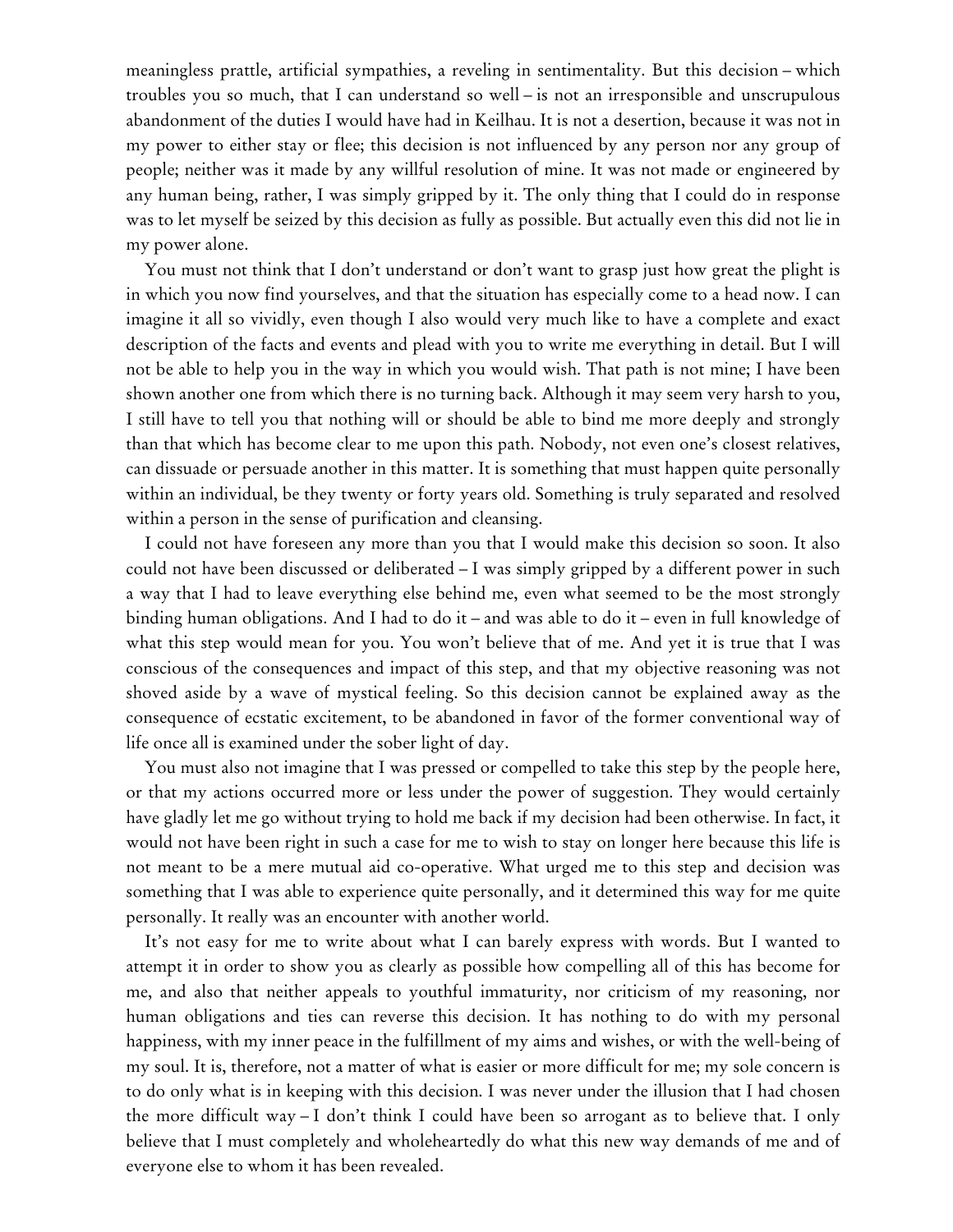And now you will again ask why I can't do this in Keilhau among you there. And why I can't put my "Christianity of deeds and the gospel of love" into practice there? I must reply that it is not just a matter of simply doing, loving, and helping, as I had formerly imagined it to be. Rather, it is a matter of an active Christianity of love and service in the name of Christ that can only occur in the sense of a renewal and rebirth of the old man. That means it cannot occur where there is discord, where it is considered acceptable to apply violence against violence and hate against hate. It cannot occur in a socially unjust and callous surrounding. Such a life must be lived in the place where there is a wish for unanimity and a readiness for unity that desires and prays for true surrender in loving service. It must be a place where the anticipation and promise of the kingdom of God translates into living deeds, and where unity results from this one Spirit.

I cannot write more about this now. I would like to respond to Reinhold's letter separately at some point. For now, I'll just write that he is warmly invited to come here sometime for a few days, so that he may discuss his various questions with us in person. Everyone here would welcome such a debate.

I think of you all very often and wish so much that you would be able to understand it all, as incomprehensible as it may still seem.

Greeting you with all my love,

your Anni

$$
D I A R Y
$$

Easter Sunday, March 25, 1932

One thinks it has been overcome and the matter is quite clear. Then you need only read between the lines of the letters, and it is all opened up again. They don't need to write a single word about it, but there is so much grief and sadness and pain between the lines that I can hardly get over it. A feeling of guilt comes over me again and again. Can I really do it? I have asked myself so many times already. By my actions I am destroying the lives of two people, and in Reinhold's case it is somehow the core of his life. But my leaving will cause Mama and Hilde a rent in their inmost being, a rent which they will never overcome. There is no doubt that my leaving would shorten their lives. I am taking away their joy and confidence in life so that I can live a life of joyful dedication. Do I really have a right to do that? Is that God's will? It is so difficult.

$$
D\ I\ A\ R\ Y
$$

April 6, 1932

I think it will simply have to come to a very painful and bitter parting of our ways, as Reinhold indicated. I don't want to think about it – it will be so hard and painful. I would not have thought the separation would be so hard. One does not like to speak about it, for how insignificant is this struggle in view of the greatness and the victory of the whole cause. But for me personally there will have to be a clear decision, otherwise I will constantly feel incomplete. I don't know how I will find my way through. It is so infinitely hard. Sometimes I almost wish I had never experienced this, and then I wouldn't have to feel so divided. The worst part of it is not the separation from those at home as I personally feel it, which is constantly getting more severe and deep and painful. How glad I would be to bear that alone, however much it hurts. The worst part is knowing how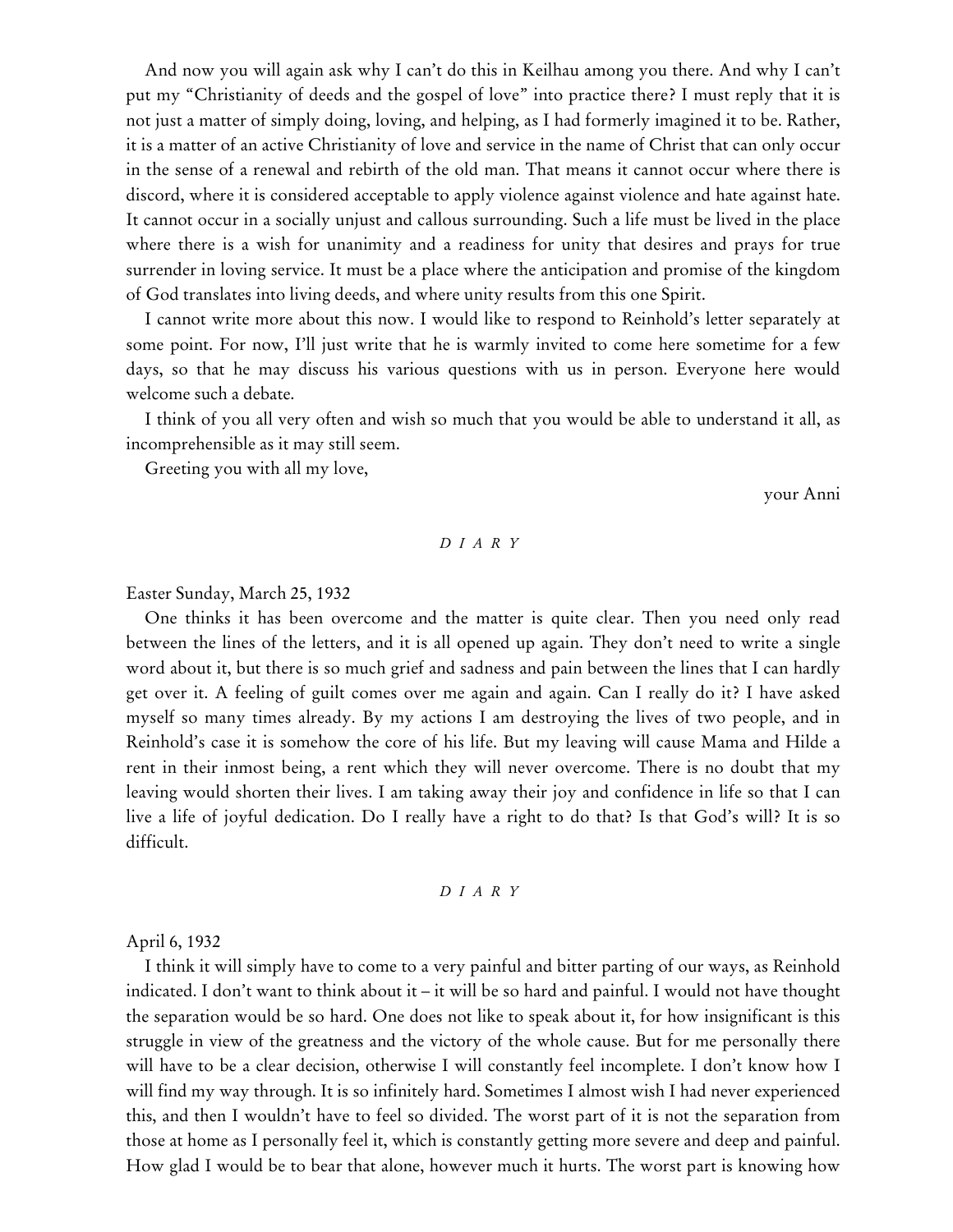badly I am hurting my family, what great need I am leaving them in, and how I am only causing greater and greater need. It is through me and my fault that their joy and confidence and courage for life are being completely extinguished, physically as well as inwardly.

I see it all so clearly before me. Is such a thing possible? I don't understand it, I can't understand it. There simply must be a solution. Is it really meant to be that way? I can't grasp it. Then Christ is very far away from me. Where does this great love and affection between parents and children come from, that one can and may trample on it like that? I don't know where to turn. The only times I speak about it, I do so in a rather ironic, light tone, and it feels each time as if I am betraying them and disowning them.

And yet there has to be a clear way. Isn't the love between parents and children something that is willed and given by God? How can one destroy it? And yet I have to do this. I ask myself over and over again, have I really allowed myself to be gripped by the important thing here? Am I following it truly, and not just literally? It sometimes seems to me as if in my inner life I am just as lifeless and unmoved as before. I don't know what to do. I realize more and more how much my inner and outward actions are lacking in true life and the real fire of love, so that I cannot grasp anything, and nothing grips me.

As long as this is so, I do not have the clarity and conviction to write to them. I ask fervently for clarity. It can't go on like this. Something has to happen.

And then on the other hand it is a fact that I am sure – really inwardly, not with my mind – that I cannot let go of this life. Hard as it often is simply to believe, it is infinitely reassuring and strengthening to know that there is an absolute truth, an infinitely great love, and that everything does not melt away in indefinite relativism. And it is just as wonderful to know that one does not have to squander and waste one's life, one does not need to ask anymore what life is actually for, what its purpose is.

*Despite an eight year difference in age, Anni and Reinhold were close, having grown up with the expectation that their shared life's work would be the Keilhau school. Reinhold, who was still following the academic course that had also been planned for Anni, found her decision especially bewildering.*

Sparhof, April 27, 1932

## Dear Reinhold,

Warm thanks for your letter of March 28. I also thank Hilde very much for the last loving letter she wrote. And now I've heard about your splendid results on the Latin exam – my heartiest congratulations at this success.

The essence of life here, to which I feel committed, is an awareness of the kingdom of God – and not just a kingdom existing far away in some vague fantasy land that will come at some undetermined point in time, but a kingdom that must be lived and realized here and now. It is not an ideology or a product of philosophical recognition and theoretical deliberation, and therefore is not dependent on the relativity of human research and thought. No, it can exist only in the living reality of deeds – in the visible result of all that we do. Only so does this kingdom correspond with the will of God. Because God himself is absolute reality. He is not created by some philosophical system, nor can he be measured by human reasoning or critical analysis. Therefore he is also no mere concept but exists – in truth – as the one who is the creator and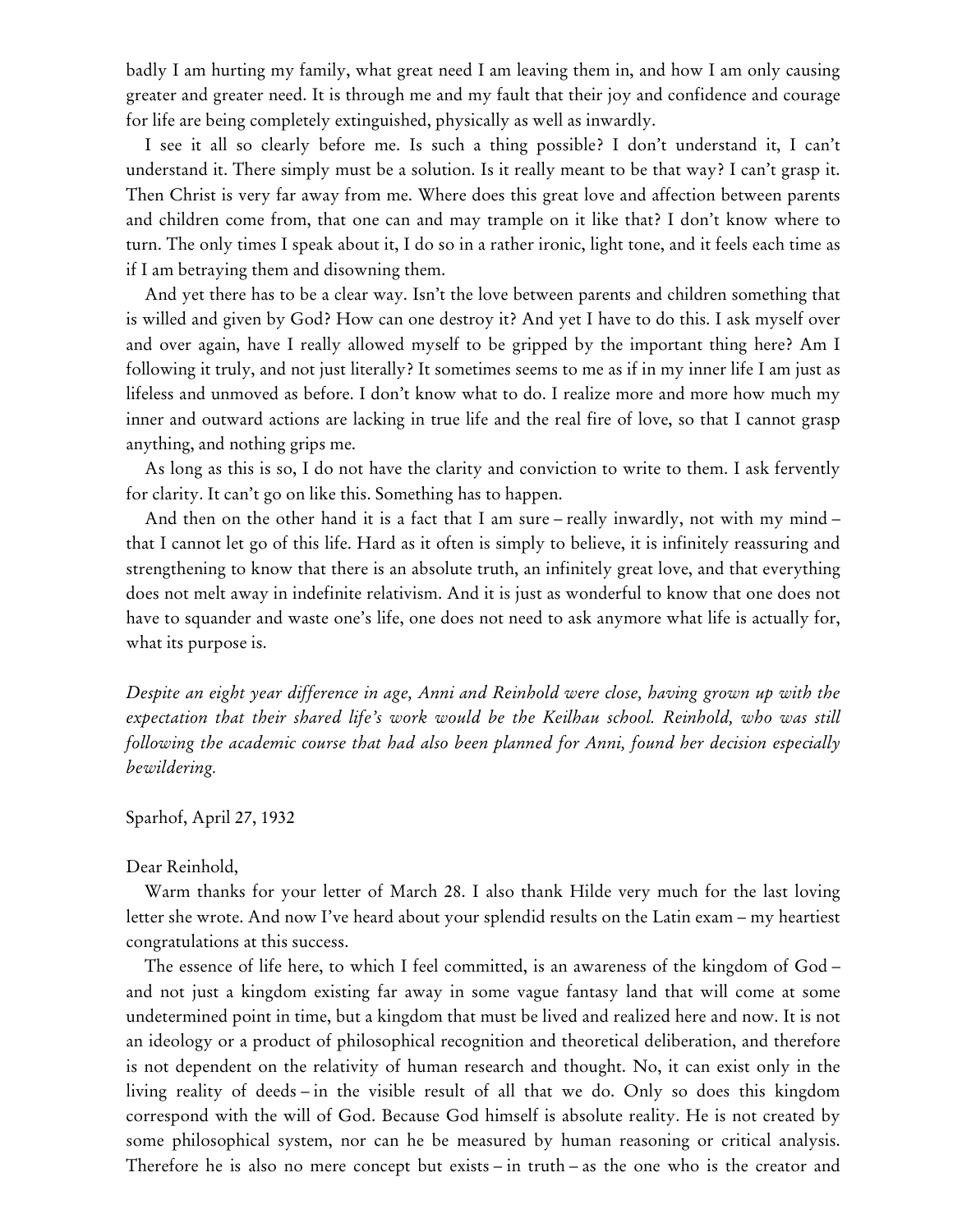author of all things. He encompasses all that is; from his hand springs the past, present, and future. And one can only believe in him as one believes in an absolute reality. The god we have chosen as the highest ideal recognizable by our understanding is certainly not the true God, because God cannot be grasped by our intellect – or if so, we would be capable of forming only a very human, even if perhaps well intended, picture of a godly being. This picture would be very fragmentary and contradictory, and would make God accessible only to intellectuals, to those with highly trained minds, whereas God often lives most purely in those who are simple and childlike.

Now that is not to say that there should only be simple people or, to put it bluntly, that stupidity is godly and desirable. But it does mean that we should understand where the limits of human reason lie and that there is much above and beyond these limits that can only be grasped by faith. And that becomes possible for the man who lets all that is human within him become silent in order to stand before the divine in adoration, reverence, and awe.

But I know that all of you – and of course we here as well – are primarily concerned with the practical manifestation of the kingdom of God in the sense in which I have just described it. This goal is perfectly clear to me, and the Sparhof here in the Rhön hills is certainly not the only place that attempts to live for it. But not every way leads to this goal: there are very many so-called Christian ways of life that are completely and deeply opposed to it.

We wish to live in unity, social justice, brotherly surrender, and love. Unity is created through the power of the Holy Spirit: since God only reveals himself to people through the Holy Spirit's working within us, we can only find a living, direct relationship to God in this way. However, this Spirit will, and must, bring about a very strong unity and unanimity – a profound community – amongst the people who have opened themselves to it. Life in community, therefore, is not something that is initiated and constructed by people, something that they can consequently just as readily abandon. People sought unity with God, and through it unity with one another was given to them.

It would not be possible to build a community on human strengths and capabilities, as the countless unsuccessful intentional communities have shown. Life in community and unity is a gift of God to those who have made themselves ready to receive the working of his Holy Spirit. At the same time, it is also the will of God and his call to us because only in this way can we live in unity with him and so live for his kingdom. All strength for such a life is given us only through the unity found in community.

Everything I wrote you about the meaning and nature of the community will not, of course, be that important to you and probably won't even seem believable. But it is indeed true, and those who live in this community have continued to see proof of it throughout the past twelve years. I only thought it might be important to you as an explanation of my insistence on communal life. It also cannot be a life in just any community, in the community of family at home for example. It can only be a life in a community brought about by the power of the Holy Spirit in the sense of working and living for the kingdom of God. Such a life challenges us to live for social justice, that means, in brotherly communism, in full community. Practically seen, this means a surrender of all personal possessions to the community, a complete personal poverty. We cannot achieve any social justice by giving perhaps a small part of our property to be used for the poor, yet keeping the greater share for ourselves. This is why we are told repeatedly, "Sell everything you have and follow me." These words become especially meaningful in light of the massive unemployment and spiritual and physical suffering of so many today.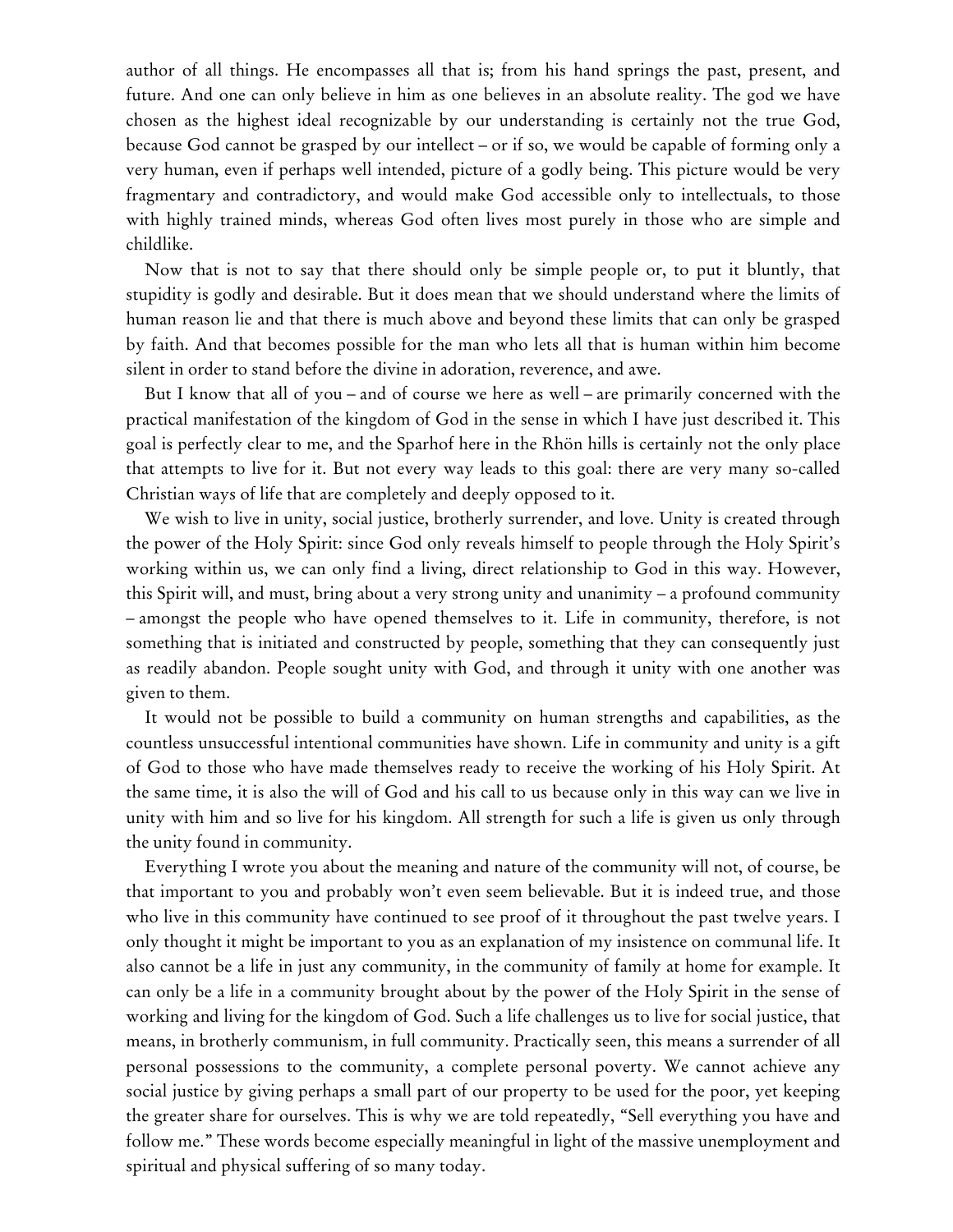And it would not be possible for me to go back to a life of personal property and personal rights to property – I would feel a great guilt. I don't mean to say that you are living in great wealth; I know better than that. Yet it remains personal property, and after all, the whole family conflict is a quarrel over property and rights. Though I know well that the dispute over these things is not your ultimate purpose in life, nevertheless it remains a dispute, and I cannot join in. This has nothing to do with a narrow-minded or self-righteous attitude. It doesn't mean that I feel better than you or set myself above you. I simply can no longer have a part in it.

That is why I ask you to dissolve my savings account. I don't know how much it is anymore. I think you might well use it to pay the lawyer or for Hilde's medical bills (which I would much prefer) or something of this kind. Mama should transfer the money to her account. If you don't want it, please transfer it here so that it can be used for the community. Either way, please close my savings account. I don't want to have any such savings to fall back on.

So you see, freedom from all property is an essential part of community life, of living in deep inner fellowship and love. By no means do I count you among those who are indifferent to social need, but I do not find your way sufficient for a life of absolute social justice.

Now I come to what you call senseless egalitarianism. But what do achievement and reward really mean? How can achievement really be measured along with its corresponding reward? These are based on entirely human criteria. Who is to judge how much more one person has achieved than another? And where the greatest achievements lie and where again greater performance can still be expected? These are all purely subjective, human insights that change with every passing era. The real truth is that by nature we have been endowed with various gifts, which we should strive to put to use. These gifts should, however, be used in service to others, as far as is at all possible. They must be allowed to unfold to the greatest possible extent in a testimony of honor and obedience towards him from whom we have received them. But the power to judge the extent to which we have used or misused our gifts does not lie with us. Therefore we would be mistaken in wishing to demand greater rewards for ourselves based on our own insights. And isn't it true that all people have the same right to life? Who would dare to deny another person the right to life in the sense of that person's physical existence? And, what is more, who would dare to deny them the right to seek the light of truth and then live for it? Who can claim that there is no spark of longing for God, the light, in every person, however hidden it may be?

In this sense, we are all the same before God. How can we know the extent to which any one of us has followed what God laid within us? For judgment comes from God's hand alone. We can speak of the diversity of humankind only in terms of the varying gifts and talents with which each has been equipped, not only purely in character but also in regard to each one's differing capabilities. That is a fact, but certainly no judgment. Why does no one wish to recognize our equality in this sense? Why do we each wish to preserve our own egotistic individualism?

Life in community cannot be separated from an awareness of the kingdom of God. This does indeed depend on a community's particular direction and form. A life of unconditional love, for example, is not possible where violence in any form is also acceptable, even if only as a means to an end. Love can only be born of love; it can never be born of violence. It's not for nothing that we are told to "love your enemies." But it is not possible to live in this awareness of the kingdom of God unless we really feel called to it. I have to say that again and again, because what counts are the deeds that actually follow such a recognition. To talk about love, community, dedication, justice, and other ideals while living the opposite is indeed empty talk.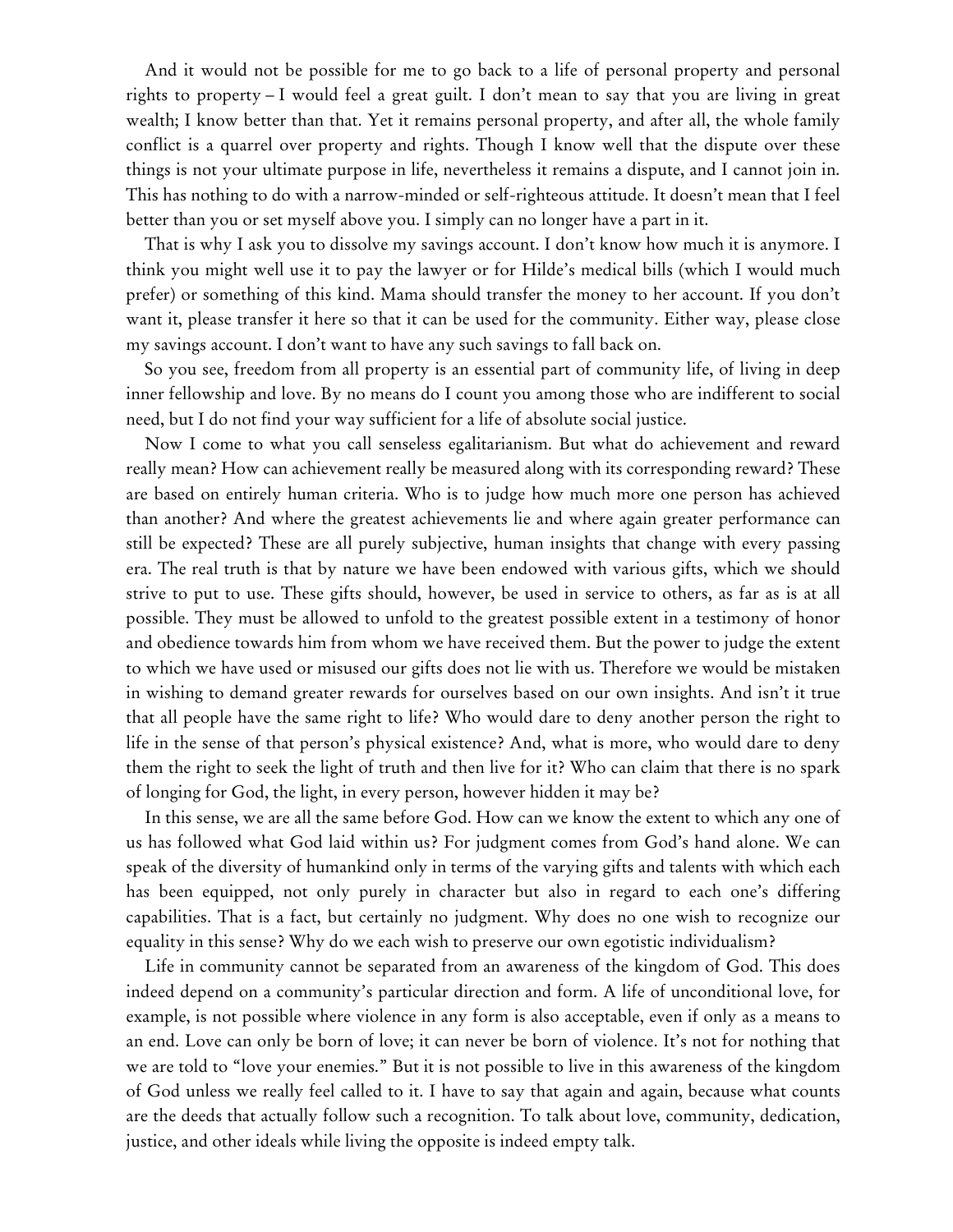What I have written may seem irresponsible, hard, and cold toward you. You put the demands made on me here on the same level with those made in Keilhau, and because those came first, you feel I should give up these. I have to simply say quite bluntly that there is nothing I hold dearer than the calling of the kingdom of God – not the concept of fatherland, not the concept of home, not the concept of family ties, not the concept of free will as a purely subjective, human freedom.

I truly wish to – and must – leave behind everything which hinders that calling. We read that unless we are willing to leave father and mother, wife and children, house and home, we are not ready for discipleship.This passage has made an extremely strong impression on me ever since I arrived here. That may even mean you, if you will not understand and if you continue to see it as a betrayal on my part. But I hold on to the hope that we will reach a mutual understanding.

These words may convey only hardheartedness, forgetting, despising, and trampling underfoot of mother love and the love between brother and sister. I must tell you once more that I have not forgotten, much less despised, anything; on the contrary, it is alive in my heart, and it would be more painful than I can say if this should lead to a break. Yet if you and the family should think that no further relationship can continue between us after all that has been said, I would willingly accept such a break, even though it would hurt me deeply. Don't imagine that these things have all been plain to me from the beginning; however, it is becoming more and more clear to me that there is no other way.

Now I want to go into what you call unconditional determinism. To be gripped by God's will has nothing to do with transcendental ecstasy or vague feelings of rapture. On the contrary, this is a question of the determination of a person's will. Nor does it have anything in common with fatalism. It is true that the power of the Holy Spirit active in the community can grip and confront even a person who previously had no knowledge of it. In this way God's will and nature are also revealed to such a person – an experience so real and powerful that it leads to a completely unshakeable faith. However, it must be preceded by a certain expectant readiness for something from above. If a person lets his own petty human will rule him as an absolute god, he will obstruct the possibility of receiving this grace. But once a person has understood something of the nature and will of God, his human will begins to bend itself with all its might toward serving and glorifying the One he now knows and recognizes. He now expends his human will entirely toward living for the kingdom of God, because such knowledge can only become deed if all powers and energies of the will are exerted. Admittedly all strength of will must be received from the great, almighty will of God: a private, autonomous decision of the human will can accomplish nothing.

But now this letter is long enough.

Warmest greetings,

your sister Anni

Sparhof, April 28, 1932

My dear Mama and Hilde,

Warmest thanks for your dear letter from last Sunday. I enjoyed it very much.

Since last week spring has definitely come to our area too. We now have dry and quite warm weather. There are so many flowers blooming now. Last Monday afternoon I hiked to the Sinn River at Oberzell with the younger school children. The whole way there we walked through lovely meadows along a brook. The meadows were filled with pale yellow cowslips. Everything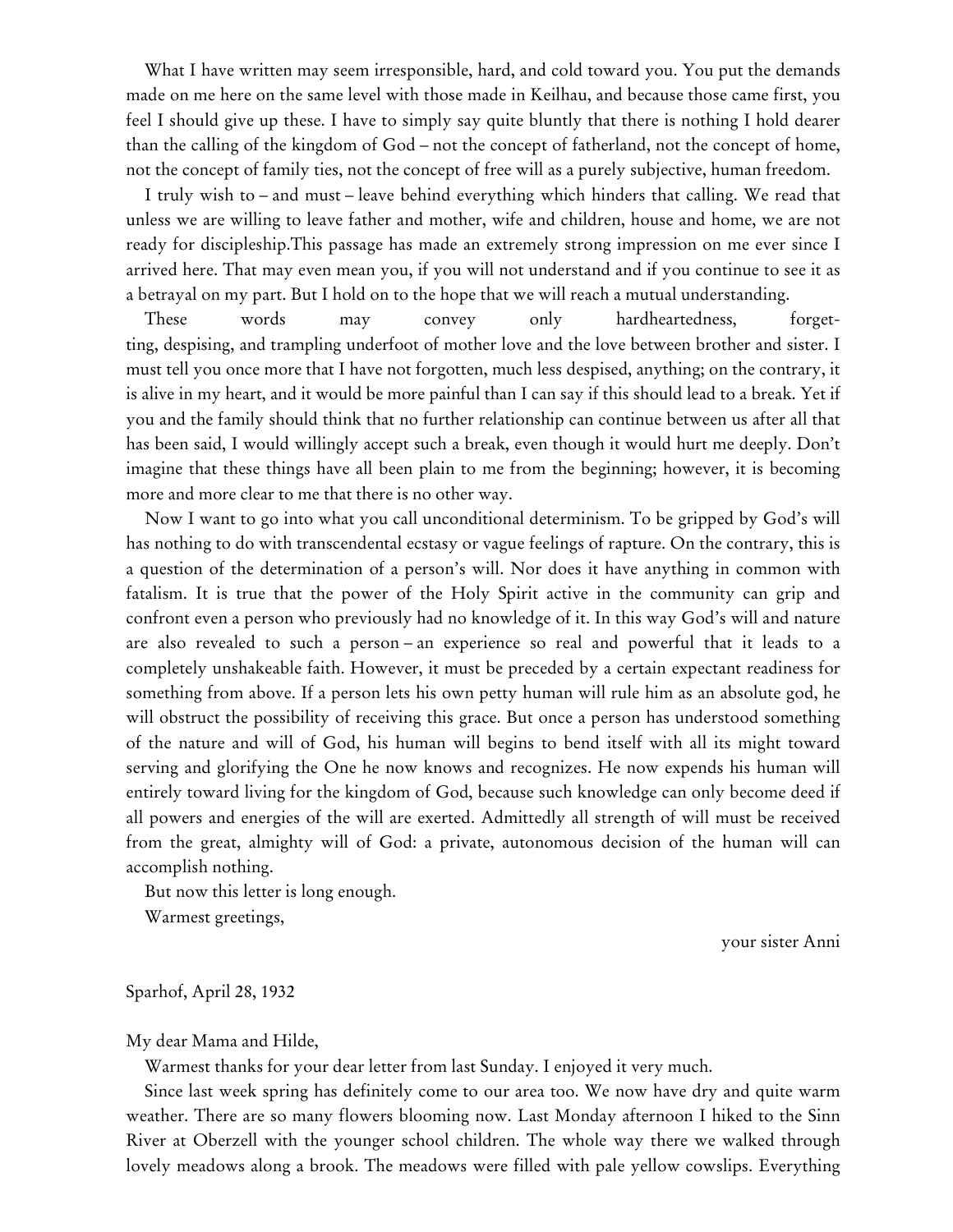looked beautiful again, and we all brought big bunches of flowers home with us. Altogether it was a wonderful afternoon. We had all kinds of little experiences together, and all of our legs were very tired that evening. On Sunday afternoon I was in a beech grove where little blue periwinkles bloomed everywhere. The children love to look for flowers.

The work on the farm and garden is very urgent now and all work strength is directed there, with everyone working very hard at it.

Our work in the kindergarten and Hort has now become much easier: we spend almost all day playing outside in some nice sunny spot. The older children mostly disappear into all possible varieties of huts, shacks, and caves which they have built themselves. The boys work hard in the fields, picking stones and pulling up quack grass. This of course isn't always pure delight for them but it has to be done.

But now I greet you most dearly and send a kiss from

your Anni

Hopefully now Hilde won't feel so cold anymore. I'm glad that the school director has tentatively accepted the post.

Sparhof, May 13, 1932

Dear Mama, Hilde, and Reinhold,

Now Whitsun has come already, and I want to wish all three of you a very happy and beautiful Whitsun celebration, with some nice quiet and festive days. If only the weather would also turn a bit nicer! It is still quite cold and rains a lot. They are almost despairing on the farm because they are not able to make any headway with the tilling.

I still wanted to write you about the first of May. It was a wonderful day. We got up very early with the children – all of them, big and small – and formed a procession. The girls all wore flower garlands in their hair and the boys carried flower bouquets bound to long sticks. We marched through all the houses and sang a May song at the door of every room in which someone was still sleeping. Then a child went in with a spring posy. It was a lot of fun and everyone enjoyed it very much. We started singing at six o'clock and were finished at seven. We had also learned several new May songs. Then a colorful maypole was put up in the yard. Unfortunately we couldn't have a children's festival because of the flu.

The preparations for Whitsun and the experience of Whitsun are wonderful. In our evening meetings we are reading the teachings on Pentecost about the Holy Spirit that were written by the Hutterite Brothers. Some of them are very old manuscripts from the sixteenth and seventeenth centuries. The preparations actually began on Ascension Day. I believe that several guests will be coming for Whitsun. In general there are many more people coming to us now, and there are often very good discussions at our mealtimes.

There are also several new people here now, mainly volunteers who came to help us with the work in the farm and garden. Two of them – a gardener and a kindergarten teacher who had worked in a kindergarten in Berlin run by a Protestant mission organization – have decided to commit their lives to the community here. Now there are almost one hundred of us and probably soon that number will be complete. Of Emi-Margret's parents, only her mother will be here for Whitsun; at the moment they are both in Bad Liebenstein for about three weeks. Emi-Margret's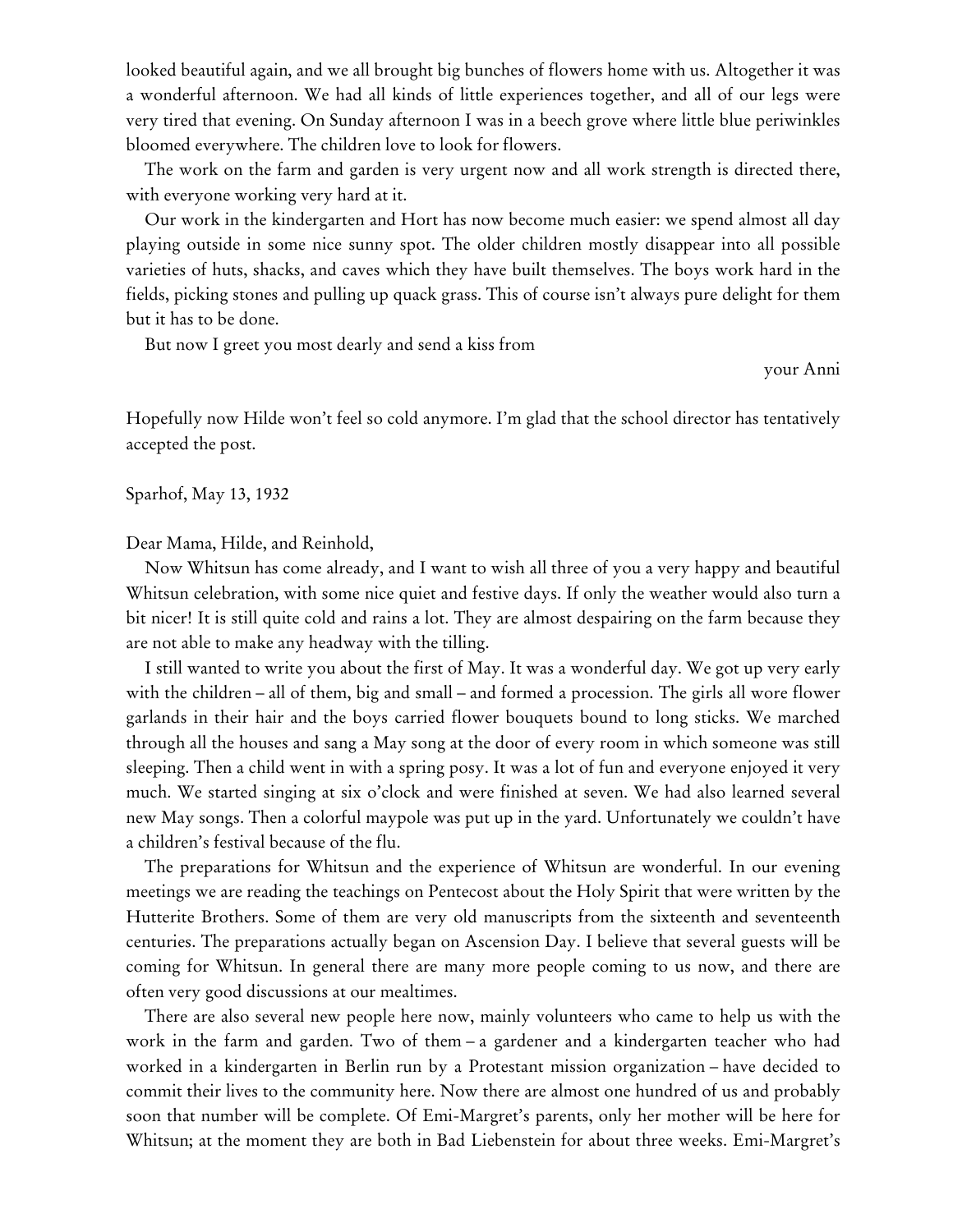father has to undergo an eye therapy there. Due to an accident he has completely lost his vision in one eye.

The nightwatch's rules are being strictly observed again. All lights must be out by ten o'clock. Work starts quite early in the mornings, especially for the men. I get up sometime between five o'clock and five-thirty – sometimes earlier, depending on my plans for the day. The children only get up at 6:45, so one can get a lot done in these morning hours. We have real plumbing up here, but the water is in quite short supply and hardly sufficient for the large demand. It is particularly difficult in summer. Sometimes – of course just when one needs it most urgently – one can stand at the faucet for a long time before a drop comes out. We don't have electric lights up here. We use kerosene lamps or candles. I seem to have a special gift for breaking the glass cylinders of the lamps.

I'm so glad that Mr. B. made such a good impression on you. It would be very encouraging if he turned out to be really competent. You found a very good solution with Miss Z. I hope you will find other good replacements as well. If only Hilde would recover more quickly. What did the doctor say? How expensive is such a radium-activated compression? I hope you will have a few quiet and relaxing Whitsun days so that you can at least get a bit of rest. But the news from the attorney is certainly not encouraging. I just don't quite understand why we were assigned the costs. When are the summer holidays scheduled this year? Will it be July and August again? How is the order and discipline in the house now? Hopefully there aren't such great difficulties anymore.

My children give me much joy, although there are naturally also difficulties every now and again. We are hoping to take in four more orphans (siblings). The social worker responsible for them would like to come now at Whitsun to inspect the Sparhof. We are hoping very much that something will come out of it.

But I should stop now. I hope my letter will arrive in time. Warm greetings and kisses – I think of you with much love.

Your Anni

Have a wonderful Whitsun celebration.

*DIARY*

Ascension Day, May 1932

We could never fully comprehend you, your image paled before our daily activities.

You were only a name to us, a rumor, intellectually we thought of you as the great and universal one.

And so you were obscure to us like a meaningless painting.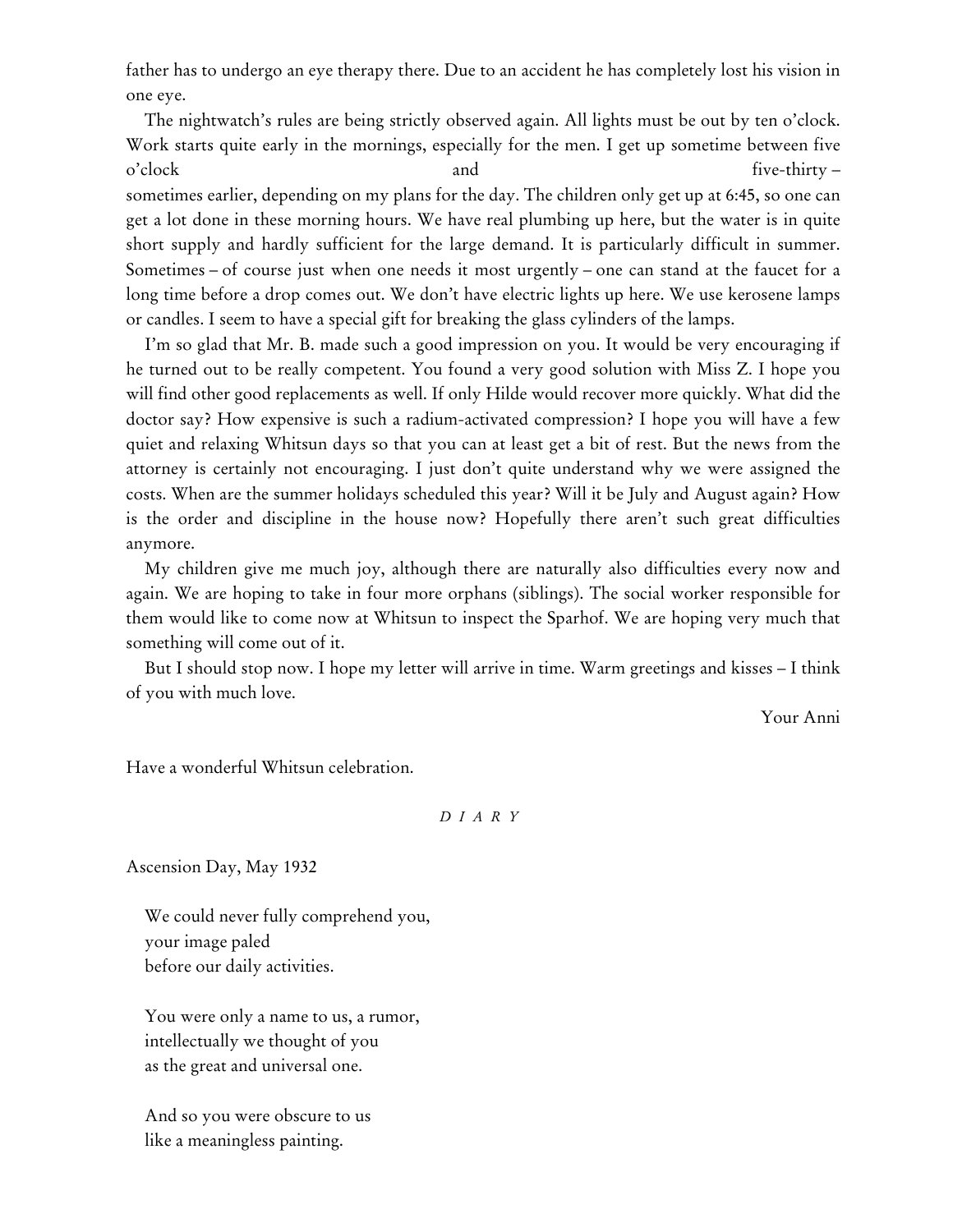Sometimes, in rare moments we had a deep inner sense and we believed we were bound to Him. We sensed that someone was calling us to life in God alone. Yet you were not real to us, not deed and judgment. You didn't come like a streaming light into the darkness of our night.

We remained imprisoned in human pettiness. Our eye did not recognize the starlight that would lead us on.

Brazen and impudent, we believed we could do without you, forgetting that we were created by your hand.

And yet you alone were the eternal!

And then, of a sudden, through your nearness our eyes were opened wide and your brilliant light overwhelmed us.

We were captured by the glow of love, yours, yours for ever, spirit, soul, and everything, burning in love for you.

Everything that is bound and fettered in us longs for redemption, to be raised up in you. Uniting love will proclaim that you are in us, and we are in you.

On the Küppel, May 1932

Wide, boundless world before me! The creator holds it in his hands. For it is you who quickens everything, brings life into death. Infinite creative will, grant that nothing petty remains in us, that we are purified of anything that leads astray and rest in you, God, alone.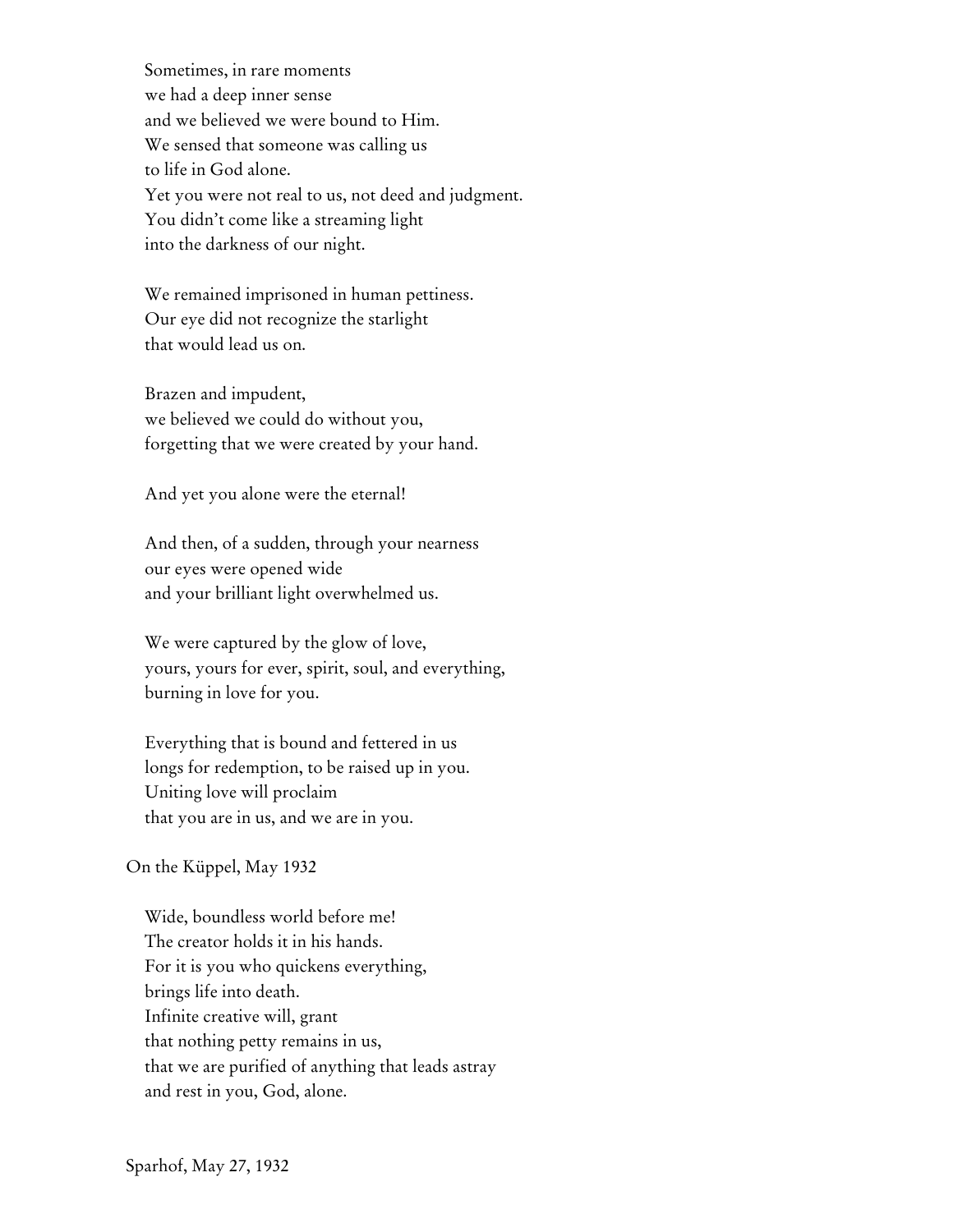My dear Mama, Hilde, and Reinhold,

At Whitsun we had wonderful summer weather, and as a result many people hiking in the area dropped in to visit us. There were also some who stayed on a bit longer. We had very lively and interesting discussions with these guests in the evenings, which we all enjoyed very much. The following week was a very busy work week, especially for the farm and garden. We had nice warm weather, which made it a very good time for this work.

The countryside looks beautiful now. The meadows are just covered with flowers. The cherry trees bloomed right at Whitsun. The apple trees are still in full bloom. Everything looks so lovely. The garden is now yielding lots of rhubarb and radishes.

This time I'm also sending you some of the globeflowers that turn the meadows here yellow. I hope they will arrive fresh and in good condition. The wreath of mountain-everlasting flowers is for Hilde's room. The whole Küppel is full of them. Every time you see them in your room they should remind you that I think of you all with very much love and don't want anything that separates to come between us, even if our paths are different. You can be sure that I certainly don't want to cut all ties with you from my side, and that nothing is farther from my heart than allowing an estrangement to come between us. However, there does have to be clarity about our different ways and there can be no blurring of the two. And so I really plead with you to recognize my way as a way, even if you can't personally accept and approve of it. I believe that it's the only way. But over and above that it must be possible to have understanding and love not only amongst us as closest relatives but also in the broadest sense as from person to person. If we here only wanted to live in proud self-assertion we would never dare to go out to other people to share our message with them.

We really cannot compare our relationship to one another with the break that happened between Mama's siblings. And I truly hope that something like that will never happen between us. But certainly I can hold on to this alone – that my life be lived only in the complete clarity and purity of this eternally old yet eternally new way.

I was also very happy to receive Mama's greeting for Sunday.

Lilo Lühr visited us here last week from Wednesday to Monday. I spent a lot of time with her. She will probably come again in the fall. It just happened to be very beautiful weather.

I have to stop now because I have to start giving the children their baths. I hope you will receive this greeting by Sunday.

Greeting you all very warmly,

your Anni

I was so glad to hear that you were able to visit the relatives in Weimar. The Fröbel writings, the little picture book, and the sweet little pictures made me especially happy. Unfortunately, the little vase was broken. The six of us were very interested in all the goodies.

I greet all three of you very much with a kiss,

your Anni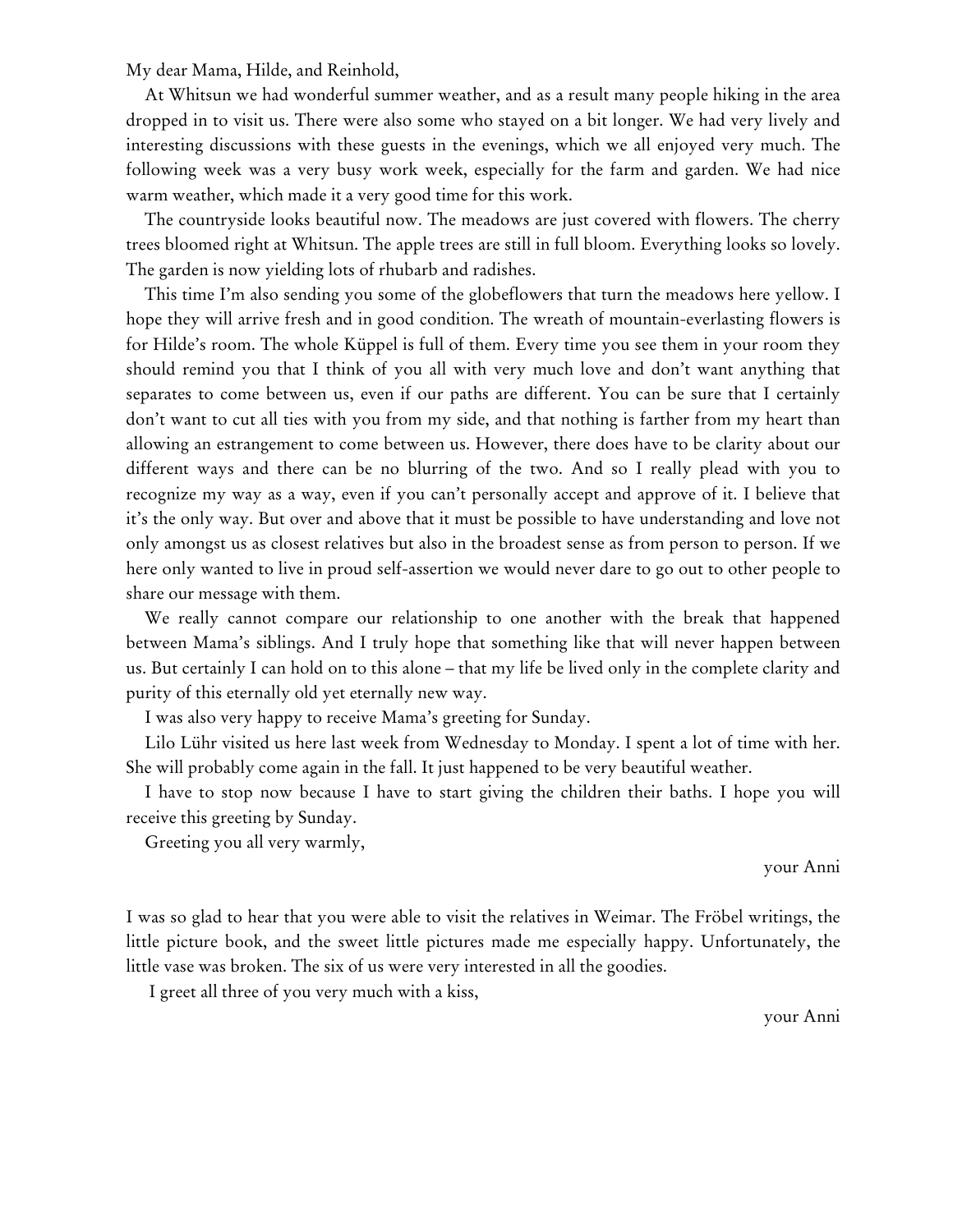# *Consequence*

*The year 1932 was difficult not only for Anni and her family. The German economy was in shambles, with industry at a standstill and over six million unemployed. The Weimar Republic was disintegrating, and although Hitler had been defeated in a bitterly disputed election with President Hindenburg in May, his angry rhetoric was whipping up emotion at ever larger rallies.*

*For the members of the Sparhof community, apprehension about the political future of Germany was tempered by confidence in the cause to which they were committed. There was also an abundance of work at the growing community; most of Anni's attention was taken by her work*  with the children. The foster children, many of whom came from broken families, could be difficult *to care for, and education was discussed repeatedly at members' meetings during the spring of 1932. Eberhard Arnold wrote an article summarizing these discussions. "The aim of our education," he wrote, "must be to awaken and strengthen in every child all that is good, pure, and genuinely childlike, together with a joy in the beauties of nature and unclouded comradeship, so that the atmosphere of community gains a foothold in each individual child." The theme of children and education had taken on a special significance for Eberhard that spring: his and Emmy's first grandchild, Heidi, was born to Emi-Margret Zumpe and her husband Hans on May 14.*

*Anni responded to this article in a letter to Eberhard Arnold, who was spending several weeks at Bad Liebenstein, a town near Keilhau, receiving treatment for his injured eye.*

Sparhof, June 4, 1932

## Dear Eberhard,

How surprised I was to receive your letter. I know how extremely busy you are. Your letter brought me such great happiness. Thank you very much.

Last night we read your essay on the education and care of children. Once again I felt so thankful that I can live with the children and take part in the work with them. It seems like a great miracle to me. Of course I also realized again how easily I can let myself be guided by my own human will. One often cuts oneself off from the true connection to the soul of a child and to what is most pure in them by using human force in an attempt to get the appearance of a result. We constantly need to open ourselves completely to the great, living, active power of the Spirit. Only in this way can we too come deeply into contact with the godly and good Spirit within the child – the Spirit that brings all things into being. Only when we let ourselves be filled completely by this life-giving Spirit can we guide a child with love, confidence, and mutual understanding. Ultimately, of course, when this happens it is in spite of us.

The responsibility we have toward the children is sometimes overwhelmingly great, and can only be carried in faith. This faith is most strongly needed when we encounter unchildlike and impure things in a child that want to lead him or her away from a childlike oneness with the good and godly toward what is evil. Sometimes it almost seems (and this can make us feel quite helpless) that even within a little child the battle which every person wages between the light of good and the darkness of sin has already ended in an irrevocable victory for the powers of evil. The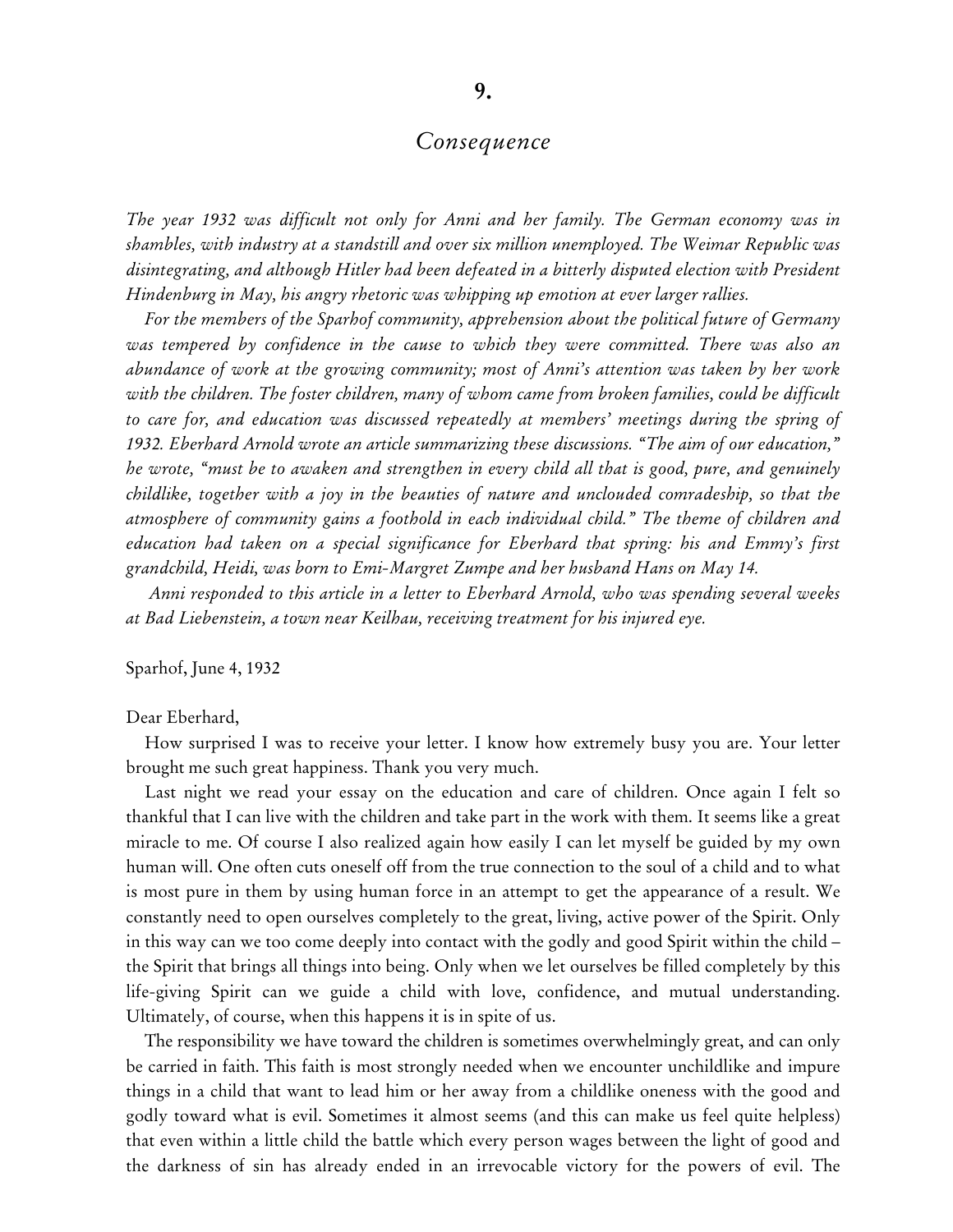question is always whether we ourselves then yearn so fervently to be filled to the same degree by the other power that we become able to detect and find the godly inner light even in the spirit that may seem to be the most unchildlike and farthest from the good. We may then connect with and encourage this little spark. Only since little Heidi Maria was born have I really understood what childlike wholeness of being and oneness with the source of all good is, and what it means to acquaint a child with life and things in this world. A little soul like hers is something so pure, innocent, and inviolate that one can only stand continually in awe before the miracle of life made new. It will be so wonderful when you are back here again and can see her. Emi-Margret is also looking forward to it so much.

You wrote about wanting to visit my mother if possible. I would be very happy about that and very grateful to you. It would reassure me very much. But of course I don't want you to give up so much of your time – which is always in such short supply – for a personal matter. The row with my family is by no means over yet. On the contrary, it seems as though my relatives are farther away than ever from reaching acceptance and a solution. They increasingly view the matter only from the perspective of our personal relationship to one another and therefore are increasingly unable to comprehend my conduct. Yet the only reasons I can give for this step are, of course, not subjective ones. There simply are no other explanations. They increasingly refuse to recognize the facts I have set before them, saying that these are questions of one's world view, ideals, or principles that don't carry much water when it comes to one's actions and the direct relationship of person to person. And they say that the love naturally shown to one's nearest kin can only be called love if it is backed by deeds – especially if one of those concerned is in need. And that this proof of mutual love must come before anything else. And because they themselves are now in need, this is the only way they are able to view it all.

The truth is that, after years of very demanding work both physically and emotionally, my mother now needs more rest and relaxation as she grows older. It is also true that my sister is very ill. She has been ill for many years and is able to rise above her sickness only with great effort. But now her condition seems to be worsening steadily, so much so that my brother genuinely fears for her life.

I am well aware that my refusal to help in the way my brother wishes would be a heavy blow for my sister, and my mother too. The consequence could quite likely be the very thing my brother fears. But on the other hand I obviously can't give up this new life. As you of course know, it isn't a selfish life for my own sake, but my relatives naturally believe I'm only looking for and finding my own personal spiritual gratification in it. Because we have had such a close family relationship, I'm sure you will understand how much I truly wish to be able to find a positive solution for them as well. And the question arises as to whether it may and can be that by turning to a life under God and to the active love which grows out of such a life, one at the same time may cut off and destroy the love – and therefore the inner existence – of those to whom one has previously believed oneself strongly bound and who now find themselves – this is the dilemma – in dire straits. The issue at hand is not merely a matter of a personal separation, which one would be able to bear through faith, but rather it is a matter of the hardship – and then even the increased hardship – of the other person. And I cannot believe that it is right for one love to injure the other. It also can't be that a life lived for people – for all people – can be right if through it some are wounded to their very core. And therefore I also think that a positive solution has to be found. It just hasn't yet become clear to me how to go about this – I mean, the actual, practical way to this solution. I have written you so much about this firstly because you asked me to, but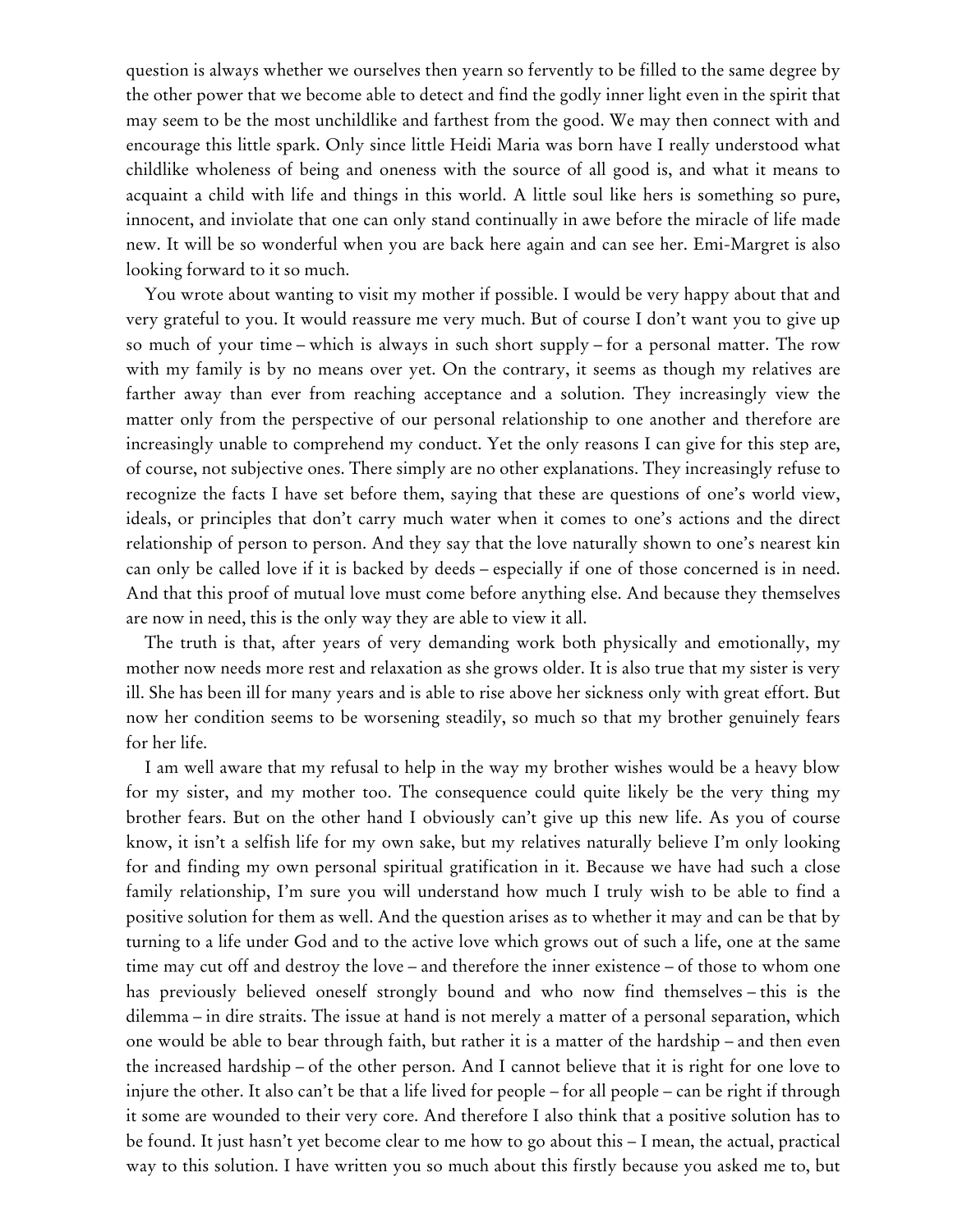also because I have grappled with this question for a while already and it has lately become especially acute for me.

But of course I don't want to let this personal matter occupy me too much, because it becomes clear to me again and again how little and unimportant all personal matters are and must be in light of the great cause – that which has already come to pass and that which is happening right now. And yet, on the other hand, it is essential that these personal things are resolved and rectified so that one's entire strength can really be used in service to the great task, without reservations. And the great and beautiful thing is precisely that the certainty of the reality of God's spirit and the life of Jesus Christ alone can lift us above all personal matters to where the freedom of a life lived under God and in discipleship to Jesus Christ can begin. It is becoming clearer and clearer to me how strong, active, and real the power of God's spirit is. That has actually always been the question – the search for the absolute and therefore uncompromising reality of God that can leave no path open other than that of discipleship. To me it was never a question of the various consequences that such a discipleship entails, questions of possessionlessness, conscientious objection to war, voluntary poverty, or social justice. These things certainly belong to it, but almost as purely logical, intellectual implications. For me it was about finding nearness to God and believing in this nearness; believing that a person can be so encompassed by it that they can move from an intellectual understanding and awareness to a complete surrender of all strengths and powers. My doubts about faith in God stemmed from a belief in relativism which was the only thing left after I failed to find any other answer in my search for the meaning of life.

And so it is a tremendously great thing that all of us here are allowed to experience the movement of the Spirit ever anew. We experience it firstly through the worship meetings in which by turning to God – something that each must do individually – strength for unity in purpose and deed is given. It's like a small sending out of missionaries within the circle of the community, where from the common source of strength each one is sent out into the fight in day-to-day matters, in the substance of the daily work.

Secondly, however, the movement of the Spirit is exceptionally noticeable now in the encounters with guests and volunteers who have been so numerous since Whitsun. Something really happens at these discussions that can't be created by mere words or rhetorical skill – so much so that, especially on that one Whitsun day, one of the guests, a student from the Habertshof who had originally given only a perfectly dry and factual review of work in a work camp, could suddenly abandon all of that in an attempt to reconcile his most personal and intimate convictions with those of this life. And this evening too, in a meeting with the new printers, it was once again evident that even though there is not yet a full affirmation of this way, the beginning of an understanding and leaning toward the power that brought about this communal life is certainly arising.

And we ourselves must also realize again and again that this seemingly so basic certainty comes from such tremendously great power and grace. As such, we can never become indifferent and hardened toward it, taking it all for granted in complacent, self-satisfied, and narrow acceptance. If we would, life in community would no doubt become merely mechanical, a dogmatic legalism.

And I think – if I have understood it correctly – that all of this will be overcome, and we can find a childlikeness of heart in which we continue to experience the miracle and grace of the gift of unity ever anew and with the greatest longing. Then our dedication will also be perfect, without any legalism. Then the experience of Whitsun would certainly become a new reality every day.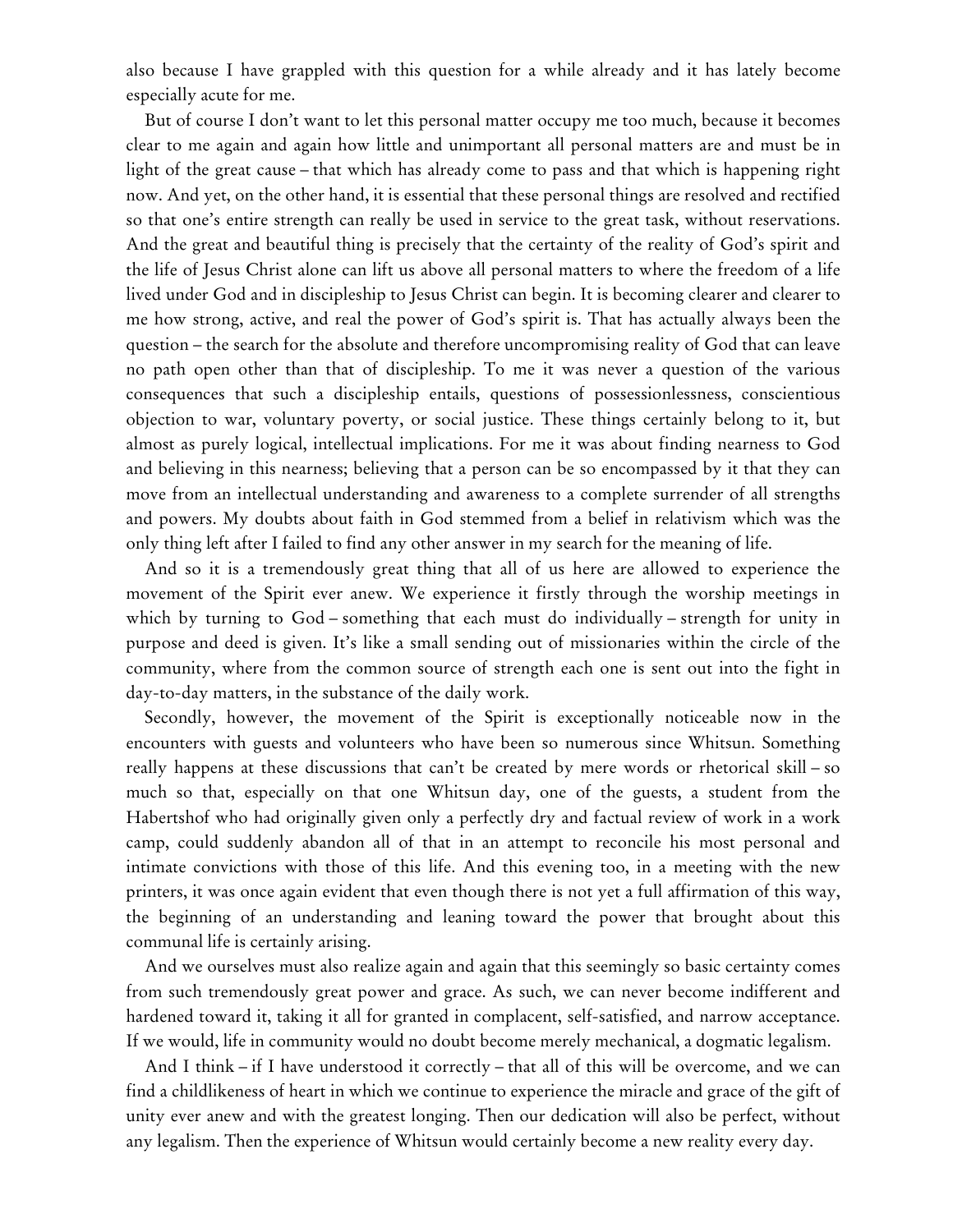I just received a copy of your article about the work with the children. I was very happy, and I am especially thankful to you for it because this essay has become so important to me in finding the right approach.

Warm greetings,

Anni

*Hilde was spending some weeks convalescing in a spa town near Keilhau.*

Sparhof, June 25, 1932

#### My dear Hilde,

How happy I was when I received your dear little note from Gernrode. I was especially glad to hear that you find it so nice and pleasant there.

The summer landscape here with its dark green beeches and firs and meadows rich with flowers is really something exceptional – but so completely different from our Thuringian woods and countryside. Right now we are having such horrible cold weather, but a week ago it was so wonderfully warm. The hay-making began during that time and they still managed to get the hay in nice and dry.

We've already picked lots of big, red wild strawberries with the children, and now the ones in the garden are also starting to ripen. Are there also wild strawberries in Gernrode? I really hope so much, my dearest Hildelina, that your stay there can make a big difference in your recovery and help you become stronger. But you just have to be a good girl and make a real effort to relax and be lazy.

Last Tuesday was a very special day for us. We celebrated the summer solstice and at the same time the twelfth anniversary of the community. We all gathered in the dining room at 5:30 p.m. At our communal meal there was lots of singing and people spoke or read aloud. We were gathered until shortly before nine. We then met at 9:30 and went up to the burial ground together where a fire was lighted. We formed a circle of about eighty people around the fire. It was so big that you couldn't recognize the faces of the people standing across the circle. It was an extraordinary feeling to know that so many people were bound together in such a deep communal experience. At the end Emi-Margret's father spoke about the meaning of fire in our inner life. Hand in hand in a long line, we then went down the hill to our community. It was a long chain: the last ones were still up on the hill when the first were already standing in the yard and singing.

Today Emi-Margret and I received very shaking news, namely, that Maria Keller, the director of the school in Thale, died in a bad car accident on June 23. It was really staggering news. As you know, the entire school stands and falls with her. To be sure the notice said that the school will carry on in her spirit, but I can hardly imagine that. These days must have been extremely upsetting and trying for everyone there in Thale. Emi-Margret and I want to write to Fräulein Wichon, who was actually the closest to her.

The whole community has taken longer walks of three or more hours together these last two Sundays. Everyone who could went along, including the bigger children. We would then find a nice place in a meadow or pasture to sit and sing or talk to one another. Emi-Margret's father often spoke on some subject or read aloud to us. Last Sunday he read from the history of the fledgling Anabaptist movement in Reformation times. We were in an especially beautiful place, all the mountains of the high Rhön lay before us in the distance. Such communal walks are always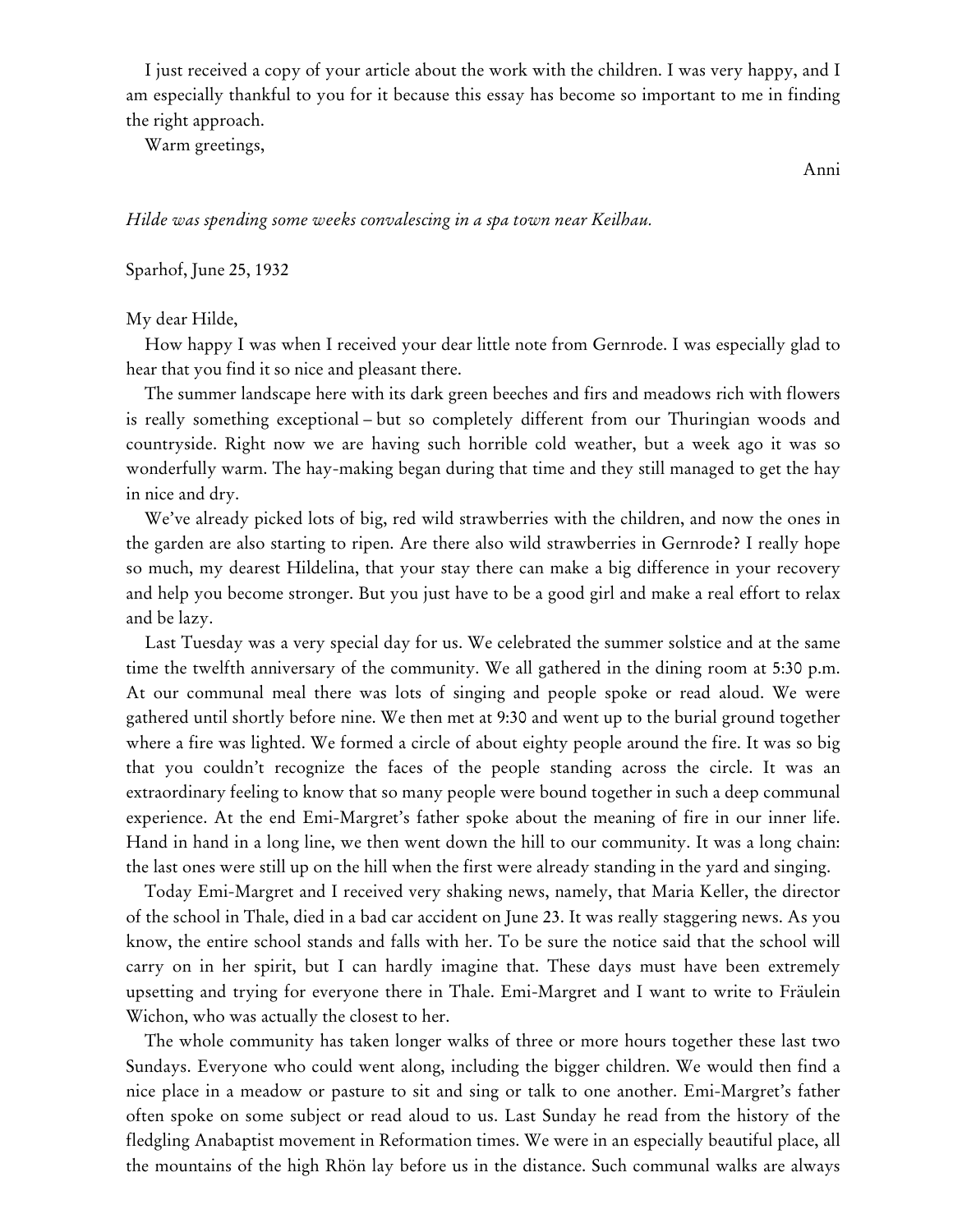very nice – one can converse with all sorts of different people and become better acquainted with them.

Yesterday evening Reinhold phoned me from Keilhau, primarily because the bank needs me to sign something. He asked me to come, not only for that but also to be able to completely clarify all other matters. I raised the question in the members' meeting, and after discussion we decided that the best time for such a trip would be in about a week, around the 4th or 5th of July. I wrote this to Reinhold, who wanted to call again tomorrow. So I am planning to arrive around those dates to visit you for a few days. I am so endlessly happy that I will be able to see you all once again. I hope so very much that we will come close to one another again, also by discussing and clarifying everything, which is definitely necessary. Inwardly we do of course belong together even though our callings are different, so we ought to be able to find a great love and understanding toward one another over and above everything. I naturally think of you all the time, and also speak often with Emi-Margret and others about you and Keilhau. Only one thing must remain: the new way must remain pure and clear.

But now good-bye, enjoy Gernrode to the fullest. The glowing yellow arnica flower brings you my deepest love and a kiss

from your Anni

#### We will see each other again soon!!!

*Later the same day, Anni wrote to her mother.*

Sparhof, June 25, 1932

My dear good Mama!

The strawberries are starting to ripen now, and so begins the great canning season. We have fairly large strawberry patches, one of them a whole field. Until now we have been processing rhubarb, stewing and juicing it, and making it into jam. Most of the jam is used immediately since we would otherwise have to buy it. It doesn't even need that much sugar – I think about one third of the weight. We already have a lot of lettuce and spinach, mainly from the cold frames, and plenty of red and white radishes. It is of course quite difficult at the moment to feed the everincreasing household. When I came we were not quite eighty people and now we are 110. And now we almost always have twenty-four to thirty guests with us. It is also becoming more and more difficult to find accommodation for them all. For the summer, a kind of youth hostel arrangement has been set up for them in the attic of one of the new houses. Most of these new people help with work on the farm or in the garden as well as in the print shop. The women guests help primarily in the kitchen. There the most curious combinations of people meet, some of whom come from the Youth Movement, but certainly not all. They often have very interesting discussions there.

In warm weather the babies lie outside in little laundry baskets that are lined inside with blue material and have a collapsible canopy of the same blue linen. It always looks so cheerful under the green trees. This Monday three new children are coming to our children's community – two brothers, aged four and eight, and a twelve year old girl – for an initial trial period of three months. The two boys are called Daniel and Johannes. I will probably be their main caregiver. A young seventeen-year-old girl is also coming; she would like to work at least part-time with the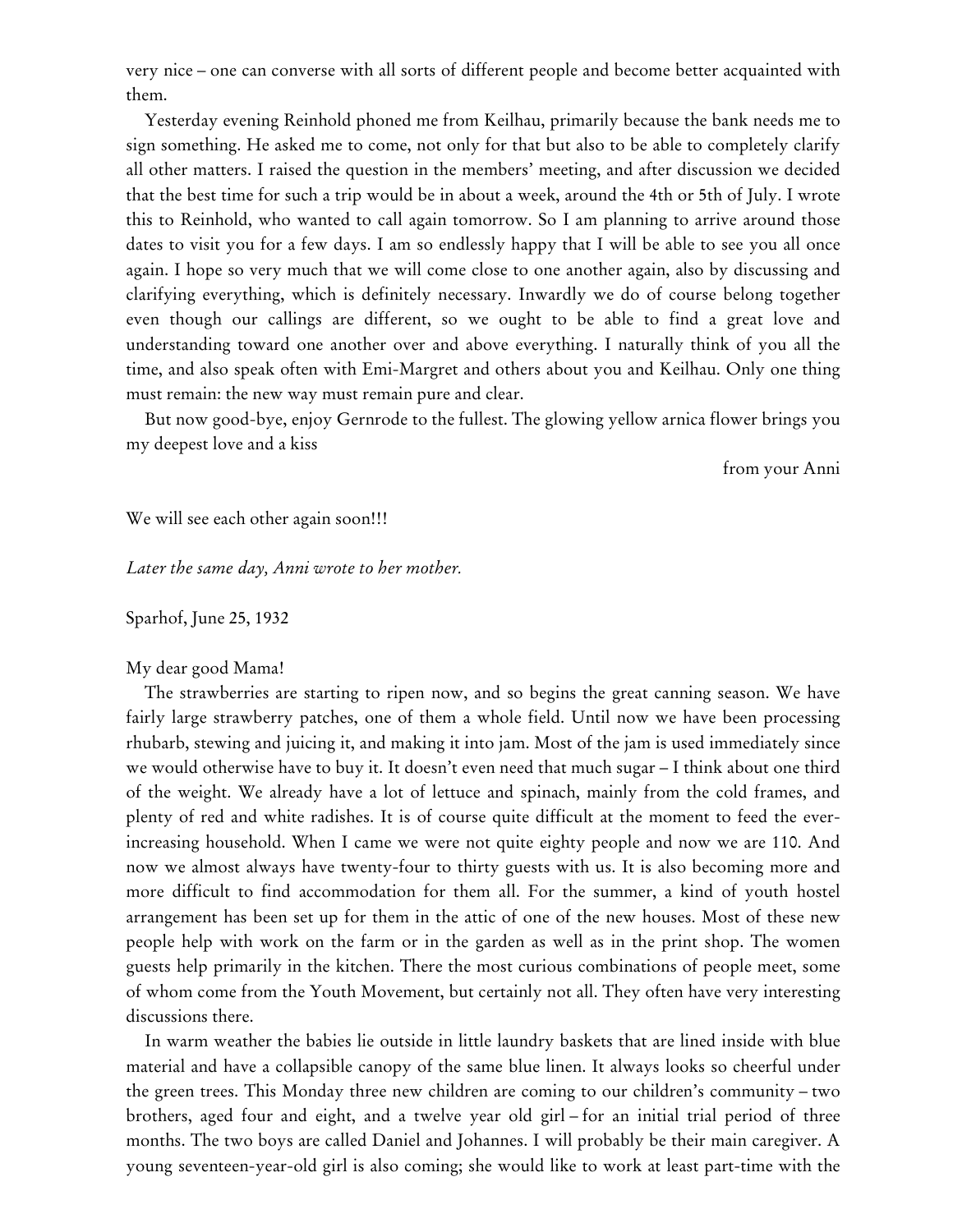children. At the moment I have only the four oldest boys living with me. Due to his special difficulties, the youngest one was placed alone with another family.

We now have one more person working with the children again, namely the nice arts and crafts teacher with whom I had already worked when I first arrived. It is very nice to have her because it means we can spend a little more time with the children. These last few days were so nice and warm that I took the girls up to the Küppel at 6:00 o'clock in the morning for gymnastics. That was a lot of fun. Now it's so cold, wet, and foggy that we can't do it anymore.

You should once see how our meadows around here look now. They are so colorful and completely filled with flowers! Arnica is blooming in some of them. I haven't seen any columbine or wild salvia yet, but there are a lot of little harebells.

I wrote all the details of my planned visit to Reinhold and also Hilde. But I can't yet give you an exact date. It will be so wonderful when I'm with you all once again and we can speak about everything. It's not too much longer until then.

Looking forward so very much to seeing you, and greeting you with a warm kiss,

Your Anni

Thank you very much for your loving letters and greetings.

*Anni was lovingly welcomed home to Keilhau by her family. But the discussions of the future of the Keilhau school and family financial arrangements that were the reason for her visit did not go well. It was inconceivable to her family that their daughter could leave a decades' old tradition and calling. Anni described the trip in her diary.*

# *DIARY*

July 5 to July 8 and 9, 1932

The trip home in order to bring about a full discussion and clarification, especially in regard to property.

Strength and clarity and unflinching firmness are so necessary. The unflinching clarity and integrity of the way must be upheld so that one can speak of this way in all humility and modesty.

To be filled with inner joy through strength.

And again strength – strength – strength that penetrates everything.

July 5, the first day of the trip

When Hans Zumpe left us in Eichenried, I realized that now I could only go on, there was no turning back. To go on is also completely my will, only it is so difficult, so infinitely difficult.

The entire trip was under the sign of the inner preparation of what was to come and therefore of concentrating on what I should witness to and what was given to me by the Spirit of the church. But the tensions kept increasing, becoming almost unbearable.

Human strength means so very little. It breaks down completely and can do nothing, nothing at all. If we depended on it, we would have to drown in helplessness and uncertainty. We ourselves do not know the way out, we are so weak.

So on that evening shortly before Rudolstadt I was almost beyond my strength. The impossibility of mastering the task was so enormous that I was in utter despair. And yet I was aware all the time that it had to be, that I could not weaken. All the time my urgent and fervent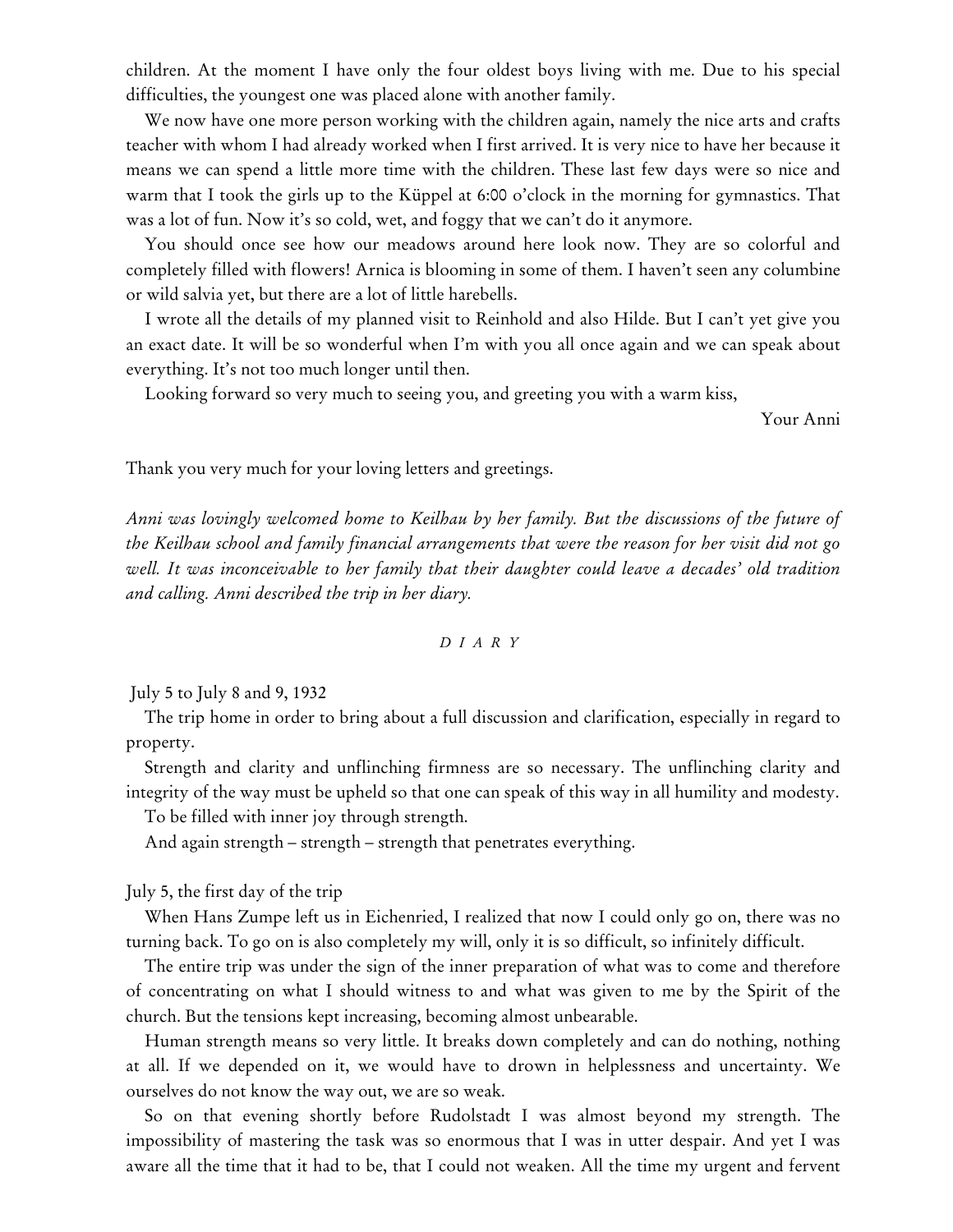request is, "Give me your strength, give me your Spirit! My longing for that is so endlessly great. Without it I'm completely at a loss. Without your help I don't know where to turn. Help me! Help me all the way to your victory!

What else am I to do? Strength, your strength, fill me!

On Wednesday, July 6, there was a talk with Uncle Hugo. He said: Jesus wants a discipleship in the conditions we are in, as they are given to us; we should do the duties in the station in life into which we are born, especially our duties to our own family. For our parents are representatives of God. And – he said – it is sin against God and against Christ if I want in the first place to do what there is to do somewhere further off, in the Sparhof community. It is said, "Love your neighbor," but who could be closer to us than our own immediate family?

There was a fierce argument. (He wanted to leave right away.)

God – God help me! Help me to say everything I have to say! I am in great need.

The tension was so strong, so unbearable. To have to be with these very beloved people and not be able to speak out until the right moment. To have to make myself cold and hard so as not to be a hypocrite and so as to remain completely clear and firm. And yet I know that the inner separation is there and that it has to be. We no longer have any connection in our life, our doing, thinking, acting – in anything in us that is directed toward the future. Nothing is left but the faith that this will one day be healed.

But in all that separates, there is one thing that remains – the deep, primal love of mother for child and child for mother, two beings that once were completely one; the child had rested beneath the mother's heart and was carried by her in love and born with pain and joy. To know this and yet have to carry out this step causes untold tension and pain.

On Friday, July 8, at 10:30 in the morning, I told Mama, Reinhold, and Hilde that I had decided to resign from the family partnership altogether so that I can belong completely to the other.

As to what followed then, I can hardly grasp the fact that I was able to look on with a calm and unaltered expression. Mama in her deep agitation broke out with the shattering cry: "Then you aren't my child anymore, then you aren't my child anymore." And then she went completely to pieces. Then there was the walk with Reinhold, during which we talked with great outward calmness but deepest inner agitation. "How will you answer for the fact that one day you will have to stand at your sister's grave as her murderer? How can you take the responsibility for this step upon yourself at all?"

"I take this responsibility on myself in faith in the new life that has been shown to me," I answered. And there was no bridge to span the gap between us.

Then at home I told Mama and Hilde once again that I would be true to this way and would leave in the afternoon. And then – such a shattering breakdown – Mama fell weeping on her bed, and Hilde threw herself on top of her. I stood there very calm, unable to say a single word; only my hands were trembling, and icy shivers ran down my back. When I went back to her later, she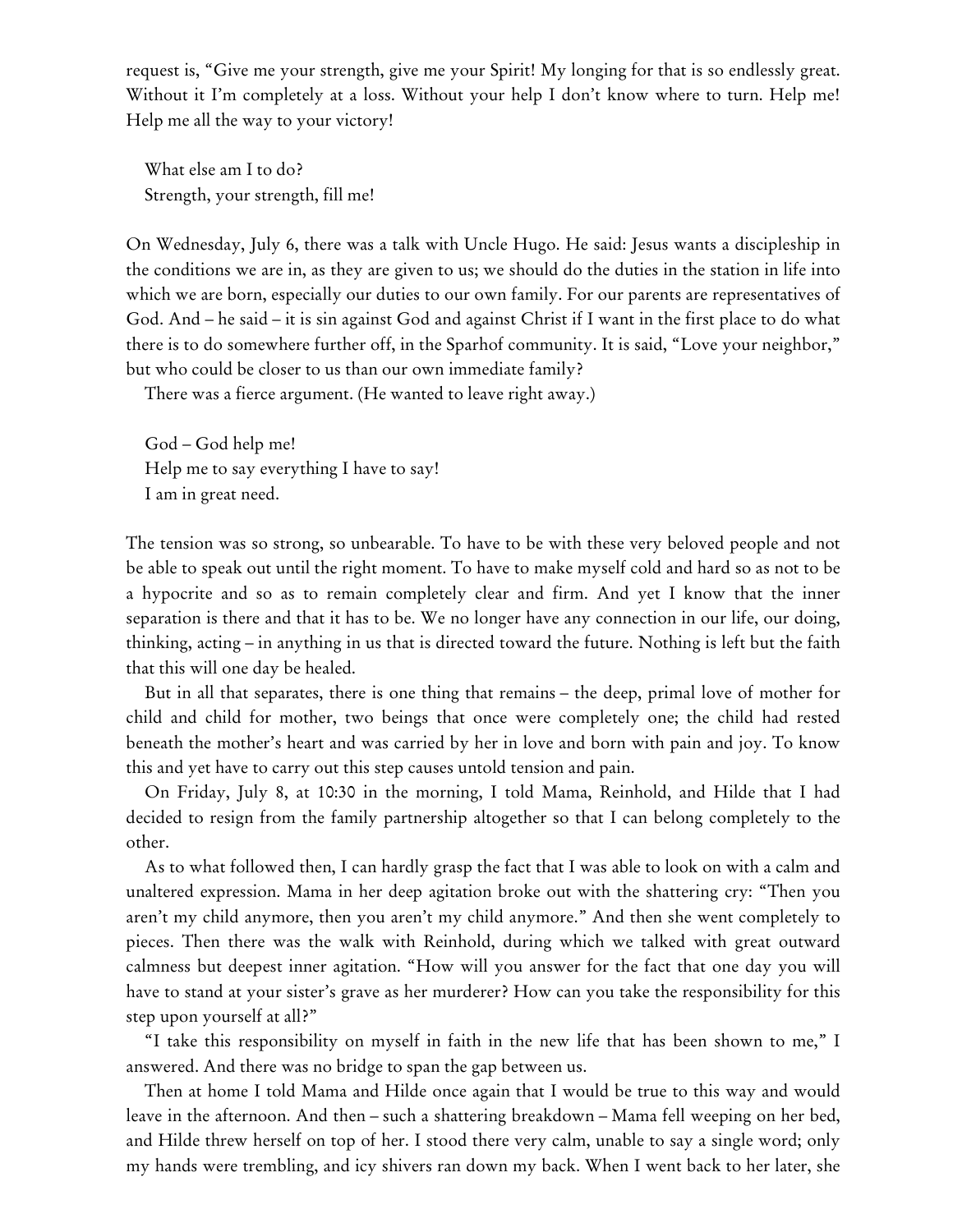was standing there quite broken, weeping, completely shattered. And I realized how mother-love overcame everything: she tried to blame it on everybody else except me; she refused to believe that her child wanted to break away from her. Hilde took me by the arm and shrieked in my face, "How can you look on and see your mother standing there so completely shattered? Don't you have any heart in your body, can't you see – this is your mother. Do you want to make our suffering still worse? Mama weeps day and night and finds no rest. How can you look on? I can't bear it anymore, how restless her nights are. I can't bear the suffering anymore." And she shook me by the arm as if she were trying to wake me up.

I said goodbye then and crept secretly out of the house like a thief, left the village, and ran all the way to Rudolstadt as if I were being chased. And in the hours that followed, these images pursued me and wouldn't leave me. My strength to bear it was just about gone.

"He who honors father or mother more than me is not worthy of me, and he who honors brother or sister more than me is not worthy of me."

Then I came home to the Sparhof, and the spirit of the cause and of unity was there again, and that gave me new strength.

But inwardly I am still pressed and weighed down by it all and can't overcome it so easily. But I don't want to burden anyone with it. I know that others, like Emmy, Else, Eberhard, Dora and Nils, and the Bollers, had it a thousand times harder. But I can't force myself to get over it. Then too, there is the frightening, tormenting feeling that I was not strong enough or firm enough. I wasn't able to express myself in the right way or with the right power. I was inadequate in how I represented the cause, also in words. I was not even able to adequately clarify and put in order property and financial affairs. And that is the thing I find hardest and most depressing – that I served the cause so poorly. This trip did not bring things a single step forward; I spoke and acted only in a weak and unclear way. It would probably have been much better if I hadn't gone.

I still can't get back into the rhythm of community life at all.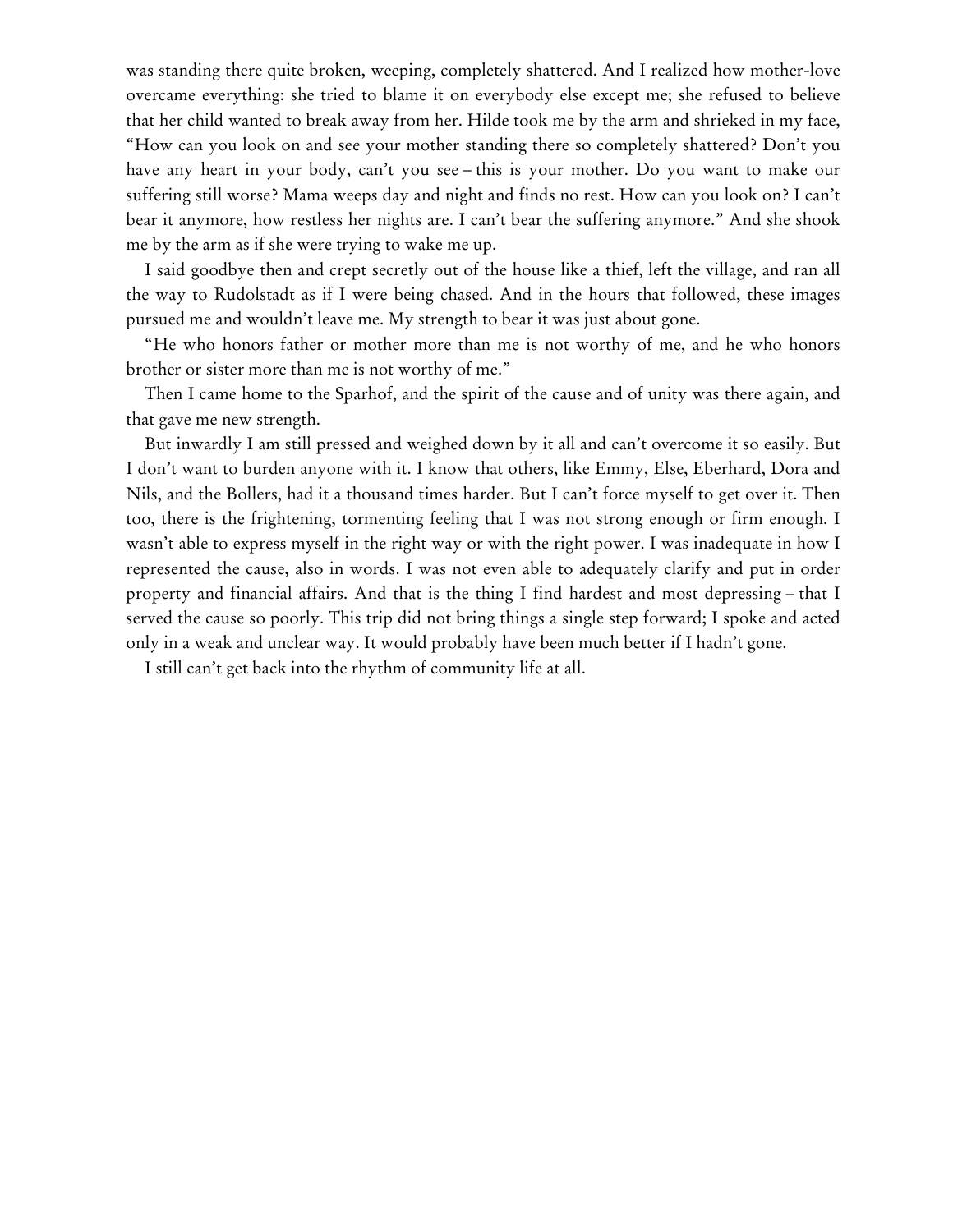# *Radicalism of Surrender; Radicalism of Deed*

*Anni had only been back at the Sparhof for a few days when she wrote again to her family.*

Sparhof, July 11, 1932

#### Dear Mama, Hilde, and Reinhold,

In a very wonderful way we are experiencing every day anew how God is leading and blessing this way and this work. In the past few days five or six new people have felt so deeply gripped and moved by this way of life and by the strength that can come down to mankind, that they could do nothing else than say yes to it with their whole hearts. They have now turned their whole lives towards this newfound way. And also the way in which we are led and provided for in all outward matters lets us feel extremely powerfully how surely we are guided and governed by a divine power. And everything given us outwardly in the physical necessities of daily life, as well as inwardly through renewal of people, constantly strengthens our confidence in the belief that, firstly, this is the way we must follow and that, secondly, no one who has heard the call and wants to continue to obey it can turn back. Rather, they must pour themselves and their entire life into this new life.

And I only wish so much that you might one day be able to experience the great, sustaining strength and power given to us through the experience of complete inner unity. Then you would be able to understand that the only desire of this strength, which originates in unity, is to continuously build new unity. This strength demands nothing other than that we surrender ourselves for unity. It was only possible for me to overcome the pain of parting from you because I believe in and have been touched by this strength. And I strongly believe that one day – even if not yet now – we will be able to agree deeply and come to unity in this matter. This alone, then, is the only possible help I can give you and long so much to be able to give you: the help that gives us strength to bear every burden, and also every other matter, in faith in the power of unity.

And in this faith and with this plea I greet you all most warmly.

Your Anni

*Anni had become a novice shortly after her arrival at the Sparhof. The novitiate was a time of testing and deepening understanding of the community and its basis. Now she was to be accepted into the circle of full members, the "brotherhood." Membership in the brotherhood was offered only to those who had shown the seriousness of their dedication to their calling. Aware of this, Hilde wrote a lengthy letter to Irmgard Blau, begging her to use her influence to convince Anni to leave the Sparhof. Irmgard declined. As she later recounted, "I didn't know what to say about it. What was I supposed to do? I couldn't advise for or against it – of course, I didn't know who they were either." Later, in a letter to Eberhard and Emmy Arnold, Anni's mother beseeched them to*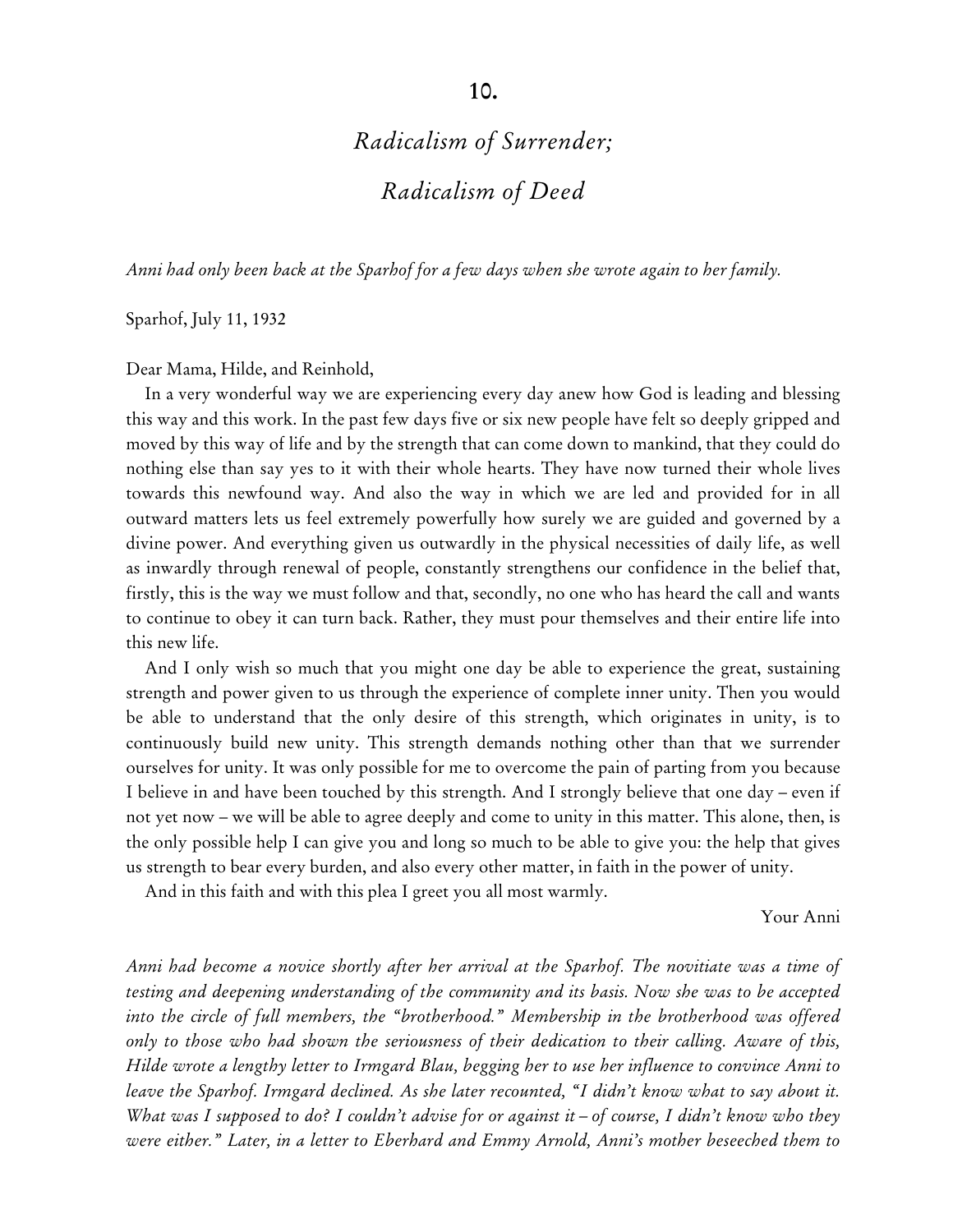*release her daughter from her commitments. Eberhard Arnold, in his response, attempted to explain to Frau Wächter the nature of Anni's commitment and calling.*

July 20, 1932

Very dear Frau Professor Wächter,

Even before receiving your card just now, I had promised my dear wife, Emmy, who always thinks of you with special love, that I would write to you. Your letter to my dear wife was unfortunately written under such erroneous assumptions that it could only have been answered by speaking face to face. Through Annemarie, we have repeatedly requested you to visit us, and both my wife and I would gladly be prepared to visit you in Keilhau, if by doing so we might be of service to you and your dear Annemarie.

If only we might explain to you from heart to heart how the decision of your and our dear Annemarie came about! But this is a religious mystery that can be explained only by God's personal word, spoken by him to the heart of a human being. No one among us has talked Annemarie into the decision to join this life. We would reject completely any decision to join that was brought about by human persuasion. One can only enter our life community when one is directly called and chosen by God himself. For this reason, I believe that you, your dear daughter Hilde, and your son Reinhold will only be able to understand Annemarie when you listen to the religious source and motives really deeply and inwardly. Annemarie has tried in a number of letters, and at length, to reveal her decision to you in her own language and way, as she alone can do.

When you write, dear Frau Professor Wächter, that there is no mutual commitment, that is true insofar as we here know no human attachment. So your request that I release Annemarie and make it possible for her to return home has come to the wrong address. Annemarie, and also I, stand to the church, and this church is for us the cause of God and of the Holy Spirit, a call to live in complete community, a call that is more than ever necessary today. As you can see confirmed in Annemarie's letter, Annemarie made a commitment as a novice on January 31. She gave her word to God in the presence of the gathered church to belong completely and forever to the discipleship of Jesus here at the community, and that she belongs to full community of life and of work, and gives all her gifts, possessions, and capacities to the work of faith. She made this declaration voluntarily and on a deep foundation. We would be doing Annemarie's inner life a great wrong if we doubt this declaration even for a moment. So I beg you to understand that we can only ask God together that he might show us, through his good, pure spirit in complete unanimity, what must take place.

You write that your and our Annemarie "is now so dejected, whereas she used to be happier." This is due, as you yourself have noticed, only to her love for you, for she suffers indescribably because you do not understand her step in faith – indeed want with all the means at your disposal to reverse it.

If you, dear Frau Professor Wächter, could for one moment accept in your heart that this is a matter of the deepest religious happiness of your beloved daughter, and that opposition in the family can only deepen a real religious decision, in that hearts may be deeply grieved and distressed and still not be able to give up their faith; if you consider that out of religious motives fatherland and home, father and mother, and even life itself were very often given up and forsaken; and if you understand in your heart that a religious experience of this nature has taken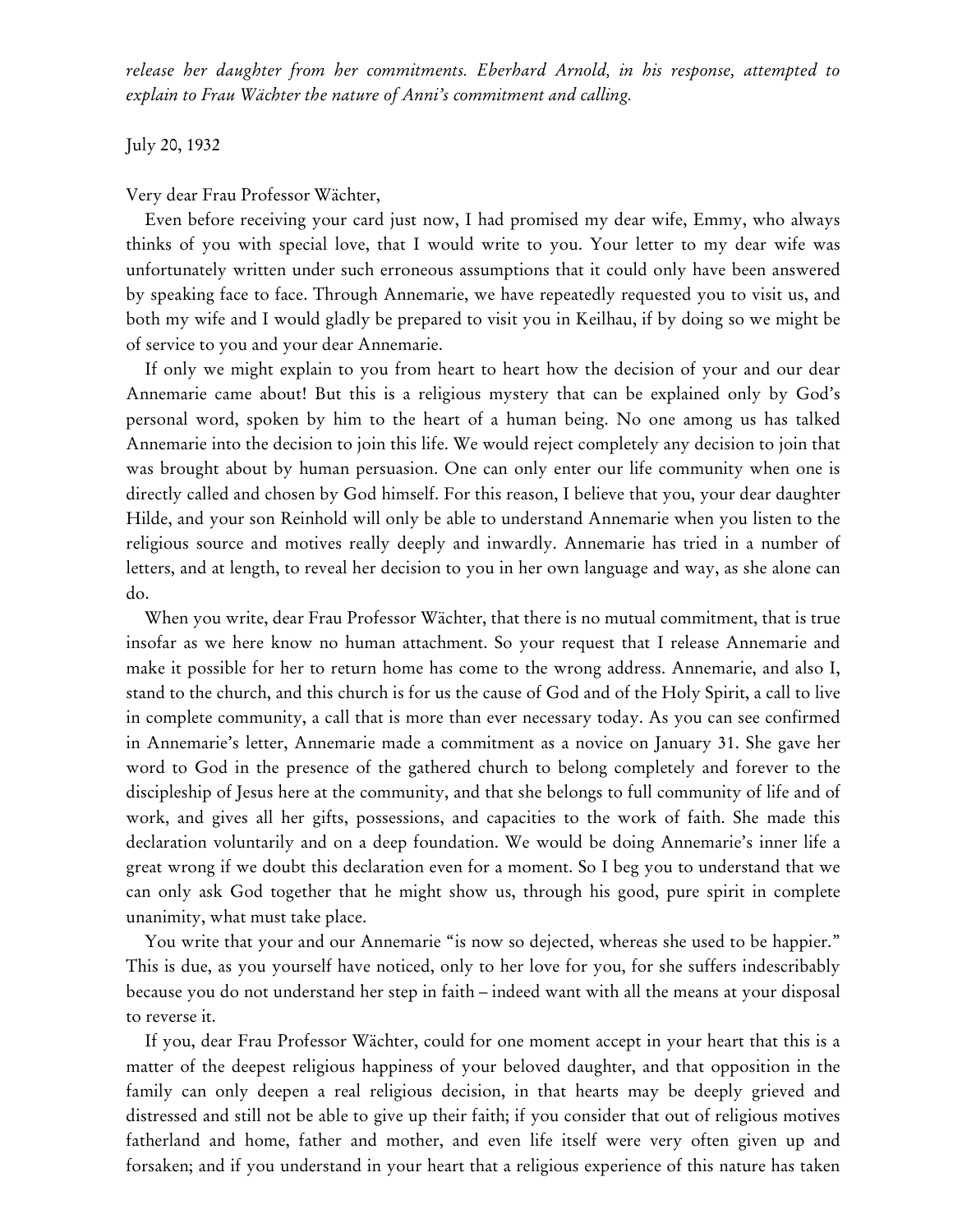place in Annemarie you will reconcile yourself to it in motherly love and not refuse your child your blessing. And Annemarie will ask you for this blessing again and again because it means so much to her. We other community members, who have been gripped by the same call of God and placed on this way, also want to do all we can to bring about mutual understanding.

So we ask you if we may do you and your daughter Hilde the small service of sending you our sister Dora Sääf to nurse her. Certainly your dear daughter will not find the dress of our sister as disturbing as when Annemarie wears it. It will not be possible for either of them to lay this dress aside, for the religious significance of the church and community is expressed by unity in dress. Thus we ask you to be so kind and tell us when our sister Dora may come. I am also prepared to visit you personally, if my visit may help to bring peace. It would not be good for Annemarie's feelings or those of her sick sister Hilde were she, as a member of the community with her unchangeable decision of faithfulness to the community and community dress, to care for your daughter. This will certainly be more possible at a later date, when the agitation in the family over her unexpected decision has calmed down somewhat.

I wish from my heart that you might often be with us to hear with what love and respect we think of Friedrich Fröbel's life work and of the fruitful work of your father and grandfather, and how we agree with the deepest direction of the founding of Fröbel's work. The difference is only that we here see in the full community of the first Christians, and in the divine justice and peace of the kingdom of God, the only real flowering of all the thoughts that have influenced Pestalozzi, Fröbel, Barop, and others. Because my great-grandfather Ramsauer was also one of the first coworkers of Pestalozzi, doubtless I might find with you and your dear son Reinhold a much better objective understanding than seems to be the case now.

We ask you once more to visit us and Annemarie here, or if I may go to you. Yours most respectfully,

Eberhard Arnold

# *DIARY*

July 31, 1932

Last week, on July 27, Mama and Hilde came here to fetch me home. Hilde had actually gotten up from her sickbed so that Mama wouldn't have to travel alone. It was simply heartrending to see them standing before me again, begging and pleading. Never has my mother's life lain open before me as in those hours. Starting at an early age, she served at Keilhau, toiling with utmost self-denial under difficulties and hardships. She bore her children with great pain, and for the sake of the cause had them cared for largely by others. Then Otto, on whom great hopes had been set, fell in the war; then Papa died, and a few years later Grandmother too. The burden of the task remained, but she had to carry it alone more and more.

She continued to give all her energies with a view to the time when her children would relieve her of the task and she would be able to rest after all her care and toil. And now this! This hit her harder, she said, than when Otto fell. I could hardly bear seeing Mama and Hilde – a picture of deepest inner need and despair and extreme helplessness. "You rob us of all joy in life, you make our life joyless and sorrowful!"

And in the face of this I had to remain almost silent. Not in the sense of agreement, nor a rejection, nor a backing down; no, not for one second, even though my heart was torn and bleeding. But I felt completely powerless to do anything or help in any way, incapable of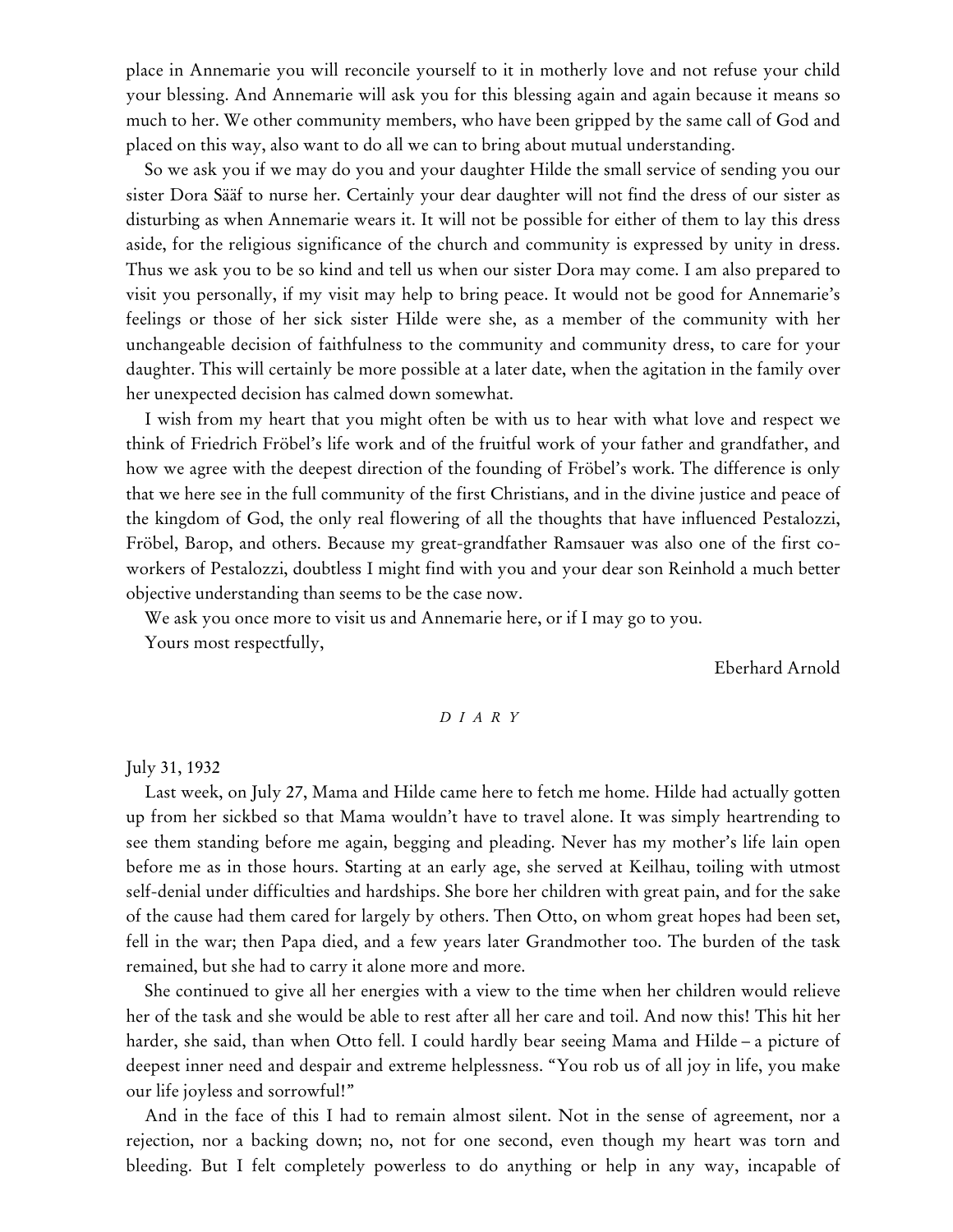speaking one single word of inner help or comfort; on the contrary, I must have appeared downright hardhearted and loveless.

*DIARY*

August 2, 1932

What does it mean to be accepted into the brotherhood? I used to think it meant the same as baptism and happened at the same time.

Through this step the fact of total surrender to the cause, of immersing myself completely, is reaffirmed. And it means, more strongly than in the novitiate, accepting the consequences of this act and taking complete responsibility for the cause. Not only being dedicated, but also being determined to be answerable for what springs from this attitude in every contact with others within and outside of the community. It also means wanting to help carry all weaknesses and failures, whether of a personal or objective nature. A desire to be included in the complete unanimity that is given through the spirit is needed. And it means bringing this unanimity to expression in the relationship to others, as completely as humanly possible, by witnessing to it in life and deed.

This step means renewing my vow of inviolable, joyful faithfulness to God and his spirit. If to begin with it was a matter of letting go, of dedication and a growing faith, now it means certainty, my whole bearing, and responsible deeds that become visible in accordance with our confession. Our actions and representation of that which we have promised is so often clouded and distorted through human weakness and inability. For this reason we can actually only be accepted into the brotherhood in faith and trust in the guiding Spirit who gives himself to us when we are willing to come before God in poverty and humility.

Sparhof, August 4, 1932 (postcard)

Dear Reinhold,

I heard from Mama how well you did in your doctoral exam. I am so happy about that and hope it may be a good omen for your future work. I was so surprised how quickly the day of the exam arrived in the end.

Hopefully Mama and Hilde got home safely and without incident, and hopefully Hilde's condition wasn't worsened by the journey. I was certainly very happy that they visited me, even though I could not and cannot do what they request. And that is what continues to distress me so much: that we are completely talking past each other. And that is why it is so near to my heart that you would once be able to completely understand – and wish to understand – the deepest reasons why I had to act in this way and in this way alone.

The days here are currently very lively and eventful. The most completely different types of people arrive here every day, seeking an encounter with the cause.

But for now goodbye and very warm greetings to you all from

your Anni

I have been helping quite a bit with the canning lately – we are hardly able to tackle it all.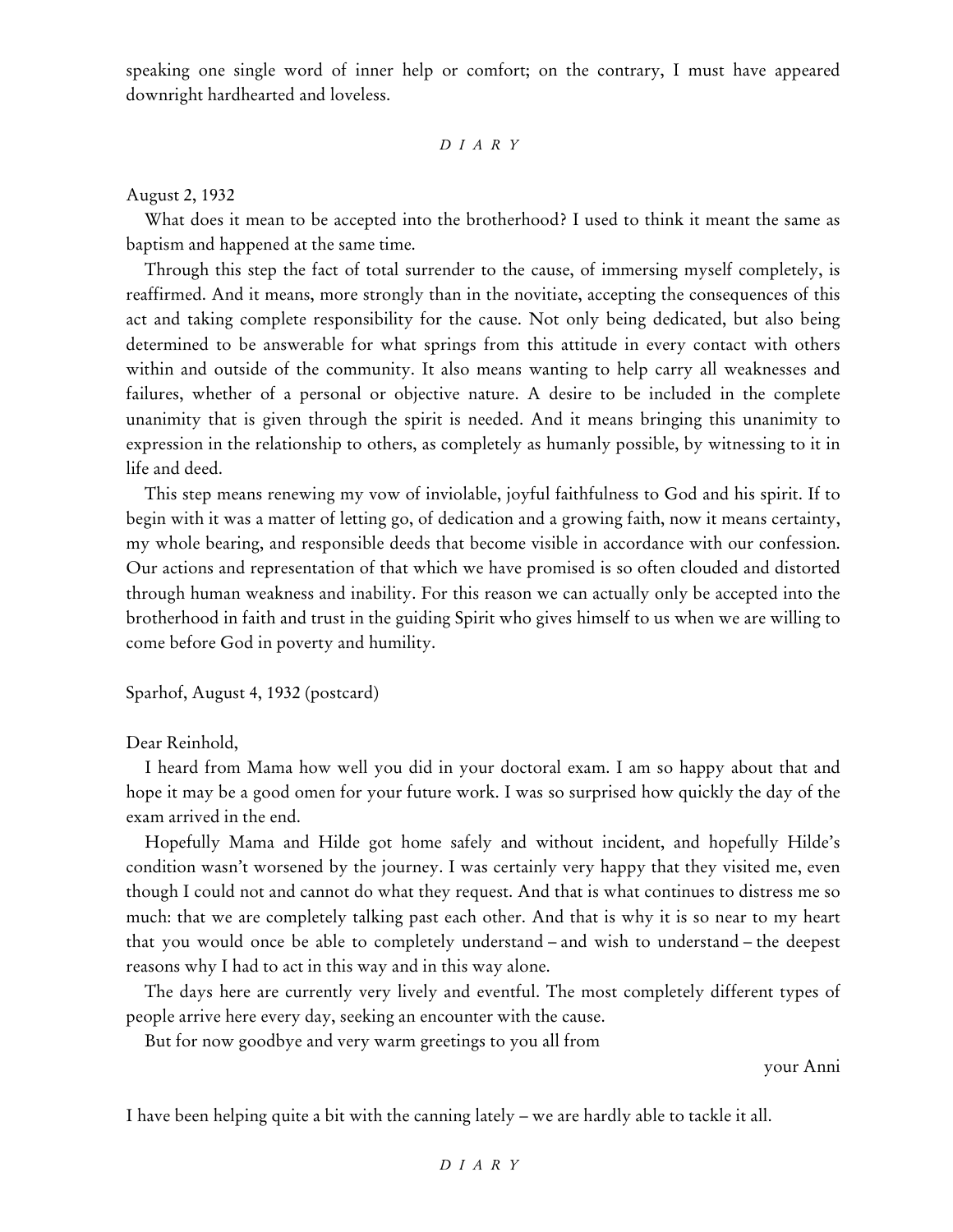August 6, 1932

God alone is the truth, without beginning or end! Only through him do we live. We belong to him, to him alone. We are allowed to belong to him, to serve him with all the strength of our heart, spirit, and body. We stand before him as children. Without him we are nothing, without him there is only darkness and despair. Oh, may the night never overcome us again, the darkness of being separated from you! Help us to the light, to the light of your love, that we may be set on fire by your light, to be burned and consumed like a candle. The "I" is burned up and only you, you alone fill us. May our hearts always burn in love to you! May we always live in the shattering of your presence! May we never grow cold! Take from us the death of a cold heart, the coldness of the intellect! May our hearts be torn in pain if they do not belong to you. Give us glowing, burning souls that no longer seek ourselves but recognize and desire you alone! Give it to us, I beg and plead with you! Everything is extinguished and we are colder and harder than the hardest stone if you are far away. I can do nothing more if you don't help. Everything is shattered, I cannot go on. May your power come, your power! Give it to us, give it to us completely so that our hearts are cut by the sharp knife of your love and your will. Bring the torment to an end! Come to us with your Spirit. Give us your power. I am poor, I am nothing. Only you exist, you, God!

In the past I sometimes wished for an unconscious radicalism in which my heart would be filled to the outermost cells with one thing alone, that I would no longer be aware of myself, that all torment and seeking, all doubt and skepticism would come to an end.

Now it has come over me, something I never believed I would find. To be sure, it is not an unconscious radicalism in the sense of ecstasy or intoxication; it is a radicalism of surrender, a radicalism of deed.

# *DIARY*

August 7, 1932

Accepted into the brotherhood.

*With her life's course now fixed, Anni was determined not to let the rift with her family become*  wider. In the following months, the exchange of letters continued with greater intensity than *before. In addition to continuing to explain the nature of her vocation, Anni used her letters to describe the day-to-day life of the Sparhof in the hope that her family would come to understand how her faith affected all aspects of life.*

Sparhof, August 12, 1932

My dear, good Mama and Hilde,

I received your dear package two or three days ago. Many, many thanks for it. You thought it all out so lovingly. The little bunch of carnations was still completely fresh when it arrived. The new dress has such a pretty pattern and also fits me well. And the ankle socks are also nice. My children joined me in strengthening themselves with your delicious cookies and enjoyed them very much. Thank you both for all the love I felt again through this.

Now it is finally warm and sunny here. Yesterday the last of the hay was brought in and the rye harvest began. There's also a lot to harvest from the garden now – beans, peas, carrots,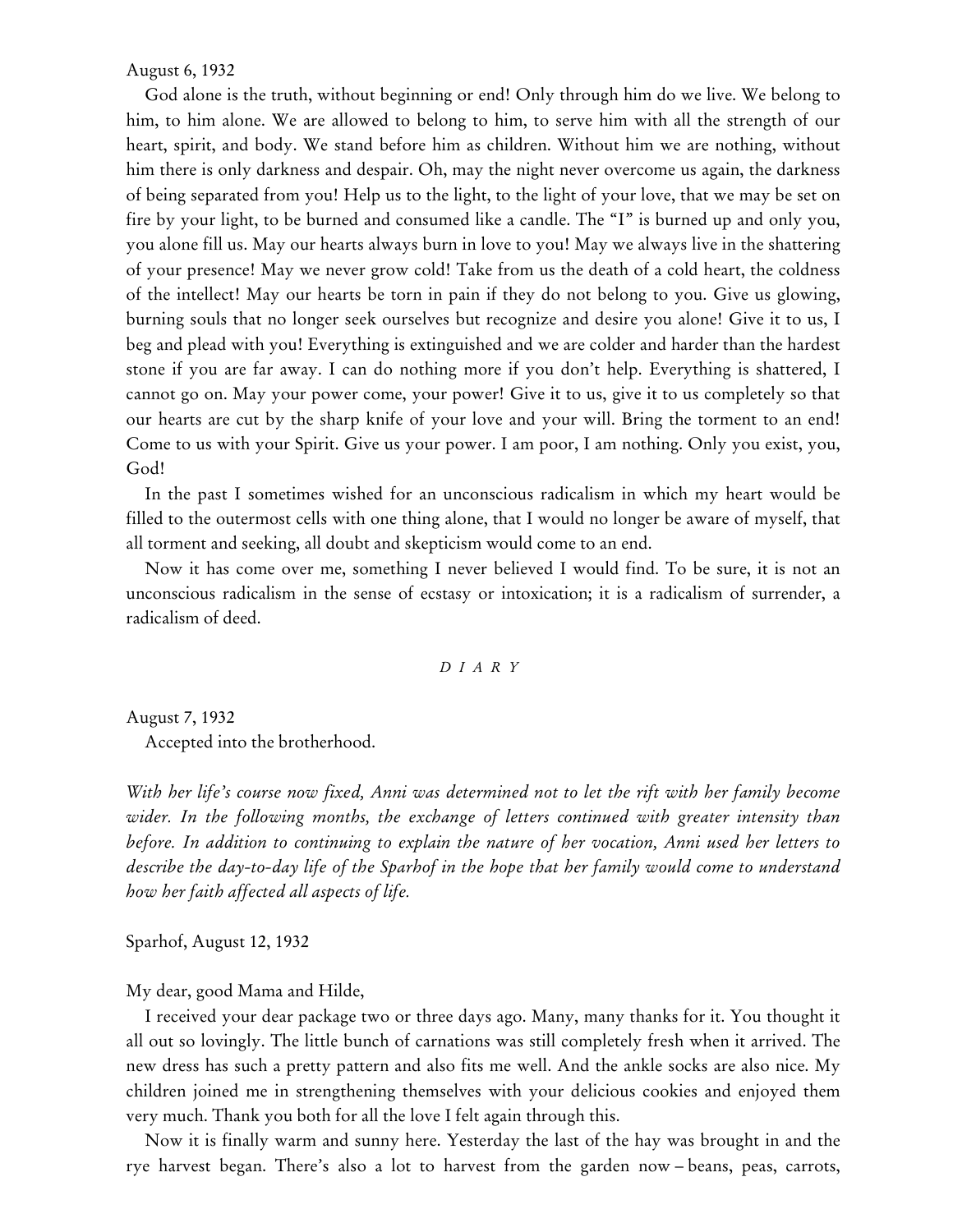cucumbers. We are canning a lot every day now, also lots of vegetables. The vegetables are being preserved mostly in cans made of material similar to the marmalade pails. These cans can be reused every year. They only have be sealed with a new lid by a special machine each year. We are also making lots of jam. It's all turning out very nicely. I often help with the canning now, that's why I know so much about it. While picking wild raspberries we can often observe deer. They are quite numerous up here, but we seldom see any hares or rabbits.

At the moment we have many guests again. This time there are also more young women, several students who came here through Emi-Margret's brother. They attended university in Tübingen with him. They seem to be very nice. A new teacher has been here since the beginning of August. She's helping in the school, especially in the elementary classes. She has a very lively and refreshing manner and the children like her a lot. She was very involved in the singing clubs of the Youth Movement and is extremely musical. She actually wanted to study music. We hope that she will help us liven up our singing again, and indeed, we have already had several very enjoyable singing evenings with her.

There are around 120 people here now, including guests, and that number increases continuously. Sometime soon Dr. Isemann, the director of the home for the mentally ill in Nordhausen, will visit us along with several of his co-workers. He wants to find out more about the work here, especially the work with the children. He is one of the most eminent educators in the field of educational therapy. One of our more difficult children was there until just recently. And several other children may possibly be sent there for observation and therapy. He has a great understanding for our work and was very considerate towards us.

And now to close with, thank you all again so much for everything. I'm sending you a little kiss and greet you all.

Your Anni

The whole Küppel is now covered with heather and golden thistles.

## *DIARY*

On August 21, 1932 the Keilhau Blätter carried the following notice:

On July 25 of this year instructor Reinhold Wächter of Keilhau, son of the late Prof. Dr. Wächter, who passed away in 1922, passed his Ph.D. exam at the University of Jena *magna cum laude* on the basis of his thesis "Anastasius Grün's political poetry. An analysis of his style and thought."

Sparhof, August 23, 1932

Dear good Mama and Hilde,

I was very happy to receive Hilde's last letter and thank her very much for it. Everything you wrote interested me very much.

The last eight to fourteen days have been extremely hot, so the harvest proceeded in leaps and bounds. We hardly knew what to harvest first – hay or barley – and in the garden lots of beans, and raspberries in the woods. A large part of the household was kept busy all day long snapping beans to be blanched and pickled in cans. In the evenings after dinner we often sat all together and sang with great spirit while we snapped. We've harvested about three and a half hundredweight of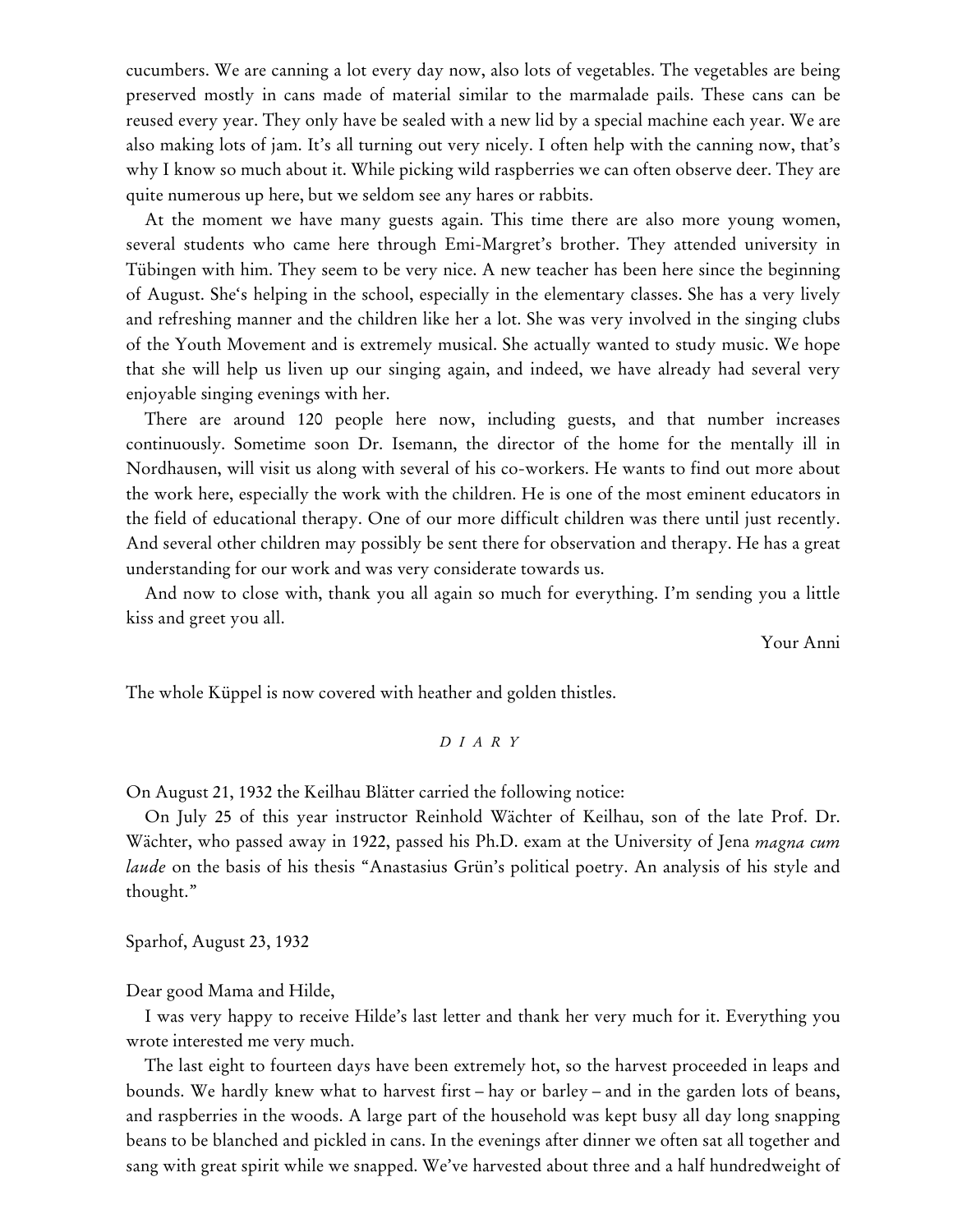raspberries from the woods, and there was a group of us out in the woods again this morning. We've made lots of juice and jam with them.

It was often so hot during the day that we had to stop working in the midday hour. But the worst thing was the water shortage – water is anyways very scarce but during the drought we often had water only in the morning or very late at night. If the heat had lasted any longer we probably would have run out completely within a few days. But luckily it got much cooler again yesterday.

On Sunday evening after dinner we went out to the Küppel under one of the big beech trees. There was a large bank of black clouds in front of us that was constantly lit up by sheet lightning. It looked just beautiful. We lit two torches and Emi-Margret's father read a very important chapter from the revised edition of his book *Inner Land.* It was a wonderful evening. We lay around the two torches, above us the great old beech tree whose branches were so numerous one couldn't see the sky through them at all anymore, and in front of us the bank of clouds in which the sheet lightning constantly played.

At three o'clock in the morning the storm hit us with great force. Lightning and thunder came from every direction, and it was often so bright that one could see the edge of the forest far in the distance. But it didn't strike us. The children weren't scared at all; they lay in their beds very quietly and peacefully.

We've recently been going out often in the evenings and also on Sunday mornings to read or have discussions outdoors. It's always very beautiful and everyone enjoys it. We have often had very lively discussions lately – it always depends on the guests. At the moment we have a communist with radical Marxist leanings staying with us for a while; this makes for excellent and very lively discussions. We also had a student of economic science with us who represented capitalism, and of course they clashed. Then we also had a Mennonite who couldn't understand the communist at all, and yesterday two people came from a settlement representing vegetarianism and the back-to-nature movement. Such discussions often continue late into the night even though they actually aren't supposed to because work starts so early each morning. The dining room is too small for that many people and it's also always difficult to find enough space for them to stay the night, but we are certainly happy that so many people come to us.

I've been part of the brotherhood circle for about fourteen days now.

Those of us who work in the children's home have been getting together during the coffee breaks for quite a while already. It's two teachers, another young girl and I. We always have a very nice, relaxing time while we drink our coffee.

Hopefully your good weather there has lasted, so that Hilde can spend lots of time lying outdoors on her nice deck chair. When it was so hot here our children went several times to a pool in Hutten, about an hour away. They were always very enthusiastic about going there.

But now goodbye. I greet all of you most lovingly with a little kiss from your

Anni

*In late August, Anni received word from home that Hilde's health had declined further. She shared this news with the members of the community during a meeting, asking for prayers and advice. Eberhard Arnold, saying that he considered Hilde's situation to be of "utmost inner concern" to the community, asked Anni to write to her family to again offer that a sister from the community, Alice Löffler, travel to Keilhau to provide help with nursing. This offer was not accepted, and Anni's uncle, a pastor, was sent to reason with her.*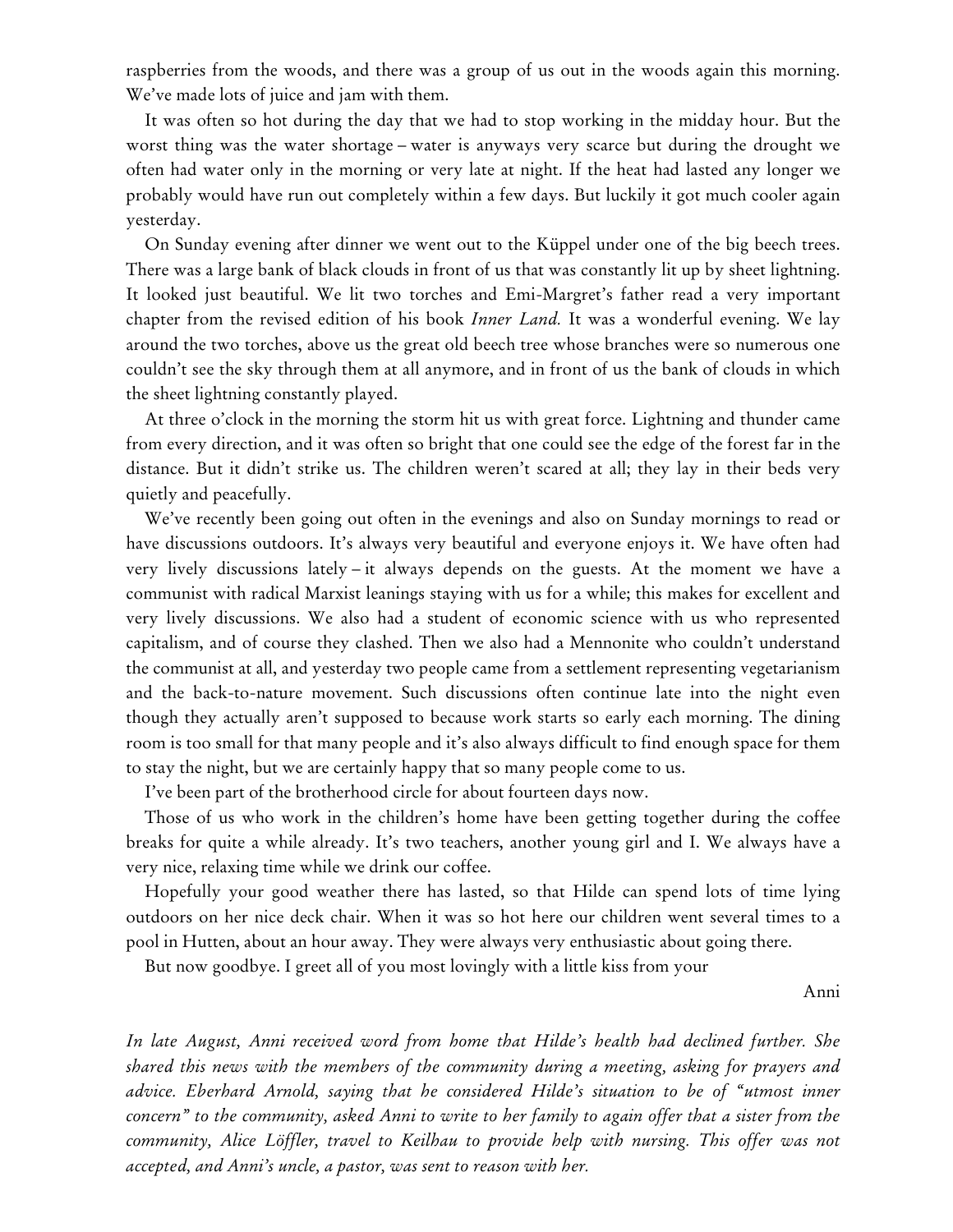September 4, 1932

On August 31, Uncle Hugo Wächter came to visit me. He said he had heard from Frau Pastor Kuntze that Hilde had only a few weeks to live. And he hoped to impress me deeply by this news.

I can hardly grasp it, it pursues and torments me day and night. How will it be, how will it happen, if this really comes about? I don't want to think about it, but it oppresses and torments and tortures me every time the activities of daily work let up for a moment. The responsibility is so great and our strength is so small. My conscience is not yet fully justified through my faith. Faith is such a precious thing, and its complete authority is constantly being interrupted by our doubt, our fear, our need. The truth of this bitter way grows plainer all the time. And the hardships of the way often become so gigantic, they grow as dense and impenetrable as a wall, so that we feel we are missing the right path and will lose our way. And when our emotional strength is used up, discouragement tries to set in. It is the same with the children's work. I get so downhearted about everything that I am at my wit's end.

But we must not, we must not lose courage. That would be sin. We must venture forward nevertheless. For otherwise everything will be lost. And I see more and more clearly how terribly, how inhumanly hard it was for Jesus in Gethsemane to drink the cup to the dregs.

*In the next weeks, Hilde's health improved slightly, although she remained an invalid. Frau Wächter and Reinhold continued to implore Anni to return home.*

Sparhof, September 11, 1932

Dear Mama, Hilde, and Reinhold,

I've been meaning to answer your letters as soon as possible but unfortunately it wasn't possible until just now. But now this morning's phone call gives me further reason to write you.

I don't know if I was able to make it clear and obvious to you through my letters that it really is possible for people to experience fundamental inner changes that can truly transform their lives completely. I don't know if you were able to recognize that I had encountered this kind of powerful inner decision. And I'm also not sure whether my letters conveyed to you that this type of religious experience is more than the rescue of an individual soul for its inner peace; that its repercussions go out beyond the confines of an individual's spiritual impulses and feelings. It wants to encompass and penetrate the whole of life – everything within mankind and everything that mankind can accomplish – without compromise or exception in either the mental and spiritual or the physical and material sphere.

If you are able to understand that, it will also be clear to you that I cannot serve the cause here wholeheartedly while at the same time and with the same dedication throwing myself into the tasks and goals you see before you there in Keilhau. It simply is not possible to really serve in two completely different callings.

And yet there's one thing I'd like to repeat to you again most emphatically: with this step I dissociate myself only from our three-way family business partnership with its collective tasks and assignments. I cannot and do not ever want to separate myself from the three of you on a personal level. And you shouldn't think that I look down on your way of life because I cannot share in it. I'm sure you'll agree that one person can feel deeply connected to another regardless of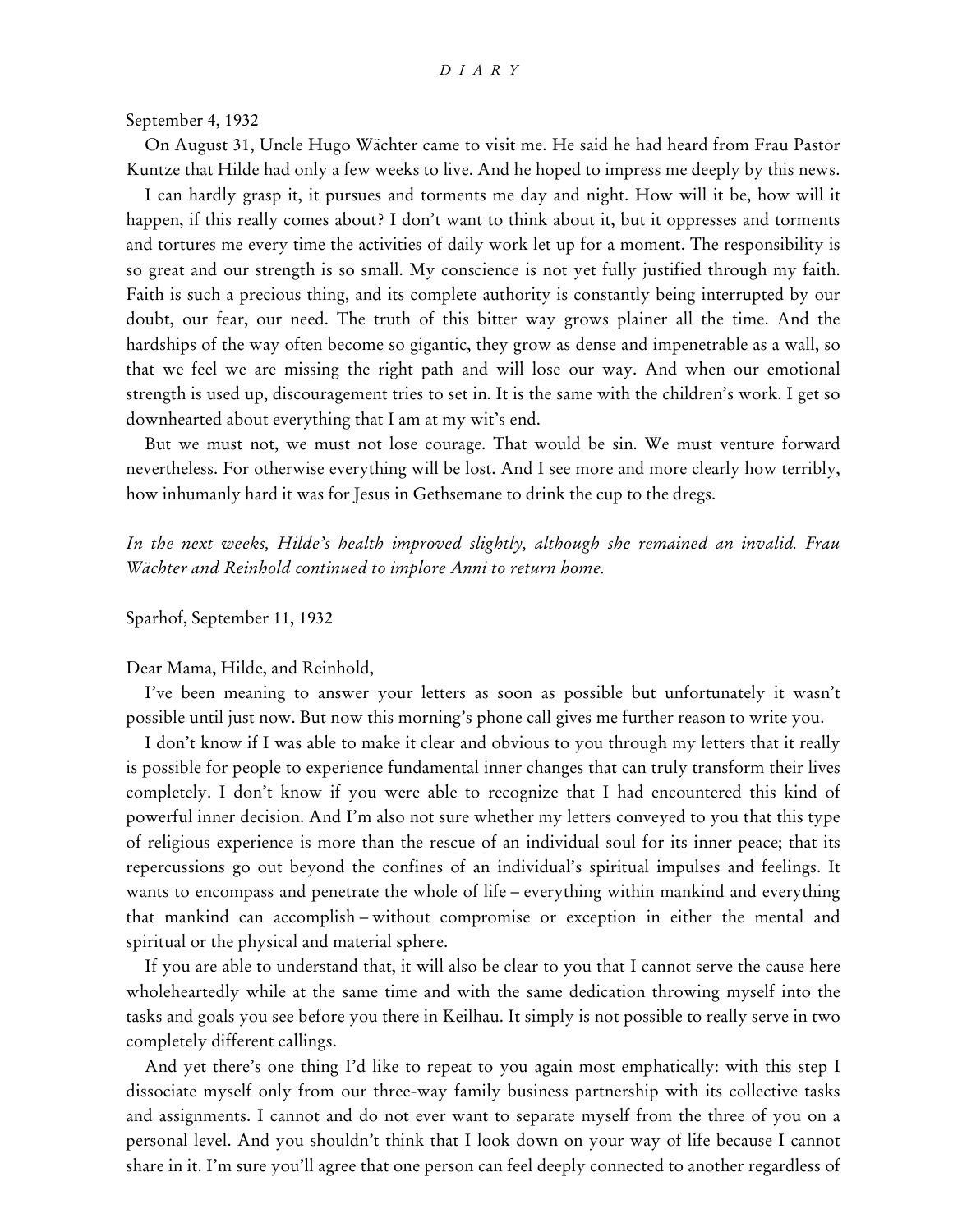whether or not they both walk the same path in life. How much more possible that should be if these people happen to be next of kin, as is the case with us! If it were not so, every individual or group of like-minded people might as well retreat into the cloister of their own way of life and sequester themselves there. But we of course want to come closer to one another. Naturally, I cannot stray from the direction of the path clearly defined by my life-goal for the sake of this recognition. And just as you would not want to give up what you have recognized as right and important in your life-vocation, so too you would not want me to do anything that would be contrary to my life-goal.

But apart from that we certainly do want to remain just as closely bound to each other, parent to child and sibling to sibling, as we have been until now. For it would be only a very weak love if it would wish to cease where paths diverge. It ought to be strong enough to respect different paths, binding people to each other over and above them, in order to perhaps bring them together completely in the end.

And so in this sense I greet all three of you very deeply and with intense love, wishing so much that we might eventually come to this very last thought.

Your Anni

Sparhof, October 28, 1932

My dear, good Mama and Hilde, dear Reinhold,

You made me so very happy with the birthday parcel, so lovingly packed and thought out! Everything looked so beautiful that I hardly dared open it. Many, many thanks! It also arrived exactly on my birthday. The little flowers are still standing on my dresser. The birthday cake looked so delicious. We devoured it the next afternoon with the children and teachers at a very happy birthday snack. The day of my birthday was also very nice. The children sang me a birthday song and Emi-Margret had made everything so beautiful and festive for me in her room. I was so happy for the wonderful things and will put them to good use. Now I'm well equipped for winter. The children are also delighted with the little duck, especially since they've discovered that it can turn its head. Warm thanks to Reinhold, too, for his loving birthday greeting.

We have very nasty winter weather here now – it rains without stopping and of course there's mud everywhere because of it. The sun only seldom shows a glimpse of itself, and then only for minutes.

We are already diligently starting to work on Christmas projects with the children now. It's a lot of fun for everyone.

Now I want to tell you about the wedding of the Swedish couple. On Saturday afternoon we drove them to the registrar in a festively decorated coach. While they were gone we worked in feverish haste to clean, cook, decorate, and arrange everything beautifully. The dining room was decorated with very colorful leaves and the last of the flowers. They returned at seven o'clock and then we had a festive meal. We sang many songs – folk songs and also more serious ones. Several things were read aloud. The children had practiced several very sweet performances, even something in Swedish. It was a very beautiful, joyful evening.

The real wedding celebration was the next morning at ten o'clock, first with the brotherhood, then publicly with the whole household. Some very important passages about the meaning and symbolism of marriage were read from the manuscripts of the Hutterian Brothers. Following that was a celebratory meal. After the meal the couple left. They are spending their honeymoon in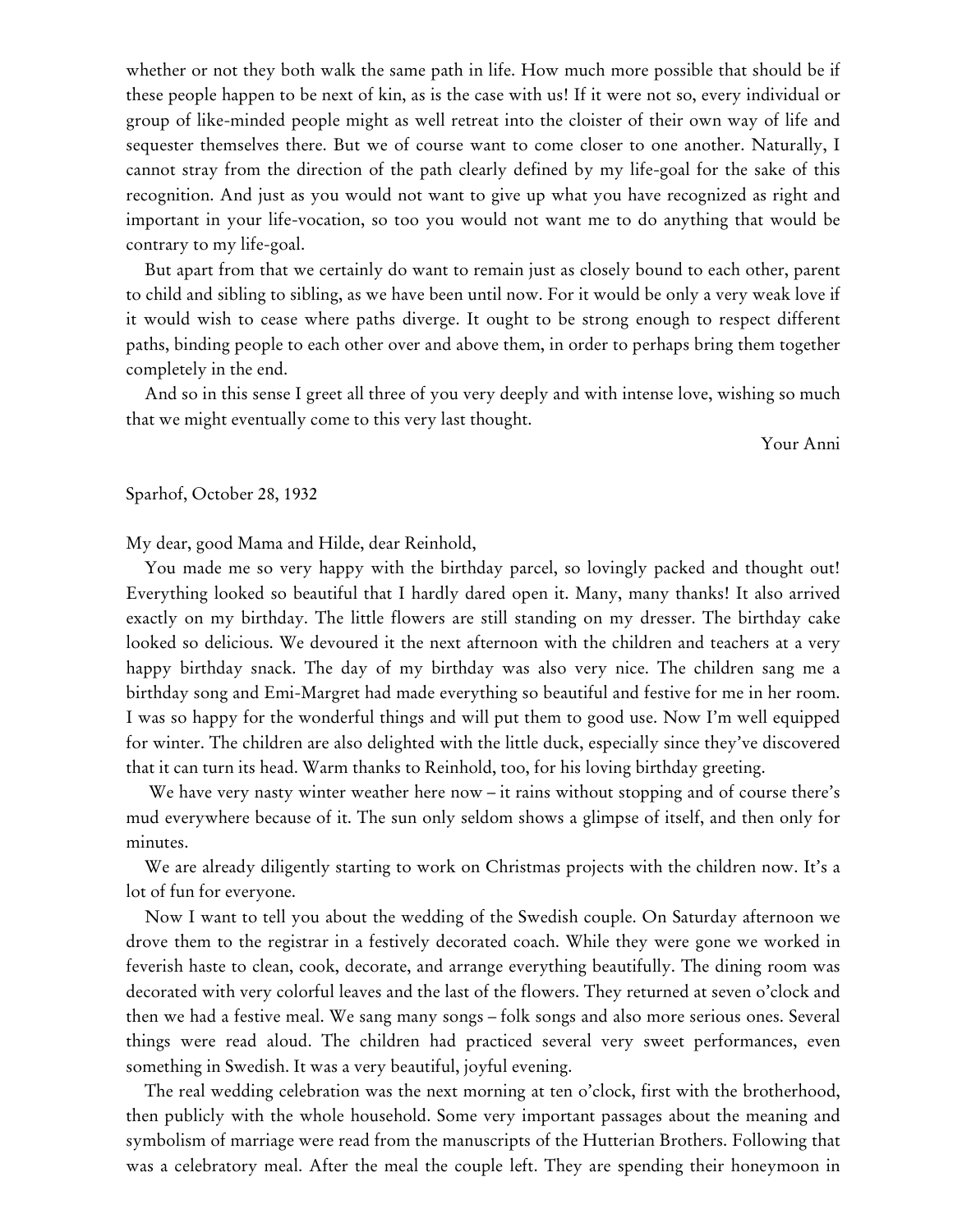their homeland, Sweden, and will be gone for about three weeks. Those remaining sat together over coffee until about 6:30, when everything was over.

It was so nice that I could spend time with Reinhold last Thursday. I was very happy about his visit, and the time together went by very quickly.

But now goodbye. I thank you many, many times for all your love and greet you most lovingly with a kiss.

Your Anni

#### Sparhof, November 24, 1932

My dear Mama, Hilde, and Reinhold,

Very many heartfelt greetings to all three of you for the first of Advent. The little wreath and the little Christmas pictures are meant to bring you a bit of Christmas spirit and light. And I wish you a very beautiful and joyful Advent.

When we awoke yesterday everything was white with snow. Unfortunately this enchantment didn't last too long, instead it soon turned itself into quite a muddy mess.

Did you celebrate All Souls' Day last Sunday with the students? And were there such beautiful wreaths on the graves again this year? We had a little festive meeting around Else von Hollander's grave up in the burial ground. The burial ground is situated at almost the highest point of our property. It's only now being properly laid out. A wall of about half a meter high will be built around it, using the large stones found in meadows and fields around here. A belt of fir and birch trees will be planted around the outside of the wall, and seven linden trees inside it. A little clearing will be made in front of the burial ground. And around that is the spruce forest. Part of the work is already being done by volunteer work camps.

Last Sunday another little girl was born, a little Esther. She is the first sister for three brothers, who are very pleased about her. That means there will soon be eight little baskets in the baby room, six girls and two boys. It looks very cheerful.

The print shop is also in the midst of intensive work right now. They're printing postcards for Christmas with texts taken from the second century, and then they'll print flyers about the various books of our publishing house, mainly the ones that highlight the *Quellen* series. These flyers still have to be finished before Christmas so that our books can still be advertised everywhere before Christmas.

Will you also make the first of Advent a little bit festive and Christmassy? I really hope so. Next time I will tell you how everything was here.

But for now goodbye, sending you a very warm little Advent and Christmas greeting,

your Anni

Sparhof, December 2, 1932

My dearest Mama, Hilde, and Reinhold,

Your Christmas package arrived last Saturday. When I opened it late that evening the fragrance of Christmas wafted around me. It looked so beautiful and mysterious inside, just like Christmas. You packed it so beautifully. The pine branches are hanging over my bed and I put up the little angel that same evening. I enjoyed the Christmas goodies with the children. Thank you so much for your loving cards.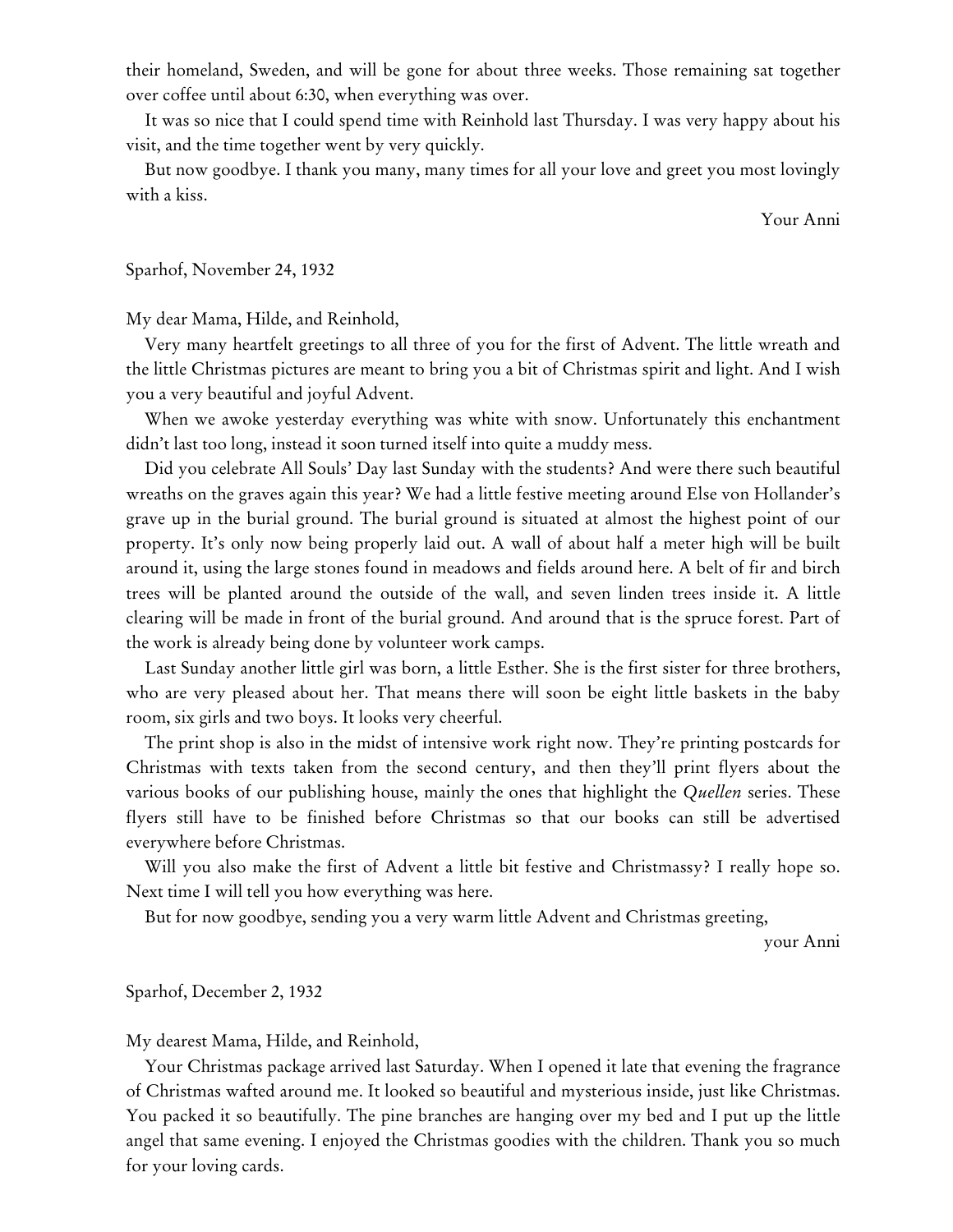I want to tell you how we celebrated the first of Advent. During the night from Saturday to Sunday we suddenly heard singing. Five angels came in and sang to us, carrying burning candles in their hands. It was so sweet to watch the children wake up and gaze in wonder at the angels. The five angels sang to all the families and went into all the rooms where people were sleeping. They brought Advent wreaths to everyone. All the children were so sweet.

I had secretly hung a little wreath and a Christmas picture above the bed of each of my children. In the morning they were hardly to be contained. We had breakfast all together in the dining room, and the children ate in the children's house. A huge Advent wreath hung in the dining room and one just like it in the hall of the children's house. The dining room looked beautiful, everything decorated with pine branches. There was a large transparency, and at each place at the long tables was a twig of pine with a red candle. During breakfast each person lighted someone else's candle and said a few words or suggested a Christmas song. Eventually all the candles in the whole dining room were lit. In this way, our breakfast lasted until well into the morning. At noon the children sang some Christmas carols they had learned. All day there was a very Christmassy atmosphere everywhere. In the evening we practiced our nativity play. It was a very nice first of Advent.

The following week there was feverish activity all over, especially in the print shop and the woodworking shop, where the crèches and bookmarks are made. In the print shop flyers had to be finished for our individual books so that the books would get to the Christmas market. For various reasons the work had been held up, and Christmas is drawing closer, so now everyone has to work extra hard. Many people helped who usually don't have anything to do with this kind of work. The flyers all had to be folded and creased, several thousand of each. At the same time we had to practice the nativity play, which many people were involved in. We want to perform it on the second Sunday of Advent for the community. It is hard to coordinate these different things and to get all the different people to be there.

I am very eager to hear how you celebrated the first of Advent and how the singing in the musicians' guild went. I hope you are having a very nice Advent and Christmas. Unfortunately the weather doesn't feel like Christmas yet; everything is muddy. But there was frost again last night.

I must close now and get to work. All the best to you all, and a big kiss from your

Anni

# Sparhof, December 20, 1932

My dear Mama, Hilde, and Reinhold,

First of all I wish all three of you a very happy, joyful, and meaningful Christmas celebration. I am with you in my thoughts and keep imagining what you are doing and how you will celebrate together. I hope very much that the Christmas days are wonderful and peaceful for you. Have you found your Christmas tree yet?

By the way, I heard a rumor that the Keilhau Christkind came and left a gigantic package. I can't wait to see it. Every day packages and parcels arrive from all sides for various members of the household. Everybody is in a Christmas mood, especially the children of course. The next few days will pass in no time.

To our great disappointment, the snow has all melted and everything is muddy again. Hopefully it will snow again.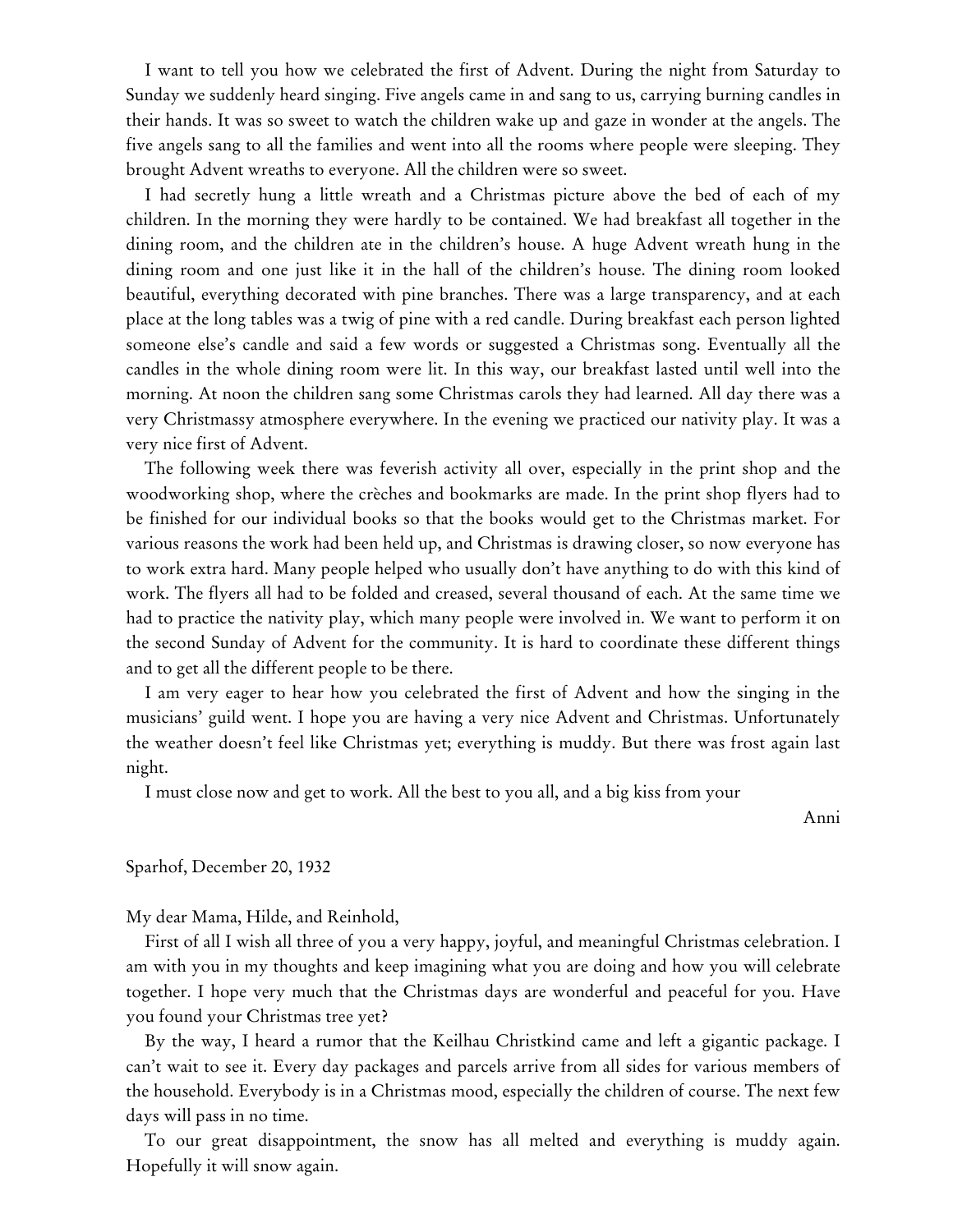Did you manage all your Christmas preparations – shopping, wrapping, baking cookies and Stollen, cleaning? Tell me everything, I want to hear all the details. I hope Hilde's wicked pain lets up during Christmas. Is the principal there, or any other teachers?

Goodbye for now. I still have to wrap my package so it arrives in time. So now here is a heartfelt Christmas greetings and a loving kiss from your

Anni, who is thinking of you very much

#### *DIARY*

December 31, 1932 to January 1, 1933

When I arrived here at the beginning of January 1932, everything stood under the strong and living impression of Else von Hollander's death. What was proclaimed through this death and in this death gave a direction not only for me personally but for the whole work of the community. It accompanied us throughout the whole year. It gave courage for the great decisions and tasks as well as for everything that affected us personally. It accompanied us on our mission.

It was as though the gate to eternity had been opened and we had been granted a glimpse into the wonderful glory of the other world. However little of it we were able to sense, yet it was so strong that it overwhelmed us small human beings completely. Our hearts are hardly strong enough for it. Else is our strong, living connection to the upper church. Her words describing what she was already seeing with different eyes moved and shook us to the depths. It is eternity. It is a path that comes to us from the throne of eternity and leads back into the glory of eternity. Eternity in God gives shape to every moment of the present, even if we are not part of it. Woe to us if we lose these moments. This is the only way. If we are not willing, we will remain outside. But it is a path that brings the light beams of the other world directly to us, with no separation of space or anything in between, immediately sharp and clear from eternity to eternity. We are permeated and inflamed, and we want to surrender and devote ourselves completely so that we don't miss God's moments.

God almighty, through your spirit in Jesus Christ, give us the glow of love, the power of unity of your love, that we burn like blazing fires in expectation of your kingdom. Give us a strong faith – let our faith not weaken. God all-powerful, let our hearts be shattered every moment, that the power of your mission and message might tear hearts open, that we might endure shame and disgrace, suffering and death with you, Jesus Christ, that nothing at all is too difficult for us in order to honor the truth. God, give us the power, come to us through your spirit, we plead and implore you!

In the face of all torment and pain in the world, we have the certainty of the one way. That is the only reason that our responsibility in face of the need of the world doesn't bring us to despair but can and must give faith for the future. We believe in you, God, and in your son Jesus Christ, who comes to us through your Holy Spirit. We believe you and we want you and the glory of your kingdom. Sometimes our prayer is a lie, because we do not have a burning longing, a hunger for your love, your justice, your kingdom.

We don't want to come to you out of mere habit. We want to be like people dying of hunger and thirst, driven by our need for your Spirit to uninterrupted, concentrated wakefulness, so that our raised hands, the hands of our hearts, are ready to be filled, to receive and accept your Spirit.

Weariness and sleepiness come again and again like a darkening cloud and there is so much that hinders us.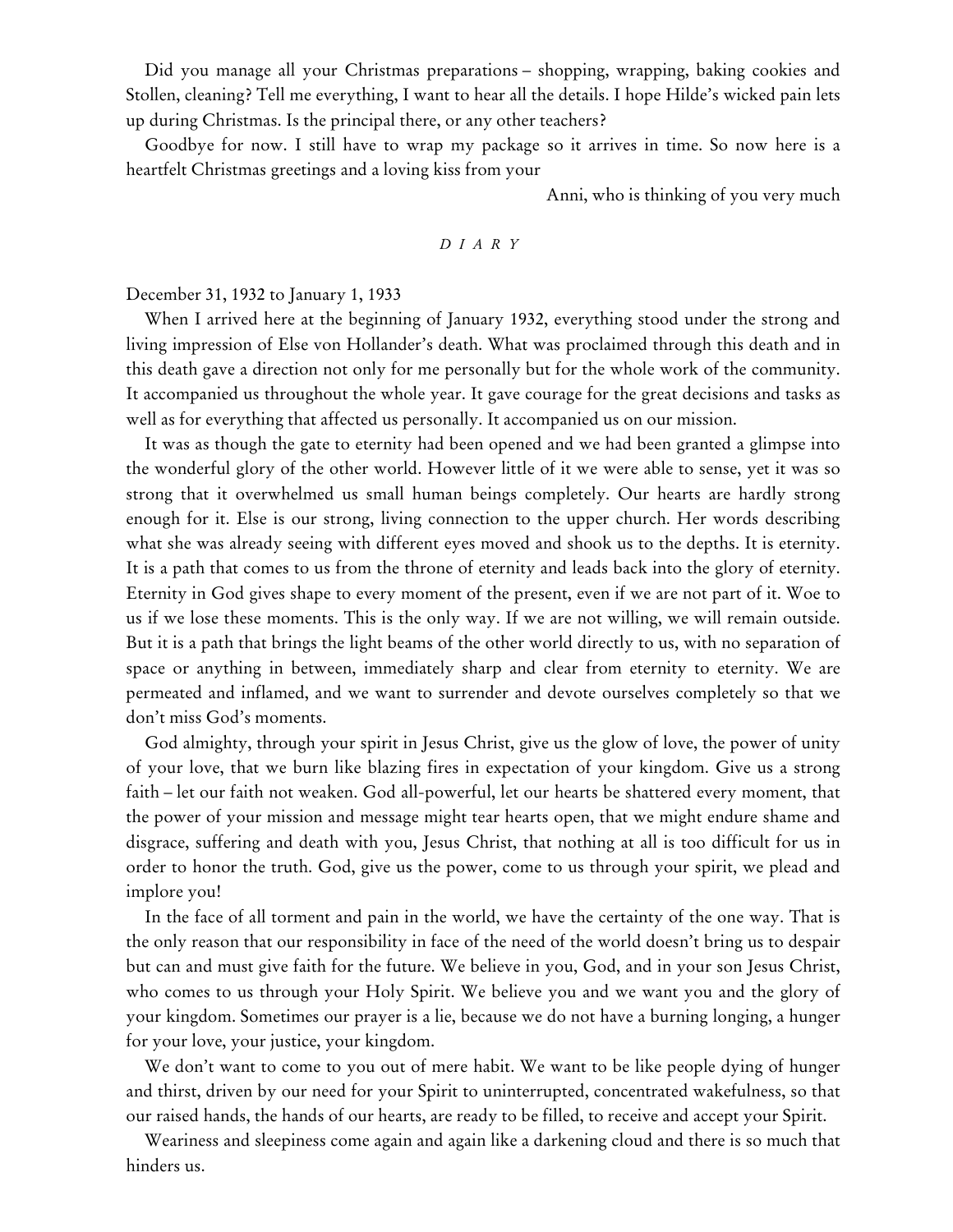When will clarity, certainty, and power come? When will the light come? God, I pray you, grant it, give it to us!

God's Spirit, God's power come, come! There is nothing beside you!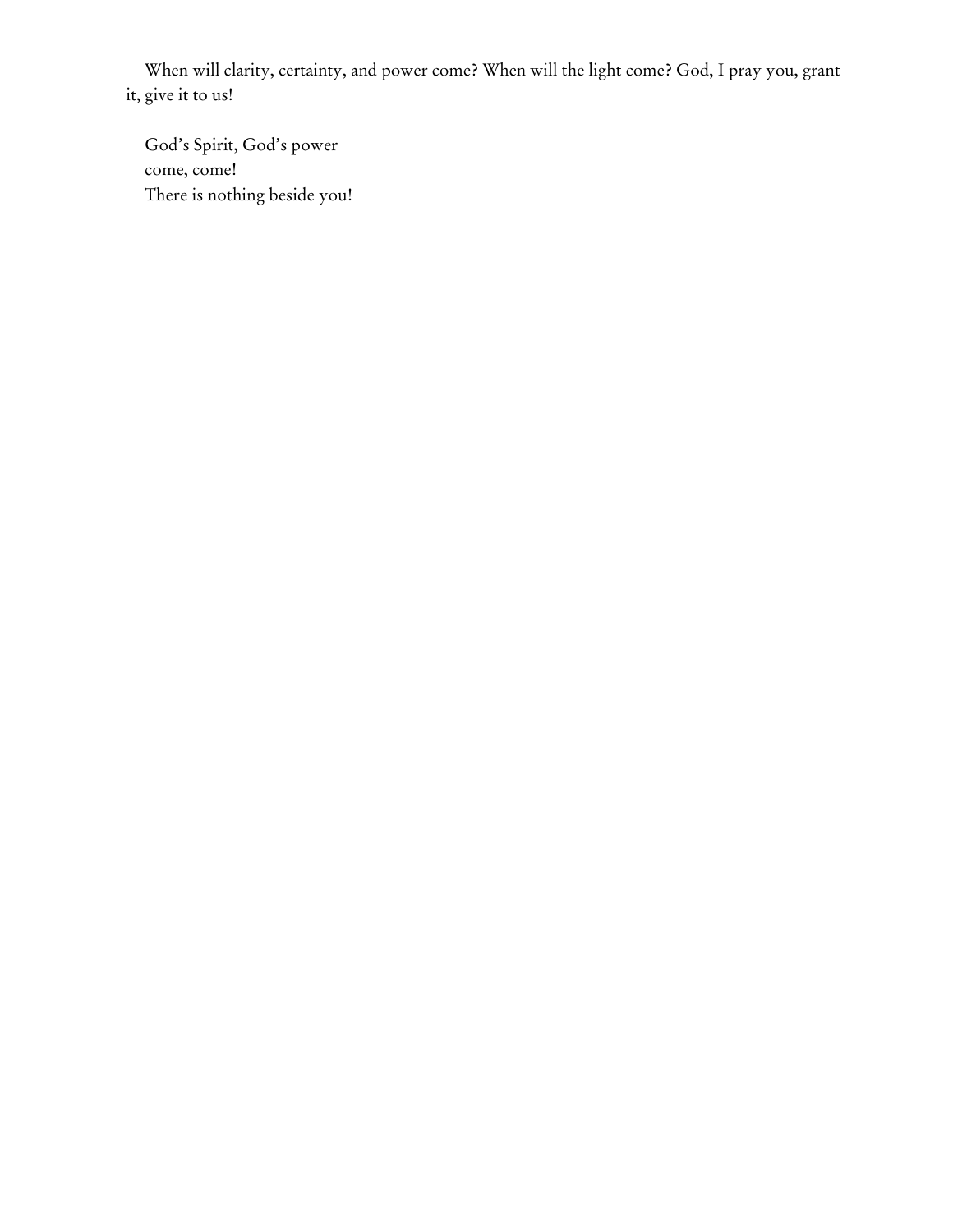# *Afterword*

*A recurring theme in Annemarie's writings is her search for a "fixed point" – an absolute worth staking everything on. As the letters printed in the last section of this book show, this search found fulfillment in a life of unreserved commitment to Jesus. With this commitment, her other longings – for true relationships, for education that focused on what was of God in a child – also found fulfillment. But in a way, this was only the beginning of the story.*

*Following Hitler's election as Chancellor in May 1933, the Third Reich gained in power from week to week. To the members of the community, it seemed as if madness had descended on Germany. Eberhard Arnold, as leader, expressed their united opposition to the Nazi ideology in correspondence to various officials, including Hitler himself. Nor was this opposition ignored. On November 16, 1933 at around eight o'clock in the morning, the Sparhof – which by then consisted of around 120 adults and children – was surrounded by over 150 armed SS, local police, and Gestapo who searched the property. Annemarie was in the children's house when the raid occurred and later remembered:* 

I was in my room in the children's house when I noticed soldiers going into every house. They ordered everybody to stay in their rooms. I had to stay in there the whole time they were on the community searching all the rooms, behind furniture and under mattresses, pulling out letters and whatever they could find. They were actually looking for weapons but of course they did not find any. They took away a lot of literature, especially books with red covers, because red stood for communism and they thought we were probably communistic. But many of the books were just art books.

*Soon it became impossible for community life to continue in Germany. When it seemed certain that a Nazi teacher would be assigned to the community school (as had already happened at the school in Keilhau), the members decided that the children should flee the country rather than be subjected to Nazi influence. Annemarie and another teacher accompanied the children first to Switzerland and then to a new community location in the Liechtenstein Alps. There they were soon joined by the children's parents as well as the young men of military age who, as conscientious objectors, were in danger of imprisonment or execution for refusing to serve in the armed forces.*

*Emi-Margret's younger brother, Heinrich, who was then attending an agricultural college in Zurich, was a frequent visitor to the Alpine community when his studies allowed. He and Annemarie had come to know each other well in the community youth group and during semester breaks when he helped as a teacher in the school, and they were engaged on Christmas Eve of 1934. The letters they exchanged during the fifteen months of their engagement would fill another volume. Only days after their wedding on March 24, 1936, the young couple found themselves refugees again, this time bound for England, where they and other members of the community made their home for several years until escalation of the war prompted migration to Paraguay.*

*In their forty-four years of marriage they had nine children, including two daughters who died*  in infancy. Their life together, and that of the community, is described in Homage to a Broken Man, *a biography of Heinrich Arnold by Peter Mommsen.*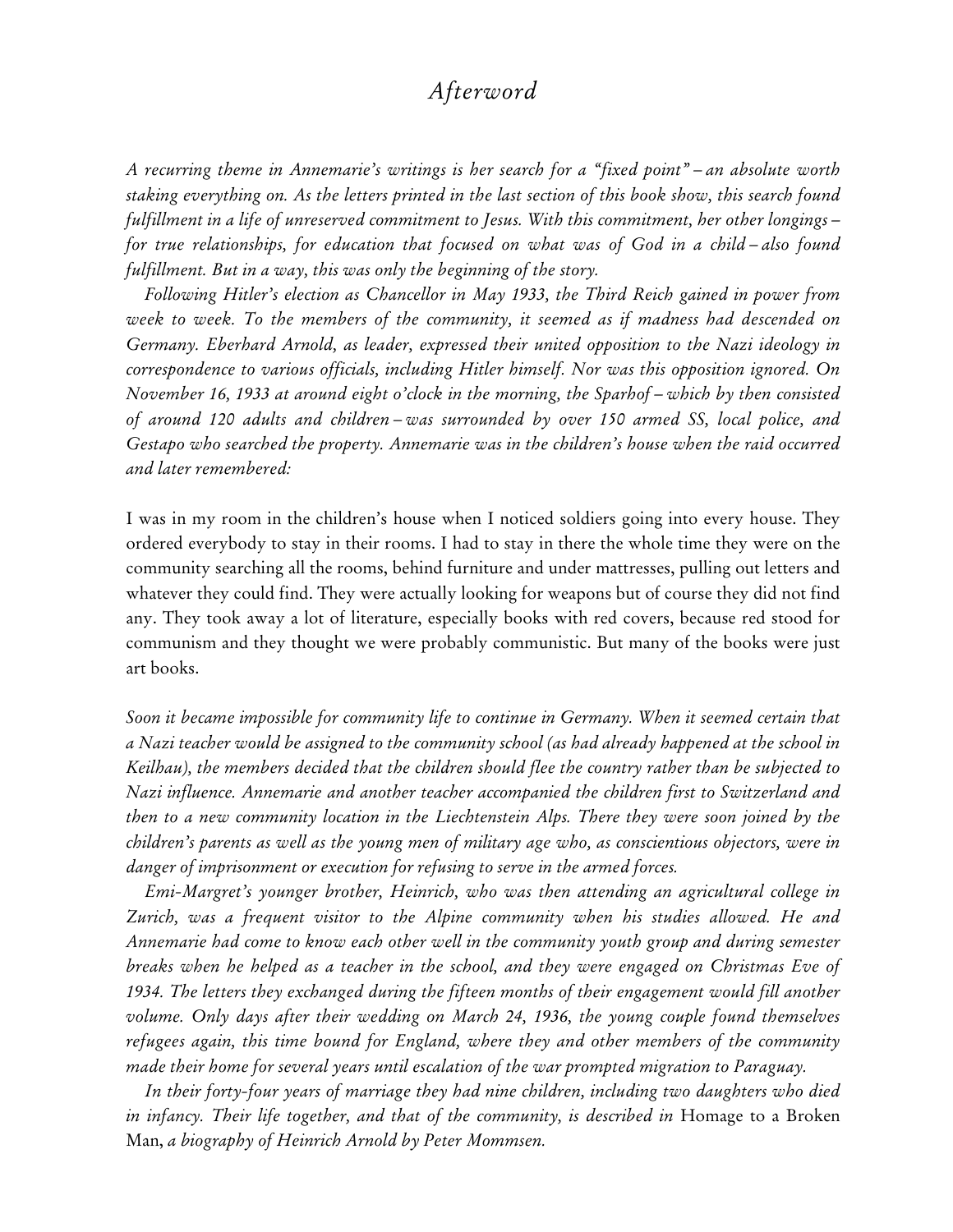*Annemarie never met Irmgard Blau again after becoming a member of the community. Irmgard became involved in a Nazi youth organization during the 1930s and was appointed to a position of leadership. But her girlhood dedication to seeking truth stood her in good stead. She wrote to Emi-Margret after Annemarie's death in 1980:*

Right from the beginning I had a strong inclination against Nazism, but I could not give any reasons for this feeling. I also had no political experience, which unfortunately was the case with most of my contemporaries. Then I had a decisive experience in 1937 in a home for mothers where I was working. There I had to choose publicly, and repudiated Nazism. Only afterward did I realize that it wasn't me who chose but that God chose over me in that he gave me courage and strength to confess to him.

# *Irmgard married the following year, and through her husband became involved in the Confessing Church, which was active in opposition to Hitler. Her letter to Emi-Margret continues:*

I never forgot Annemarie and I was always sorry that I lost contact with her and the fate of the community. I had no more news after they emigrated to Paraguay. How glad I would have been to see Annemarie again. The two years I spent in Naumburg were also very decisive for me.

When I visited Annemarie at the college in Thale, I already sensed that you were taking my place. Because of that I did not like you too much. Of course now in old age one looks at many things differently, and today I feel a heartfelt joy about Annemarie's way of life and that such a community exists.

*Annemarie's family gradually came to accept and respect her chosen calling. Reinhold, writing from communist East Germany to Annemarie after the death of her infant daughter Marianne in 1948, wrote, "We were especially moved that all those who live with you were able to share your joy – and then also your sorrow; it fills us with a deep respect. Here people inform against one another, go behind each other's backs, and take advantage of each other, so that sometimes one is in despair over the great inner need our people are in. So what you write of such love of each for the others seems like something out of another – and a better – world. And the fact that good is still so active should give us strength to hold on." Annemarie rejoiced in the restored relationship with her brother, who with his wife later escaped East Germany for Berlin, where he dedicated his life to teaching and to editing and publishing the works of Friedrich Fröbel. They remained close until the end of her life. Two months before her death she wrote to him, "In my effort to describe my new recognitions clearly, I was sometimes too stiff, cold, and loveless. Later I was very sorry for this. Nonetheless I am very thankful how close we have come since then."*

*This reconciliation was not immediate. For the Wächter family, life in the years after Annemarie left home was difficult. Annemarie visited Keilhau again in October 1933 to celebrate her birthday with her mother and sister, whose condition had deteriorated badly. The night before her birthday Annemarie spent in conversation with Hilde, who asked her how it was possible for Else von*